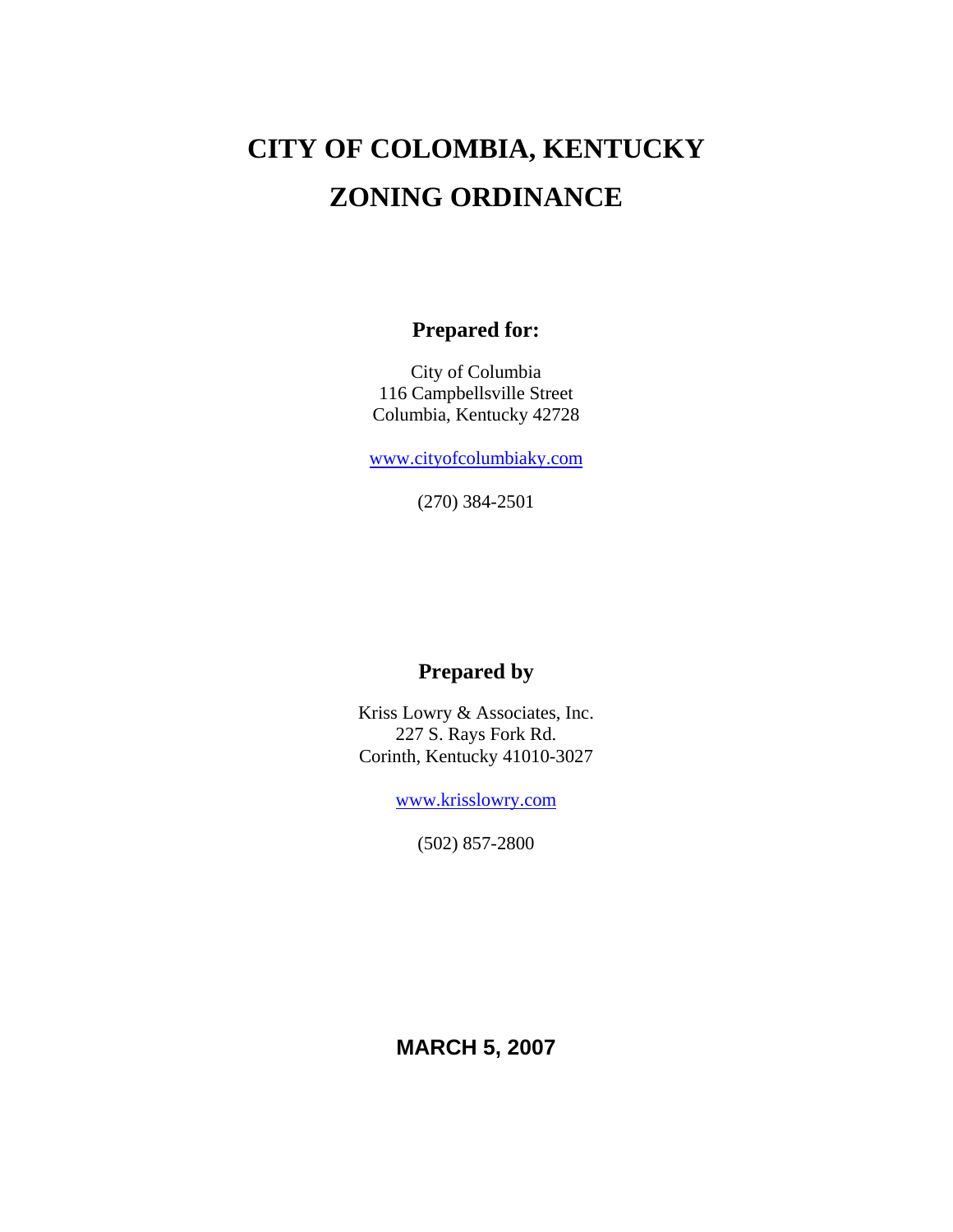# **TABLE OF CONTENTS**

| 1              |                |                                                                      |  |
|----------------|----------------|----------------------------------------------------------------------|--|
|                | 1.1            |                                                                      |  |
|                | 1.2            | PROVISIONS OF REGULATIONS DECLARED TO BE MINIMUM REQUIREMENTS  1-1   |  |
|                | 1.3            |                                                                      |  |
|                | 1.4            | REPEAL OF CONFLICTING ORDINANCES AND REGULATIONS, EFFECTIVE DATE 1-1 |  |
|                | 1.5            |                                                                      |  |
|                | 1.6            |                                                                      |  |
| $\overline{2}$ |                |                                                                      |  |
|                | 2.1            |                                                                      |  |
|                | $2.2\,$        |                                                                      |  |
|                |                |                                                                      |  |
|                | 2.2.1<br>2.2.2 |                                                                      |  |
|                | 2.2.3          |                                                                      |  |
|                | 2.2.4          | APPROVED WATER SUPPLY AND SEWAGE DISPOSAL FOR BUILDINGS 2-1          |  |
|                | 2.2.5          |                                                                      |  |
|                | 2.2.6          |                                                                      |  |
|                | 2.3            |                                                                      |  |
|                | 2.4            |                                                                      |  |
|                | 2.4.1          |                                                                      |  |
|                | 2.4.2          |                                                                      |  |
|                | 2.4.3          |                                                                      |  |
|                | 2.4.4          | MULTI-FAMILY DWELLING UNITS & TOWNHOUSES DEVELOPMENT & PLAN          |  |
|                | 2.4.5          |                                                                      |  |
|                | 2.4.6          |                                                                      |  |
|                | 2.5            |                                                                      |  |
|                | 2.5.1          |                                                                      |  |
|                | 2.5.2          |                                                                      |  |
|                | 2.5.3          |                                                                      |  |
|                | 2.5.4          |                                                                      |  |
|                | 2.5.5          |                                                                      |  |
|                | 2.5.6          |                                                                      |  |
|                | 2.6            |                                                                      |  |
|                | 2.7            |                                                                      |  |
|                | 2.8            |                                                                      |  |
|                | 2.9            |                                                                      |  |
|                | 2.10           |                                                                      |  |
| 3              |                |                                                                      |  |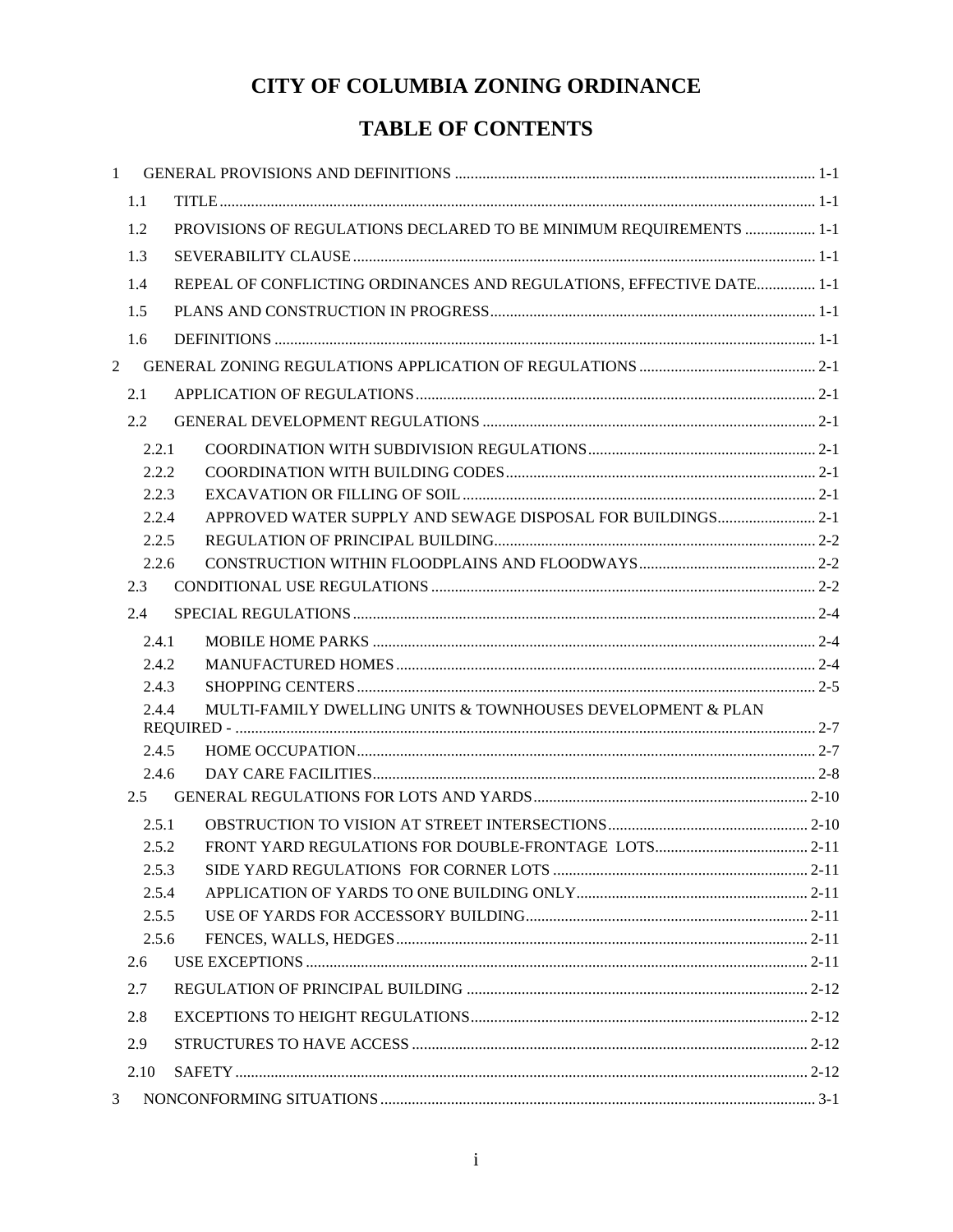# **TABLE OF CONTENTS**

|                | 3.1  |                                                                        |  |
|----------------|------|------------------------------------------------------------------------|--|
|                | 3.2  |                                                                        |  |
|                | 3.3  |                                                                        |  |
|                | 3.4  |                                                                        |  |
| $\overline{4}$ |      |                                                                        |  |
|                | 4.1  |                                                                        |  |
|                | 4.2  |                                                                        |  |
|                | 4.3  |                                                                        |  |
|                | 4.4  |                                                                        |  |
|                | 4.5  |                                                                        |  |
|                | 4.6  |                                                                        |  |
|                | 4.7  |                                                                        |  |
|                | 4.8  |                                                                        |  |
|                | 4.9  |                                                                        |  |
|                | 4.10 |                                                                        |  |
|                | 4.11 |                                                                        |  |
|                | 4.12 |                                                                        |  |
|                | 4.13 |                                                                        |  |
|                | 4.14 |                                                                        |  |
|                | 4.15 |                                                                        |  |
|                | 4.16 |                                                                        |  |
|                | 4.17 |                                                                        |  |
|                | 4.18 |                                                                        |  |
| 5              |      |                                                                        |  |
|                | 5.1  |                                                                        |  |
|                |      | 5-3 OFF-STREET LOADING AND UNLOADING SPACE REGULATIONS FOR TRUCKS  5-3 |  |
|                | 5.3  |                                                                        |  |
|                | 5.4  |                                                                        |  |
| 6              |      |                                                                        |  |
|                | 6.1  |                                                                        |  |
|                | 6.2  |                                                                        |  |
|                | 6.3  |                                                                        |  |
|                | 6.4  |                                                                        |  |
|                | 6.5  |                                                                        |  |
|                | 6.6  |                                                                        |  |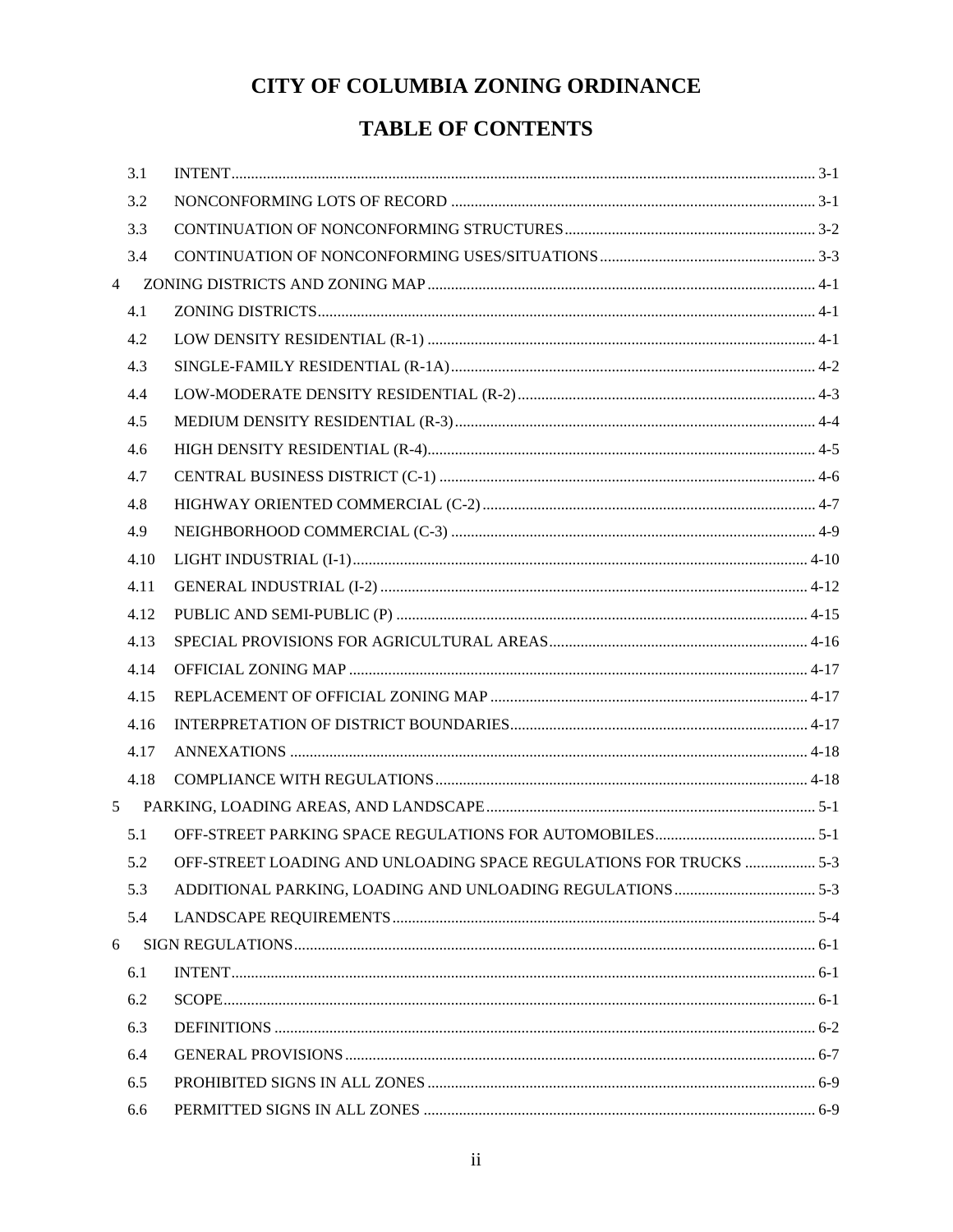# **TABLE OF CONTENTS**

| 6.7            |                                                                             |         |
|----------------|-----------------------------------------------------------------------------|---------|
| 6.8            |                                                                             |         |
| $\tau$         |                                                                             |         |
| 7.1            |                                                                             |         |
| 7.2            |                                                                             |         |
| 7.3            |                                                                             |         |
| 7.4            |                                                                             |         |
| 7.5            |                                                                             |         |
| 7.6            |                                                                             |         |
| 7.7            | DEVELOPMENT PLANS AND PRELIMINARY SUBDIVISION PLAN MAY BE COMBINED 7-4      |         |
| 7.8            | PRELIMINARY OR FINAL SUBDIVISION PLAN MAY BE SUBSTITUTED FOR DEVELOPMENT    |         |
| 7.9            |                                                                             |         |
| 8              |                                                                             |         |
| 8.1            |                                                                             |         |
| 8.2            |                                                                             |         |
| 8.3            |                                                                             |         |
| 8.3.1          |                                                                             |         |
| 8.3.2          |                                                                             |         |
| 8.4            | CERTIFICATE OF OCCUPANCY FOR NEW, ALTERED, OR NON-CONFORMING USES  8-2      |         |
| 8.5            | CONSTRUCTION AND USE TO BE AS PROVIDED IN APPLICATIONS, PLANS, PERMITS, AND |         |
| 8.6            |                                                                             |         |
| 8.7            |                                                                             |         |
| 8.7.1          |                                                                             |         |
| 8.8            |                                                                             |         |
|                |                                                                             | $9 - 1$ |
| 9.1            |                                                                             |         |
| 9.1.1          |                                                                             |         |
| 9.2            |                                                                             |         |
| 9.2.1          |                                                                             |         |
| 9.2.2          |                                                                             |         |
| 9.2.3<br>9.2.4 |                                                                             |         |
| 9.2.5          |                                                                             |         |
|                |                                                                             |         |
| 10.1           |                                                                             |         |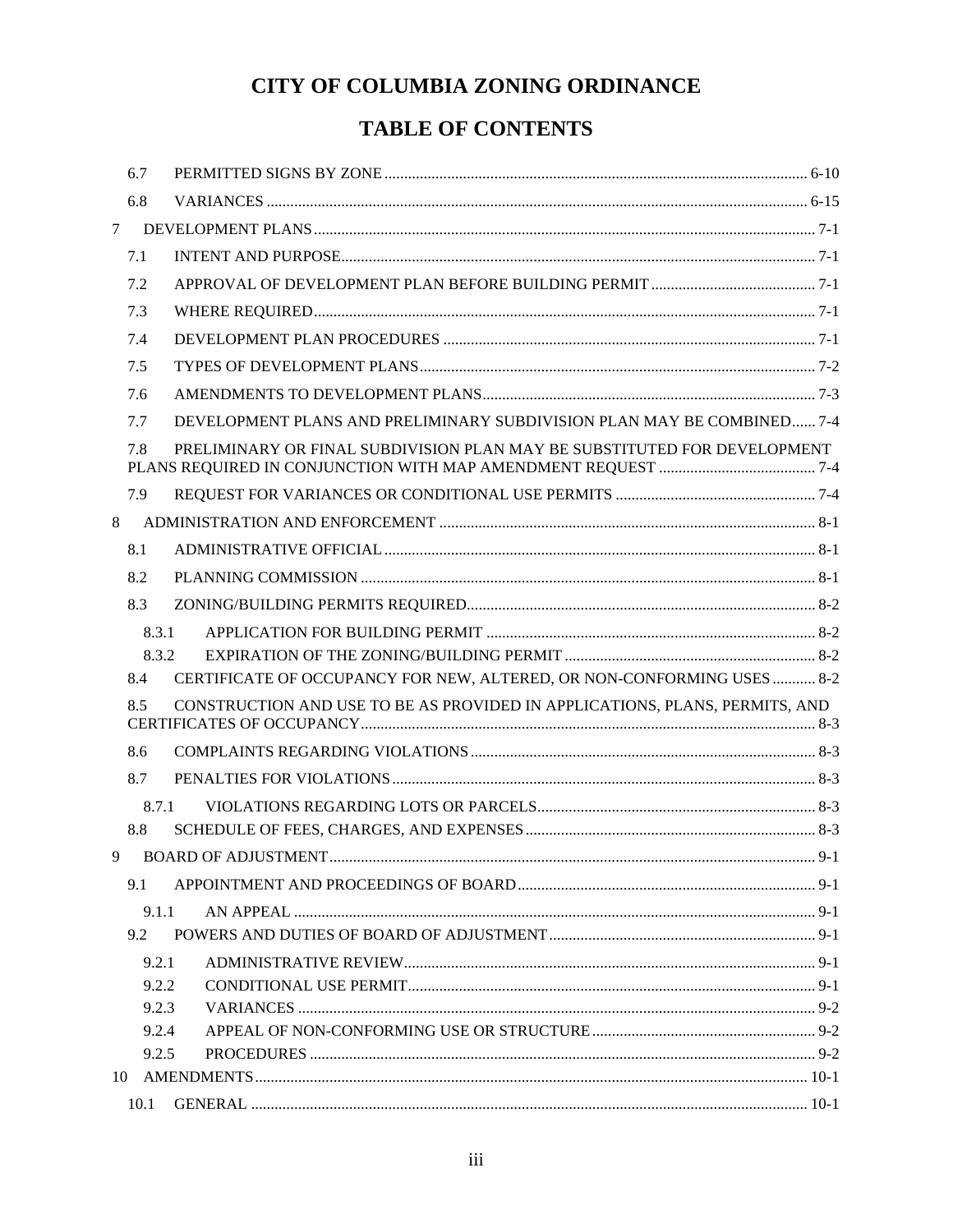# **TABLE OF CONTENTS**

| 10.2  |                                                            |  |
|-------|------------------------------------------------------------|--|
| 10.3  |                                                            |  |
| 10.4  |                                                            |  |
| 10.5  |                                                            |  |
| 10.6  | RECOMMENDATION OF COMMISSION FOR ZONING MAP AMENDMENT 10-1 |  |
| 10.7  |                                                            |  |
| 10.8  |                                                            |  |
| 10.9  |                                                            |  |
| 10.10 |                                                            |  |
| 10.11 |                                                            |  |
|       |                                                            |  |
| 11.1  |                                                            |  |
| 11.2  |                                                            |  |
| 11.3  |                                                            |  |
| 11.4  |                                                            |  |
| 11.5  |                                                            |  |
| 11.6  |                                                            |  |
| 11.7  |                                                            |  |
| 11.8  |                                                            |  |
| 11.9  |                                                            |  |
| 11.10 |                                                            |  |
|       |                                                            |  |

Appendix A – Big Box Retail Design Standards

Appendix B – Acceptable Plant Materials

Appendix C- Unacceptable Plant Materials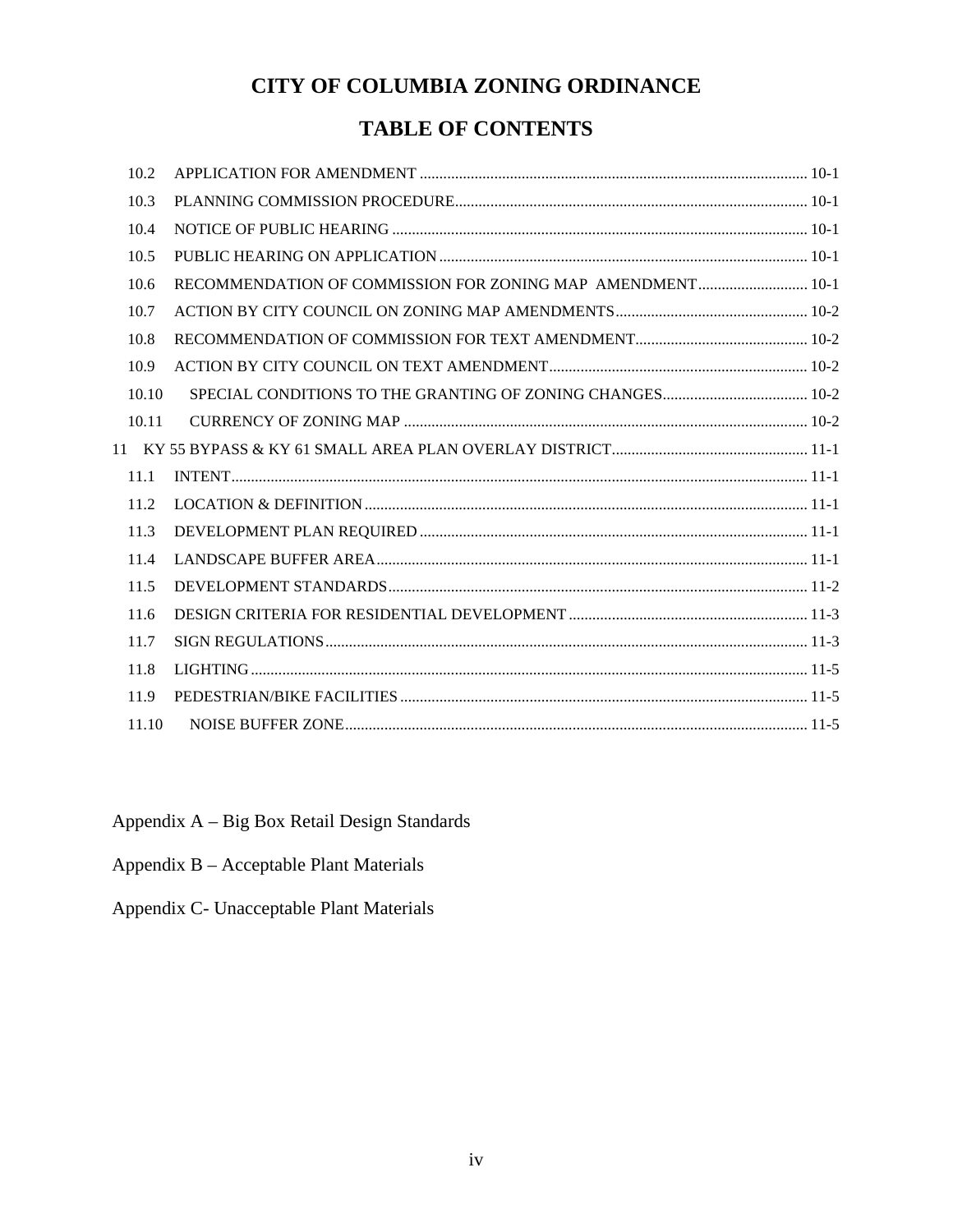# **ZONING REGULATIONS OF COLUMBIA, KENTUCKY**

# 1 *GENERAL PROVISIONS AND DEFINITIONS*

#### 1.1 **TITLE**

This document shall be known and may be cited as the "Zoning Regulations".

### **1.2 PROVISIONS OF REGULATIONS DECLARED TO BE MINIMUM REQUIREMENTS**

In their interpretation and application, the provisions of these regulations shall be held to be minimum requirements, adopted for the promotion of the public health, safety, and general welfare. Whenever the requirements of these regulations are at variance with the requirements of other lawfully adopted rules, regulations, ordinances, or resolutions, the most restrictive, or that imposing higher standards shall govern.

#### **1.3 SEVERABILITY CLAUSE**

Should any section or provision of these regulations be declared by the courts to be unconstitutional or invalid, such decision shall not affect the validity of the regulations as a whole, or any part thereof other than the part so declared to be unconstitutional or invalid.

#### **1.4 REPEAL OF CONFLICTING ORDINANCES AND REGULATIONS, EFFECTIVE DATE**

All regulations, ordinances, or parts thereof in conflict with this zoning regulation or inconsistent with the provisions herein are hereby repealed to the extent necessary to give this regulation full force and effect. This regulation shall become effective from and after the date of its approval and adoption, as provided by law.

#### **1.5 PLANS AND CONSTRUCTION IN PROGRESS**

To avoid any undue hardship, nothing in this zoning regulation shall be deemed to require changes in the plans, construction, or designated use of any building or premises on which an application for a permit was filed with the City of Columbia prior to the date of adoption of this zoning regulation or amendment thereto, providing that the application meets all zoning and other requirements in effect on the date of said application. The issuance of said permit shall be valid only if it is exercised within one hundred and eighty (180) days from the date of issuance of said permit.

#### **1.6 DEFINITIONS**

- A. For the purpose of regulations, certain terms or words used herein shall be interpreted as follows:
	- 1. The word "person" includes a firm, association, organization, partnership, trust, company, or corporation, as well as an individual. The present tense includes the future tense, the single number includes the plural, and the plural number includes the singular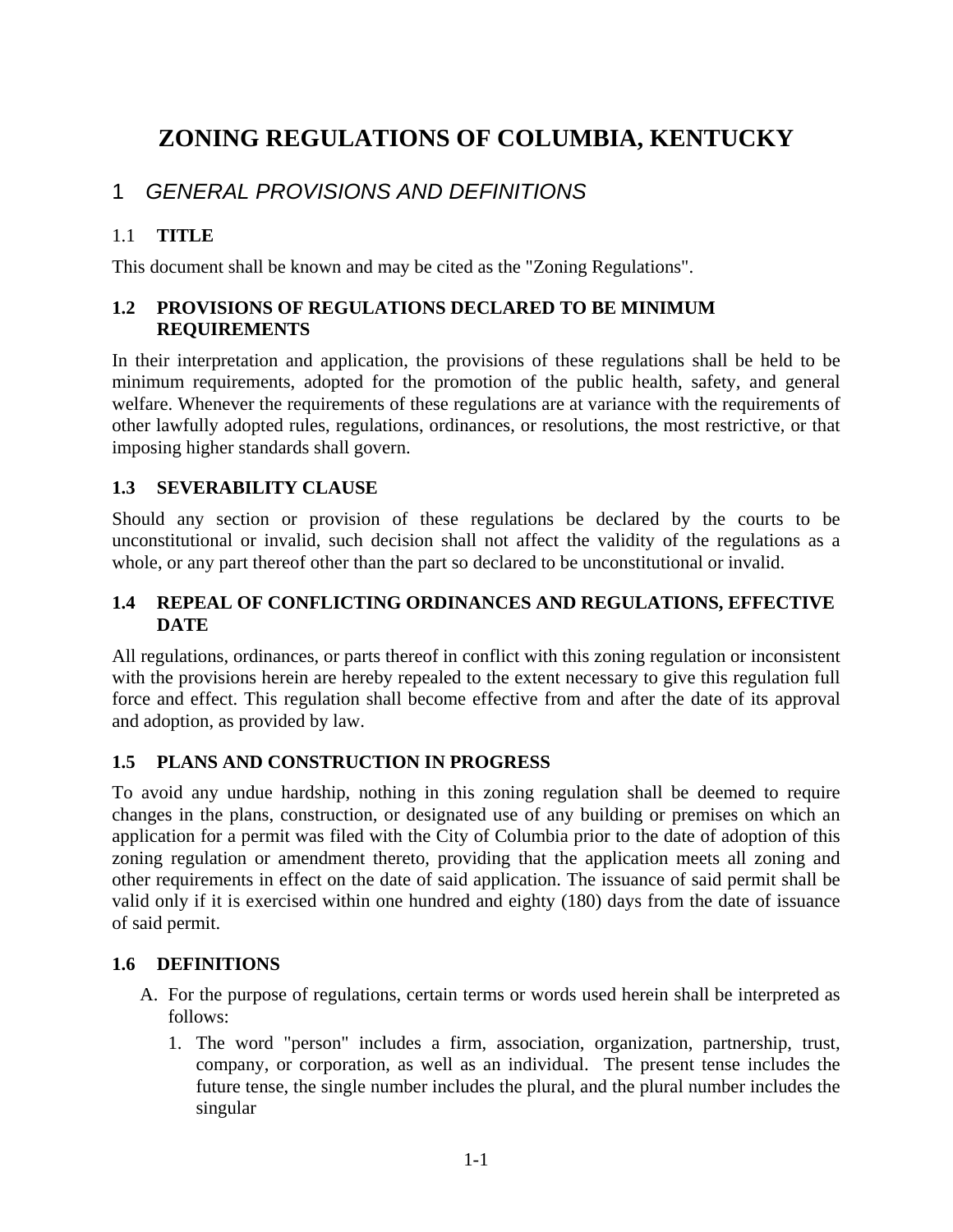- 2. The word "shall" is a mandatory requirement, the word "may" is a permissive requirement, and the word "should" is a preferred requirement.
- 3. The words "used" or "occupied" include the words "intended", "designed", or "arranged" to be used or occupied.
- 4. The word "lot" includes the words "plot" or "parcel".
- B. The following terms used in this ordinance shall be defined as follows:
	- 1. **ACCESSORY USE OR STRUCTURE** A use or structure on the same lot with, and of a nature customarily incidental and subordinate to the principal use of a structure.
	- 2. **ACCESS, PRIMARY** The vehicular way leading from a major street to the front of a shopping center, commercial enterprise or manufacturing facility, or to the primary entrance point.
	- 3. **ACCESS, SECONDARY** The vehicular way leading from a minor street to the primary access route, or from the main entrance point to other entrances.
	- 4. **AGRICULTURE** The use of land for farming, dairying, pasturage, agriculture, horticulture, floriculture, viticulture, and animal and poultry husbandry and the necessary accessory uses which are secondary to other agricultural activities such as packing, treating, or storing the produce. Agriculture does not include the feeding of garbage to animals or the operation or maintenance of a commercial stockyard or feed yard.
	- 5. **ALTERATION, STRUCTURAL** Any change in the supporting members of the building, such as bearing walls, columns, beams, or girders.
	- 6. **AMUSEMENT** A means of amusing or entertaining; recreation; diversion; games.
	- 7. **BED AND BREAKFAST INN** A small inn consisting of sleeping rooms with either shared or individual bathroom and kitchen facilities used by house guests for short durations and not intended for permanent residence except for owner/operators .
	- 8. **BUILDING** Any structure designed or intended for the support, enclosure, shelter, or protection of persons, animals, or personal property.
	- 9. **BUILDING, ACCESSORY** A subordinate building detached from, but located on the same lot as the principal building, the use of which is incidental and accessory to that of the main building or use.
	- 10. **BUILDING, HEIGHT** The vertical distance measured from the average elevation of the proposed finished grade at the front of the building to the highest point of the roof for flat roofs, to the deck line of mansard roofs, and the mean height between eaves and ridge for gable, hip, and gambrel roofs.
	- 11. **BUILDING PERMIT** A document issued by the Administrative Official authorizing the construction of structures, uses of land and structures, and the characteristics of the use.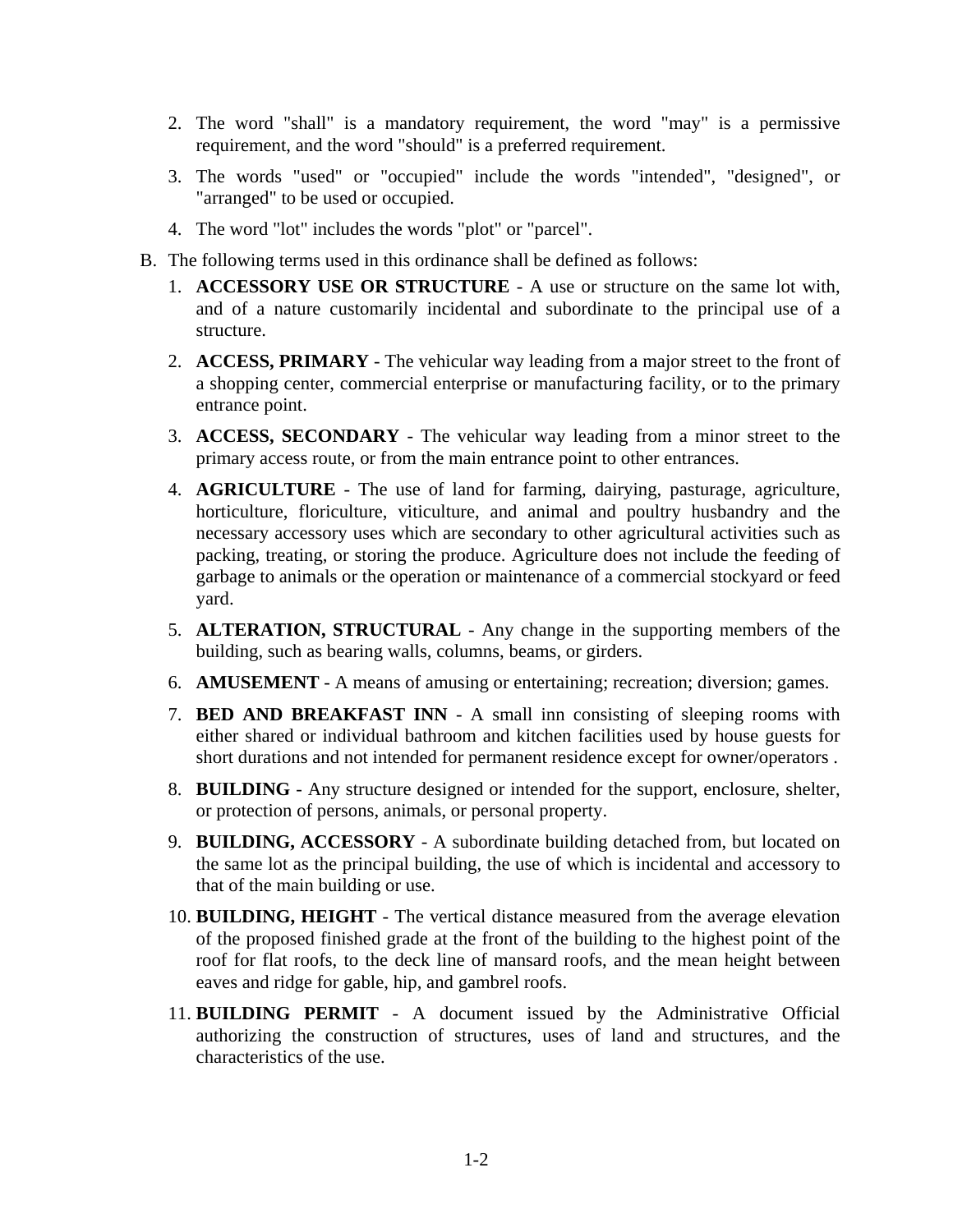- 12. **CEMETERY** Land used or intended to be used for the burial of the animal or human dead and dedicated for cemetery purposes, including crematories, mausoleums, and mortuaries if operated in connection with and within the boundaries of such cemetery.
- 13. **CLINIC** A place used for care, diagnosis and treatment of sick, ailing, infirm, or injured persons , and those who are in need of medical and surgical attention, but who are not provided with board or room or kept overnight on the premises.
- 14. **COMPREHENSIVE PLAN** A plan, or any portion thereof, adopted by the Planning Commission and/or the legislative authority of the City of Columbia, Kentucky, showing the general location and extent of present and proposed physical facilities including housing, industrial and commercial uses, major streets, parks, schools, and other facilities. This plan establishes the goals, objectives, and policies of the community.
- 15. **CONDITIONAL USE** A use permitted within a district other than a principally permitted use, requiring a conditional use permit and approval of the Board of Adjustment
- 16. **CONDITIONAL USE PERMIT -** A document issued by the Administrative Official upon approval of the Board of Adjustment to allow a use other than a principally permitted use to be established within the district.
- 17. **CORNER LOT** A lot located at the intersection of two or more streets. A lot abutting on a curved street or streets shall be considered a corner lot if straight lines of the foremost points of the side lot lines to the foremost point of the lot meet at one interior angle of less than 135.
- 18. **DENSITY** A unit of measurement; the number of dwelling units per acre of land.
	- a. Gross Density: The number of dwelling units per acre of land to be developed.
	- b. Net Density: The number of dwelling units per acre of land when the acreage involved includes only the land devoted to residential uses.
- 19. **DWELLING** Any building or structure, except a house trailer or mobile home of less than 960 square feet of living space, which is wholly or partly used or intended to be used for living or sleeping by one or more human occupants.
- 20. **DWELLING, SINGLE FAMILY** Family dwelling consisting of a single dwelling unit only, separated from other dwelling units by open space.
- 21. **DWELLING, DUPLEX** A dwelling consisting of two dwelling units intended for the use of two separate families, which may be either attached side by side, or one above the other, and each unit having a separate or combined entrance or entrances.
- 22. **DWELLING, MULTI- FAMILY** A dwelling consisting of three or more dwelling units including condominiums with varying arrangements of entrances and party walls.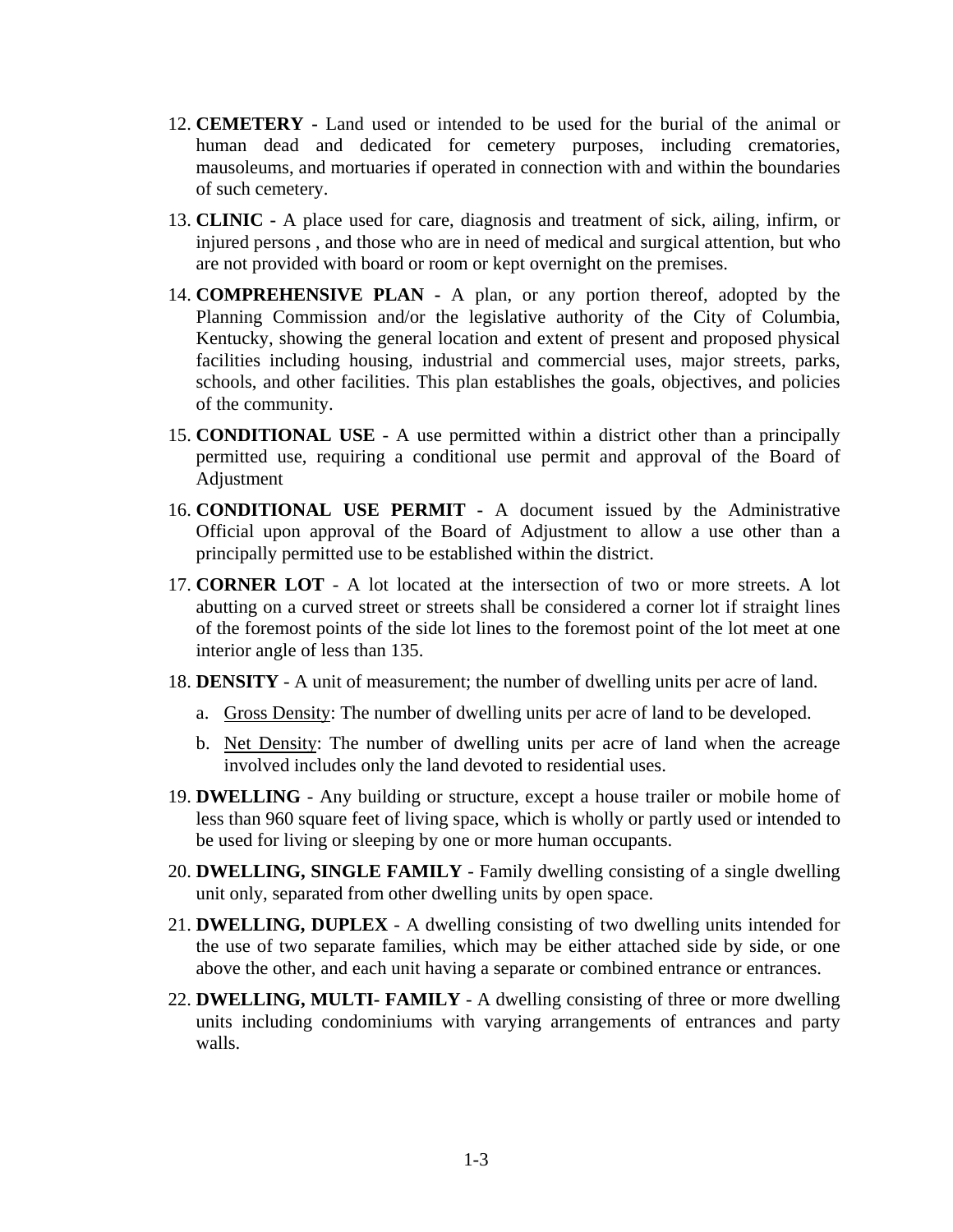- 23. **DWELLING UNIT** A single unit providing complete independent living facilities for one or more persons including permanent provisions for living, sleeping, eating, cooking and sanitation.
- 24. **FAMILY** One or more persons occupying a single dwelling unit, provided that unless all members are related by blood, adoption, or marriage, no such family shall contain over five (5) persons.
- 25. **FLOODPLAIN** The 100 year floodplain as shown on National Flood Insurance program maps or as determined by hydrologic calculations.
- 26. **FLOODWAY** The channel of a water course and that portion of adjacent land needed for the passage of a 100-year flood. If no maps or hydrologic calculations are available, floodplain soils as designated in the Soil Survey for Adair County, Kentucky (April 1964) shall be presumed to be within the floodway. These soils are designated by the following map symbols: Br, Du, Hf. Hg, Hu, Ls, Me, Ng, Nk, Sg, Sm and St.
- 27. **GARAGES, PRIVATE** A detached accessory building or portion of a principal building for the parking or temporary storage of automobiles, travel trailers, and/or boats of the occupants of the premises.
- 28. **GARAGES, PUBLIC** -A principal or accessory building other than a private garage, used for parking or temporary storage of passenger automobiles, and in which no service shall be provided for remuneration.
- 29. **HOME OCCUPATION** Any activity carried out for gain by a resident conducted as an accessory use in the residents dwelling unit.
- 30. **HOTEL OR MOTEL AND APARTMENT HOTEL** A building in which lodging or boarding and lodging are provided and offered to the public for compensation. As such it is open to the public in contradistinction to a boarding house, rooming house, lodging house, or dormitory which is herein separately defined.
- 31. **LOADING SPACE, OFF STREET** Space logically and conveniently located totally outside any street or alley right-of-way for bulk pickups and deliveries, scaled to delivery vehicles expected to be used and accessible to such vehicles when required off-street parking spaces are filled. Required off-street loading space is not included as off-street parking space in computation of required off-street parking space.
- 32. **LOT** For the purpose of these regulations, a lot is a parcel of land of sufficient size to meet minimum zoning requirements for use, coverage, and area, and to provide such yards and other open spaces as are herein required. Such lot shall have frontage on an existing public street. Street rights-of-ways shall not be included in the calculation of lot area.
- 33. **LOT COVERAGE** The ratio of enclosed ground floor area of all buildings on a lot to the horizontally projected area of the lot, expressed as percentage.
- 34. **LOT FRONTAGE** The front of a lot shall be constructed to be the portion nearest the street. For the purpose of determining yard requirements on corner lots and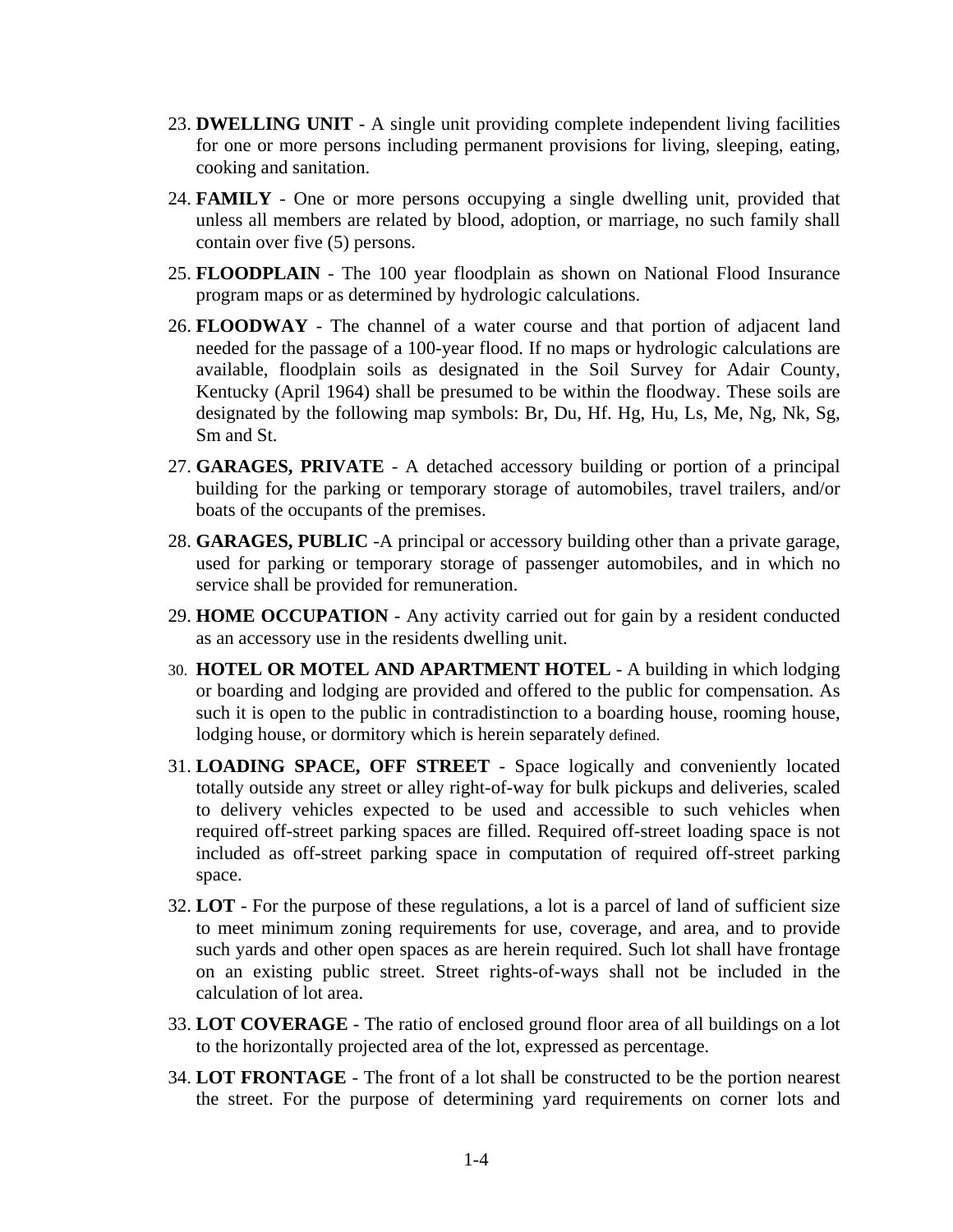through lots, all sides of a lot adjacent to streets shall be considered frontage, and yards shall be provided as indicated under Yards in this section.

- 35. **LOT MEASUREMENTS** A lot shall be measured as follows:
	- a. Depth of a lot shall be considered to be the distance between the midpoints of straight lines connecting the foremost points of the side lot lines in front and the rear most points of the side lot lines in the rear.
	- b. Width of a lot shall be considered to be the distance between straight lines connecting front and rear lot lines at each side of the lot, measured at the building setback line, provided however, that the width between side lot lines at their foremost points (where they intersect with the street line) shall be less than eighty (80) percent of the required lot width.
- 36. **LOT OF RECORD** A lot which is part of a subdivision recorded in the office of the county recorder, or a lot or parcel described by metes and bounds, the description of which has been so recorded.
- 37. **MANUFACTURING (INDUSTRY), HEAVY** Manufacturing, processing, assembling, storing, testing, and similar industrial uses which are generally major operations and extensive in character; require large sites, open storage and service areas, extensive services and facilities, ready access to regional transportation, and normally generate some nuisances such as smoke, noise, vibration, dust, glare, air pollution, and water pollution, but not beyond the district boundary.
- 38. **MANUFACTURED HOME**.- A dwelling unit that: (1) is not constructed in accordance with the standards set forth in the Kentucky Building Code, and (2) is composed of one or more components, each of which was substantially assembled in a manufacturing plant and designed to be transported to the home site on its own chassis, and (3) has a minimum living space of at least four hundred (400) square feet.
- 39. **MANUFACTURED HOME, CLASS A** A manufactured home constructed after July 15, 2002 in accordance with the National Manufactured Home Construction and Safety Standards Act of 1974, U.S.C. Section 5401,et. seq., as amended and designed to be used as a single family residential dwelling when connected to the required utilities, and which includes plumbing, heating, air conditioning, and electrical systems contained therein and that satisfies each of the following additional criteria:
	- a. The minimum width of the main body of the home, as assembled at the site is not less than twenty (20) feet as measured at its smallest width measurement or is two stories in height and oriented on the lot or parcel so that its main entrance door faces the street;
	- b. Has a minimum area of at least nine hundred (900) square feet;
	- c. The pitch of the home's roof has a minimum vertical rise of one (1) foot for each four (4) feet of horizontal run, and the roof is finished with a type of shingle that is commonly used in standard residential construction;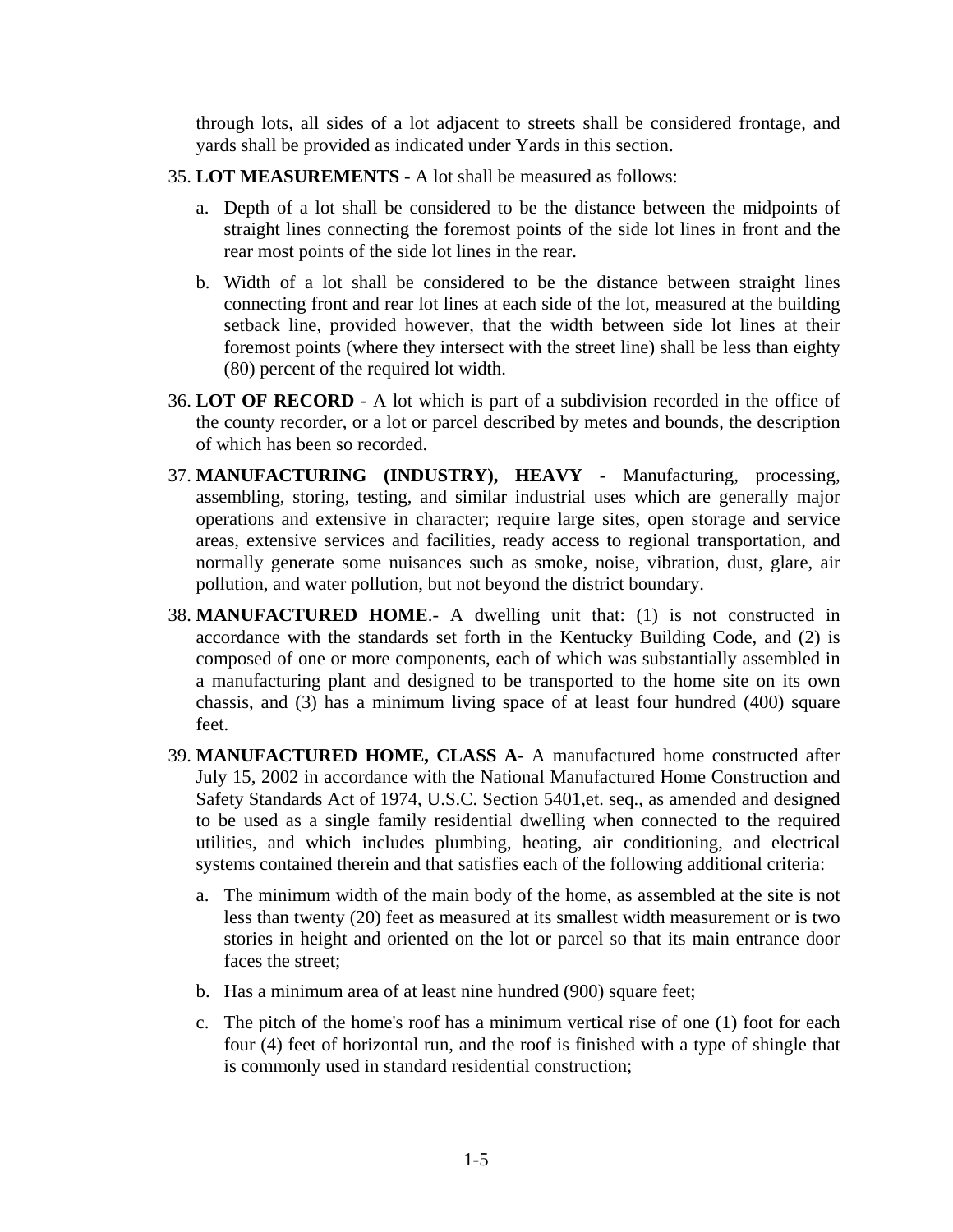- d. The exterior siding consists of wood, hardboard, aluminum or vinyl (covered or painted, but in no case exceeding the reflectivity of gloss white paint) comparable in composition, appearance, and durability to the exterior siding commonly used in standard residential construction;
- e. A continuous permanent foundation, solid except for required ventilation and access, is installed under the home in compliance with KRS 227.570. A permanent foundation means a system of supports that is:

i. Capable of transferring, without failure, into soil or bedrock, the maximum design load imposed by or upon the structure;

ii. Constructed of concrete; and

iii. Placed at a depth below grade adequate to prevent frost damage.

- f. The tongue, axles, transporting lights, and removable towing apparatus are removed after placement on the lot and before occupancy.
- 40. **MANUFACTURED HOME, CLASS B** -A mobile home constructed after July 1, 1976, in accordance with the National Manufactured Home Construction and Safety Standards Act of 1974, U.S.C. Section 5401,et. seq., as amended but that does not satisfy the criteria necessary to qualify the house as Class A manufactured home.
- 41. **MOBlLE HOME CLASS C** Any manufactured home that does not meet the definitional criteria of a Class A or Class B manufactured home.
- 42. **MOBILE HOME PARK** A residential use in which more than one manufactured home is located on a single lot.
- 43. **MODULAR HOME** -A dwelling unit constructed in accordance with the standards set forth in the Kentucky Building Code and composed of components substantially assembled in a manufacturing plant and transported to the building site for final assembly on a permanent foundation. Among other possibilities, a modular home may consist of two sections transported to the site in a manner similar to a mobile home (except that the modular home meets the Kentucky Building Code) or a series of panels or room sections transported on a truck and erected or joined together on the site.
- 44. **MOBILE HOME, DOUBLE WIDE** Any mobile home exceeding a gross weight of seven thousand (7,000) pounds, a minimum of at least twenty-four (24) feet wide, and a minimum living space of at least nine hundred sixty (960) square feet.
- 45. **NONCONFORMING USE OR STRUCTURE-** A building, structure, or use of land existing at the time of enactment of this regulation and which does not conform to the regulations of the district or zone in which it is situated.
- 46. **NURSING HOME-** A home or facility for the care and treatment of elderly or disabled people.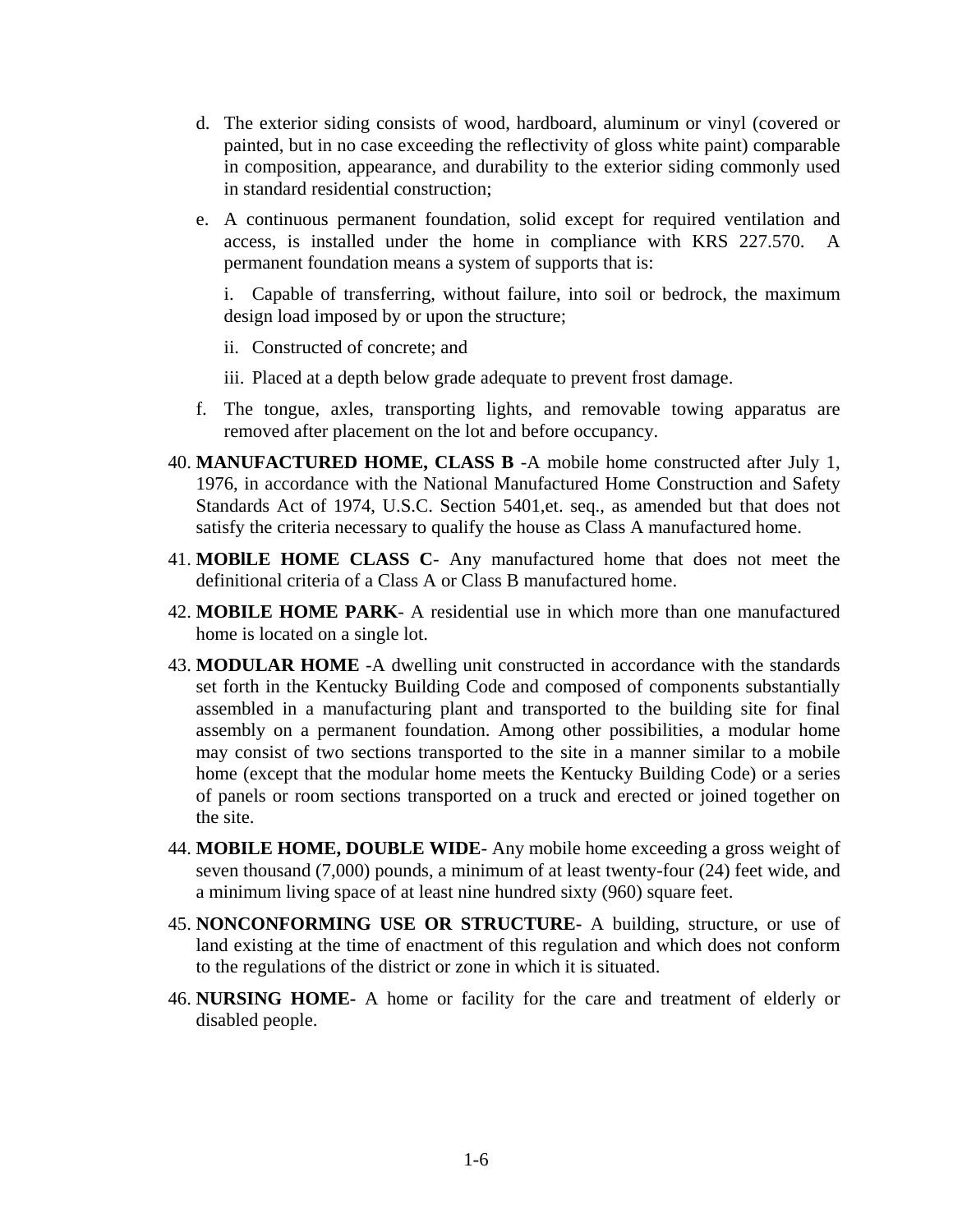- 47. **OPEN SPACE-** An area open to the sky which may be on the same lot with a building. The area may include, along with the natural environmental features, swimming pools, tennis courts, and other recreational facilities that the Planning Commission deems permissive. Streets, structures for habitation, and the like shall be included.
- 48. **PARKING SPACE, OFF-STREET-** For the purpose of this regulation, off-street parking space shall consist of an area adequate for parking an automobile with room for opening doors on both sides, together with properly related access to a public street or alley and maneuvering room, but shall be located totally outside of any street or alley right-of-way.
- 49. **PUBLIC USES-** Public parks, schools, administrative, and cultural buildings and structures, not including public land or buildings devoted solely to the storage and maintenance of equipment and materials and public service facilities.
- 50. **SEMI-PUBLIC USE-** Churches, Sunday schools, parochial schools, colleges, hospitals, and other facilities of an educational, religious, charitable, philanthropic, or nonprofit nature.
- 51. **RECREATION FACILITIES-** Public or private facilities that may be classified as either "extensive" or "intensive" depending upon the scope of services offered and the extent of use. Extensive facilities generally require and utilize considerable areas of land and include, but need not be limited to hunting, fishing, and riding clubs and parks. Intensive facilities generally require less land (used more intensively) and include, but need not be limited to, miniature golf courses, amusement parks, stadiums, and bowling alleys.
- 52. **RIGHT-OF-WAY** A strip of land taken or dedicated for use as a public way. In addition to the roadway, it normally incorporates the curbs, lawn strips, sidewalks, lighting, and drainage facilities, and may include special features, required by the topography or treatment, such as grade separation, landscape areas, viaducts, and bridges.
- 53. **ROOMING AND BOARDING HOUSE -** A building designed or used to provide living accommodations for not more than six occupants in which there are no cooking facilities for each occupant, or in which all occupants share common cooking facilities.
- 54. **SEAT-** For the purposes of determining the number of off-street parking spaces for certain uses, the number of seats is the number of seating units installed or indicated, or each twenty-four (24) lineal inches of benches, pews, or space for loose chairs.
- 55. **SERVICE STATION -** Buildings and premises where gasoline, oil, grease, batteries, tires, and motor vehicles accessories may be supplied and dispensed at retail, and where in addition motor vehicle services may be rendered secondary to retail sales.
- 56. **SETBACK LINE-** A line established by the subdivision regulations and/or zoning regulations, generally parallel with and measured from the lot line, defining the limits of a yard in which no building, other than accessory building, or structure may be located above ground, except as may be provided in said codes. ; (see Yards.)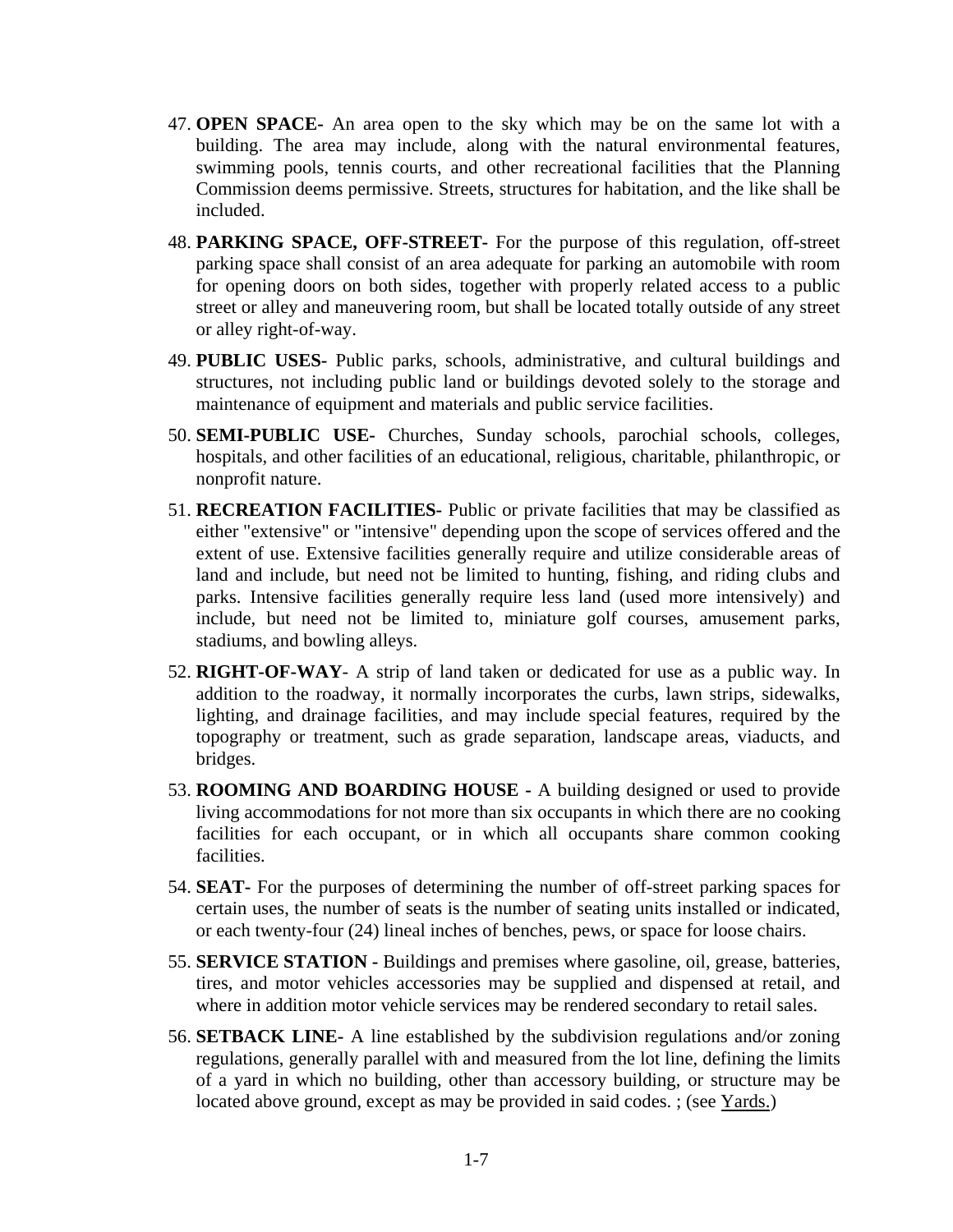- **57. SEXUALLY ORIENTED BUSINESS** An adult arcade, adult bookstore, adult novelty store, adult video store, adult cabaret, adult motel, adult motion picture theater, adult theater, escort agency, seminude model studio, or sexual encounter center.
- 58. **SIDEWALK -** That portion of the road right-of-way outside the roadway, which is improved for the use of pedestrian traffic.
- 59. **SIGN -** Any device designated to inform or attract the attention of persons not on the premises on which the sign is located.
- 60. **STRUCTURE -** Anything constructed or erected, the use of which requires location on the ground, or attachment to something having a fixed location on the ground. Among other things, structures include buildings, mobile homes, walls, fences, and billboards.
- 61. **SHOPPING CENTER** A group of commercial establishments planned, developed, owned and managed as a unit, with off-street parking provided on the property and related in its location, size, and type of shops to the trade area which the unit serves.
- 62. **THOROUGHFARE, STREET, OR ROAD -** The full width between property lines bounding every public way of whatever nature, with a part thereof to be used for vehicular traffic and designed as follows:
	- a. Arterial Street: A general term denoting a highway primarily for through traffic, carrying heavy loads and large volumes of traffic, usually on a continuous route.
	- b. Collector Street: A thoroughfare, whether within a residential, industrial, commercial, or other type of development, which primarily carries traffic from local streets to arterial streets, including the principal entrance and circulation routes within residential subdivisions.
	- c. Local Street: A street primarily for providing access to residential, commercial, or other abutting property.
- 63. **TOWNHOUSE -** A group of three or more single family dwelling units constructed in a row of attached units separated by a common vertical wall and each having a separate lot and entrance at street level.
- 64. **USE -** The specific purpose for which land or building is designated, arranged, intended, or for which it is or may be occupied or maintained.
- 65. **VARIANCE -** A variance is a modification of the strict terms of the relevant regulations where such modification will not be contrary to the public interest and where owing to conditions peculiar to the property and not the result of the regulations would result in unnecessary and undue hardship.
- 66. **VETERINARY ANIMAL HOSPITAL OR CLINIC -** A place used for the care, grooming, diagnosis, and treatment of sick, ailing, infirm, or injured animals, and those who are in need of medical or surgical attention, and may include overnight accommodations on the premises for the treatment, observation and/or recuperation.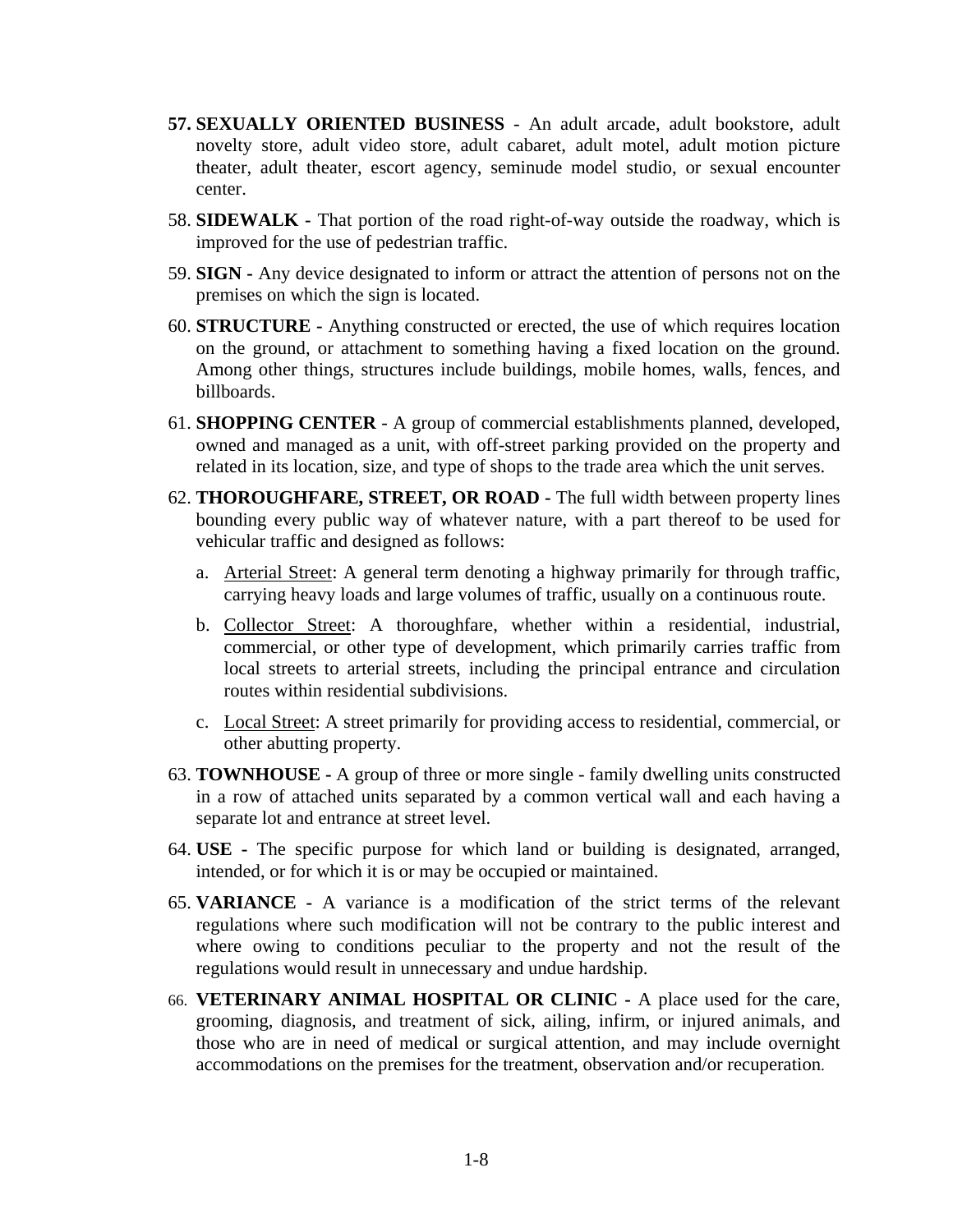- 67. **YARD -** A required open space other than a court unoccupied and unobstructed by any structure or portion of a structure from three (3) feet above the general ground level of the graded lot upward; provided accessories, ornaments, and furniture may be permitted in any yard, subject to height limitations and requirements limiting obstruction of visibility.
	- a. Yard, Front: A yard extending between side lot lines across the front of a lot and from the front lot line to the front of the principal building.
	- b. Yard, Rear: A yard extending between side lots across the rear of the principal building.
	- c. Yard, Side: A yard extending from the principal building to the side lot line on both sides of the principal building between the lines establishing the front and rear yard.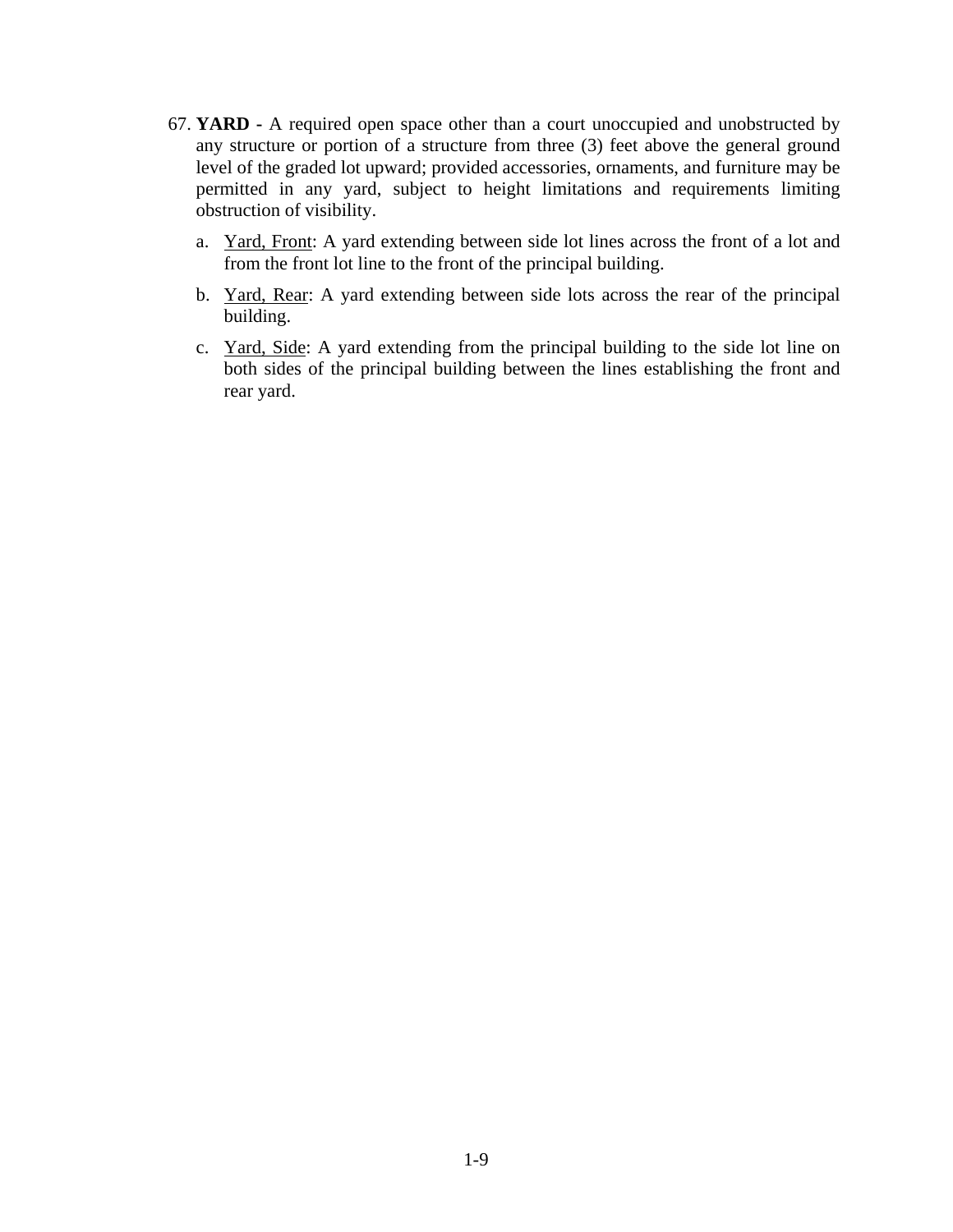# *2 GENERAL ZONING REGULATIONS APPLICATION OF REGULATIONS*

### **2.1 APPLICATION OF REGULATIONS**

All existing and future structures and uses of premises within the City of Columbia shall conform with all applicable provisions of this regulation. Each zoning district is established to permit only those uses specifically listed as permitted, except as hereinafter provided under the nonconforming provisions, and is intended for the protection of those uses. No other uses are permitted

### 2.2 **GENERAL DEVELOPMENT REGULATIONS**

### **2.2.1 COORDINATION WITH SUBDIVISION REGULATIONS**

In all cases where the ownership of land is divided for the purpose of eventual development of lots of any kind - residential, commercial, or industrial - the provisions of the Columbia Subdivision Regulations, including any and all amendments thereto, shall apply in addition to the provisions of the Zoning Regulations.

### **2.2.2 COORDINATION WITH BUILDING CODES**

In all cases involving the construction of a building - whether for residential**,** commercial, or industrial purposes and without regard to densities therein, a final plumbing inspection sticker signed and dated by a state licensed plumbing inspector and final electrical inspection sticker signed and dated by a state licensed electrical inspector shall be posted in a visible location in the building prior to occupancy. In addition, all building construction projects governed under the State Building Codes Program must have a certificate of occupancy issued by a State Building Inspector prior to occupancy.

#### **2.2.3 EXCAVATION OR FILLING OF SOIL**

No person, firm or corporation may disturb, excavate, fill, change or otherwise reshape existing topography in conjunction with building construction, site grading or landscaping except for minor changes such as filling small pockets in lots, flower beds, gardens or similar operations without first applying for a Grading Permit from the City and when required obtaining approval of a Storm Water Management Plan in accordance with the Columbia Drainage Ordinance (Ordinance 920.32). Site grading or landscape work undertaken as part of required subdivision improvements, in accordance with plans (including a Storm Water Management Plan) approved by the City Engineer, shall not be subject to this provision.

#### **2.2.4 APPROVED WATER SUPPLY AND SEWAGE DISPOSAL FOR BUILDINGS**

All primary structures located within the City shall be connected to the public water system. All commercial, industrial and multi-family facilities shall be connected to the public sewage system. Single-family residential structures located within 200 feet of the City's sewage collection lines shall be connected to the public sewage treatment system unless a written exemption is obtained from the manager of the Columbia Utility Department. Such exemption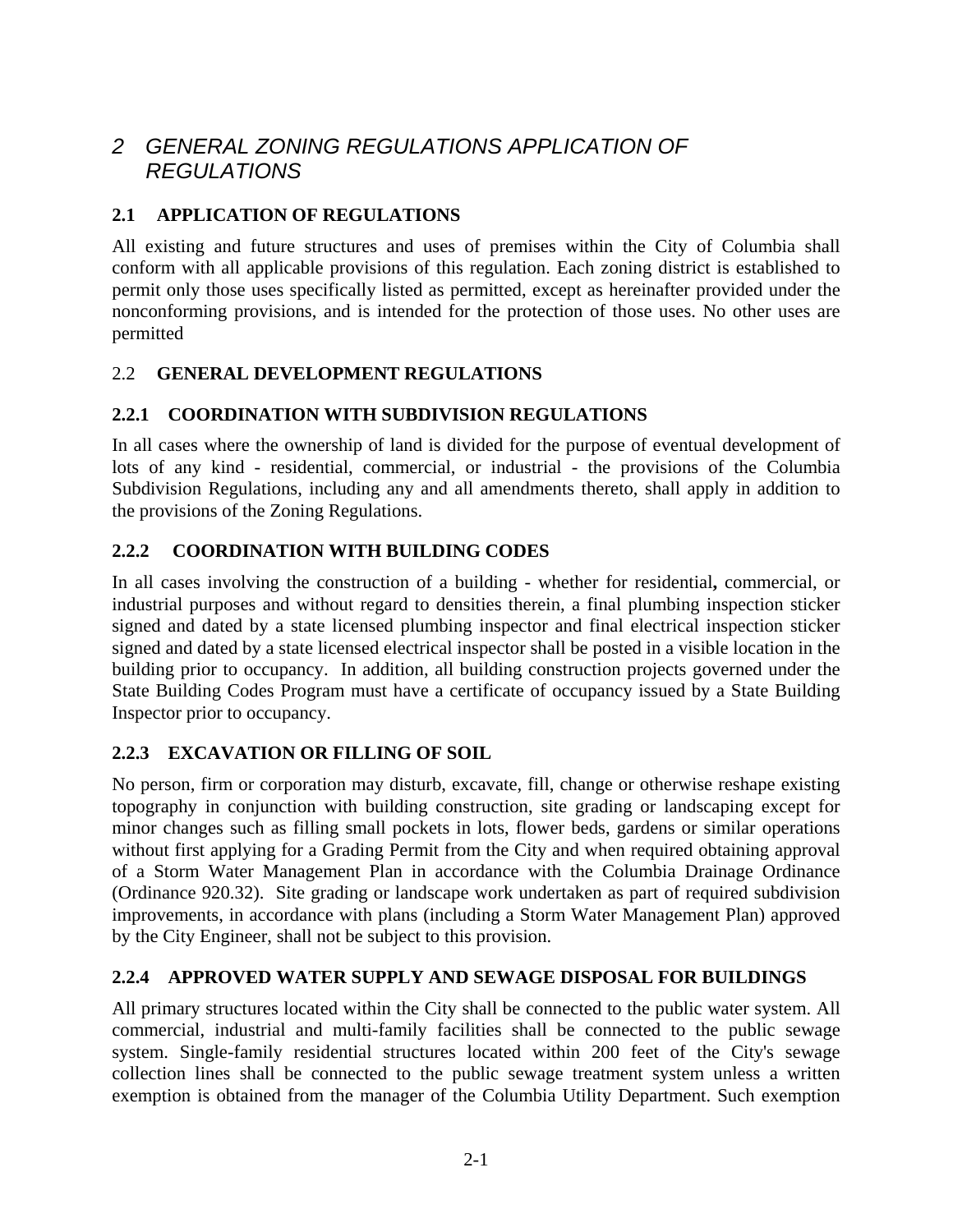shall only be granted if physical obstructions, surface elevations or other factors prohibit providing service.

In every other case, individual water supply and sewage disposal must meet the requirements set by the state regulations. The County Health Department's certificate approving proposed and completed water and sewerage facilities must accompany applications for building permits and certificates of occupancy**.**

## **2.2.5 REGULATION OF PRINCIPAL BUILDING**

One (1) principal residential building and its permitted accessory structures may be erected on any lot of record. Temporary structures are permitted during construction only.

## **2.2.6 CONSTRUCTION WITHIN FLOODPLAINS AND FLOODWAYS**

No buildings or structures may be constructed within a 100-year floodplain or floodway which will increase flood heights or obstruct the flow of water. No primary structure shall be constructed with a first floor elevation less than one foot above the one hundred year floodplain elevation.

### **2.3 CONDITIONAL USE REGULATIONS**

Conditional uses may be permitted in districts as designated under the zoning district regulations, but only when specifically approved by the Board of Adjustment in accordance with KRS 100. Subdivisions, when permitted, shall be subject to the respective regulations governing their approval. All other conditional uses shall be subject to the following regulations:

- A. All Districts: The following conditional uses may be approved in all zoning districts:
	- 1. Non-local public utility and private transmission lines and pipes.
	- 2. Radio, TV, and telephone transmission structures.
	- 3. Large utility structures and public service buildings.
	- 4. Government buildings and uses.
	- 5. Churches, synagogues, mosques, temples or buildings that are used primarily for religious worship or related religious activities.
	- 6. Libraries.
- B. Specified Districts: Other conditional uses may be approved only in those zoning districts where they are designated as conditional uses after the zoning district regulations schedule.
- C. Procedure: An applicant shall submit an application for a conditional use permit to the Administrative Official, and the applicant shall follow all procedures set forth in this regulation and KRS 100. The Administrative Official shall refer the application to the Board of Adjustment. The Board of Adjustment is authorized by KRS 100 to grant, modify, or deny a conditional use permit. Other regulations for conditional use permits are as follows: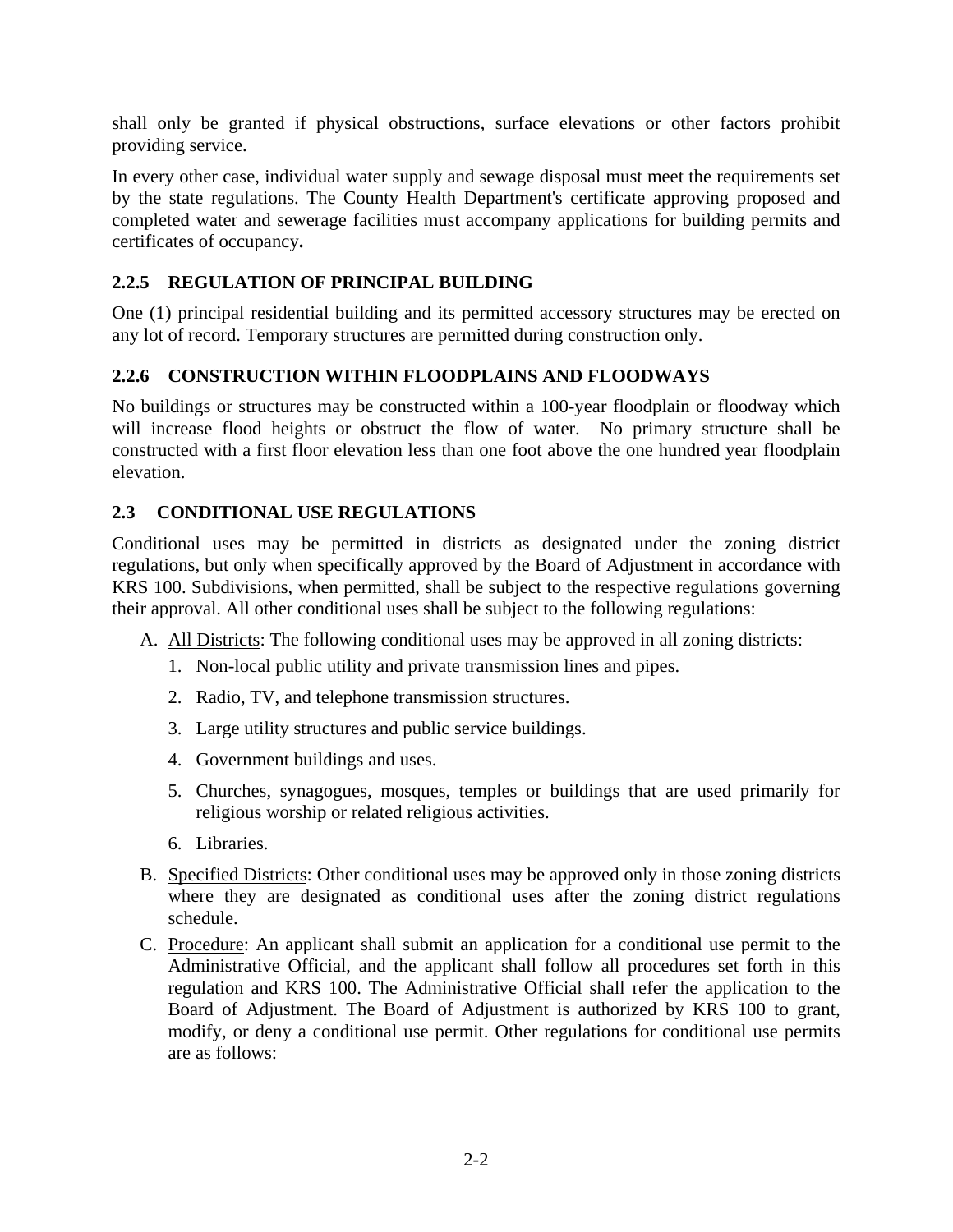- 1. The Board of Adjustment may attach necessary conditions such as time limitations, requirements that one or more things be done before the request can be initiated, or conditions of a continuing nature. Any such conditions shall be recorded in the Board's minutes and on the conditional use permit, along with reference to the specific section in the zoning regulation listing the conditional use under consideration The Board of Adjustment shall have the power to revoke conditional use permits or variances for noncompliance with conditions thereof. Furthermore, the Board shall have the right of action to compel offending structures or uses removed at the cost of the violator and may have judgment in person for such cost.
- 2. Granting of a conditional use permit does not exempt the applicant from complying with all of the requirements of this regulation and any other regulations and ordinances of the City of Columbia that may relate to the specified use.
- 3. A conditional use permit shall be exercised within one (1) year from the date of issuance within the meaning of KRS 100.237 or shall be void unless an extension has been granted by the Board of Adjustment.
- 4. The Administrative Official shall review all conditional use permits, except for those for which all conditions have been permanently satisfied, at least once annually and shall have the power to inspect the land or structure where the conditional use is located in order to ascertain that the landowner is complying with all of the conditions which are listed on the conditional use permit. If the landowner is not complying with all conditions listed on the permit the Administrative Official shall report the fact in writing to the Chairman of the Board of Adjustment. The report shall state specifically the manner in which the landowner is not complying with the conditions on the conditional use permit, and a copy of the report shall be furnished to the Chairman of the Board of Adjustment. If upon hearing the report as required by KRS 100, the Board of Adjustment finds the facts alleged to be true and that the landowner has taken no steps to comply with them between the date of the report and the date of the hearing, the Board may authorize the Administrative Official to revoke the conditional use permit and to take the necessary legal action to cause the termination of the activity on the land which the conditional use permit authorizes.
- 5. Once the Board of Adjustment has completed a conditional use permit and all conditions required are of such type that they can be completely and permanently satisfied, the Administrative Official, upon the request of the applicant, may if the facts warrant, make a determination that the conditions have been satisfied and note the conclusion in the margin of the copy of the conditional use permit which is on file with the Adair County Court Clerk, as required by KRS 100. Therefore, said use, if it continues to meet the other requirements of the regulations, will be treated as a permitted use.
- 6. All final plats approved by the Planning Commission and all variances and conditional use permits approved by the Board of Adjustment shall be recorded at the expense of the applicant in the office of the County Clerk. A copy of all regulations and the official maps of the planning unit shall be filed in the office of the City Clerk.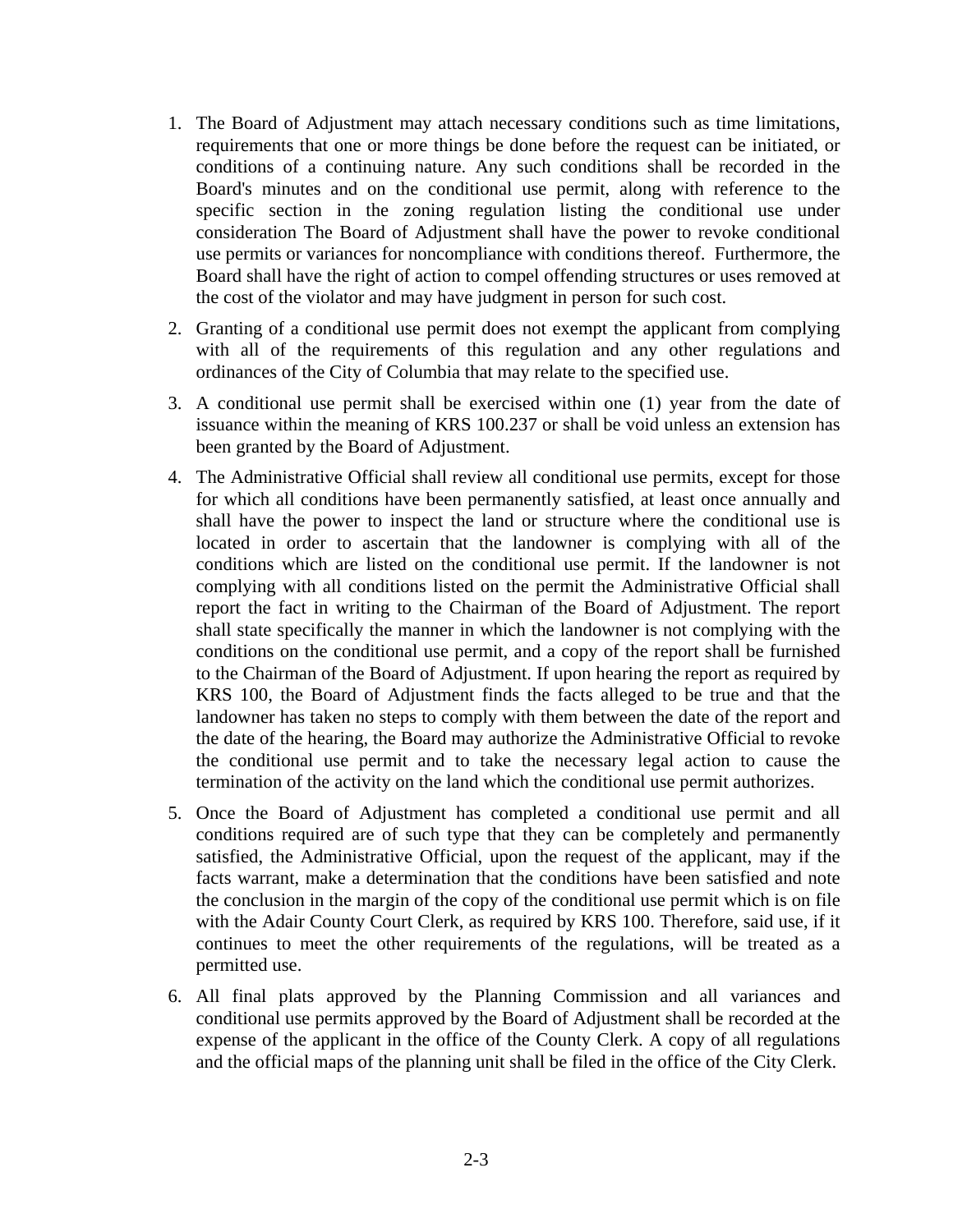#### **2.4 SPECIAL REGULATIONS**

#### **2.4.1 MOBILE HOME PARKS**

- A. Intent: It is the intent of this section to regulate the location of and to encourage, stabilize, and protect the development of well-planned mobile home parks.
- B. Approval procedures: Mobile home parks shall contain no lots smaller than five thousand (5,000) square feet and shall be located only in an R-3 district, and shall be developed according to the general standards and regulations stated in Item C, below. A development plan approved in accordance with Section 7.4 is required prior to the construction or occupation of any mobile home park. All homes placed for occupation in a mobile home park are required to have a building permit. Only Class A and Class B manufactured homes are permitted in mobile home parks. Class C manufactured homes are considered nonconforming structures.
- C. General standards for mobile home parks: The Planning Commission, shall review the particular facts and circumstances of each proposed mobile home park in terms of the following standards and shall find adequate evidence, as a condition of approval, showing that the mobile home park development:
	- 1. Will be designed, constructed, operated, and maintained so as to be harmonious and appropriate in appearance with the character of the general vicinity.
	- 2. Will not be hazardous or detrimental to existing or future neighborhood uses.
	- 3. Will be served adequately by essential public facilities and services such as highways, streets, police and fire protection, fire hydrants, street lights, drainage, refuse disposal, and schools or that the persons or the agencies responsible for the establishment of the proposed park shall be able to provide adequately any such services.
	- 4. Will be consistent with the intent and purpose of this regulation and the Comprehensive Plan.
	- 5. Will have vehicular approaches to the property which shall be so designed as not to create an interference or safety hazard with traffic on surrounding public streets or roads.
	- 6. Will not result in the destruction, loss, or damage of natural, scenic, or historic features of major importance.
- D. Mobile home park requirements: Mobile home parks shall meet the requirements of the Kentucky Mobile Home and Recreational Vehicle Park Act of 1992, Chapter 219.

#### **2.4.2 MANUFACTURED HOMES**

- A. Class A manufactured homes are permitted in R-2, R-3 and R-4 districts. Class A manufactured homes may also be permitted as a conditional use in R1-A districts when compatible with surrounding structures. They must meet all other zoning requirements.
- B. Class B manufactured homes are permitted only in mobile home parks within R-3 district.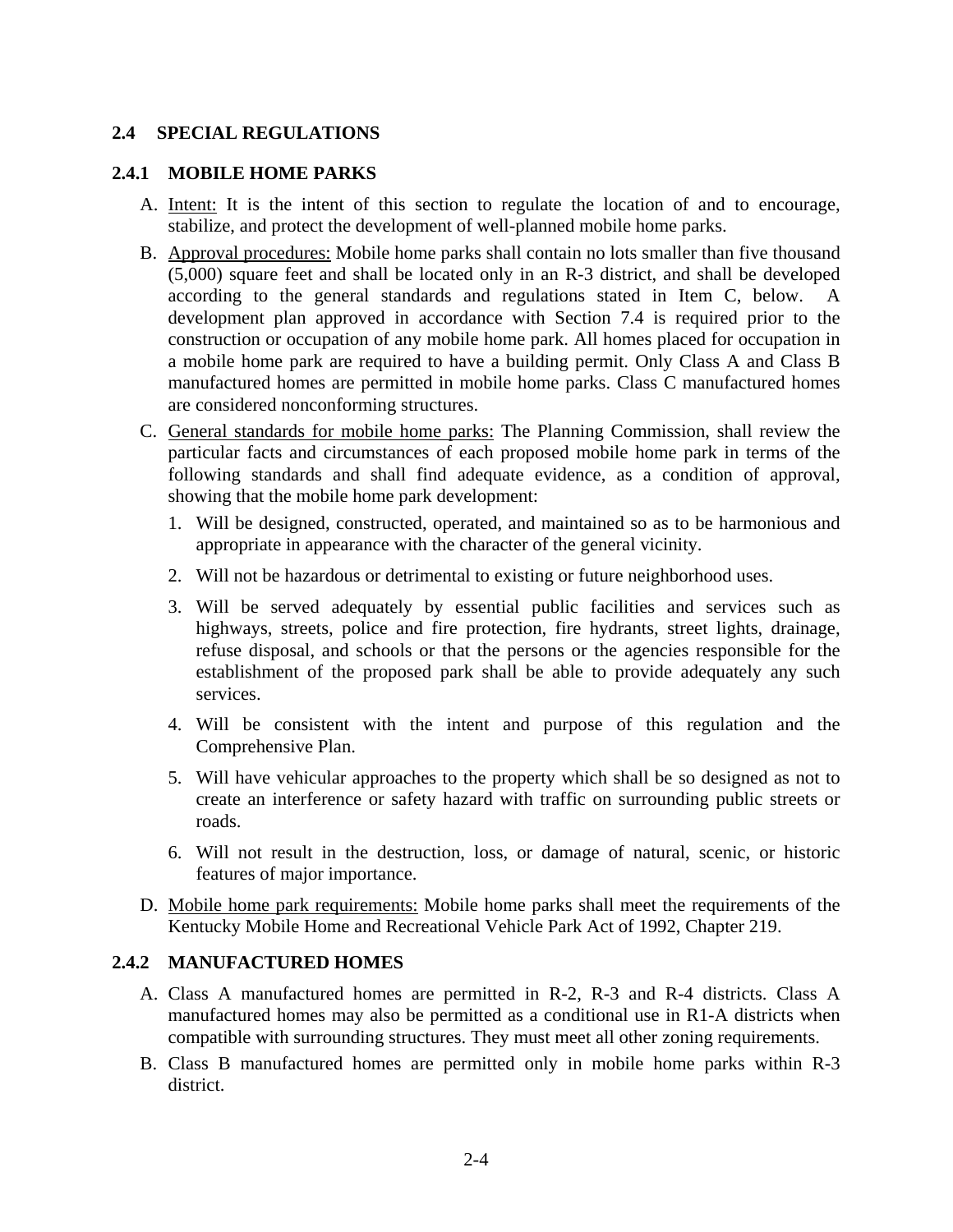- C. Class C manufactured homes are nonconforming structures in all districts.
- D. No manufactured homes shall be erected or placed for occupation within the city unless a building permit has been issued by the Administrative Official.
- E. Manufactured homes shall be oriented on lots in a manner similar to most surrounding homes unless otherwise approved by the Administrative Official as part of the building permit. For example, the narrow side of the base shall not be facing the street when surrounding homes have the long side of the house facing the street.

#### **2.4.3 SHOPPING CENTERS**

Shopping centers are permitted only in the C-1, C-2, and C-3 business districts. A development plan must be approved in accordance with Section 7.4 prior to the issuance of a building permit or any shopping center.

- A. Intent: It is the intent of this section to regulate the location of, and encourage the development of, well-planned shopping centers; and to fully integrate the development of shopping centers with the community's overall land-use, transportation, and utility potentials and goals. These intents provide for the specific purposes of:
	- 1. Minimizing any adverse effects of a shopping center on adjacent property values while providing for safe and efficient use of the shopping center itself.
	- 2. Providing for a functionally-efficient and aesthetically pleasing area in which to shop.
	- 3. Assuring that the area is designed and located so as to minimize traffic congestion on public highways and streets in the vicinity and to best fit the general land use patterns of the area to be served.
	- 4. Assuring that adequate street and utility access is available.
- B. Dimensional and Design Standards for Shopping Centers:
	- 1. No permanent building or structure shall be located within thirty (30) feet of the right-of-way line of any public road, street or highway containing a right-of-way width of fifty (50) feet or less. No permanent building or structure shall be located within twenty feet of the right-of-way line of any public road, street, or highway with a right-of-way width of between fifty-one (51) and seventy-five (75) feet. No permanent building or structure shall be located within fifteen (15) feet of the rightof-way line of any public road, street, or highway containing a right-of-way width of seventy-six (76) or more feet.
	- 2. The above requirement may be waived by the Planning Commission if it finds that said street is unlikely to be widened past current right-of-way limits within the next twenty (20) years, and that the literal enforcement of the above provision would result in an unnecessary and undue hardship to the applicant.
	- 3. No primary access route from any arterial public road, street, or highway to any shopping center shall be located closer than one hundred (100) linear feet from the nearest intersection or within one hundred (100) feet of another primary access drive along the same arterial.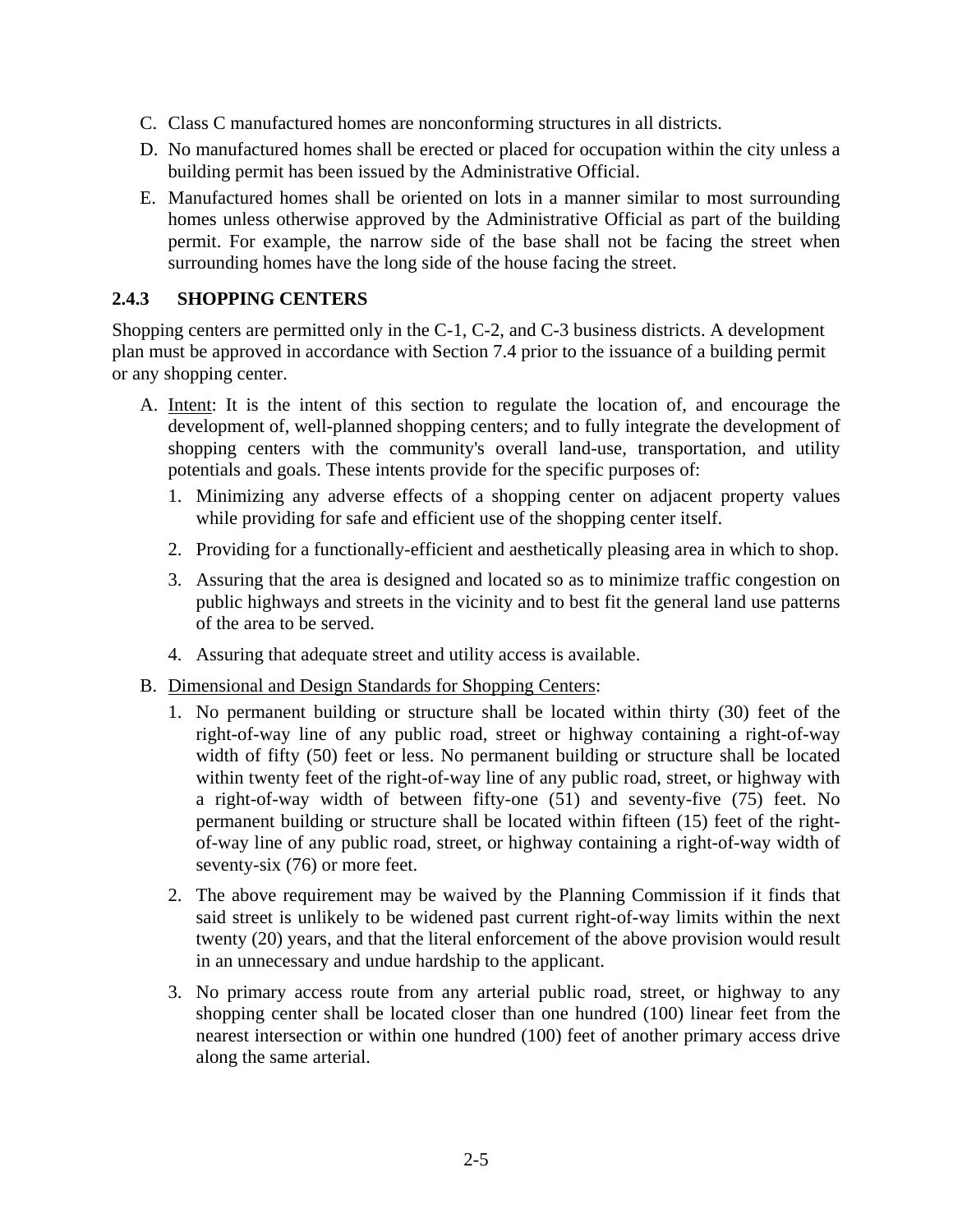- 4. Marginal access streets (frontage roads) may be required parallel to and adjacent to any public road, street, or highway if deemed necessary by the Planning Commission to avoid traffic problems and congestion along adjacent arterial streets. When required, such frontage roads shall be not less than twenty-six (26) feet wide, which shall be improved and paved in accordance with accepted standards.
- 5. Parking spaces shall be required at the ratio of eight (8) spaces for the first one thousand (1,000) square feet gross floor area for all shopping centers, in addition to parking required by the appropriate schedule of district regulations.
- 6. Each shop or business shall be provided with a rear or side entrance that is accessible to a service drive. The service drive shall be in addition to and shall not be a part of the drive or circulation system used by the vehicles of customers or shoppers. The arrangement of truck loading and unloading facilities for each shop or business shall be such that in the process of loading and unloading no truck will block the passage of any other vehicles using the service drive or extend into any other private drive, street, avenue, or vehicular circulation system.
- 7. All shopping centers shall be permanently screened from adjoining residential districts that are immediately contiguous to the shopping center property by a fence and evergreen hedge with a minimum height of five (5) feet and placed inside the shopping center property line. Additional landscaping may be required at the discretion of the Planning Commission and Board of Adjustment. Within six months of the opening of the first established business, screening as required must be completed.
- C. Design Guidelines for "Big-Box" Retail Establishments It is in the best interest of the City of Columbia to minimize the possible blighting effect that abandoned shopping centers and large retail establishments can have on the larger area or neighborhood in which they are located. By imposing additional standards in the form of design guidelines for such centers, these effects can be minimized and future redevelopment and reuse of vacant retail buildings encouraged through proper facility design, without expenditure of public funds. For this reason, the Planning Commission has adopted design guidelines for shopping centers containing a single "big-box" establishment larger than 50,000 square feet in size. These additional standards are listed in Big Box Design Standards located in Appendix A and are consistent with guidelines which have been established in other cities and counties across the United States for such facilities. The guidelines are to be met in the design of a planned shopping center containing a single "big-box" establishment larger than 50,000 square feet in size, unless waived by the Planning Commission through its approval of a final development plan. These design guidelines are intended to provide professional designers and the Planning Commission with direction for improved development plans which address the following issues:
	- 1. Variation in building heights and identifiable customer service entrances and pedestrian entryways;
	- 2. Uninterrupted facades, windows, allowance for smaller stores or departments having exterior entrances, and back or side facades;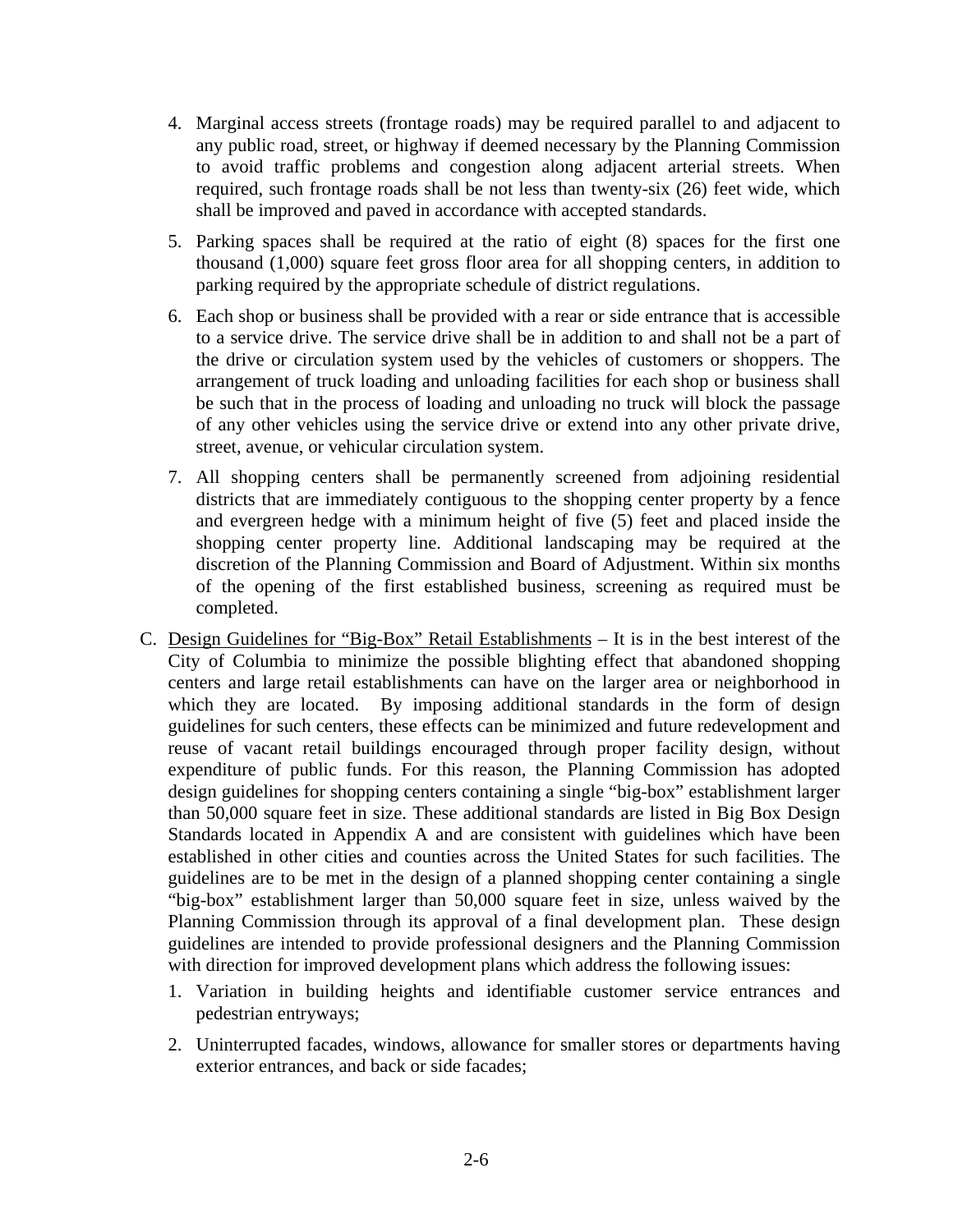- 3. Landscaping and/or screening of outdoor display of building materials or other similar bulky products, and of trash collection and loading areas;
- 4. Pedestrian circulation in relation to vehicular movements and common open spaces for pedestrians;
- 5. Parking lot orientation adjacent to public streets.

#### **2.4.4 MULTI-FAMILY DWELLING UNITS & TOWNHOUSES DEVELOPMENT & PLAN REQUIRED -**

For all multi-family dwelling units (4 or more units) and townhouses, a development plan approved in accordance with Section 7.4 is required prior to issuance of a building permit.

Before approving the development plan, the Planning Commission may impose additional requirements pertaining to landscaping, screening, road requirements, open space and similar requirements. These additional requirements are to insure that the proposed development does not pose a safety hazard, will not adversely affect surrounding properties and will be aesthetically pleasing.

Small apartment houses (up to four units) shall be permitted uses in the R-2 and R-3 residential zones, as indicated in the Schedule of District Regulations for these zones. Apartment complexes are a permitted use within the R-4 residential zone, except that the Planning Commission may attach both fencing and evergreen screening requirements as a condition for final plat approval.

#### **2.4.5 HOME OCCUPATION**

- A. No person other than members of the family residing on the premises shall be engaged in such occupation and shall be owner occupied and be the principal residence.
- B. The use of the dwelling unit for the home occupation shall be clearly incidental and subordinate to its use for residential purposes by its occupants, and not more than twentyfive (25) percent of the floor area of the dwelling unit shall be used in the conduct of the home occupation.
- C. There shall be no change in the outside appearance of the building or premises, or other visible evidence of the conduct of such more occupation other than one sign, not exceeding four (4) square feet in area, non-illuminated, and mounted flat against the wall of the principal building.
- D. No home occupation shall be conducted in any accessory building.
- E. No traffic shall be generated by such home occupation in greater volume than would normally be expected in a residential neighborhood and any need for parking generated by the conduct of such home occupation shall meet the off street parking requirements as specified in this regulation, and shall not be located in a required front yard.
- F. No equipment or process shall be used in such home occupation which creates noise, vibration, glare, fumes, odors, or electrical interference detectable to the normal senses off the lot. In the case of electrical interference, no equipment or process shall be used which creates visual or audible interference in any radio or television receivers off the premises, or causes fluctuations in line voltage off the premises.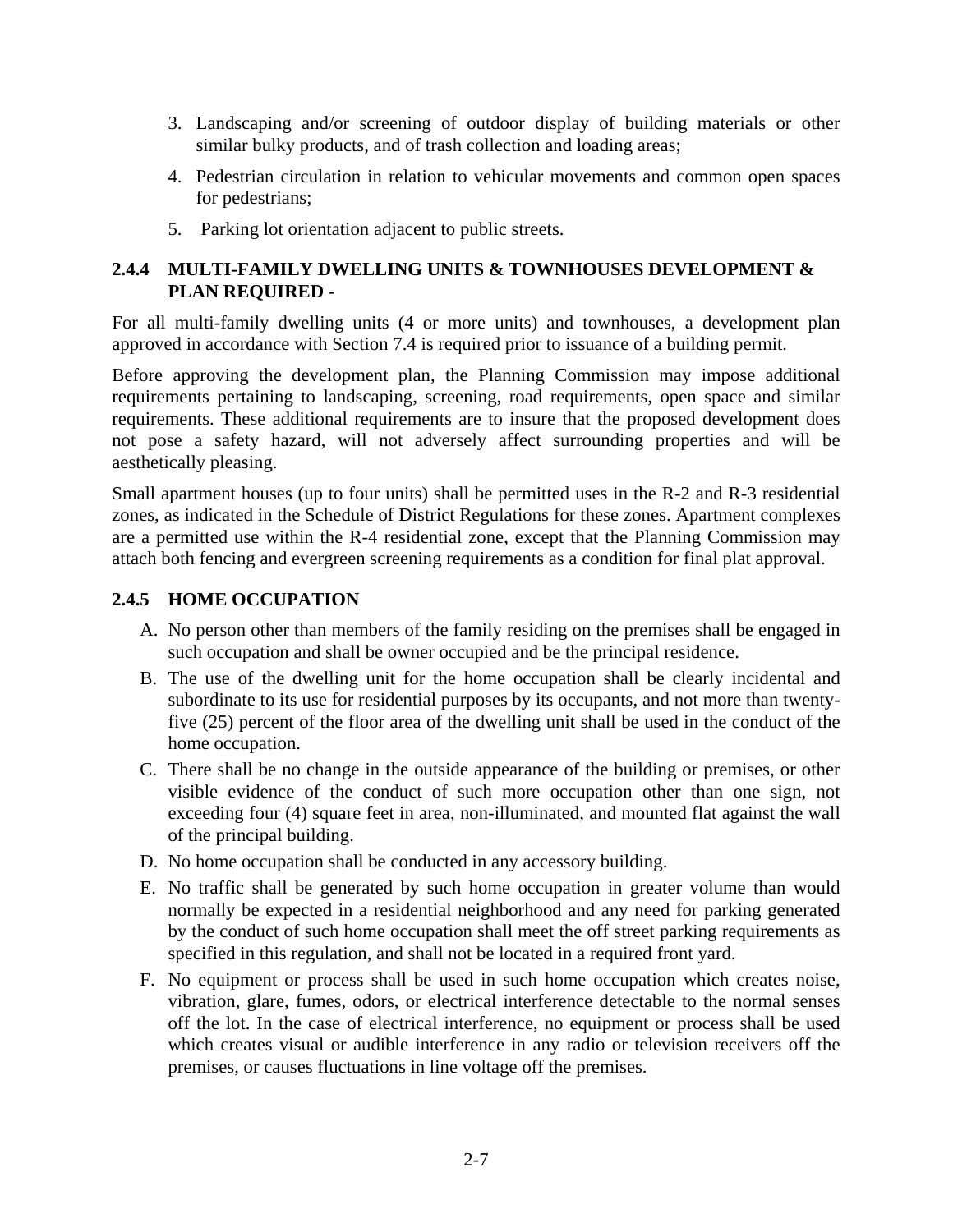#### **2.4.6 DAY CARE FACILITIES**

#### A. Definitions -

- 1. **Child day care** means the provisions of supplemental parental care and supervision: (1) for a non-related child or children; (2) on a regular basis; (3) for less than 24 hours a day; and (4) under license or certification by the Kentucky Department of Human Resources. As used in this regulation, the term is not intended to include baby-sitting services of a casual, nonrecurring nature or in the child's own home. Likewise, the term is not intended to include cooperative, reciprocate child care by a group of parents in their respective domiciles.
- 2. **Adult day care** means the provision of care for adults: (1) not related to the operator of the facility by blood, marriage, or adoption; (2) on a regular basis; (3) for less than 24 hours a day, and (4) in conformance with the regulations of the Kentucky Department of Human Resources.
- 3. **Day care center** means a building or structure wherein an agency, person, or persons regularly provides care for a group of children or adults for periods of less than 24 hours a day. Day care facilities include family day care homes, Type I day care facilities, and Type II day care facilities. They do not include preschools, nursery schools or nursing homes.
- 4. **Family day care home** means a family abode of a person or persons who regularly provides direct care during part of the 24-hour day to six or fewer children, under 12 years of age **or** three (3) or fewer adults, who are not related to the operator by blood, marriage or adoption.
- 5. **Type II day care center** means a licensed or certified home or dwelling unit that regularly provides for the care of seven through 12 children or four through ten adults.
- 6. **Type I day care center** means a licensed or certified facility other than a dwelling unit that regularly receives 4 or more children or adults for day care, or any facility, including a dwelling unit, which regularly provides day care for 13 or more children or eleven or more adults.
- B. Intent: The City Council finds that affordable, good-quality, and licensed day care within the City of Columbia is critical to the well-being of the community. Furthermore, it is the purpose of this regulation to make it easier to set up and operate licensed or certified day care facilities by simplifying the review and approval process. At the same time, these standards are intended to preserve the residential character of neighborhoods.
- C. Family Day Care Home: A family day care home shall be permitted by right in all zoning districts permitting residences, provided that:
	- 1. State regulations are met, including those pertaining to building, fire safety, and health codes.
	- 2. Lot size, building sizes setbacks, and lot coverage conform to those applicable to the zoning district.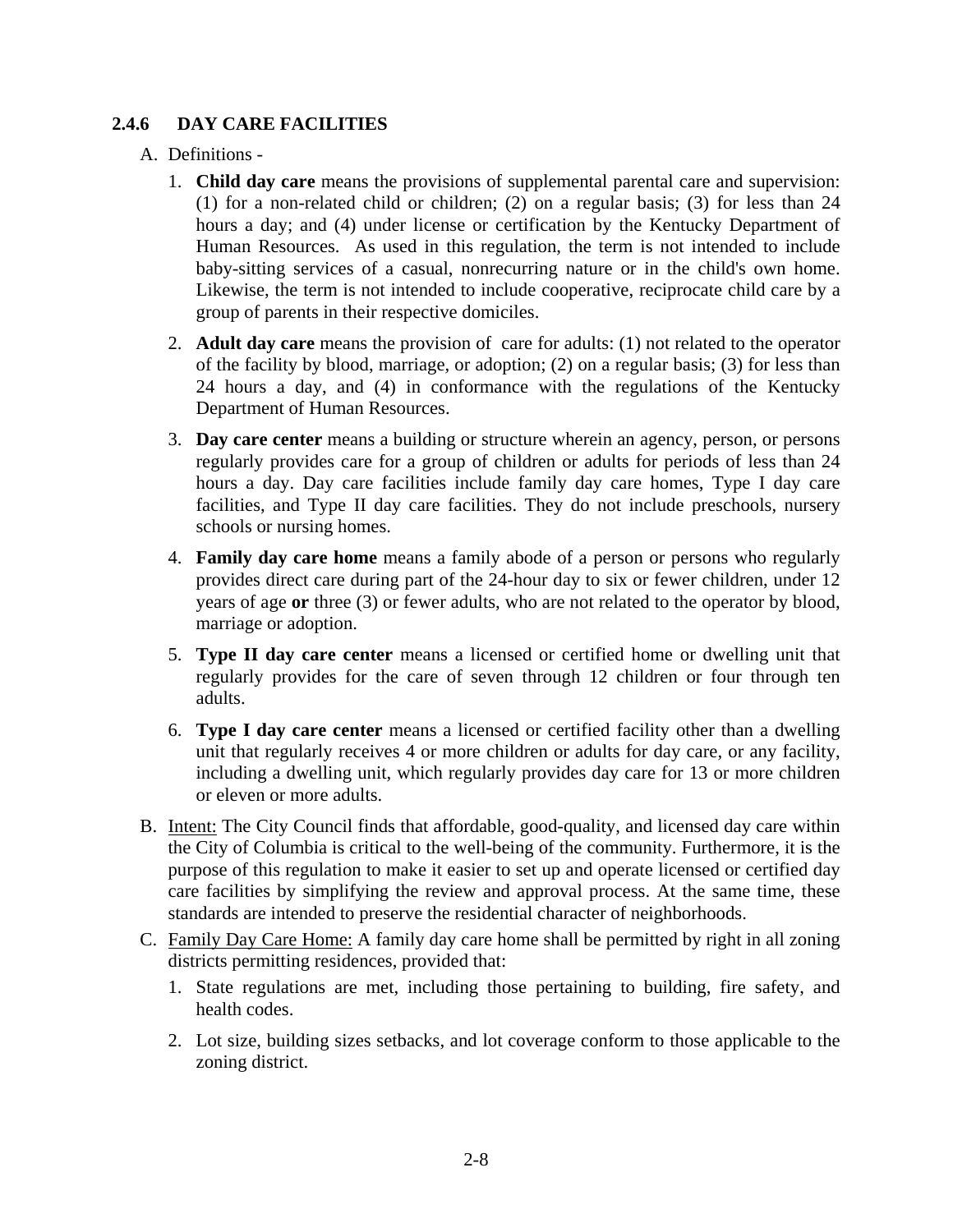- 3. One (1) off-street parking space is provided for each nonresident or non family member employee in addition to the two (2) spaces per single family or duplex unit required. The residential driveway is acceptable for this purpose.
- 4. If located on a major arterial street, an off-street drop-off/pick-up area must be provided.
- 5. Signage, if any, conforms to the requirements for the zoning district.
- 6. No structural or decorative alternation that will alter the single-family character of an existing residential structure or be incompatible with surrounding residences is permitted.
- D. Type II Day Care Centers: A state licensed or certified Type II day care center is allowed in the designated zoning districts as follows;
	- 1. A zoning permit (along with a copy of state license or certification) is obtained from the city.
	- 2. Type II Day Care Centers providing adult day care must meet handicapped accessibility standards for walkways, entrances, doorways and bathrooms.
	- 3. Residential Zoning Districts (R-l, R-lA, R-2, R-3 and R-4). A Type II day care center may be allowed only upon issuance of a conditional use permit and provided the conditions set forth in Section 2.4.6(C) are met.
	- 4. All Other Zoning Districts. A Type II day care center is permitted by right in all other zoning districts provided the conditions set forth in Section 2.4.6(C) of this regulation are met.
- E. Type I Day Care Centers: A state certified or licensed Type I child day care center may be allowed in the designated zoning districts as follows:
	- 1. Limitation in Use of Family Residence. No Type I day care center shall be located in a private family residence unless the portion of the residence where the children have access is used exclusively for children during the hours the center is in operation or is separate from the usual living quarters of the family.
	- 2. All Residential Zones. A Type I day care center may be allowed in residential zoning districts, except the R-l and R1-A Zones, only upon issuance of a conditional use permit and subject to the following conditions:
		- a. State licensing or certification requirements are met, including those pertaining to building, fire safety, and health codes.
		- b. Lot size, building size, setbacks, and lot coverage conform to those applicable to the zoning district.
		- c. Type I Day Care Centers providing adult day care must meet handicapped accessibility standards for walkways, entrances, doorways and bathrooms.
		- d. Signage, if any, will conform to the requirements of the zoning district.
		- e. A zoning permit (with copy of a state license) is obtained from the city.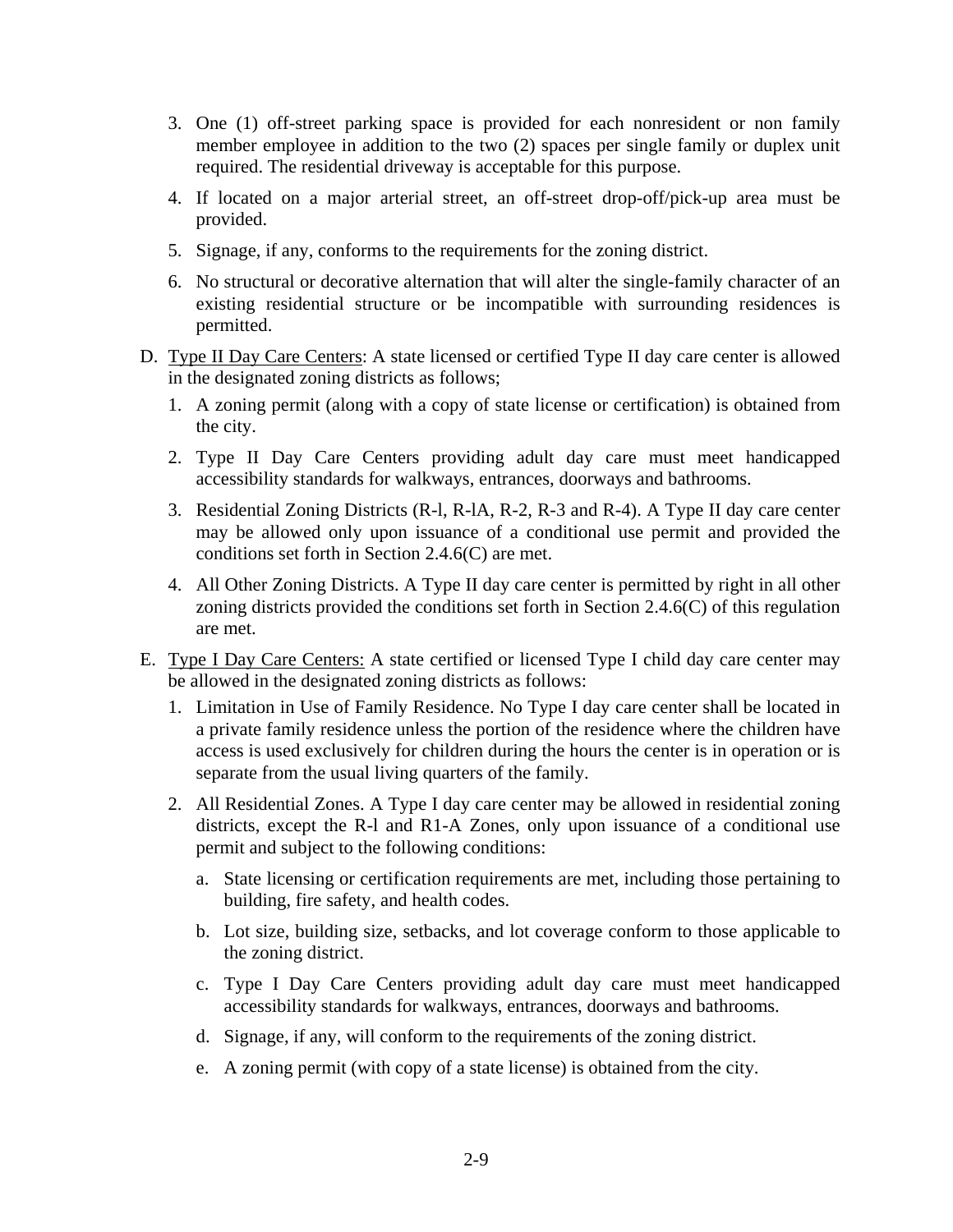- f. At least one (1) on-site parking space must be provided for each on-duty staff person.
- g. An on-site vehicle turnaround, or separate entrance and exit points, and passenger loading area must be provided.
- h. A solid fence at least six (6) feet high must be installed along each side and rearyard lot line.
- i. No structured area for active play or play structures may be located in a front yard or within ten (10) feet of a side or rear lot line.
- j. The site must be landscaped in a manner compatible wide adjacent residences.
- k. No structural or decorative alteration that will alter the residential character of an existing residential structure used for a child mini-day care or child day care center is permitted. Any new or remodeled structure must be designed to be compatible with the residential character of the surrounding neighborhood.
- l. A Type I child day care center shall not be located within three hundred (300) feet of another Type I or Type II day care center, excluding any day care center that is an accessory use in a community service facility.
- 3. All Other Zoning Districts: A child day care center is permitted by right in all other zoning districts subject to the following conditions:
	- a. State licensing and certification standards and requirements are met.
	- b. Setbacks, screening, and landscaping shall conform to the pertinent portions of the zoning code.
	- c. Structure shall meet building, sanitation, health, traffic safety, and fire safety code requirements.
	- d. A minimum of one (1) off-street parking space shall be provided for each employee, plus an off-street drop-off/pick-up area.
	- e. A zoning permit (along with a copy of a state license) is obtained from the city.

#### **2.5 GENERAL REGULATIONS FOR LOTS AND YARDS**

#### **2.5.1 OBSTRUCTION TO VISION AT STREET INTERSECTIONS**

The following shall apply in all but central business districts. Within the area defined by the intersection of any two right-of-way lines of streets, or of streets and railroads, and a straight line intersecting those two right-of-way lines at points forty (40) feet from their intersection, no obstruction to vision between a height of two and one-half (2 1/2) feet, and ten (10) feet above the imaginary plane defined by those three points of intersection are permitted. This regulation shall not, however, be deemed to prohibit any necessary retaining walls.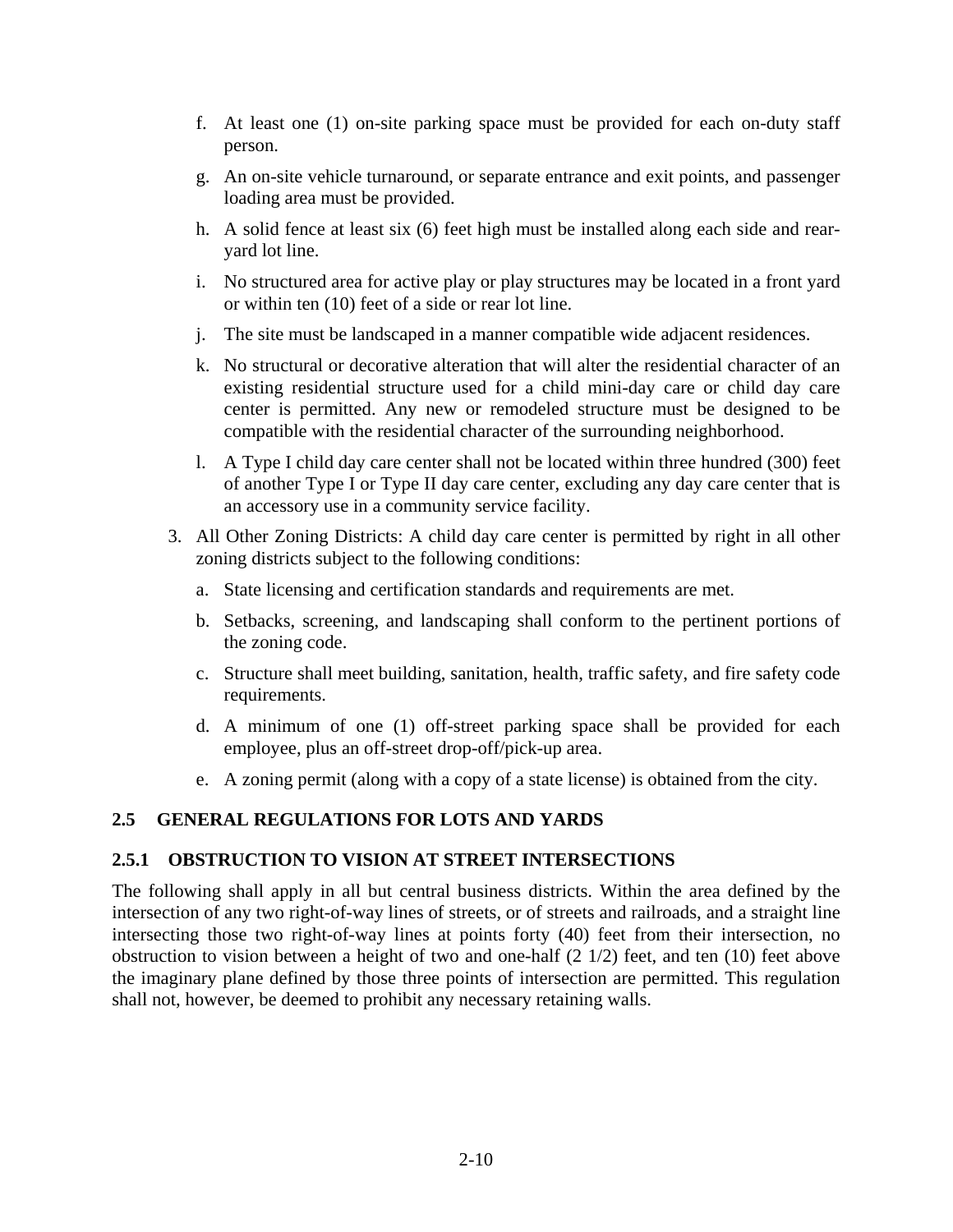### **2.5.2 FRONT YARD REGULATIONS FOR DOUBLE-FRONTAGE LOTS**

Double-frontage lots shall, on both of the streets involved, meet the front yard regulations of the district in which they are located.

#### **2.5.3 SIDE YARD REGULATIONS FOR CORNER LOTS**

The side yard requirements for all principal buildings on corner lots shall be such that no corner building extends toward the side street more than five (5) feet beyond the setback line for buildings along the street to the corner lot. Accessory buildings shall conform to setback lines established on both streets and conform to the requirements of Section 2.5.5 of this regulation.

#### **2.5.4 APPLICATION OF YARDS TO ONE BUILDING ONLY**

No part of a yard required for any building may be included as fulfilling the yard requirements for an adjacent building.

#### **2.5.5 USE OF YARDS FOR ACCESSORY BUILDING**

No accessory buildings are permitted in front yards and within five (5) feet of other buildings. Accessory buildings are permitted in rear or side yards but must comply with dimensional and area regulations.

#### **2.5.6 FENCES, WALLS, HEDGES**

Notwithstanding other provisions of this regulation, fences, walls, and hedges may be permitted in any required yard, or along the edge of any yard as long as they do not obstruct the visibility at intersections as required in Section 2.5.1

#### **2.6 USE EXCEPTIONS**

Several types of structures and uses which may or may not be listed as permitted uses in any district are nevertheless not prohibited from any district. These structures and uses, with required permits are:

- A. No building permit or certificate of occupancy required:
	- 1. Local public utility distribution and collection structures such as pipes and transmission lines, transformers, meters, etc. Large utility structures such as substations are permitted only as a special use.
	- 2. Public streets and all appurtenances necessary for traffic direction and safety.
	- 3. Private drives, private parking areas, and the parking of vehicles incidental to the principal use on the same premises.
	- 4. Real estate signs located on the premises being advertised for sale or for rent, not to exceed a total of ten (10) square feet in area.
	- 5. Signs not over six (6) square feet in area identifying permitted home occupations on the same premises.
	- 6. Horticulture and landscaping of any premises.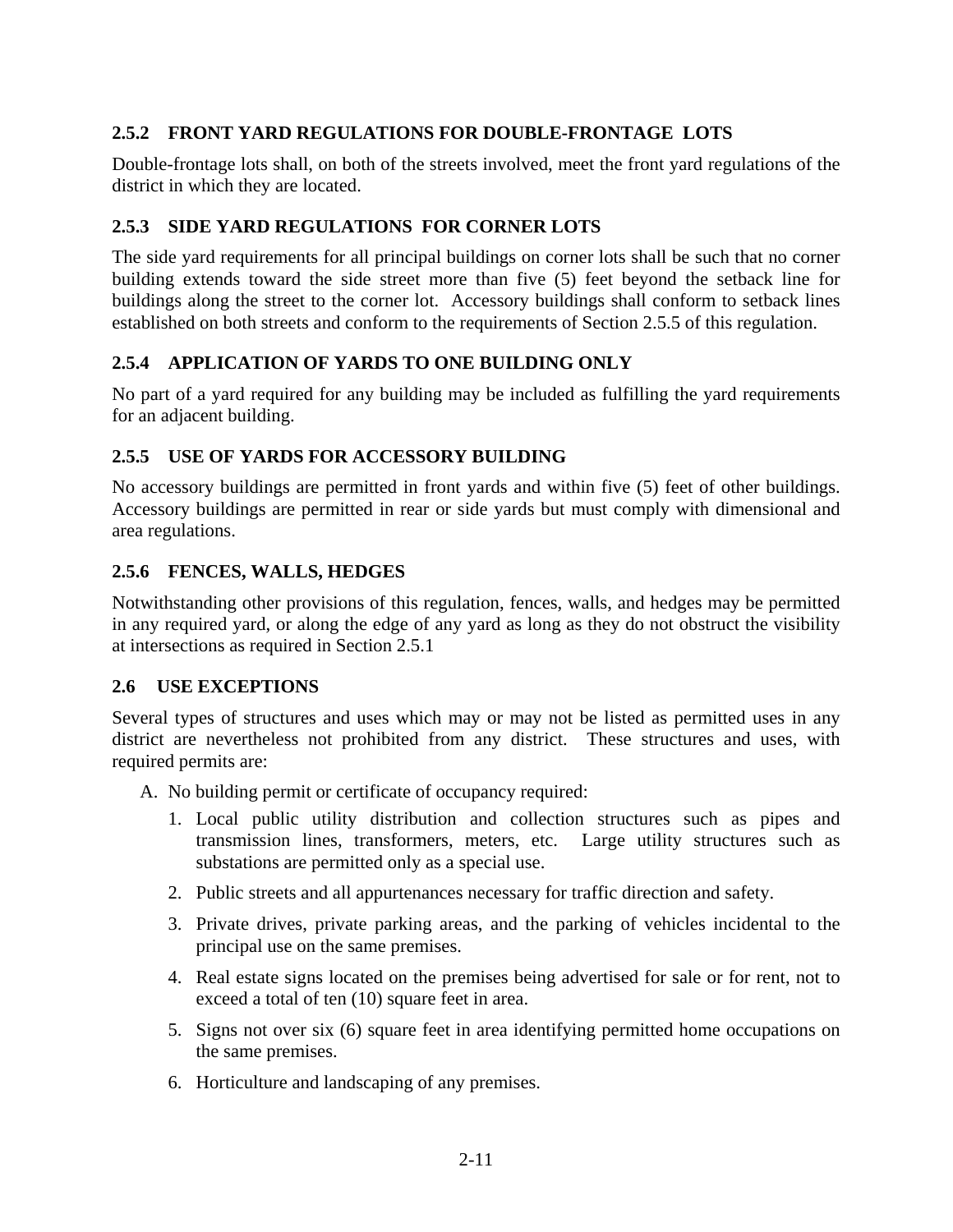- 7. Agriculture, but not including agricultural structures.
- B. Churches are conditional uses in all zones, and must comply with overall yard and access requirements for the neighborhood as a whole and for the zone in question. In addition, evergreen screening shall be required five (5) feet from all contiguous properties for all churches locating or relocating within a residential area. Such screening may be required by the Planning Commission within other zones depending upon circumstance.

# **2.7 REGULATION OF PRINCIPAL BUILDING**

Only one (1) principal building and permitted accessory structures may be erected on any lot or parcel of land, unless a development plan has been approved by the Commission pursuant to Article 7 allowing multiple principal structures. Temporary structures are permitted during construction only, and Class A, B, or C mobile homes may be utilized as temporary structures. Temporary occupancy shall not exceed one (1) year during construction of a residence nor two (2) years during construction of other projects, provided, however, that the enforcement officer may grant an extension of time for good cause shown.

### **2.8 EXCEPTIONS TO HEIGHT REGULATIONS**

The height regulations contained in the schedule of district regulations do not apply to spires, belfries, cupolas, antennas, water tanks, ventilators, chimneys, or other appurtenances usually required to be placed above the roof level and not intended for human occupancy.

### **2.9 STRUCTURES TO HAVE ACCESS**

Every building hereafter erected or moved shall either be on a lot adjacent to a public street, or with access or an approved private street or drive, and all structures shall be so located on lots as to provide safe and convenient access for servicing, fire protection and required off-street parking.

### **2.10 SAFETY**

All lots and subdivisions shall be so laid out, and all structures shall be constructed so as to provide for the maximum in visibility during accessing and parking vehicular movements. Driveways shall be so constructed as to prevent children-vehicular conflict to the maximum degree possible.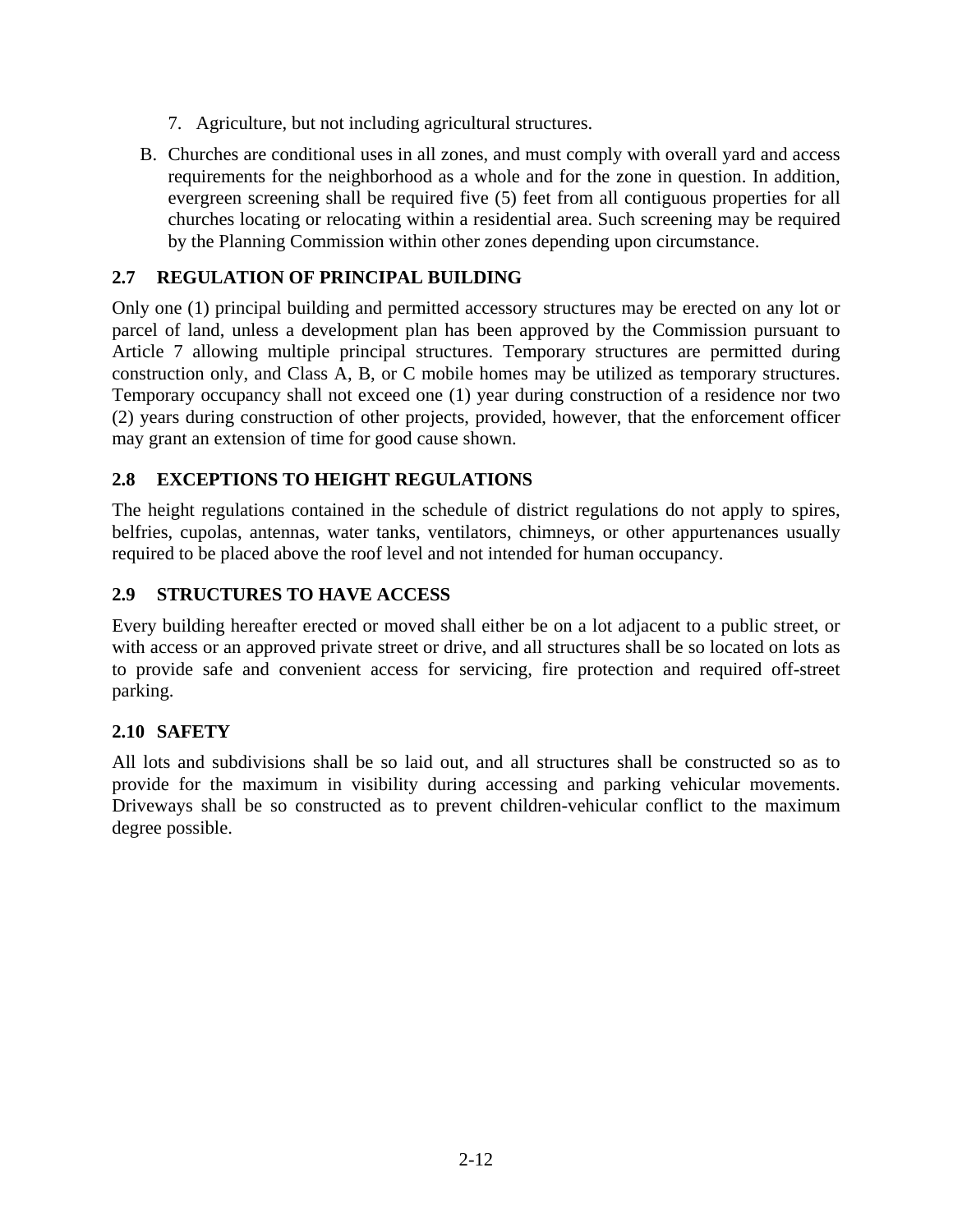# *3 NONCONFORMING SITUATIONS*

# **3.1 INTENT**

Within the districts established by this regulation or amendments that may later be adopted there exist lots, structures, and uses of land, and structures which were lawful before this regulation was passed originally or amended but which would be prohibited, regulated, or restricted under the terms of this regulation or future amendment. It is the intent of this regulation to permit these non-conformities to continue until they are removed, but not to encourage their survival. It is further the intent of this regulation that non-conformities shall not be enlarged upon, expanded or extended, nor be used as grounds for adding other structures or uses prohibited elsewhere in the same district.

- A. Incompatibility of nonconforming uses: Nonconforming uses are declared by this regulation to be incompatible with permitted uses in districts in which the use is located. A nonconforming use of a structure and land in combination shall not be extended or enlarged after passage of this regulation by attachment on a building or premises of additional signs intended to be seen from off the premises, or by the addition of other uses of a nature which would be generally prohibited in the district in which such use is located.
- B. Avoidance of undue hardship: To avoid undue hardship, nothing this regulation shall be deemed to require a change in the plans, construction, or designated use of any building on which actual construction was lawfully begun prior to the effective date of adoption or amendment of this regulation and upon which actual building construction has been carried on diligently. Actual construction is hereby defined to include the placing of construction materials in permanent position and fastened in a permanent manner. Where excavation or demolition or removal of an existing building has been substantially begun prior to rebuilding, such excavation or demolition or removal shall be deemed to be actual construction, provided that work shall be carried on diligently.

### **3.2 NONCONFORMING LOTS OF RECORD**

- A. In any residential district a single-family dwelling and customary accessory buildings may be erected on any single lot of record at the effective date of adoption or amendment of this regulation notwithstanding limitations imposed by other provisions of this regulation, so long as at least twenty (20) feet of open space is left between the primary residential or accessory structure and the nearest existing building or residential structure located on adjacent property. Such lot must be in separate ownership and not of continuous frontage with other lots in the same ownership. This provision shall apply even though such lot fails to meet the requirements for area or width, or both, that are generally applicable in the district, provided also that the yard dimensions and requirements other than those applying to area or width, or both, of the lot shall conform to the regulations for the district in which such lot is located. Variance of yard requirements shall be obtained only through action of the Board of Adjustment.
- B. If two or more lots or combinations of lots and portions of lots with continuous frontage in single ownership are of record at the time of passage or amendment of this regulation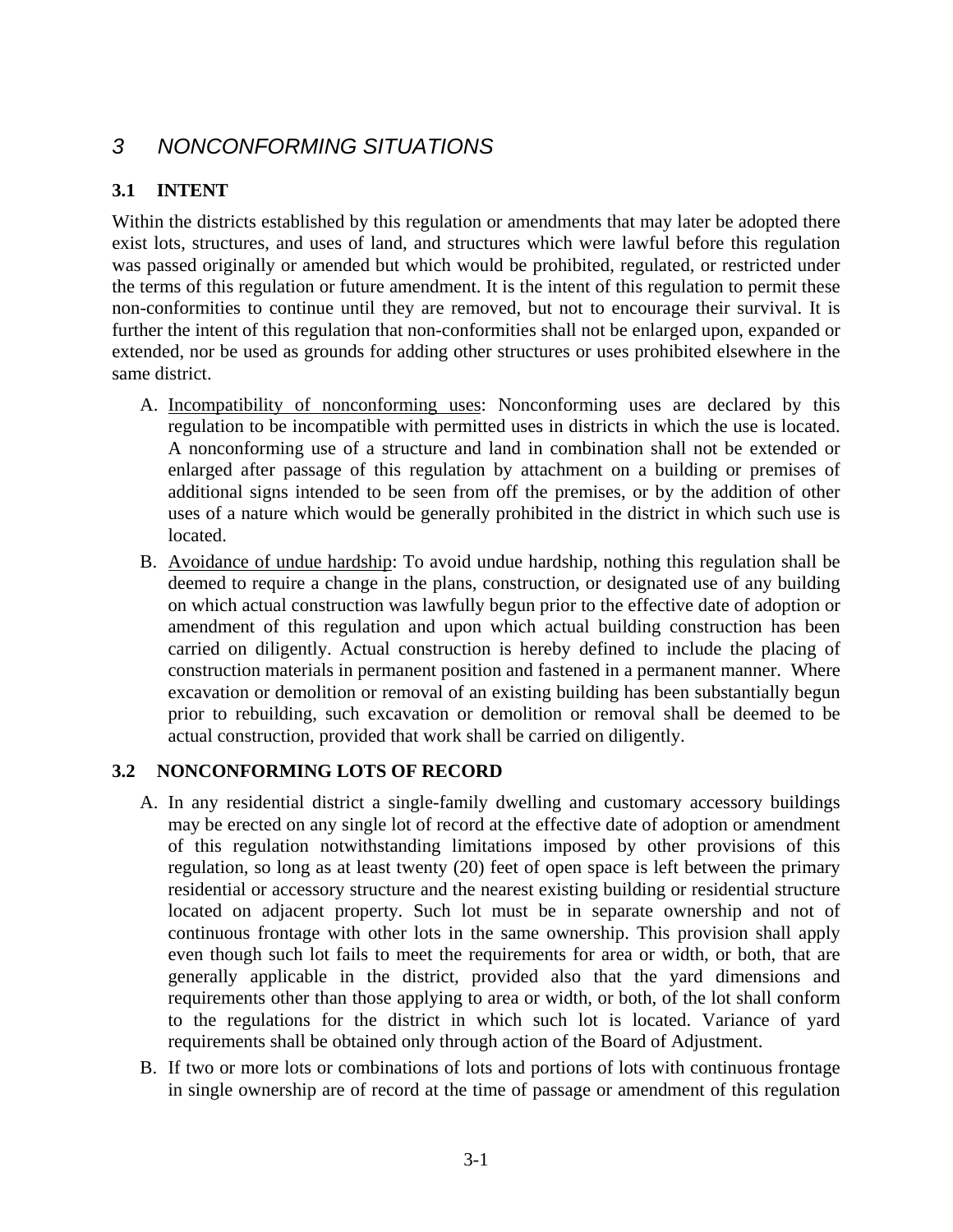and if all or part of the lots do not meet the requirements established for lot width and area, the lands involved shall be considered to be an undivided parcel for the purposes of this regulation and no portion of said parcel shall be used or sold in a manner which diminishes compliance with lot width and area requirements established by this regulation nor shall any division or any parcel be made which creates a lot with width or area below the requirements stated in this regulation.

C. The Board of Adjustment may amend the requirements for a landscaped separation strip where such a strip is required by the "Schedule of District Regulations", and where the lot in question does not conform to the width and general yard or lot requirements of the schedule, or where the restriction is unnecessary due either to a vacancy of the adjoining residential lot or its large size combined with relatively distant structural sparing. In no case, however, shall the width of the separation strip be reduced by more than 50 percent.

### **3.3 CONTINUATION OF NONCONFORMING STRUCTURES**

- A. Alterations: A nonconforming structure shall not be enlarged, replaced or structurally altered except as provided for in this regulation. Minor repairs to and routine maintenance of property where nonconforming situations exist are permitted and encouraged. Major renovation, i.e., work estimated to cost more than 25 percent of the appraised valuation of the structure to be renovated may be done only in accordance with a building permit issued pursuant to this regulation.
- B. Restoration: If a structure located on a lot where a nonconforming situation exists is damaged to an extent that the costs of repair or replacement would exceed 25 percent of the appraised valuation of the damaged structure, then the damaged structure may be repaired or replaced only in accordance with a building permit. This section does not apply to structures used for single-family residential purposes, which structures may be reconstructed pursuant to a building permit just as they may be enlarged and replaced in section 3.3(E)
- C. For purposes of Section 3.3 (A) and (B):
	- 1. The "cost" of renovation, repair or replacement shall mean the fair market value of the materials and services necessary to accomplish such renovation, repair or replacement.
	- 2. The "cost" of renovation, repair or replacement shall mean the total cost of all such intended work, and no person may seek to avoid the intent of Subsections (A) or (B) by doing such work incrementally.
	- 3. The "appraised valuation" shall mean either the appraised valuation for property tax purposes, or the valuation determined by a licensed property appraiser.
- D. The administrator shall issue a building permit authorized by this section if they find that in completing the renovation. repair or replacement work:
	- 1. No violation of Section 3.3 will occur, and
	- 2. The permit holder will comply to the extent reasonably possible with all provisions of this regulation applicable to the existing use (except that the permit holder shall not lose their right to continue a nonconforming use).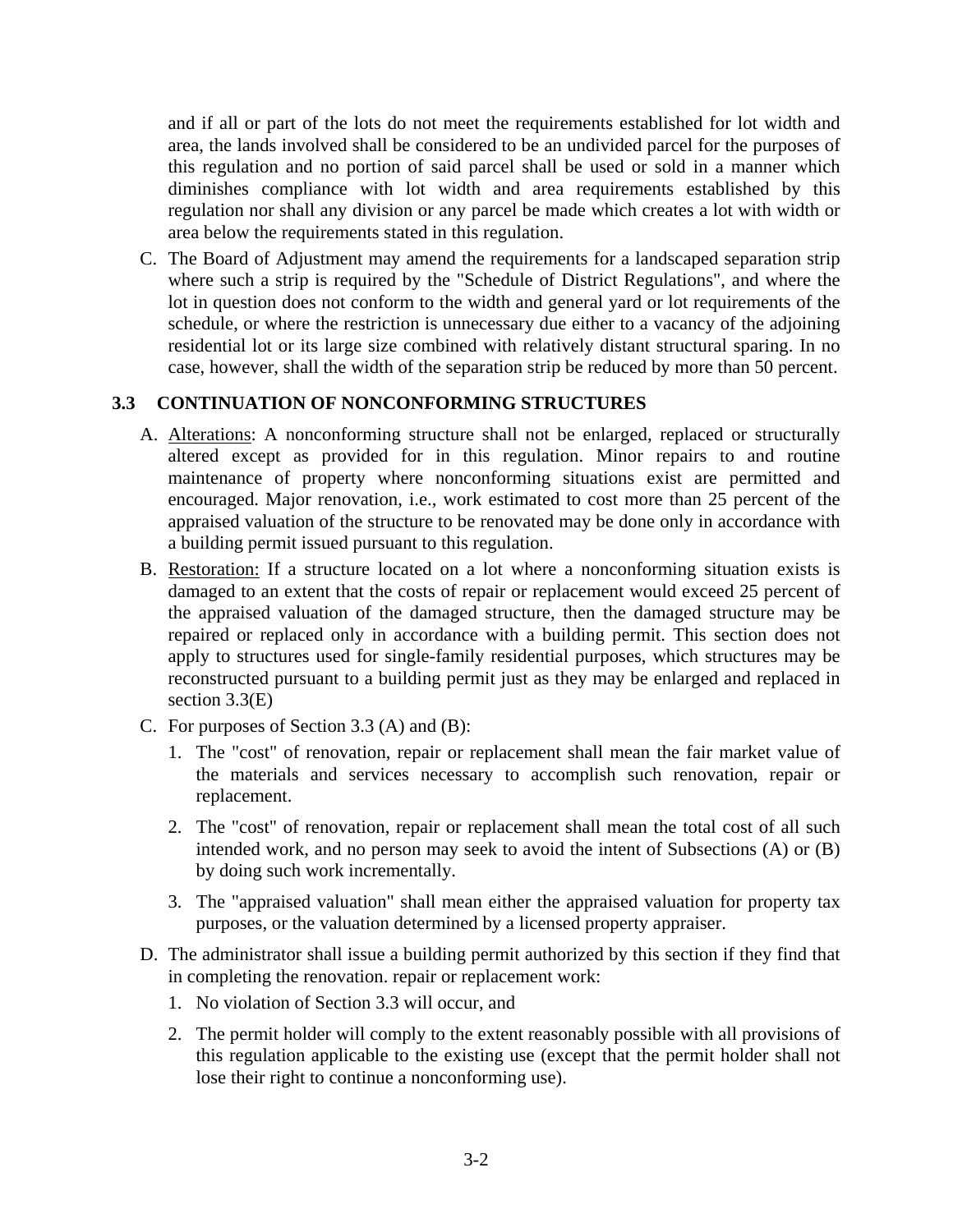- 3. Compliance with a requirement of this chapter is not reasonably possible if compliance cannot be achieved without adding additional land to the lot where the nonconforming situation is maintained or moving a substantial structure that is on a permanent foundation. Mere financial hardship caused by the cost of meeting such requirements as paved parking does not constitute grounds for finding that compliance is not reasonably possible.
- E. Notwithstanding Section 3.3(A), any structure used for single-family residential purposes including existing manufactured homes and maintained as a nonconforming use may be enlarged or replaced with a similar structure of a larger size, so long as the enlargement or replacement does not create new non-conformities or increase the extent of existing non-conformities with respect to such matters as setback and parking requirements. This paragraph is subject to the limitations stated in Section 3.4(B) (abandonment and discontinuance of nonconforming situations).

#### **3.4 CONTINUATION OF NONCONFORMING USES/SITUATIONS**

The lawful use of a building or premise existing at the time of adoption of any zoning regulation affecting it may be continued, although such use does not conform to the provisions of such regulations, except as otherwise provided herein:

- A. Extension: A nonconforming use shall not be extended, enlarged, or moved to occupy any portion of the premises, either land or structure, which was not originally occupied by the nonconforming use.
- B. Discontinuance: Whenever a nonconforming use of any premises or use of a nonconforming structure has been abandoned or discontinued for a period of three hundred sixty (360) days, no nonconforming use may be re-established on those premises. Notwithstanding other evidence of discontinued use, a use shall be considered discontinued when city utilities have been disconnected or inactive for a period of three hundred sixty (360) days.
- C. Changes: Any non-conforming use may be changed to another non-conforming use only by appeal to the Board of Adjustment as under Section 9.2.4. The Board of Adjustment shall not permit a change from one nonconforming use to another unless the new nonconforming use is in the same or a more restrictive classification. If the use is located in a building, no structural changes may be made to the exterior of the building.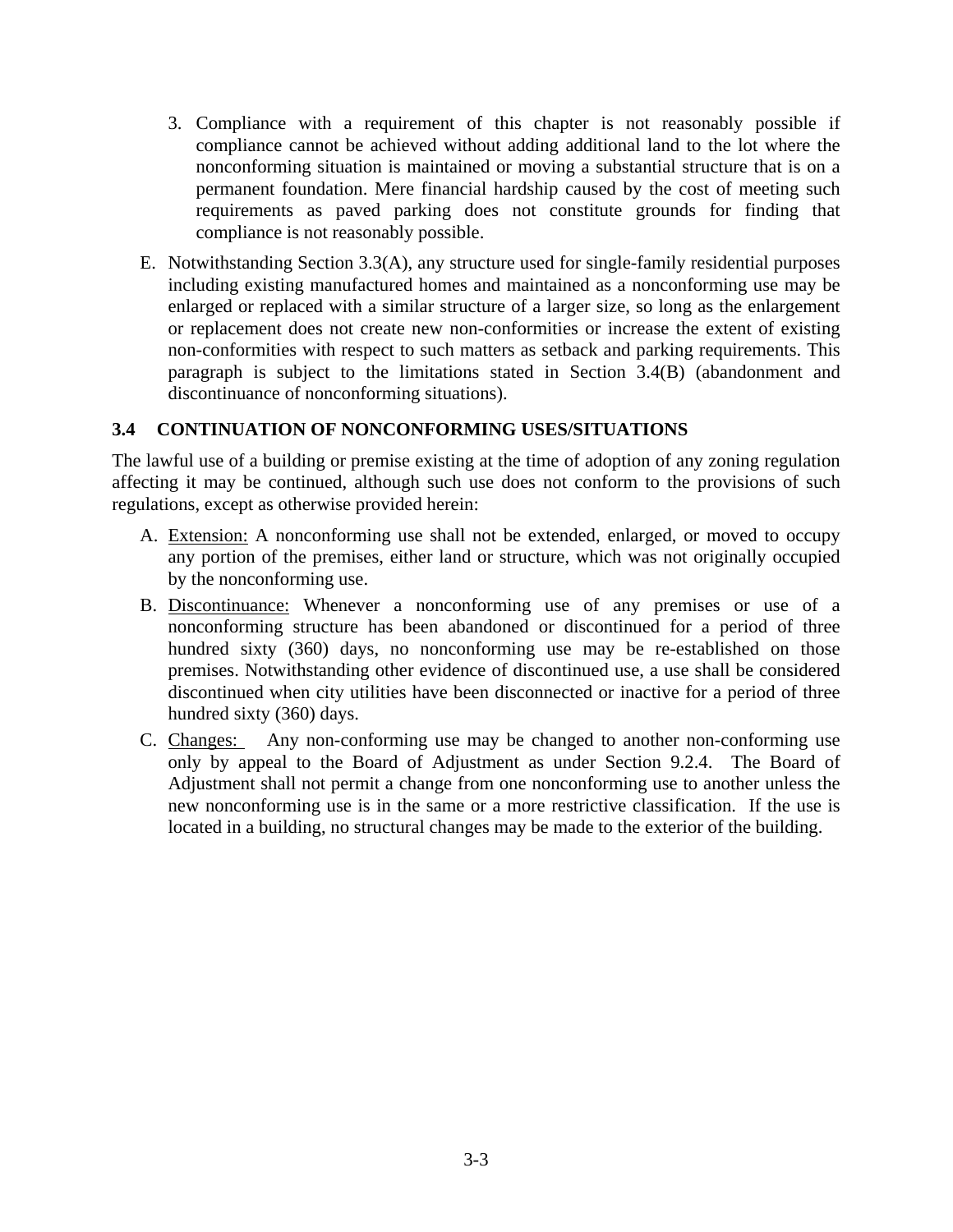# *4 ZONING DISTRICTS AND ZONING MAP*

### **4.1 ZONING DISTRICTS**

In order to classify, regulate, and restrict the use and location of buildings designed for specified uses, to regulate and determine the area of yards, courts, and other open spaces surrounding buildings, and to realize the general purposes set forth in the Preamble of this Regulation, the City is divided into zoning districts. The specific purpose of each zoning district is set forth in Sections 4.2 through 4.13.

The City is divided into the following zoning districts. The schedule of District Regulations which follows this list sets forth the purpose and requirements for each zoning district.

- R-1 Low Density Residential
- R-1A Single-Family Residential
- R-2 Low-Moderate Density Residential
- R-3 Medium Density Residential
- R-4 High Density Residential
- C-1 Central Business District
- C-2 Highway Oriented Commercial
- C-3 Neighborhood Commercial
- I-1 Light Industrial
- I-2 General Industrial
- P Public and Semi-Public

#### **4.2 LOW DENSITY RESIDENTIAL (R-1)**

- A. Intent: The intent of this district is to provide for low density single family detached homes and supporting uses. This district should be the City's largest residential area. Lots should be large enough to accommodate septic systems in areas of the city not served by the wastewater collection system.
- B. Principal Uses: (Other uses substantially similar to those listed herein shall also be deemed permitted).
	- 1. Single-family residences.
	- 2. Parks and playgrounds operated by government.
- C. Accessory Uses: (Uses and structures which are customarily accessory as clearly incidental and subordinate to permitted uses).
	- 1. Private garages, storage sheds, and parking areas.
	- 2. Private swimming pools, tennis courts, and swing sets.
	- 3. Private, noncommercial parks and open space.
	- 4. Living quarters without cooking facilities and not rented for guests and employees of the premises.
	- 5. Family day care homes as regulated in Section 2.46.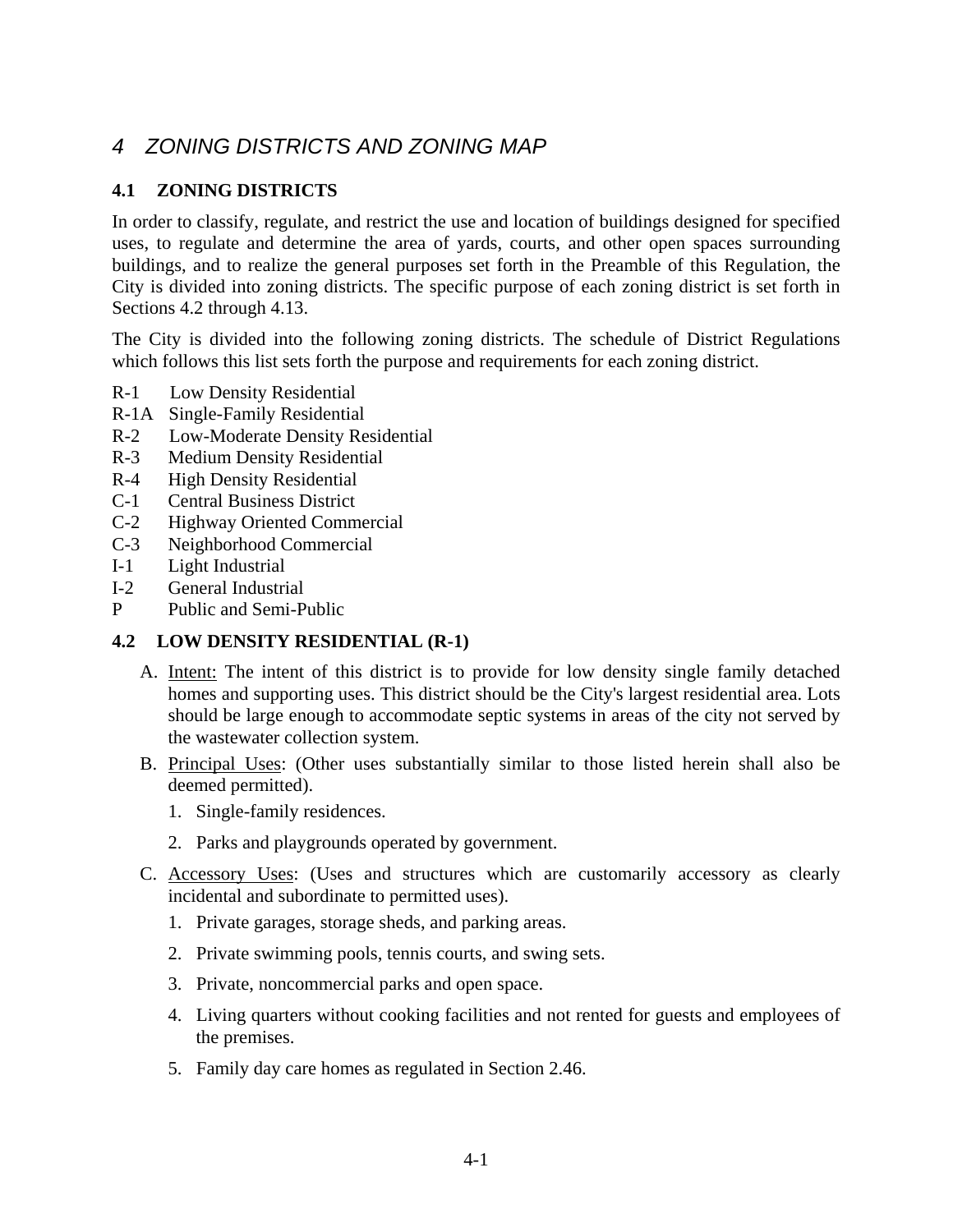- D. Conditional Uses: (Permitted only with Board of Adjustment approval).
	- 1. The Conditional Uses permitted in all zoning districts (Section 2.3).
	- 2. Type II day care centers.
	- 3. Home occupations.
	- 4. Churches, Sunday schools and parish houses.
	- 5. Utility facilities.
- E. Lot, Yard and Height Requirements
	- 1. Minimum lot size 12,500 square feet
	- 2. Minimum lot frontage 90 feet
	- 3. Minimum front yard depth 30 feet
	- 4. Minimum side yard depth 15 feet
	- 5. Minimum yard depth 60 feet
	- 6. Maximum lot coverage No limitation
	- 7. Maximum height of building 35 feet
	- 8. Accessory uses shall only be located within the backyard, at least five feet from an adjoining side or back lot boundary and at least 10 feet from principal structure.
- F. Required off-street parking A paved driveway and either an enclosed two-car garage or two-car carport.

#### **4.3 SINGLE-FAMILY RESIDENTIAL (R-1A)**

- A. Intent: Same as for R-1.
- B. Principal Uses: (Other uses substantially similar to those listed herein shall also be deemed permitted).
	- 1. The principal uses permitted in the R-1 Zone.
- C. Accessory Uses: (Uses and structures which are customarily accessory and clearly incidental and subordinate to permitted uses).
	- 1. The accessory uses permitted in the R-1 Zone.
- D. Conditional Uses: (Permitted only with Board of Adjustment approval)
	- 1. The Conditional Uses permitted in all zoning districts (Section 2.3).
	- 2. The conditional uses permitted in the R-1 Zone.
	- 3. Type II day care centers.
	- 4. Class A manufactured homes when compatible with surrounding structures.
- E. Lot, Yard and Height Requirements
	- 1. Minimum lot size 11,700 square feet
	- 2. Minimum lot frontage 80 feet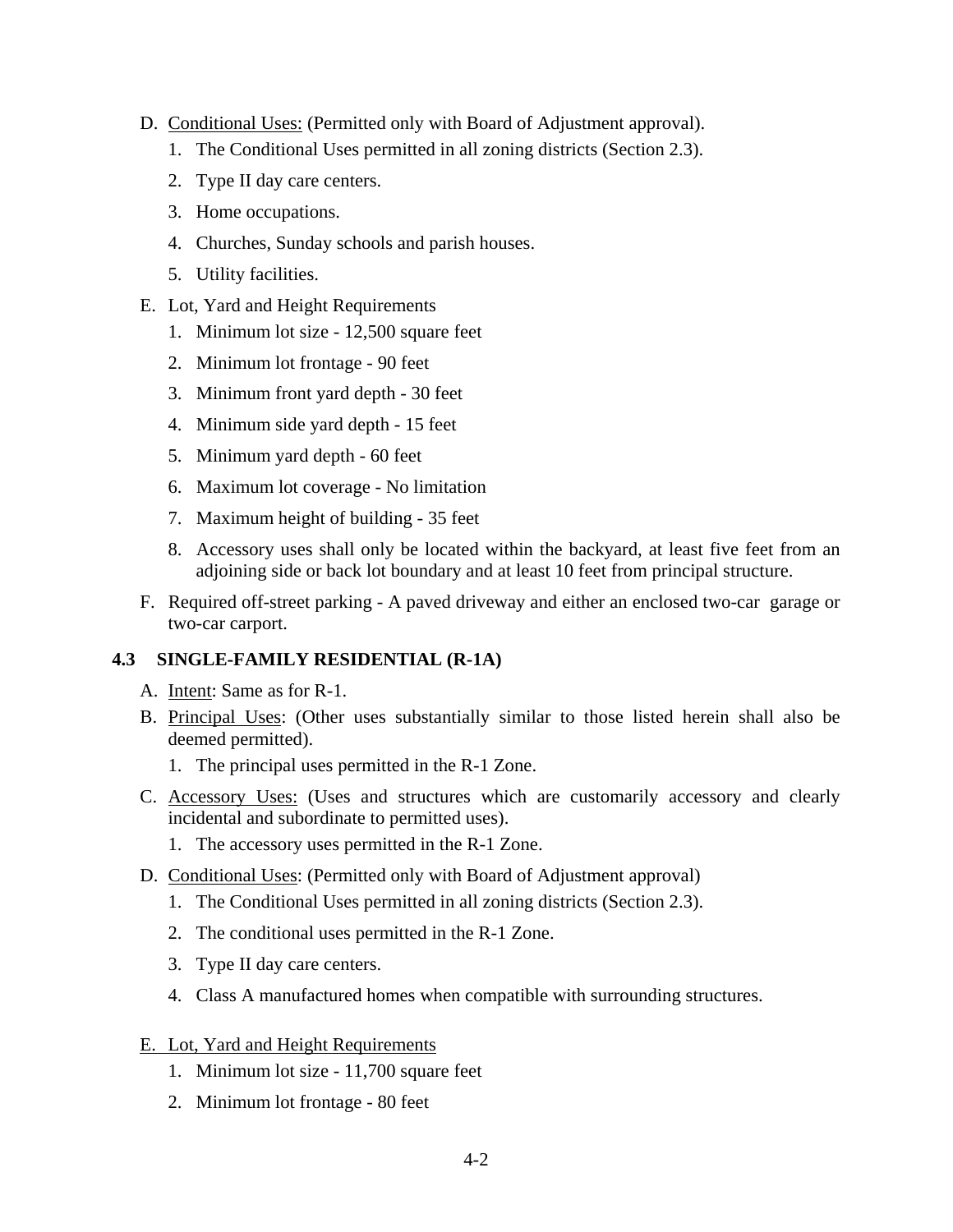- 3. Minimum front yard depth 30 feet
- 4. Minimum side yard depth 10 feet
- 5. Minimum yard depth 50 feet
- 6. Maximum lot coverage no limitation
- 7. Maximum height of building 35 feet
- 8. Accessory uses shall only be located within the backyard, at least five feet from an adjoining side or back lot boundary and at least 10 feet from principal structure.
- 9. Off-street parking A paved driveway and adequate parking for two cars.

#### **4.4 LOW-MODERATE DENSITY RESIDENTIAL (R-2)**

- A. Intent: This district is intended to encourage low to moderate density residential development, including a compatible mixture of duplexes and triplexes with singlefamily residences. It is also the intent of this zone to allow the conversion of large, older homes in well established neighborhoods to two and three-family apartment units.
- B. Principal Uses: (Other uses substantially similar to those listed herein shall also be deemed permitted).
	- 1. The principal uses permitted in the R-1 Zone.
	- 2. Duplexes and triplexes.
	- 3. Class A manufactured homes.
	- 4. Apartments and townhouses with four or less units.
	- 5. Type II day care centers.
- C. Accessory Uses: (Uses and structures which are customarily accessory and clearly incidental and subordinate to permitted uses).
	- 1. Private garages, storage sheds and parking areas.
	- 2. Private swimming pools, tennis courts, and swing sets.
	- 3. Private non-commercial parks and open space.
	- 4. Family day care homes as regulated in Section 2.46.
- D. Conditional Uses: (Permitted only with Board of Adjustment approval).
	- 1. The Conditional Uses permitted in all zoning districts (Section 2.3).
	- 2. The conditional uses permitted in the R-1 Zone.
	- 3. Townhouses.
	- 4. Bed and Breakfast Inns.
	- 5. Type I day care centers.
- E. Lot, Yard and Height Requirements
	- 1. Minimum lot size 10,000 square feet (10,800 sq. ft. for duplexes, 11,700 sq. ft. for triplexes).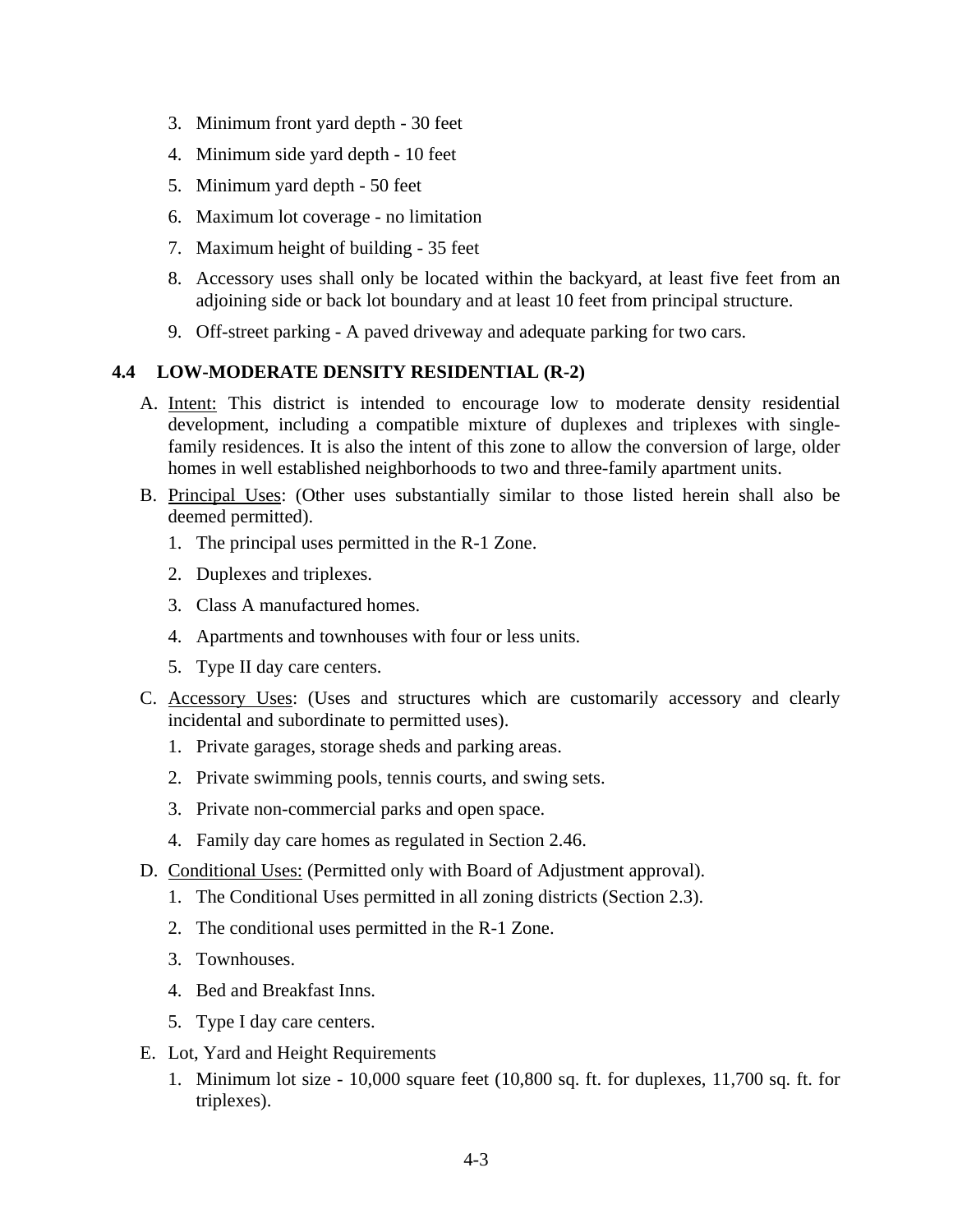- 2. Minimum lot frontage 80 feet.
- 3. Minimum front yard depth 30 feet.
- 4. Minimum side yard depth 10 feet.
- 5. Minimum back yard depth 40 feet
- 6. Maximum lot coverage 27% for single family: 33% for duplexes and triplexes (applies to principal structure only)
- 7. Maximum height of building 35 feet.
- 8. Accessory uses shall only be located within the backyard, at least five feet from an adjoining side or back lot boundary and at least 10 feet from principal structure.
- F. Required off-street parking A paved driveway and two parking spaces per unit, parking in the rear is preferred.

#### **4.5 MEDIUM DENSITY RESIDENTIAL (R-3)**

- A. Intent: This district is intended for a compatible mix of single family and small multifamily residential uses. This district is also intended for mobile home parks.
- B. Principal Uses: (Other uses substantially similar to those listed herein shall also be deemed permitted).
	- 1. The principal uses permitted in the R-2 zone.
	- 2. Type B manufactured homes are permitted only in mobile home parks.
- C. Accessory Uses: (Uses and structures which are customarily accessory and clearly incidental and subordinate to permitted uses).
	- 1. The accessory uses permitted in the R-2 Zone.
- D. Conditional Uses: (Permitted only with Board of Adjustment approval).
	- 1. The Conditional Uses permitted in all zoning districts (Section 2.3).
	- 2. The conditional uses permitted in the R- 1 Zone.
	- 3. Mobile home parks (development plan required).
	- 4. Bed & Breakfast Inns.
	- 5. Type I day care centers.
- E. Lot, Yard and Height Requirements
	- 1. Minimum lot size 6,700 square feet for single family; 7,200 sq. ft. for duplexes and triplexes; 9,000 sq. ft. for two story fourplex, 10,800 for one story fourplex.
	- 2. Minimum lot frontage 80 feet.
	- 3. Minimum front yard depth 25 feet.
	- 4. Minimum side yard depth 10 feet.
	- 5. Minimum back yard depth 30 feet.
	- 6. Maximum lot coverage 27% for single family; 33% for duplexes and triplexes.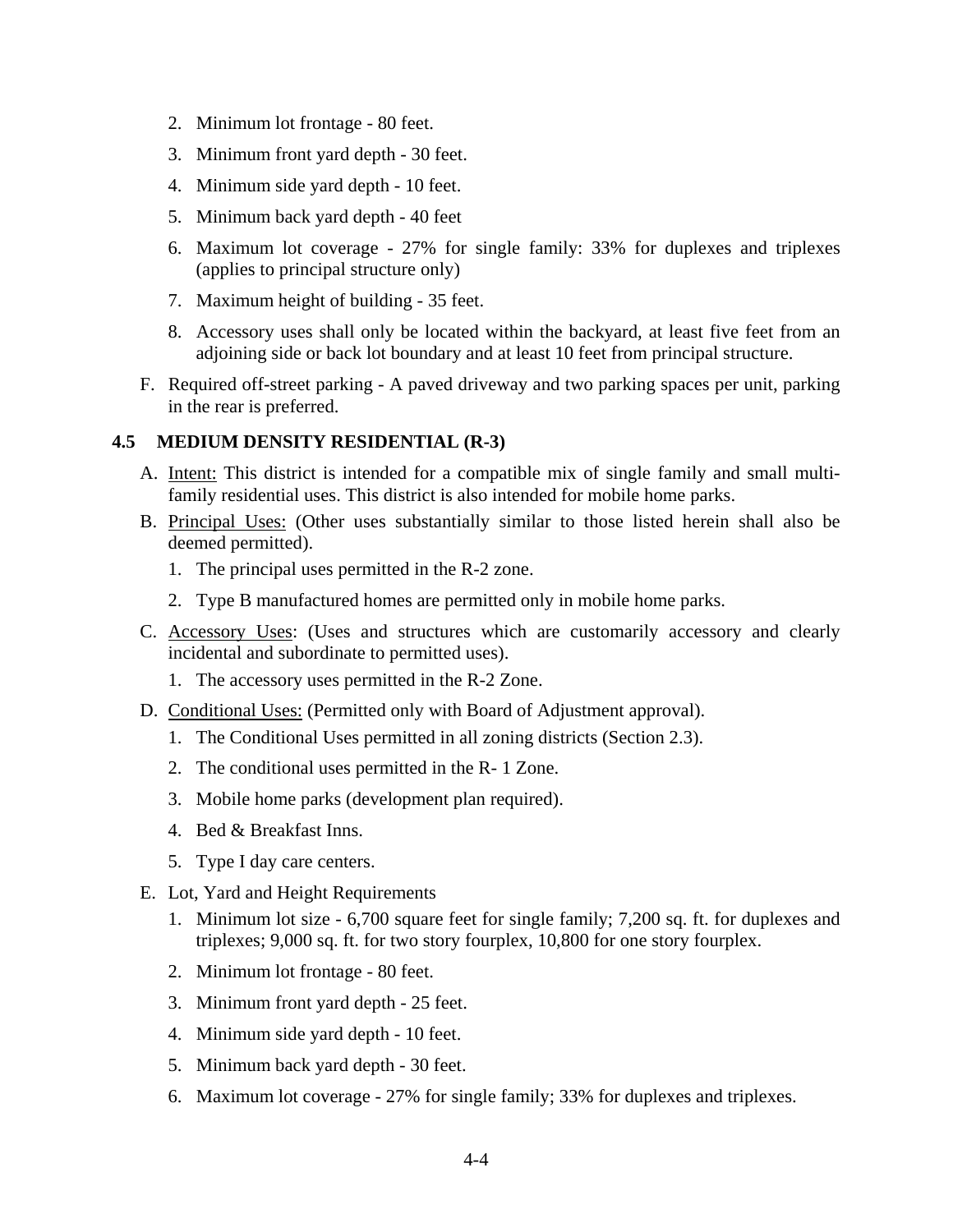- 7. Maximum height of building 50 feet, 35 feet if lot adjoins R-1, R-lA or R-3 district.
- 8. Accessory uses shall only be located within the backyard, at least five feet from an adjoining side or back lot boundary and at least 10 feet from principal structure.
- F. Required off-street parking A paved driveway and two parking spaces per unit, parking in the rear is preferred.

#### **4.6 HIGH DENSITY RESIDENTIAL (R-4)**

- A. Intent: The intent of this district is to provide for apartments and multifamily housing complexes with adequate open space and recreational facilities.
- B. Principal Uses: (Other uses substantially similar to those listed herein shall also be deemed permitted).
	- 1. The principal uses permitted in the R-2 Zone.
	- 2. Apartments, townhouses, garden and low apartments.
	- 3. Multi-family housing.

Note: All developments of 4 or more units require a development plan.

- C. Accessory Uses: (Uses and structures which are customarily accessory and clearly incidental and subordinate to permitted uses).
	- 1. The accessory uses permitted in the R-2 Zone.
	- 2. Laundromats for use of occupants only.
	- 3. Offices for administration and maintenance of multi-family complexes.
- D. Conditional Uses: (Permitted only with Board of Adjustment approval)
	- 1. The Conditional Uses permitted in all zoning districts (Section 2.3).
	- 2. The conditional uses permitted in the R-1 Zone.
	- 3. Type I day care centers.
- E. Lot, Yard and Height Requirements
	- 1. Minimum lot size 10,800 square feet.
	- 2. Minimum lot frontage 80 feet.
	- 3. Minimum front yard depth 25 feet.
	- 4. Minimum side yard depth 10 feet.
	- 5. Minimum back yard depth 30 feet.
	- 6. Maximum lot coverage for multi-family housing, the combined area occupied by all principal and accessory buildings shall not exceed sixty (60) percent of the total lot area.
	- 7. Maximum height of building 50 feet, 35 feet if lot adjoins R-1, R-1A or R-2 district.
	- 8. Accessory uses shall only be located within the backyard, at least five feet from an adjoining side or back lot boundary and at least 10 feet from principal structure.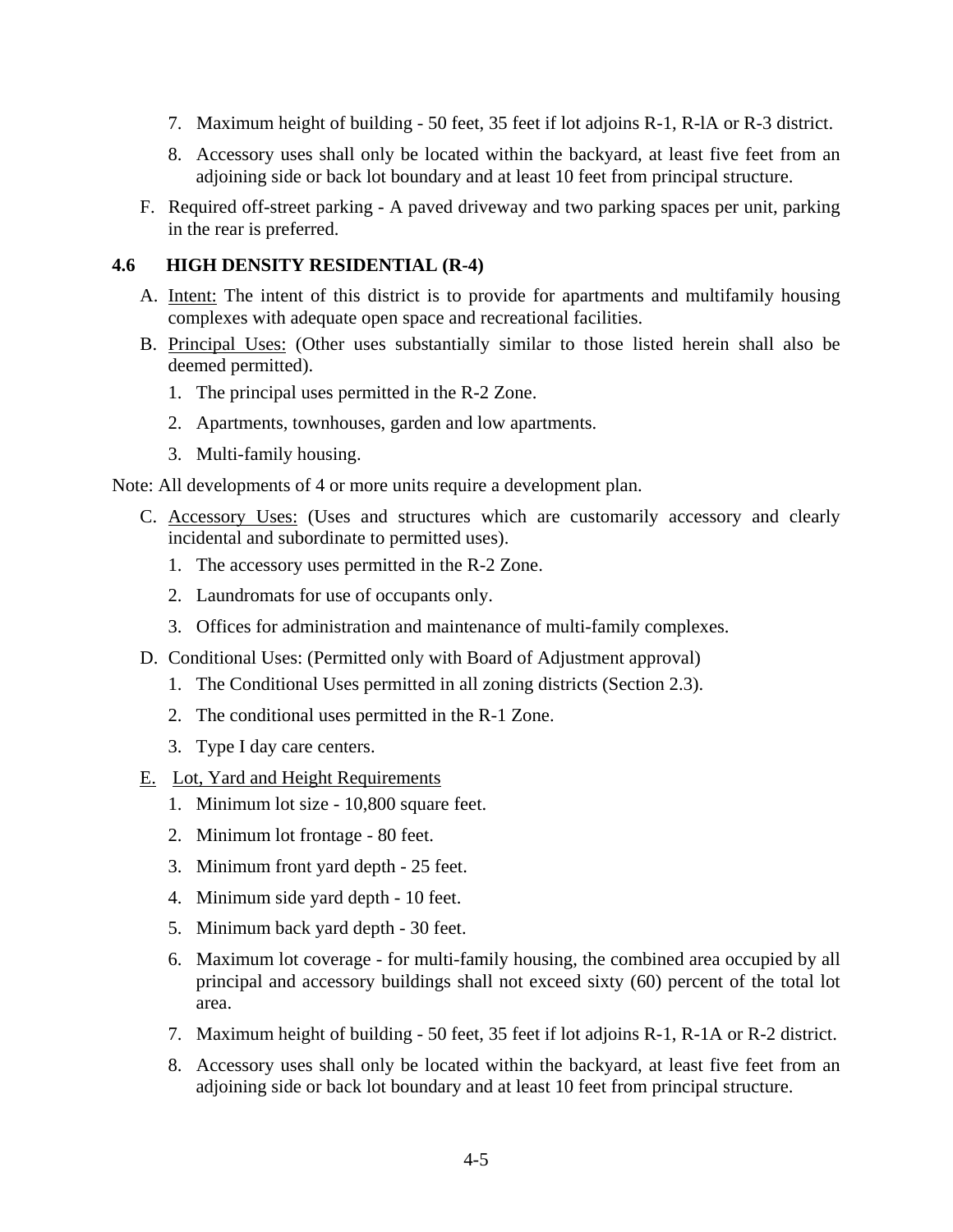9. Off-street parking - A paved driveway and two parking spaces per unit if less than four units, 1.5 per unit for multi-family.

#### **4.7 CENTRAL BUSINESS DISTRICT (C-1)**

- A. Intent: The intent of this district is to encourage sound expansion and renewal of the City's central business district.
- B. Principal Uses: (Other uses substantially similar to those listed herein shall also be deemed permitted).
	- 1. Retail businesses and retail services.
	- 2. Places of amusement and assembly, offices, hotels, motels, garages, automotive sales and services.
	- 3. Manufacturing or processing establishments that do not create dust, smoke, noise, odor or other pollution outside the lot on which it is located and not employing more than 10 persons.
	- 4. Personal service establishments.
	- 5. Restaurants, convenience stores, grocery stores.
	- 6. Professional offices.
	- 7. Governmental offices, laboratories and facilities.
	- 8. Public/semi-public uses such as libraries, vocational or technical schools, churches, nursing homes, funeral homes, medical offices.
	- 9. Public utility installations, offices, storage and maintenance facilities.
	- 10. Wholesaler retail outlets.
	- 11. Family day care homes, Type I and Type II day care centers as regulated in Section 2.46.
- C. Accessory Uses: (Uses and structures which are customarily accessory and clearly incidental and subordinate to permitted uses).
	- 1. Wholesale, warehouse and storage facilities.
	- 2. Garages and salvage yards for vehicles of a permitted use.
	- 3. Parks and open space.
	- 4. Dwelling units occupying the same building as the principal business that are located behind or above the business.
- D. Conditional Uses: (Permitted only with Board of Adjustment approval).
	- 1. The Conditional Uses permitted in all zoning districts (Section 2.3).
	- 2. Drive-through facilities for sale of goods or products or provision of services otherwise permitted.
	- 3. Private clubs, lodges, social centers, athletic clubs.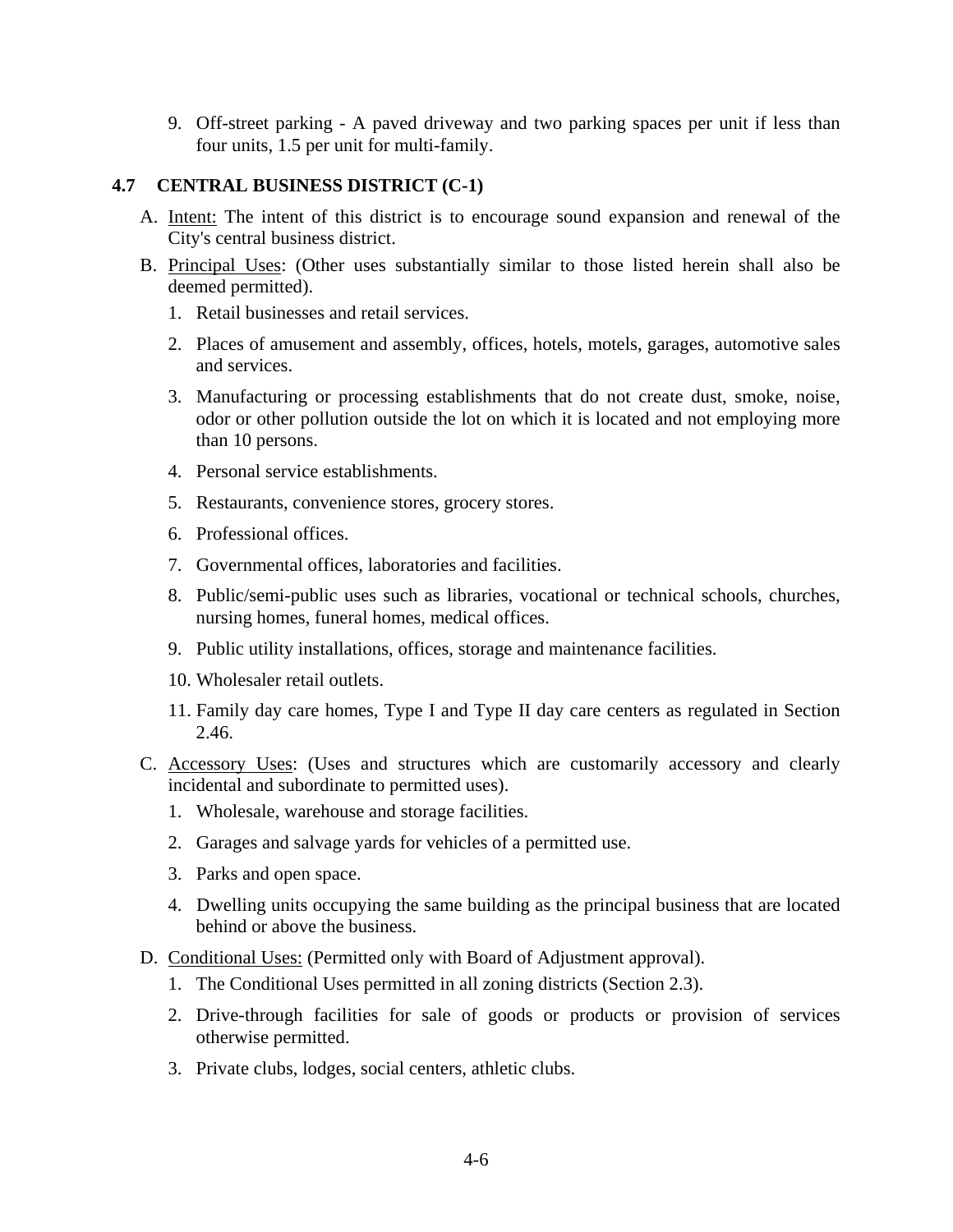- 4. Printing, typesetting and newspaper publications that employ fewer than ten (10) employees.
- 5. Commercial buildings renovated for apartment usage with appropriate parking and buffers.
- E. Lot, Yard and Height Requirements
	- 1. Minimum lot size 5,000 square feet.
	- 2. Minimum lot frontage 50 feet.
	- 3. Minimum front yard depth No limitation.
	- 4. Minimum side yard depth No limitation.
	- 5. Minimum back yard depth No limitation.
	- 6. Maximum lot coverage 80%
	- 7. Maximum height of building 50 feet, 35 feet if lot adjoins residential district with no intervening street.
- F. Required off-street parking
	- 1. Dwelling Units a paved parking area with one (1) space per 1,200 sq. ft.
	- 2. Restaurants and other commercial uses one (1) per 100 sq. ft. of floor area; off street parking shall be located within 500 feet of establishment served.
	- 3. Hotels or motels one (1) space per suite.
	- 4. Off street parking requirements may be waived by Planning Commission for existing structures if warranted by general parking demand and availability.

#### **4.8 HIGHWAY ORIENTED COMMERCIAL (C-2)**

- A. Intent: It is the intent of this district to provide areas for commercial development outside of the central business district. This development should be located along major highways and should be clustered with common highway access points wherever possible. Strip development with numerous highway access points should be discouraged.
- B. Principal Uses: (Other uses substantially similar to those listed herein shall also be deemed permitted).
	- 1. Retail businesses or services.
	- 2. Personal services.
	- 3. Offices, clerical or research facilities.
	- 4. Motor vehicle sales and services.
	- 5. Hotels and motels.
	- 6. Car washes or Laundromats.
	- 7. Veterinarians or kennels.
	- 8. Restaurants, convenience stores or fast food establishments.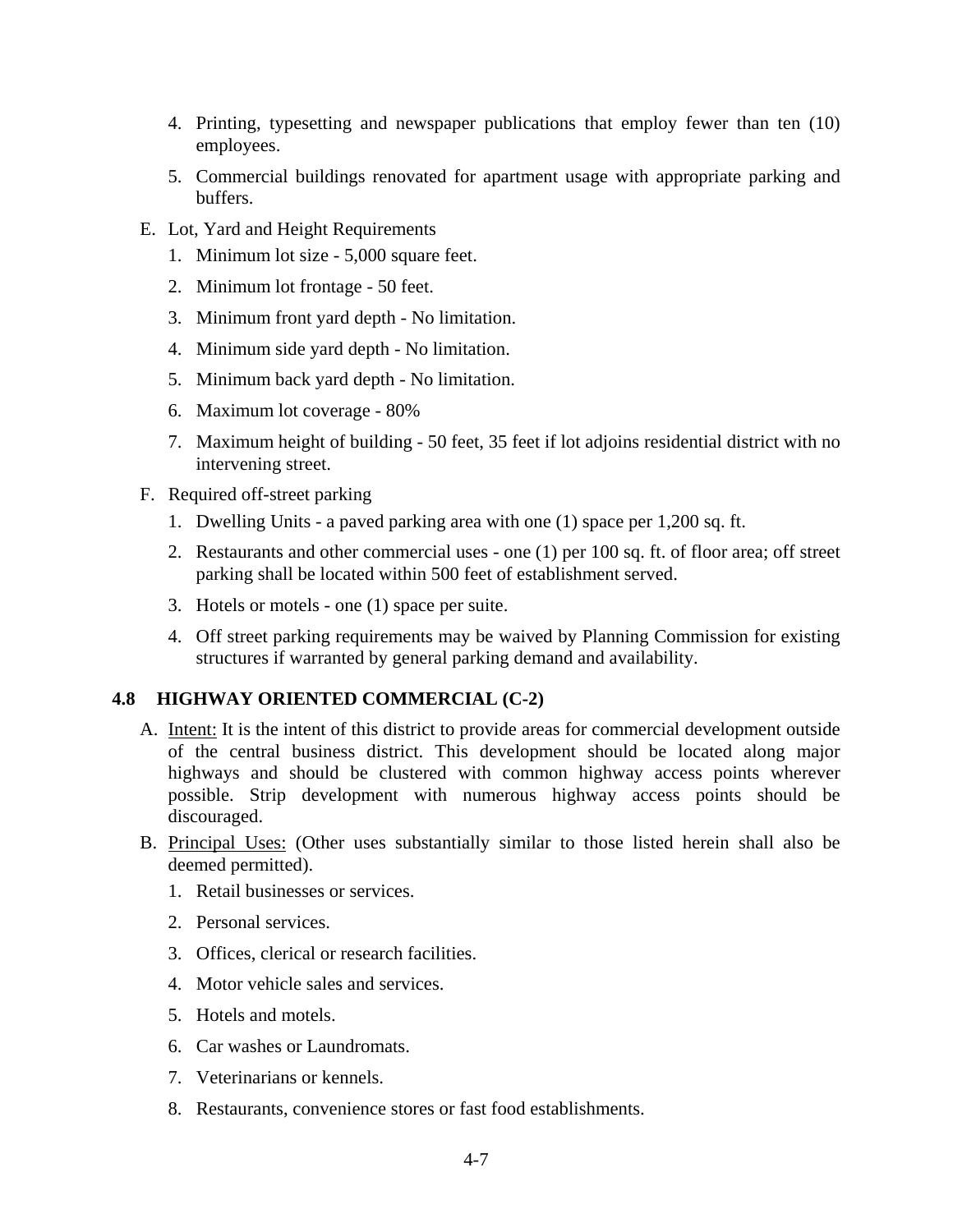- 9. Type I or Type II day care centers.
- 10. Places of amusement, assembly or commercial recreational facilities.
- 11. Public buildings, churches, trade or vocational schools.
- 12. Wholesale or retail outlet stores.
- 13. Manufacturing or processing establishments incidental to retail functions only with no more than 10 employees which are non-hazardous and nonpolluting and conducted fully within an enclosed building.
- C. Accessory Uses: (Uses and structures which are customarily accessory and clearly incidental and subordinate to permitted uses).
	- 1. Wholesale, warehouse and storage facilities.
	- 2. Parking areas and structures.
	- 3. Swimming pools.
	- 4. Not more than one (1) dwelling unit for owners, operators or employees of a permitted use provided that such dwelling unit shall be a part of and located above or to the rear of such permitted use.
	- 5. Drive through facilities.
- D. Conditional Uses (Permitted only with Board of Adjustment approval)
	- 1. The Conditional Uses permitted in all zoning districts (Section 2.3).
	- 2. Medical offices and clinics.
	- 3. Private clubs, lodges and social centers.
	- 4. Printing and typesetting operations that employ fewer than 25 persons.
- E. Lot, Yard and Height Requirements
	- 1. Minimum lot size 7,500 square feet.
	- 2. Minimum lot frontage 75 feet.
	- 3. Minimum front yard depth 20 feet.
	- 4. Minimum side yard depth No limitation.
	- 5. Minimum back yard depth No limitation.
	- 6. Maximum lot coverage No limitation
	- 7. Maximum building height 50 feet, 35 feet if lot adjoins a residential district with no intervening street.
- F. Required off-street parking spaces:
	- 1. Restaurants one (1) per 100 sq. ft. of floor area
	- 2. Fast Food Establishments one (1) per 30 sq. ft. of floor area
	- 3. Professional Offices one (1) per 300 sq. ft. of floor area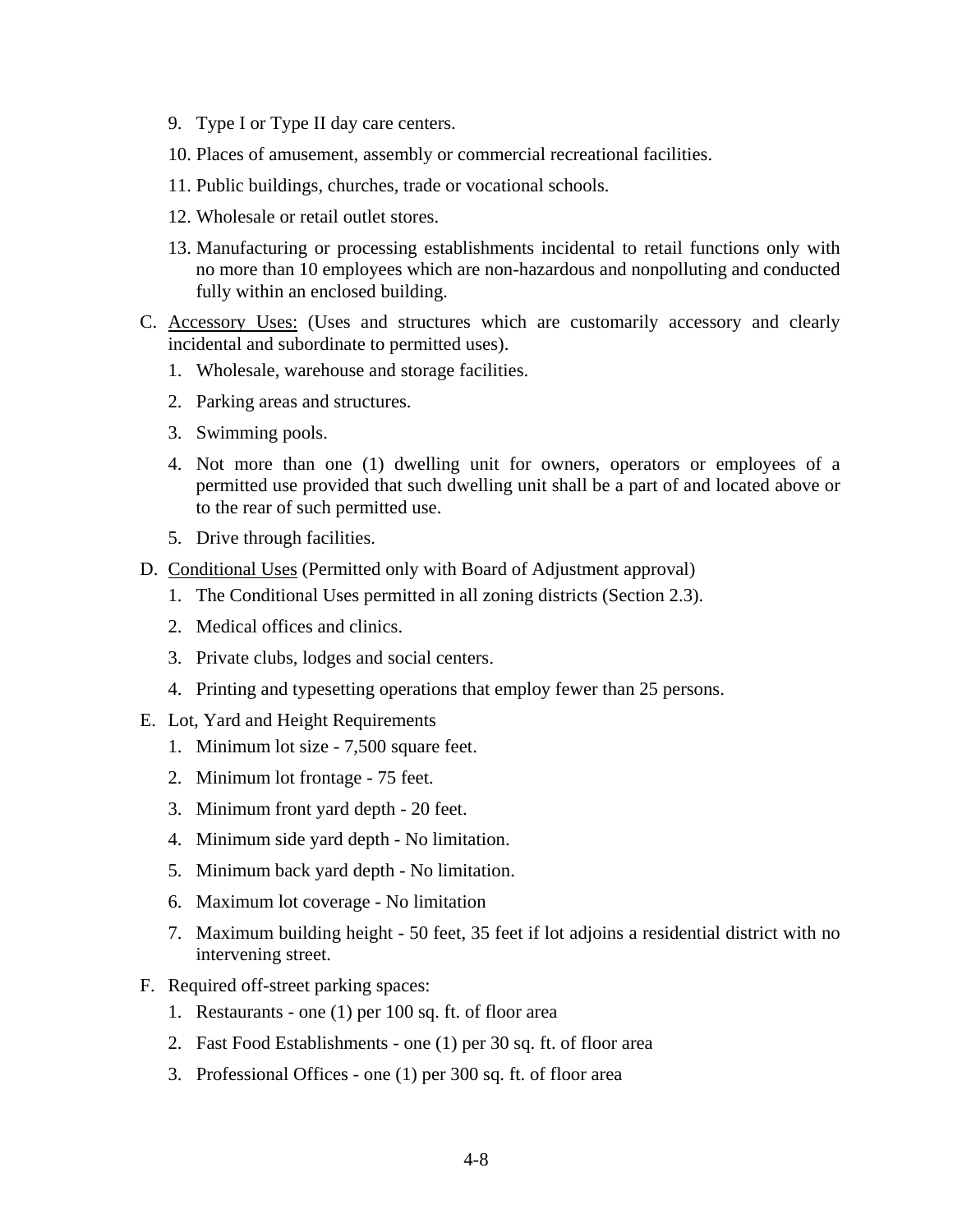- 4. Motels & Hotels one (1) per suite Other commercial uses one (1) per 200 sq. ft. of floor area
- G. Special provisions:
	- 1. A five foot chain link or privacy fence is required between shopping centers and residential properties.
	- 2. Landscape buffers are required as regulated in Section 5.4.

### **4.9 NEIGHBORHOOD COMMERCIAL (C-3)**

- A. Intent: The intent for this district is to accommodate neighborhood shopping and service facilities to serve the needs of the surrounding residential area. This district should be oriented to the residential neighborhood and should have a roadway system which will be adequate to accommodate the anticipated vehicular traffic.
- B. Principal Uses: (Other uses substantially similar to those listed herein shall also be deemed permitted).
	- 1. Professional offices such as real estate, insurance, financial services, travel agents and others that have low traffic generation rates (does not include medical offices or government offices).
	- 2. Establishments for the retail sale of food such as grocery stores, bakeries, meat stores and other food product stores provided that production of food products is permitted only for retail sale on the premises.
	- 3. Restaurants including small fast food restaurants, ice cream parlors, etc. except for those offering live entertainment or dancing.
	- 4. Convenience stores.
	- 5. Personal service establishments such as beauty shops, nail salons, tanning salons, barber shops, shoe repair, clothing repair, self service laundromats, laundry pick-up stations and drop off dry cleaners (no dry cleaning operations on site).
	- 6. Other clearly retail uses which are considered to be compatible by the Planning Commission. Examples are stores selling clothing, apparel, shoes, fabric, electronics, hardware, hobby items, gifts and antiques, books, stationery, jewelry, antiques or used merchandise, florists excluding greenhouses, and prescription drugs.
	- 7. Quick copy services not utilizing offset printing methods.
	- 8. Type I and Type II child care centers.
- C. Accessory Uses: (Uses and structures which are customarily accessory and clearly incidental and subordinate to permitted uses).
	- 1. Parking areas or structures.
	- 2. Warehousing, wholesaling and storage, excluding outdoor storage.
	- 3. Drive through facilities for the sale of permitted goods or services.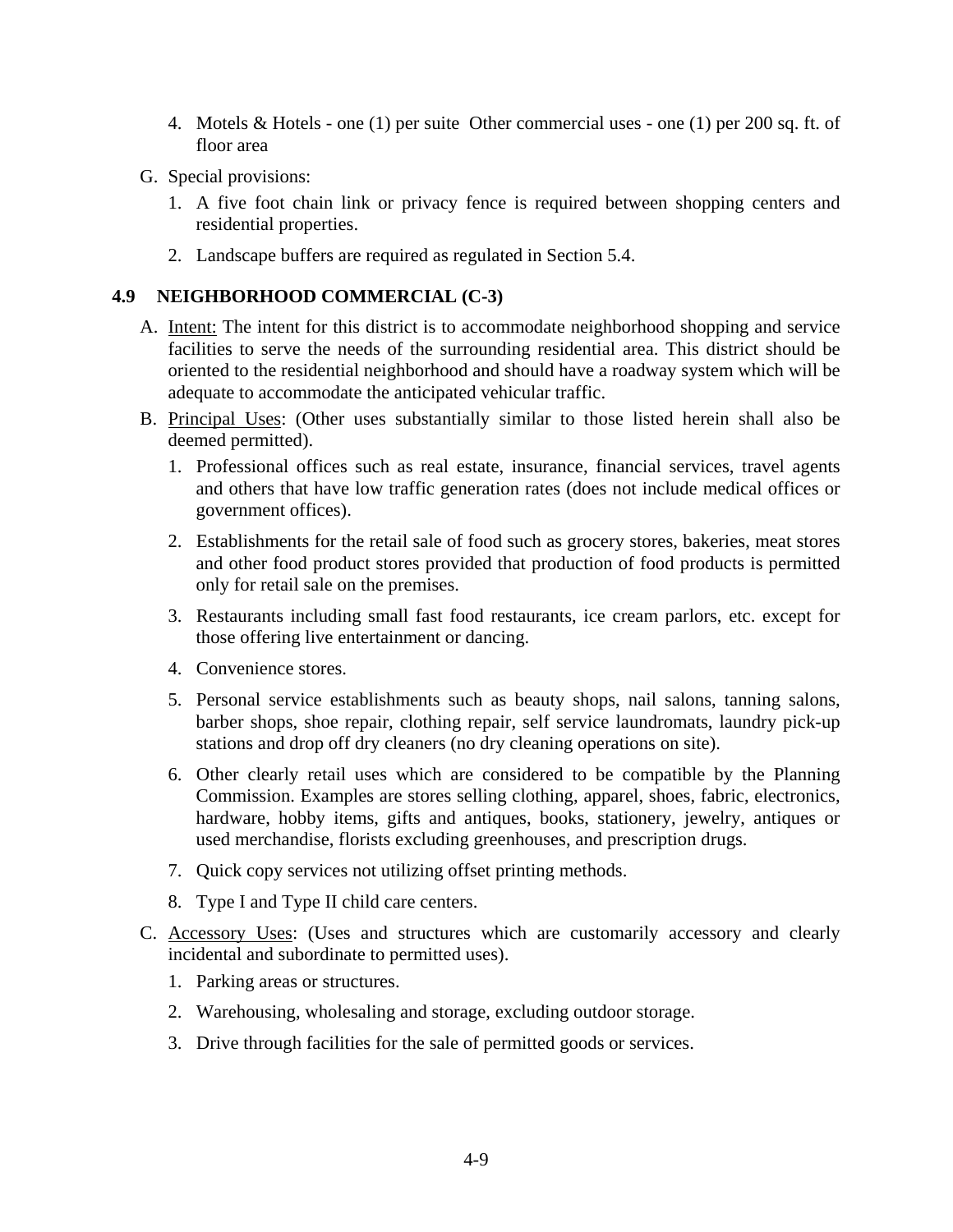- 4. Not more than one (1) dwelling unit for owners, operators or employees of a permitted use provided that such dwelling unit shall be a part of and located above or to the rear of such permitted use.
- D. Conditional Uses (Permitted only with Board of Adjustment approval).
	- 1. The Conditional Uses permitted in all zoning districts (Section 2.3).
	- 2. Veterinarians, provided animal pens are completely within the principal building.
- E. Lot, Yard and Height Requirements:
	- 1. Minimum lot size 10,000 square feet.
	- 2. Minimum lot frontage 100 feet.
	- 3. Minimum front yard depth 20 feet.
	- 4. Minimum side yard depth No limitation.
	- 5. Minimum back yard depth No limitation.
	- 6. Maximum lot coverage No limitation.
	- 7. Maximum building height 35 feet, 20 feet if located with 40 feet of a residential structure.
- F. Required off-street parking spaces (paved):
	- 1. Accessory dwelling and lodging units one (1) space per unit
	- 2. Restaurants one (1) per 100 sq. ft. of floor area
	- 3. Fast food establishments one (1) per 30 sq. ft. of floor area
	- 4. Professional Offices one (1) per 300 sq. ft. of floor area
	- 5. Other Commercial Uses one (1) per 200 sq. ft. of floor area
- G. Special provisions
	- 1. Landscape buffers are required as regulated in Section 5.4.

### **4.10 LIGHT INDUSTRIAL (I-1)**

- A. Intent: The intent of this district is to provide for the manufacturing and wholesale businesses and related uses not involving a potential nuisance in terms of smoke, noise, odor, dust, heat, light, vibration or industrial waste. They should operate mostly within enclosed structures and generate low to moderate amounts of traffic. Consideration should be given to the relationship of this zone to surrounding land uses.
- B. Principal Uses: (Other uses substantially similar to those listed herein shall also be deemed permitted).
	- 1. Wholesale business, storage, and warehousing
	- 2. Shops of special trade and general contractors such as plumbing, heating, electrical, carpentry, painting, metal work, printing, publishing, major automobile and truck repair, sign painting, etc.
	- 3. Laundry, clothes cleaning, dry cleaning or dyeing shops.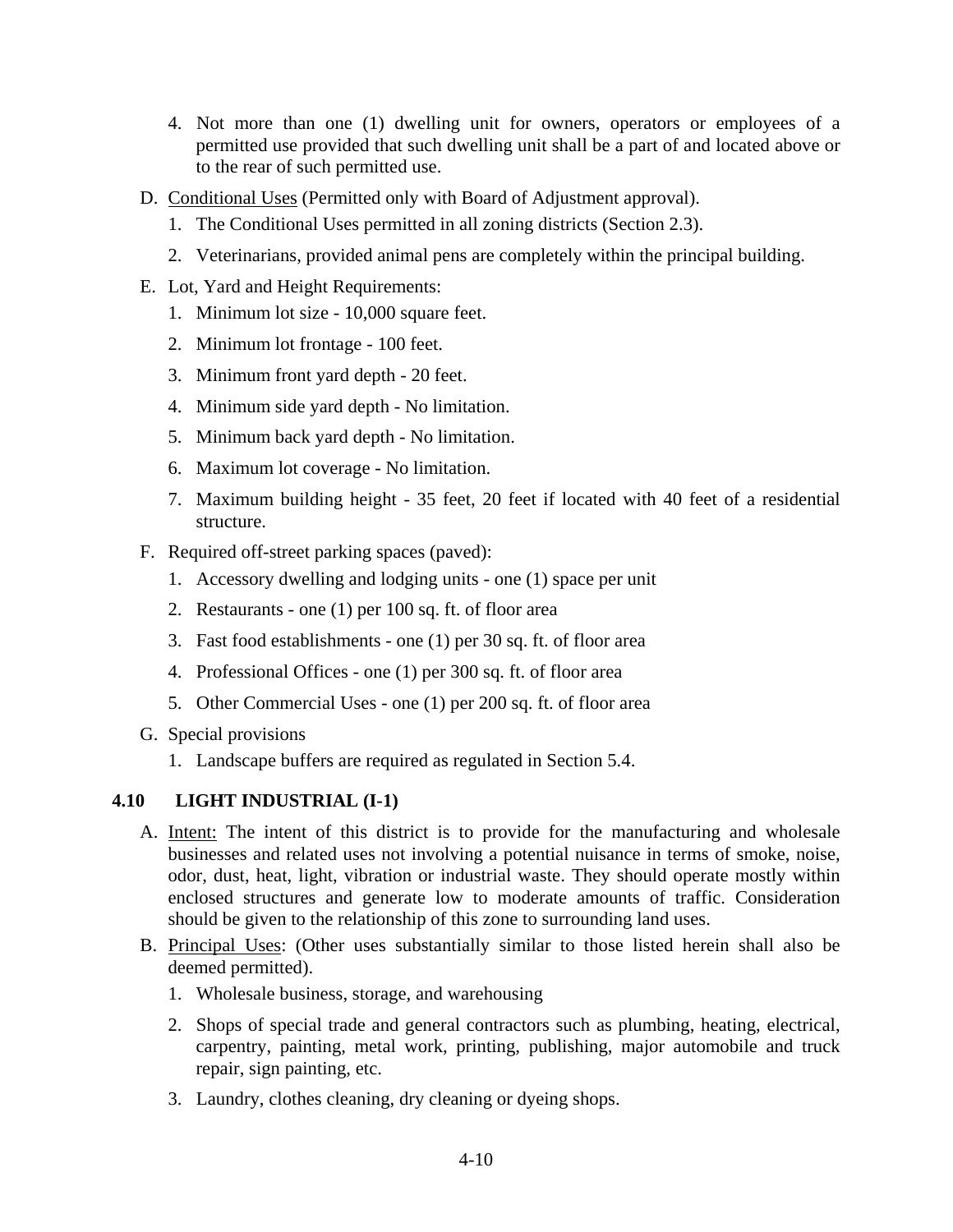- 4. Ice plants.
- 5. Tire re-treading and recapping.
- 6. Parking lots and structures.
- 7. Machine shops
- 8. Kennels, animal hospitals or clinics providing that such structures or area used (not including parking areas) shall be at least 100 feet from any residential zone.
- 9. Sales, purchasing or feed, grain or other agricultural supplies or products.
- 10. Establishments for the sale, display, rental or repair of all types of motor vehicles, farm equipment or contractor equipment.
- 11. Establishments for the display and sale of precut, prefabricated or shell homes.
- 12. Retail sale of building materials lumber, garden supplies, plant materials.
- 13. Light retail commercial including retail sale of commodities manufactured, fabricated or processed on the premises.
- 14. The manufacturing, assembling, processing, packaging or similar treatment of such products as bakery goods, candy, ceramics, clothing, cabinets, electrical parts, signs, electronic instruments, food products, pottery, china, shoes, television receivers, toys, watches, clocks, optical goods, and plastics. Recycling, storing, baling and processing of glass, cardboard, non-ferrous metals and plastics.
- 15. Recycling, sorting, storage, baling and processing of paper scrap shall be permitted only when wholly conducted in an enclosed building. This does not include automobile wrecking yards or junk yards.
- 16. Transfer stations for handling of solid waste when conducted within an enclosed building and located more than 100 feet from any residential zone.
- C. Accessory Uses: (Uses and structures which are customarily accessory and clearly incidental and subordinate to permitted uses).
	- 1. Off-street parking areas, structures and loading zones.
	- 2. Recreational facilities.
	- 3. Offices.
	- 4. Type I and Type II day care centers primarily for children of employees of the premises
- D. Conditional Uses: (Permitted only with Board of Adjustment approval).
	- 1. The Conditional Uses permitted in all zoning districts (Section 2.3).
	- 2. Any manufacturing operation that will employ more than fifty (50) persons.
	- 3. Concrete mixing and concrete products.
	- 4. Cable television system facilities.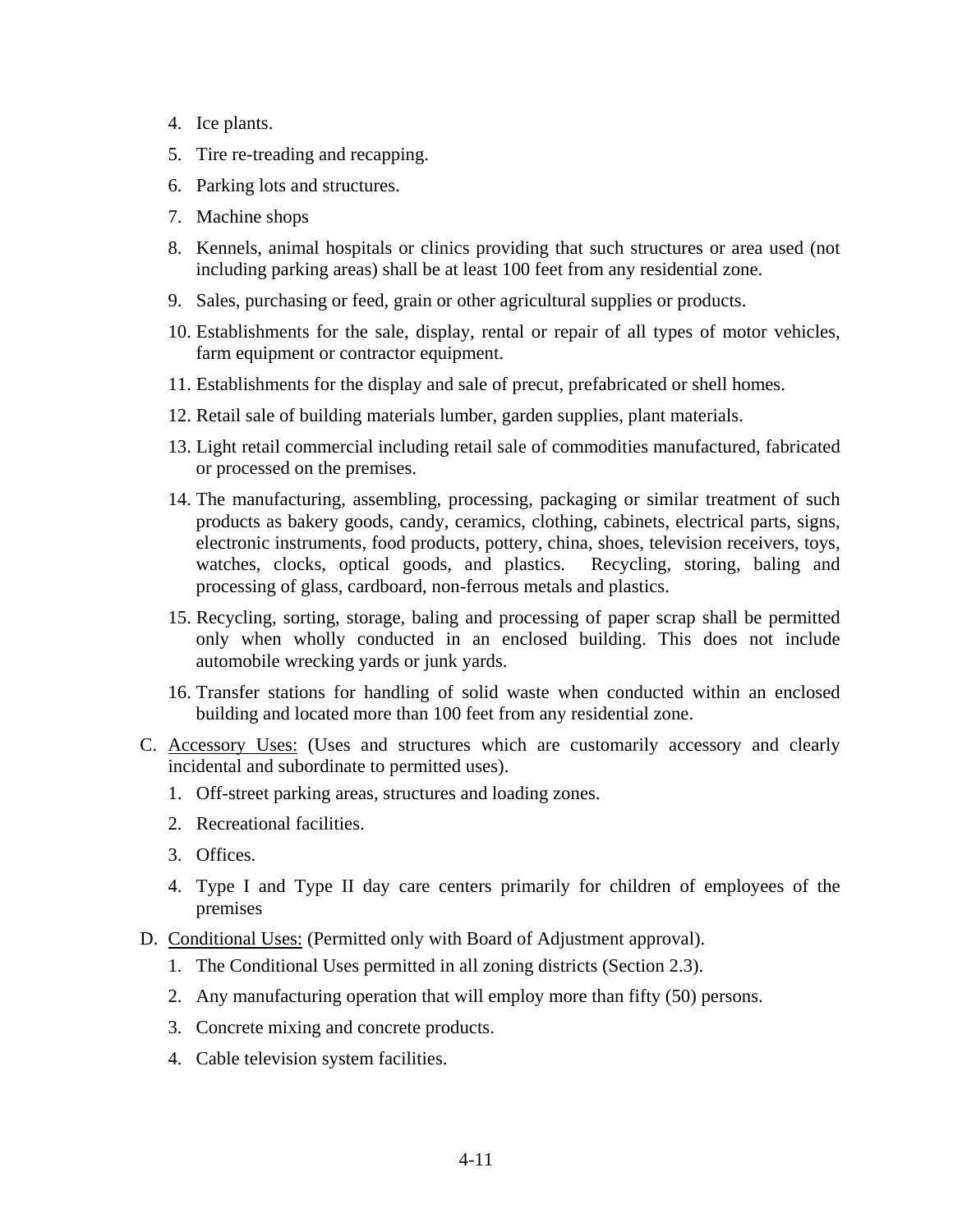- 5. Any heavy industry producing moderate amounts of noise, odor, dust, smoke or other types of pollution.
- E. Lot, Yard and Height Requirements
	- 1. Minimum lot size 15,000 square feet.
	- 2. Minimum lot frontage 100 feet.
	- 3. Minimum front yard depth 20 feet.
	- 4. Minimum side yard depth No limitation.
	- 5. Minimum back yard depth No limitation.
	- 6. Maximum lot coverage 50 percent
	- 7. Maximum height of building 50 feet, 35 feet if within 70 feet of a residential structure.
- F. Require off-street parking spaces:
	- 1. Industrial Plants Fifteen (15) spaces plus one (1) space for every two (2) employees on a single shift at maximum employment plus one space for every truck operated by the plant.
	- 2. Other industrial or retail uses one (1) for every 400 sq. ft. of floor area.
	- 3. Vehicle repair or service shops shall have additional parking for estimated number of vehicles to be kept on site temporarily.
- G. Special provisions
	- 1. All uses shall be conducted in a completely enclosed building, except for outdoor storage uses which shall be enclosed on all sides by a solid wall or fence not less than six feet in height.
	- 2. Landscape buffers are required as regulated in Section 5.4.

### **4.11 GENERAL INDUSTRIAL (I-2)**

- A. Intent: This zone is intended for manufacturing, industrial and related uses and sexually oriented businesses that involve potential nuisance factors.
- B. Principal Uses: (Other uses substantially similar to those listed herein shall also be deemed permitted).
	- 1. Any principal use permitted in the I-1 zone provided that all provisions outlined therein shall apply.
	- 2. Manufacturing, fabrication, assembly of any commodity.
	- 3. Wholesaling or storage of any article manufactured on site.
	- 4. Sexually oriented businesses.
- C. Accessory Uses: (Uses and structures which are customarily accessory and clearly incidental and subordinate to permitted uses).
	- 1. The accessory uses permitted in the I-1 Zone.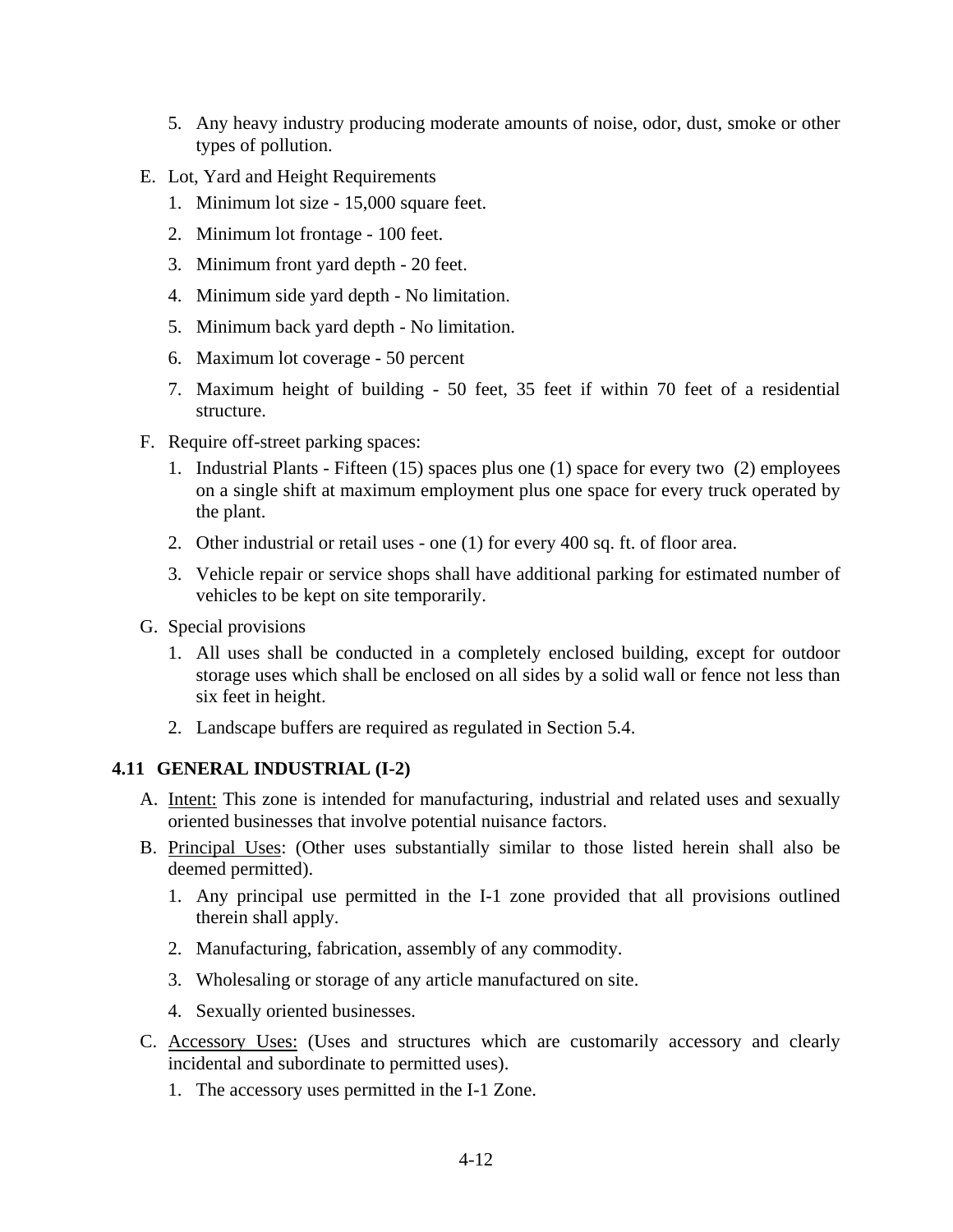- D. Conditional Uses: (Permitted only with Board of Adjustment approval).
	- 1. The Conditional Uses permitted in all zoning districts (Section 2.3).
	- 2. Boiler and tank works, mixing plants for the manufacture of cement, mortar, plaster, paving materials; coke ovens; plants for coal, wood, tar, foundries and metal fabrication plants.
	- 3. Fat rendering plants and establishments that cure, tan or store raw hides or skins.
	- 4. Soap and tar products.
	- 5. Slaughter houses and stockyards.
	- 6. Plants for the manufacture, processing or storage of acetylene, bleaches, ammonia, acid, disinfectants, dyes, turpentine, varnish and chemicals.
	- 7. Gasoline, oil or other petroleum products refining and storage.
	- 8. Manufacturing or storage facilities for explosives.
	- 9. Any planned industrial project which may employ more than 150 persons.
	- 10. Automobile wrecking, scrap iron storage or wrecking, junk yards.
	- 11. Solid waste transfer stations with facilities or operations not within an enclosed building.
	- 12. Fertilizer manufacturing.
- E. Lot, Yard and Height Requirements
	- 1. Minimum lot size 15,000 square feet
	- 2. Minimum lot frontage 100 feet
	- 3. Minimum front yard depth 20 feet
	- 4. Minimum side yard depth No limitation
	- 5. Minimum back yard depth No limitation
	- 6. Maximum height of building 50 feet, 35 feet if within 70 feet of a residential structure.
	- 7. Maximum lot coverage 50% for structures
- F. Required off-street parking spaces:
	- 1. Industrial Plants- Fifteen (l5) spaces plus one (1) space for every two (2) employees on a single shift at maximum employment plus one space for every truck operated by the plant.
	- 2. Other industrial or retail uses one (1) for every 400 sq. ft. of floor area.
	- 3. Vehicle repair or service shops shall have additional parking for estimated number of vehicles to be kept on site temporarily.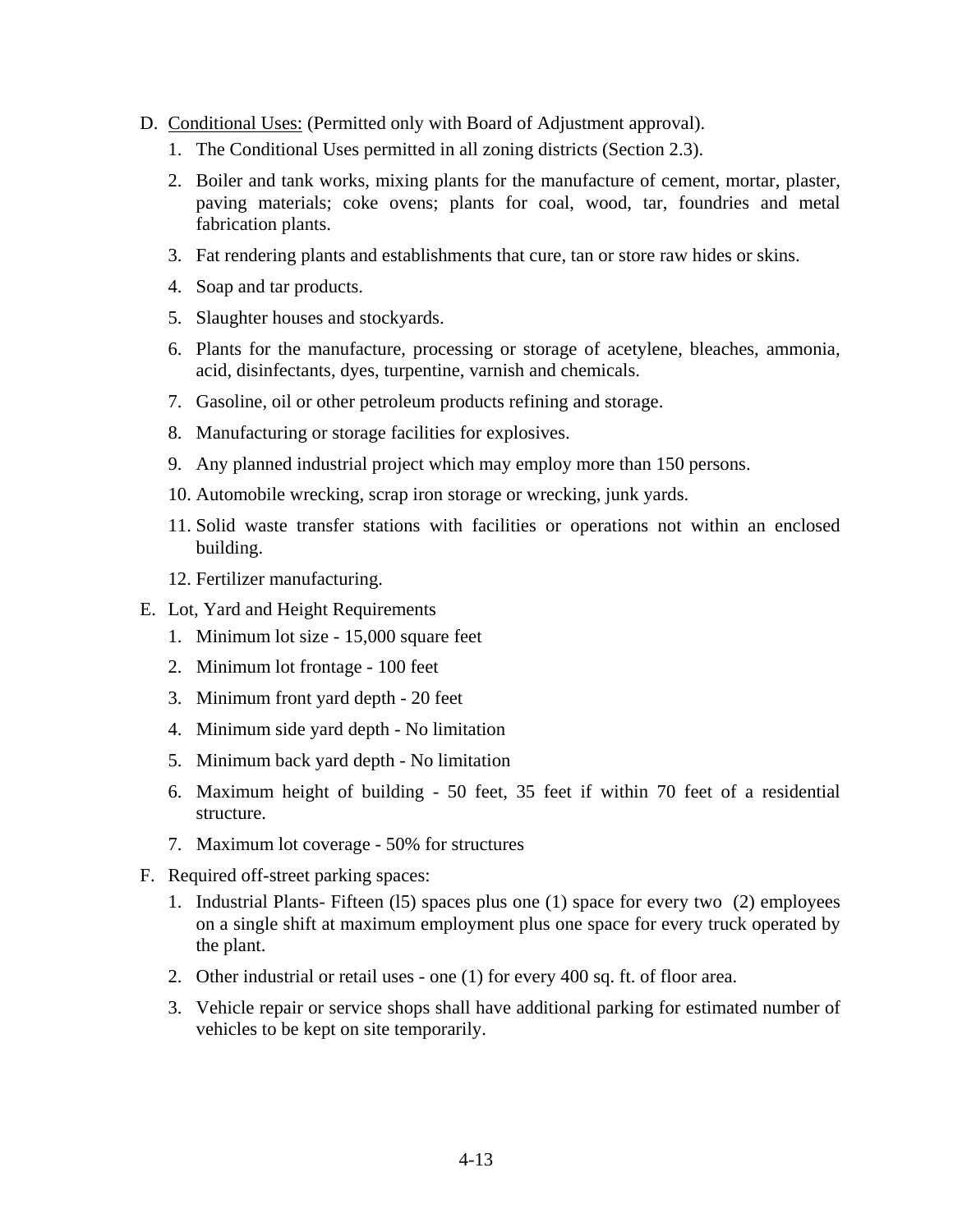- G. Special provisions
	- 1. All uses shall be conducted in a completely enclosed building, except for outdoor storage uses which shall be enclosed on all sides by a solid wall or fence not less than six (6) feet in height.
	- 2. Landscape buffers are required as regulated in Section 5.4.
- H. General requirement for sexually oriented businesses
	- 1. Purpose and findings for regulation of sexually oriented businesses. It is the purpose of these provisions to regulate sexually oriented businesses in order to promote the health, safety, morals, and general welfare of the citizens of the city, and to establish reasonable and uniform regulations to prevent the deleterious location and concentration of sexually oriented businesses within the city. These regulations have neither the purpose nor effect of imposing a limitation or restriction on the content of any communicative materials, including sexually oriented materials. Similarly, it is not the intent of these regulations to restrict or deny access by adults to sexually oriented materials protected by the First Amendment, or to deny access by the distributors and exhibitors of sexually oriented entertainment to their intended market. Neither is it the intent nor effect of these regulations to condone or legitimize the distribution of obscene material.
	- 2. It is the finding of the City of Columbia that:
		- a. There is convincing documented evidence, including statistics and studies performed in a substantial number of communities concerning the serious objectionable characteristics and secondary effects of sexually oriented businesses in other jurisdictions;
		- b. There is substantial evidence that an increase in crime tends to accompany, concentrate around, and be aggravated by sexually oriented businesses, including but not limited to increase in the crimes related to prostitution, sale and possession of controlled substances and violence against persons and property;
		- c. There are unique harmful effects on children and minors exposed to the effects of sexually oriented businesses, including but not limited to, the deterioration of respect for family values, exposure to images and acts for which they are too young or immature to fully understand, and the possibility that such children or minors could inadvertently become targets or otherwise victims of solicitations of a sexual nature for which they are too young or immature to understand or otherwise take appropriate measure to protect themselves;
		- d. Sexually oriented businesses adversely impact property values and the character of the surrounding neighborhoods and business areas, which together have a deleterious effect on the health and welfare of the community;
		- e. Sexually oriented businesses have both a real and a perceived negative impact on surrounding properties, including crime rates that are higher and property values that are lower. Their presence influences the public's perception of the neighborhood in which they are located, and can create "dead zones" in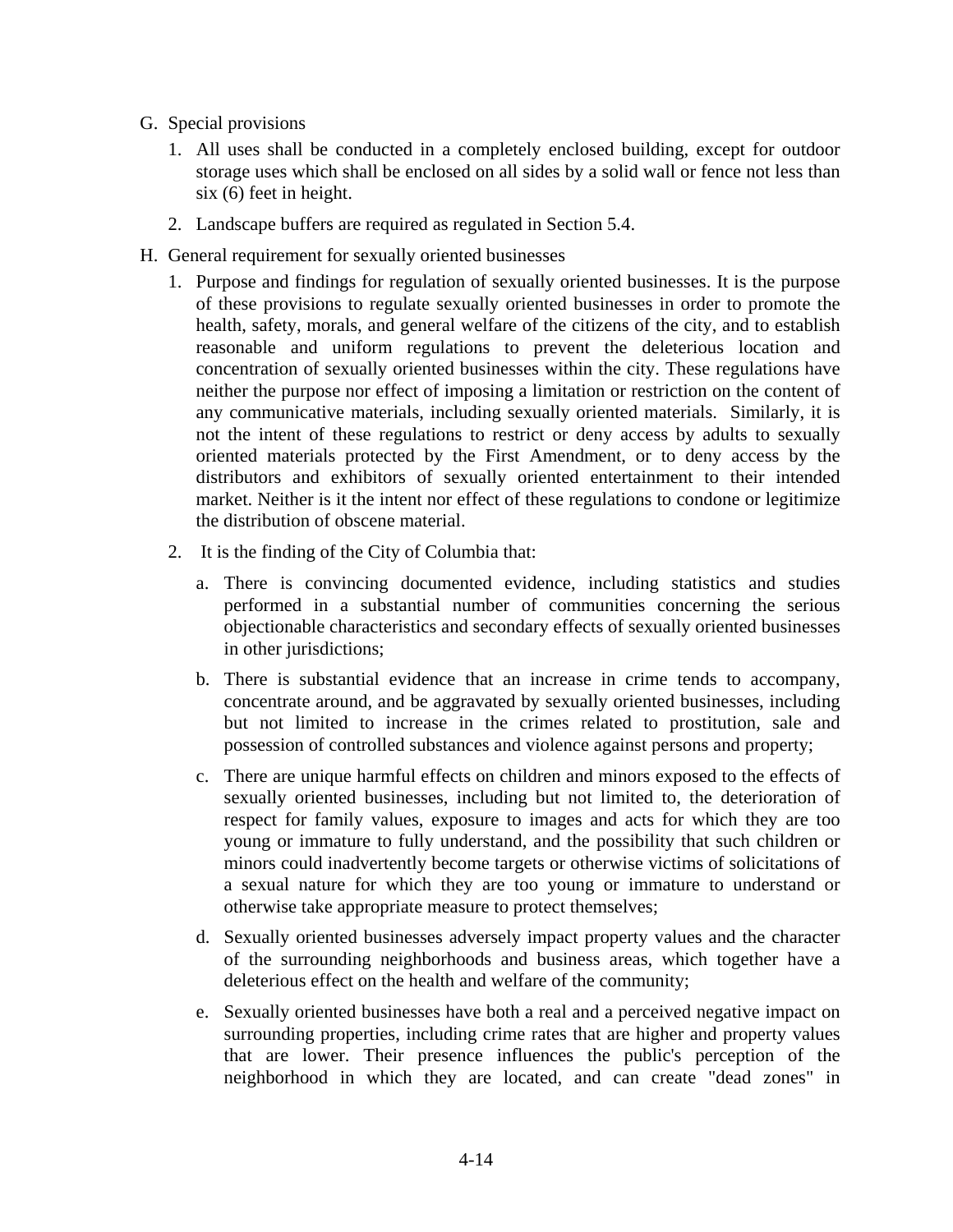commercial areas where shoppers do not want to be associated in any way with sexually oriented businesses, nor have their children walk by such uses.

- f. The findings noted in above raise substantial governmental concerns; and
- g. The general welfare, health, morals, and safety of the citizens of the city will be promoted by these regulations.
- 3. A sexually oriented business shall not be located within two hundred fifty (250) feet of:
	- a. A church, synagogue, mosque, temple, or building that is used primarily for religious worship and related religious activities;
	- b. A public or private educational facility including, but not limited to, child day care facilities, nursery schools, preschools, kindergartens, elementary schools, private schools, intermediate schools, junior high schools, middle schools, high schools, vocational schools, secondary schools, continuation schools, special education schools, junior colleges, and universities. "School" includes the school grounds, but does not include facilities used primarily for another purpose and only incidentally as a school.
	- c. A boundary of a residential district (R-1, R-1A, R-2, R-3, or R-4) or any other residential district hereinafter established.
	- d. A public park or recreational area which has been designated for park or recreational activities including, but not limited to, park, playground, nature trails, swimming pool, reservoir, athletic field, basketball or tennis courts.
	- e. Another sexually oriented business.
- 4. Not more than one (1) sexually oriented business shall be located in the same building or structure containing another sexually oriented business.

#### **4.12 PUBLIC AND SEMI-PUBLIC (P)**

- A. Intent: This district is intended for large scale or complex public and semi-public uses.
- B. Principal Uses: (Other uses substantially similar to those listed herein shall also be deemed permitted).
	- 1. Public owned or noncommercial recreational facilities and conservation areas, fairgrounds, parks, play areas.
	- 2. Schools, colleges or training schools.
	- 3. Churches, cemeteries or places of worship.
	- 4. Hospitals, clinics, nursing homes or medical buildings.
	- 5. Type I or Type II day care centers.
	- 6. Government buildings, offices or facilities.
	- 7. Private clubs, lodges, social centers or community centers.
	- 8. Private non-profit institutions.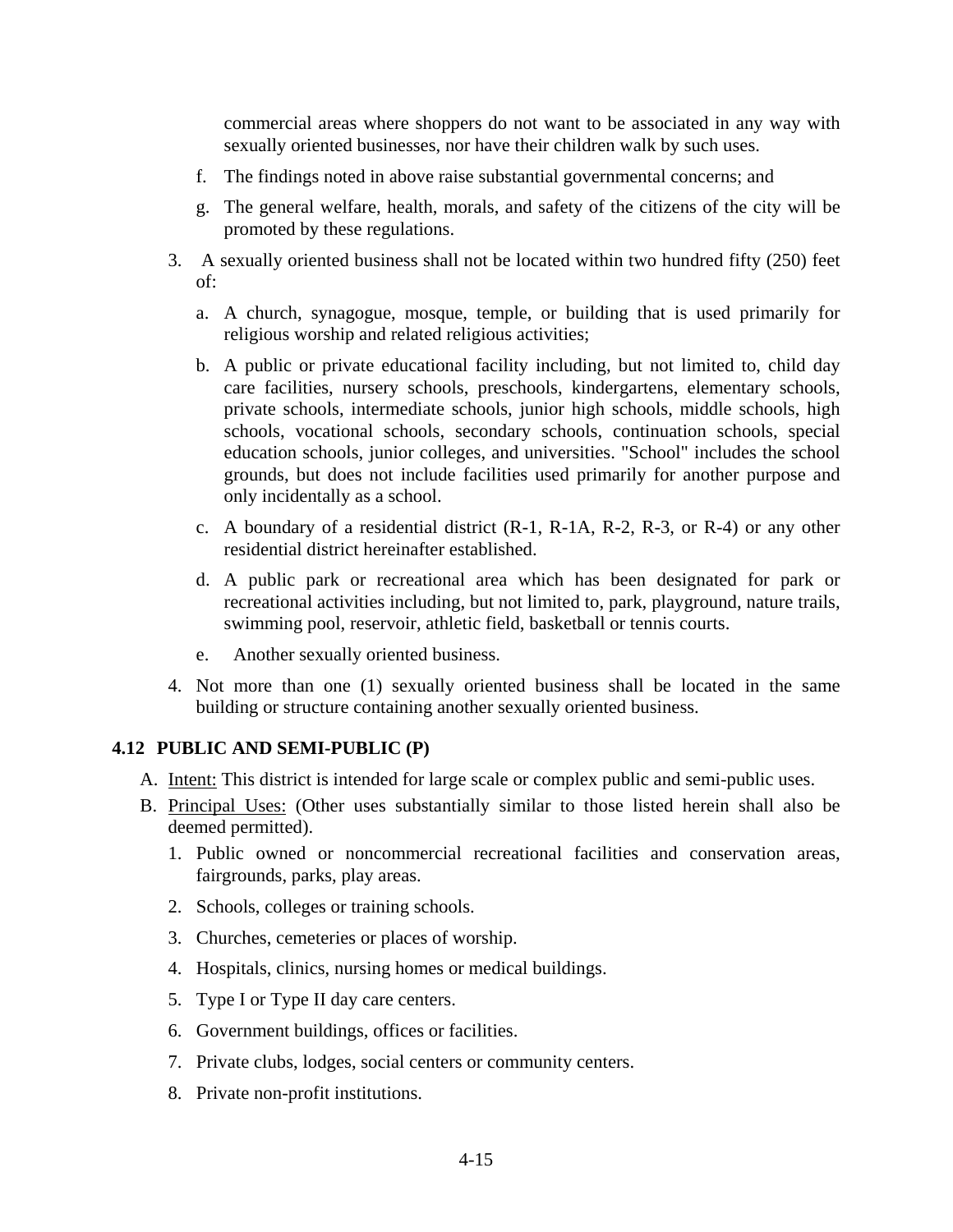- 9. Libraries, museums or art galleries.
- C. Accessory uses:
	- 1. Informational or admission booths.
	- 2. Garages, storage buildings or maintenance buildings.
	- 3. Dormitories.
	- 4. Dwelling units exclusively for employees, owners or operators of the facility.
	- 5. Parking areas and structures.
	- 6. Satellite dish antennas.
- D. Conditional Uses:
	- 1. The Conditional Uses permitted in all zoning districts (Section 2.3).
	- 2. Type B manufactured homes for public park or facility care takers.
- E. Lot, Yard and Height Requirements
	- 1. Minimum lot size 7,500 square feet
	- 2. Minimum lot frontage 75 feet
	- 3. Minimum front yard depth 20 feet
	- 4. Minimum side yard depth No limitation
	- 5. Minimum back yard depth No limitation
	- 6. Maximum lot coverage No limitation
	- 7. Maximum height of building 50 feet, 35 feet if within 70 feet of a residential structure.
- F. Off-street parking spaces:
	- 1. Places of public assembly 20% of capacity.
	- 2. Public buildings 2 times the number of employees.
	- 3. Offices 1 per 400 sq. ft. of floor area.
	- 4. Hospitals, clinics, medical buildings 3 times the number of employees.
	- 5. Parks and playgrounds ten spaces plus ten percent of capacity.
- M. Special provisions
- 1. Landscape buffers are required as regulated in Section 5.4.

### **4.13 SPECIAL PROVISIONS FOR AGRICULTURAL AREAS**

For the purposes of this regulation, land which is used solely for agricultural, farming, dairying, stock-raising, or similar purposes shall have no regulations imposed as to building permits, certificates of occupancy, height, yard, location or court requirements for agricultural buildings, except that: a) no structure for feeding or sheltering of animals or poultry shall be located within 100 feet of any dwelling or street; b) setback lines may be required for the protection of existing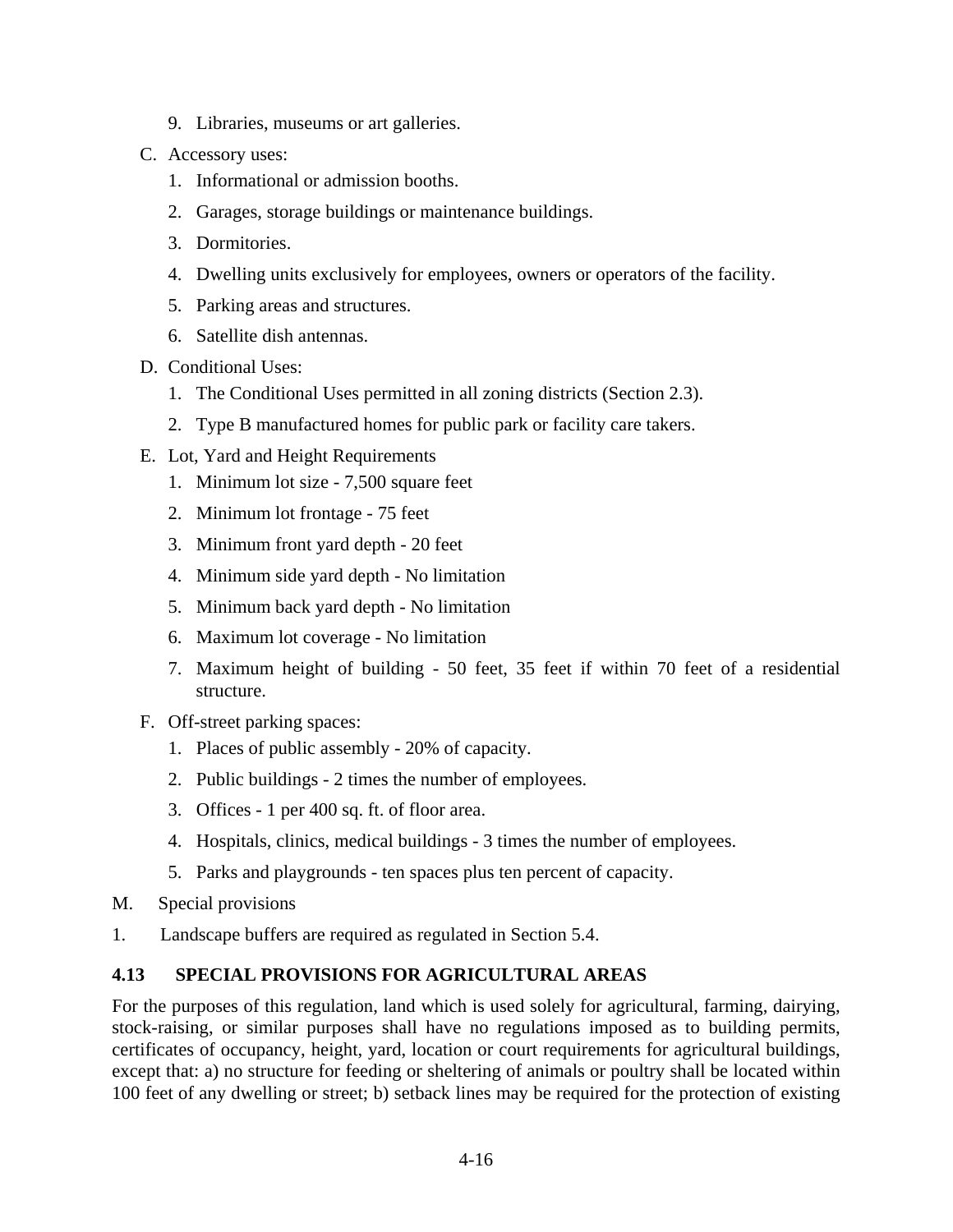and proposed streets and highways, and no buildings or structures in a floodway; c) no building or structures shall be constructed in the 100 year floodplain which will increase flood heights or obstruct the flow of flood water; and d) agricultural uses shall be prohibited if they are in violation of the City's Nuisance Ordinance.

# **4.14 OFFICIAL ZONING MAP**

The boundaries of these zoning districts are hereby established as shown on the Zoning Map for the City of Columbia, Kentucky. Said zoning map and all notations and references and other matters shown thereon shall be and are hereby made a part of this regulation.

Any new official zoning map constructed from one or several amendments to the aforementioned map shall be identified by the signature of the Mayor, attested by the City Clerk, under the following words: "This is to certify that this is the Official Zoning Map for the City, referred to in Section 4.14 of the Columbia Zoning Regulations as of \_\_\_\_\_\_\_ (date)".

If, in accordance with the provisions of this regulation and the Kentucky Revised Statutes, changes are made in the zoning district boundaries or other matters portrayed on the official zoning map, such changes shall be made on the official zoning map promptly after the amendment has been approved by the legislative body, together with an entry on the aforementioned official zoning map listing the date of the ordinance, ordinance number, brief description of change and signature of the City Clerk.

Regardless of the existence of purported copies of the official zoning map which may from time to time be made or published, the official zoning map, which shall be located in the office of the City Clerk, shall be the final authority as to the current zoning status of land and water areas, buildings, and other structures in the City.

# **4.15 REPLACEMENT OF OFFICIAL ZONING MAP**

In the event that the official zoning map becomes damaged, destroyed, or lost, the Columbia City Council may by resolution adopt a new official zoning map which shall replace and supersede the prior official zoning map. The new official zoning map may correct drafting or other errors or omissions in the prior zoning map, but no such correction shall have the effect of amending the original zoning boundaries and any subsequent amendments thereof. The new official zoning map shall be identified by the signature of the Mayor, attested by the City Clerk, and bear the seal of the City under the following words: "This is to certify that this official zoning map supersedes and replaces the official zoning map adopted (date of adoption of map being replaced) as part of the Official Zoning Regulation for Columbia, Kentucky." The "official map" appearing as part of this regulation shall be maintained, abridged, and corrected by notation and by coloration, which changes shall be made by the City Clerk. Said map shall be periodically updated and reprinted as necessary.

# **4.16 INTERPRETATION OF DISTRICT BOUNDARIES**

Where uncertainty exists with respect to the boundaries of any of the zoning districts as shown on the official zoning map, the following rules shall apply:

A. Boundaries indicated as approximately following the center lines of streets, highways, or alleys shall be construed to follow such center lines.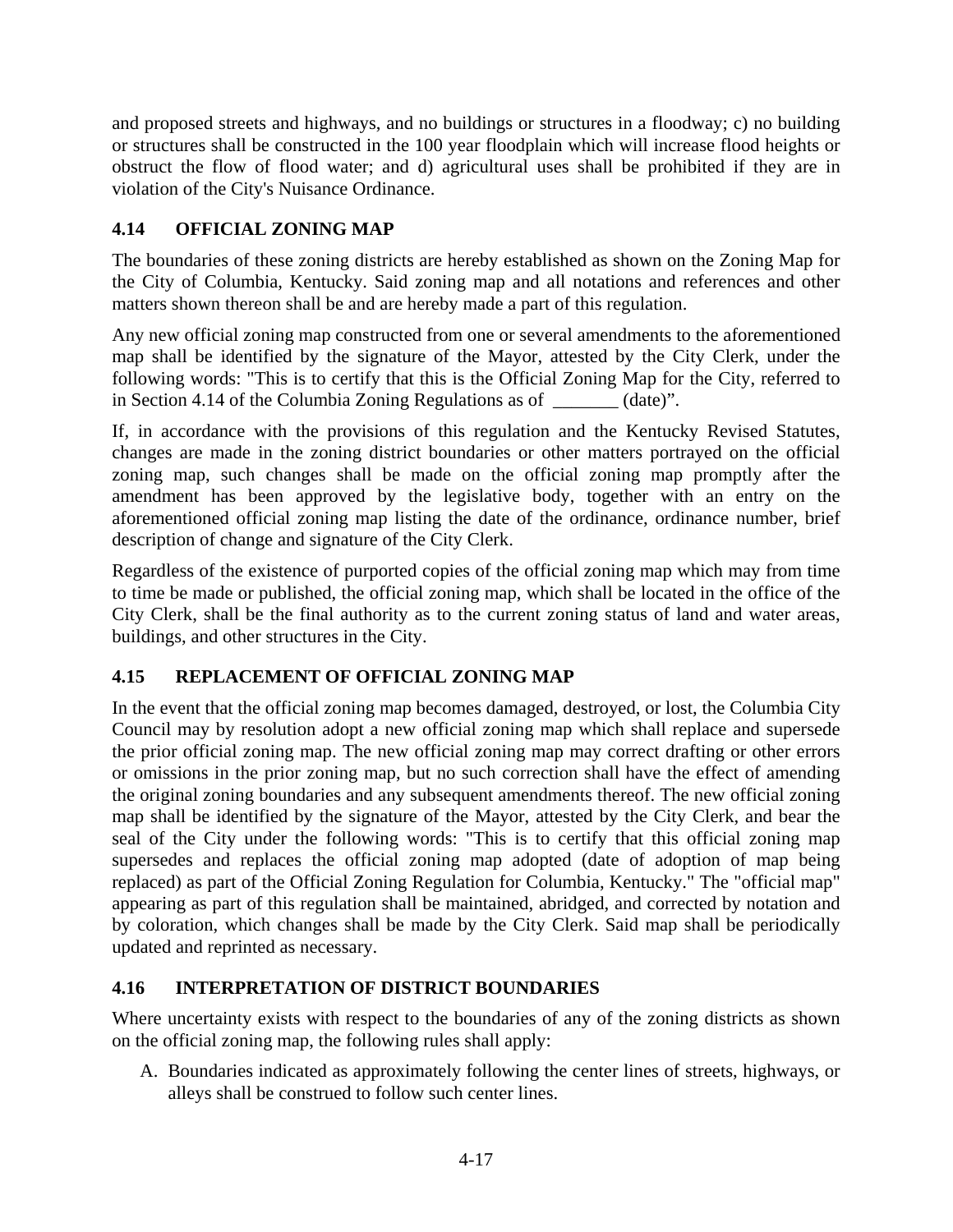- B. Boundaries indicated as approximately following platted lot lines shall be construed as following such lot lines.
- C. Boundaries indicated as approximately following city limits shall be construed as following such city limits.
- D. Boundaries indicated as following electrical transmission lines shall be construed as following the easement boundary, or if unclear, the overhang of main supporting poles.
- E. Boundaries indicated as following shore lines shall be construed to follow such shore lines, and in the event of change in the shore line shall be construed as moving with the actual shore line, boundaries indicated as approximately following the center lines of streams, rivers, canals, lakes or other bodies of water shall be construed to follow such center lines.
- F. Boundaries indicated as parallel to or extensions of features indicated in Subsections 4.16(A) through (E) above shall be so construed. Distances not specifically indicated on the official zoning map shall be determined by the scale of the map.
- G. Where physical or cultural features existing on the ground are at variance with those shown on the official zoning map or in other circumstances not covered by Subsections 4.16(A) through (F) above, the Board of Adjustment shall interpret the district boundaries.
- H. Where a district boundary line divides a lot which was in single ownership at the time of passage of this regulation, the Board of Adjustment may permit, conditionally, the extension of the regulations for either portion of the lot beyond the district line into the remaining portion of the lot.

### **4.17 ANNEXATIONS**

All territory which may be hereafter annexed by the City shall be considered in the R- 1 Zone or District until otherwise changed as provided by Article 10.

# **4.18 COMPLIANCE WITH REGULATIONS**

The regulation for each district set forth by this General Regulation shall be minimum regulations and shall apply uniformly to each class or kind of structure of land and particularly as hereinafter provided.

- A. No building, structure, or land shall be used or occupied and no buildings or structure or part thereof shall be erected, constructed, reconstructed, moved, or structurally altered except in conformity with all of the regulations herein specified for the district in which it is located.
- B. No building or other structure shall be erected or altered that would:
	- 1. Amount to greater height or bulk than provided for in the appropriate schedule of district regulations.
	- 2. Accommodate or house a greater number of families than that reasonably inferred by the zonal intent statement.
	- 3. Occupy a greater percentage of lot area than the maximum specified "Floor Area Ratio" for the respective district affected.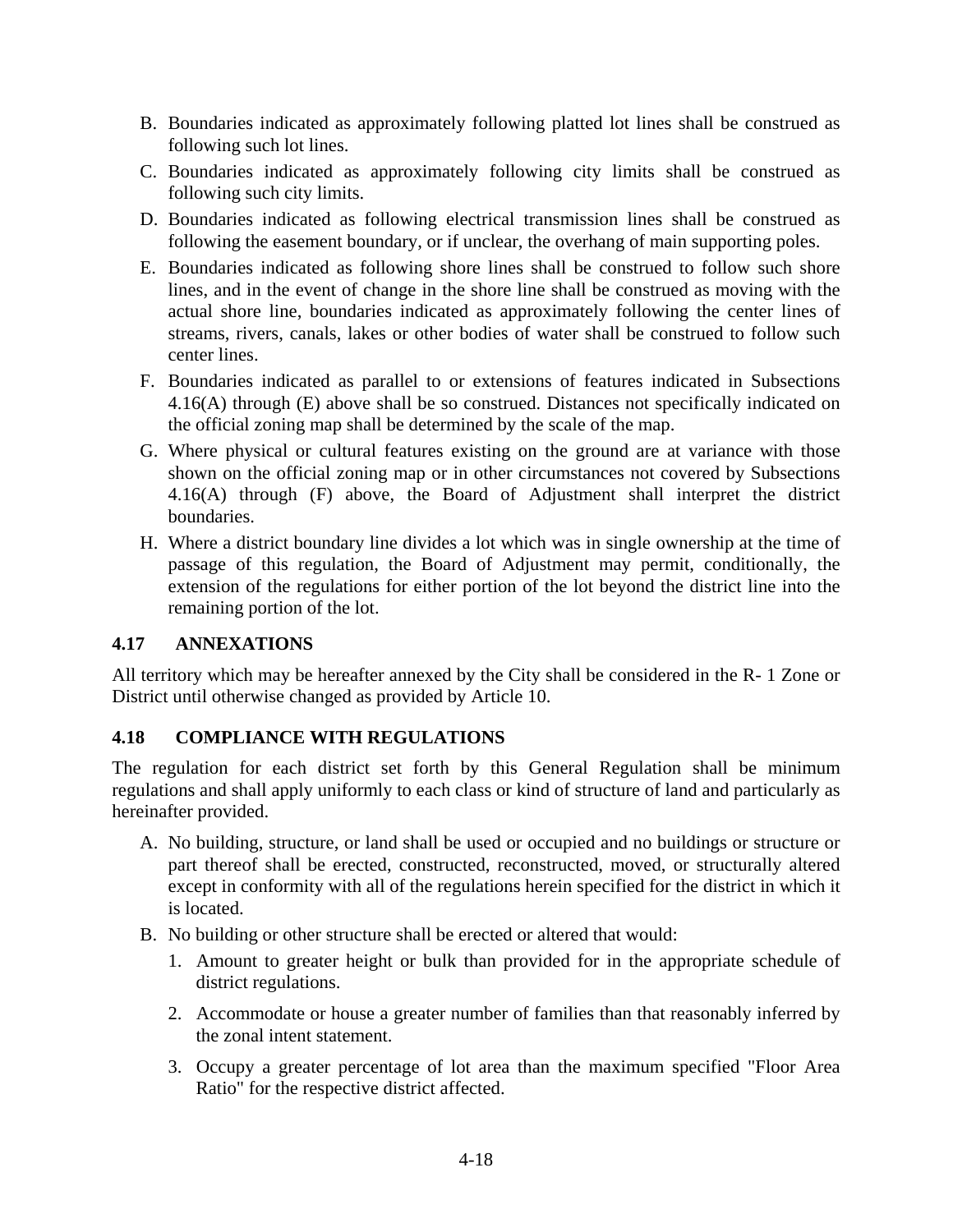- 4. Have a narrower or smaller rear yard, front yard, side yard, or other open spaces than that provided for in the appropriate schedule of district regulations.
- C. No yard or lot existing at the time of passage of this Regulation shall be reduced in dimension or area below the minimum requirements set forth herein. Yards or lots created after the effective date of this regulation shall meet at least the minimum requirements set forth herein.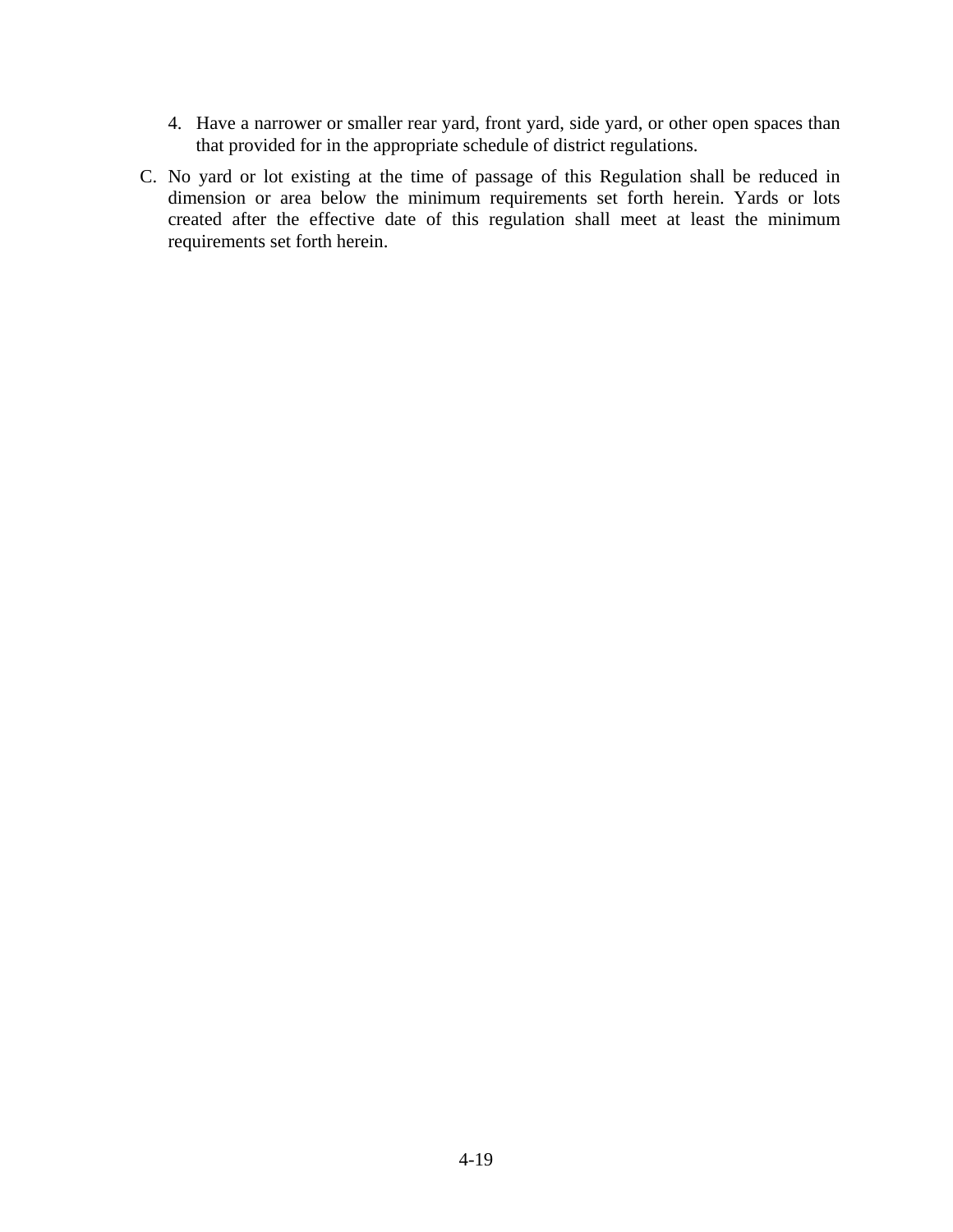# *5 PARKING, LOADING AREAS, AND LANDSCAPE*

### **5.1 OFF-STREET PARKING SPACE REGULATIONS FOR AUTOMOBILES**

- A. Existing Parking Space: Existing off-street parking space provided for any building or use at the time of adoption of the regulation shall not thereafter be reduced unless it exceeds the requirements of this regulation. Any existing building or use not provided with off-street parking space shall be provided with off street parking space in conformance with this regulation at the time of any expansive structural alteration of the building or expansion of the use creating a need for additional parking, then that additional need will be provided. Parking for commercial purposes must be provided in commercial zones.
- B. Required Off-Street Parking Space: When any building is built or any use of premises is initiated, they shall be provided with sufficient off-street parking space on the premises so that they will generate no automotive parking on any street as a result of their normal activity. The Board of Adjustment shall interpret the amount of parking space required for any building or use, assisted by the following standards (Item C) whenever the Administrative Official is unable to apply these standards literally or when they determine a parking space deficiency. In either case, the Administrative Official shall apply to the Board for an original interpretation. Off-street parking for a pre-existing structure in a central business district shall be approved by the Board of Adjustment.
- C. Off-Street Parking Standards: The minimum off-street parking requirements for the several common types of buildings and uses listed vary by zoning district. In general, requirements are lower in areas of town that presently have a number of parking facilities, and higher in the areas of town that are unlikely to be targeted for shopping center development or other commercial facilities with very high traffic generation potential. Refer to the appropriate Schedule of District Regulations for actual determination of minimum criteria. In addition to those standards, the applicant shall be required to demonstrate the following:
	- 1. Safety Considerations: The applicant shall present to the Planning Commission a plat or development plan showing the overall design of any shopping centers, commercial or industrial structures as a condition precedent to the issuance of a building permit. All plats and development plans must show layout and arrangements for parking facilities and must provide for the maximum possible separation of pedestrian and vehicular traffic. The need for safe pedestrian access as well as vehicular access to the facility shall be incorporated in the overall design concepts. In addition, the points of ingress and egress for vehicular traffic shall be at those respective points on the property providing for the maximum possible visibility, yet meeting the space-fromintersection requirements presented elsewhere in this regulation.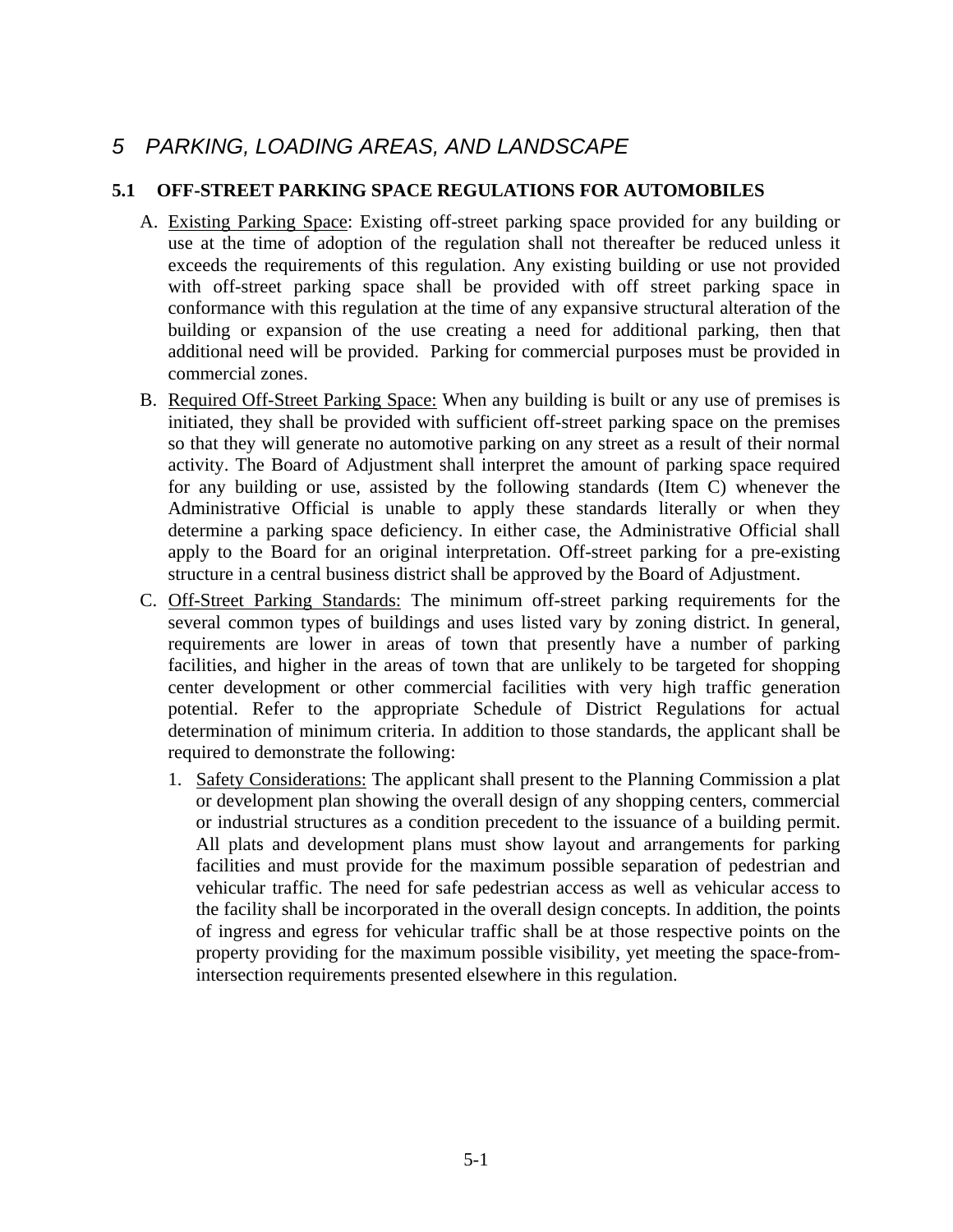#### 2. Parking Space Dimensions and Aisle Widths:

a. Parking areas shall meet the requirements of Table 5-1.

#### **TABLE 5-1**

| A            | B | $\curvearrowright$ | D     | E     | $\mathbf F$ | G  |
|--------------|---|--------------------|-------|-------|-------------|----|
| $0^{\circ}$  | 8 | 23                 | 8     | 23    | 20          | 12 |
| $30^\circ$   | 9 | 18                 | 17    | 18    | 20          | 15 |
| $45^{\circ}$ | Q | 18                 | 19    | 12.67 | 20          | 15 |
| $60^\circ$   | Q | 18                 | 20.17 | 10.33 | 24          | 20 |
| $75^{\circ}$ | 9 | 18                 | 19.67 | 9.33  | 24          | 20 |
| $90^\circ$   | Q | 18                 | 18    | 9     | 24          | 20 |

### **PARKING AREA DIMENSIONS**

Dimensions are in feet.

A- angle of Parking

B- stall width

C- stall length

D- stall depth

E- curb length

F- two way drive width or double loaded drive width

G- one-way drive width or single loaded drive width

- b. Parking spaces for the physically disabled shall be at least eight (8) feet in width with an adjacent access aisle a minimum of five (5) feet in width. Two (2) accessible parking spaces may share a common access aisle. Accessible parking spaces shall be designated as reserved for the disabled by a sign showing the symbol of accessibility. Such signs shall not be obscured by a vehicle parked in the space. Handicapped parking spaces shall meet Federal Uniform Accessibility Standards in design and number (one accessible parking space per 25 spaces or fraction thereof, for 501 to 1000 spaces  $-2\%$ , for 1001 or more spaces 20 plus one for each 100 over 1000). One of every five handicapped spaces must be van accessible with at least one van accessible space per site.
- c. Driveways shall be not less than ten (10) feet in width for one-way traffic and twenty-four (24) feet in width for two-way traffic, except that twelve (12) feetwide driveways are permissible for two-way traffic when the driveway is not longer than fifty (50) feet, it provides access to not more than six (6) spaces, and sufficient turning space is provided so that vehicles need not back into a public street.

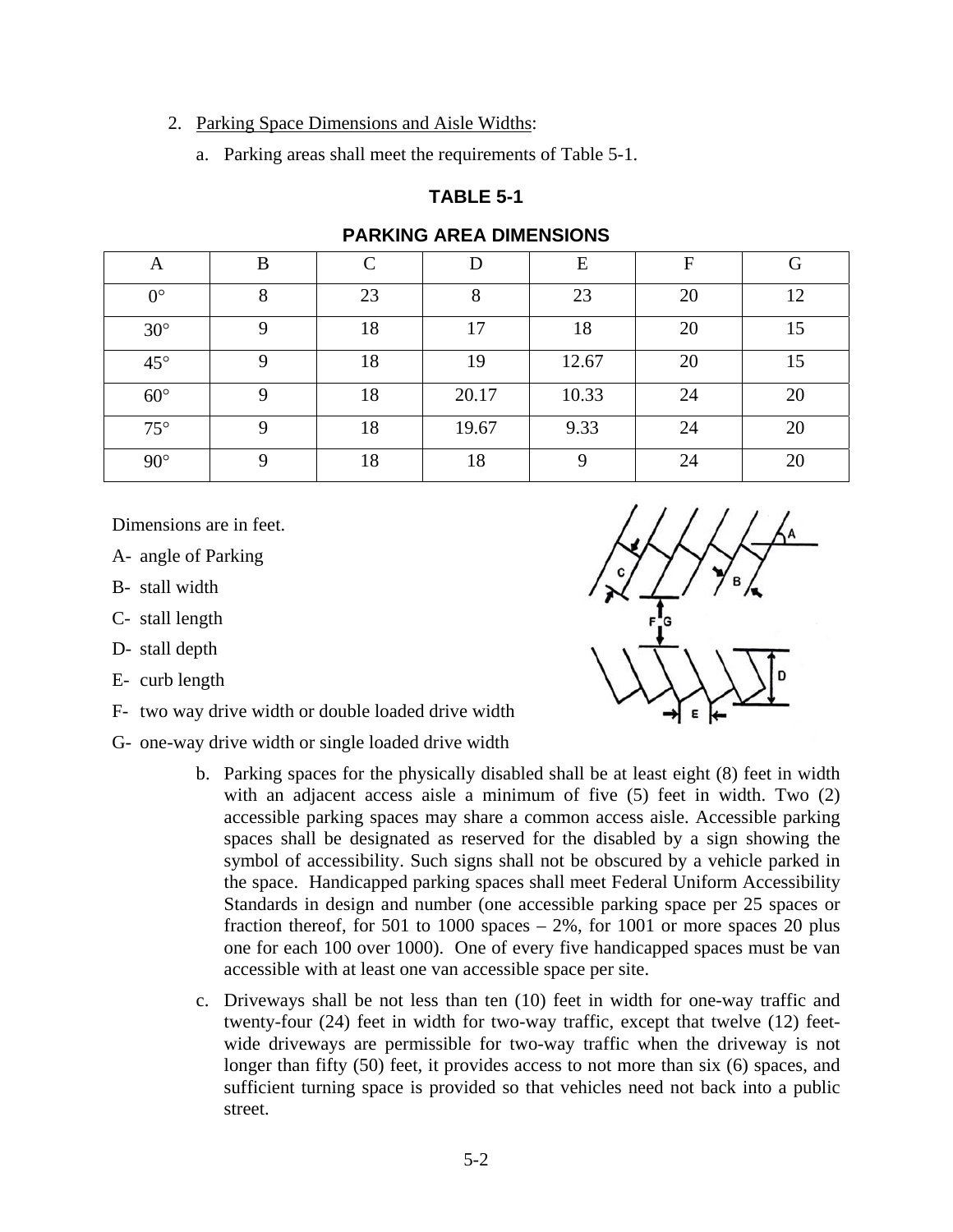- 3. General Design Requirements:
	- a. Unless no other practicable alternative is available, vehicle accommodation areas shall be designed so that, without resorting to extraordinary movements, vehicles may exit such areas without backing onto a public street. This requirement does not apply to parking areas consisting of driveways that serve one or two dwelling units, although backing onto arterial streets is discouraged.
	- b. Vehicle accommodation areas of all developments shall be designed so that sanitation, emergency, and other public service vehicles can serve such developments without the necessity of backing unreasonable distances or making other dangerous or hazardous turning movements.
	- c. Every vehicle accommodation area shall be designed so that vehicles cannot extend beyond the perimeter of such area onto adjacent properties or public rights-of-way. Such areas shall also be designed so that vehicles do not extend over sidewalks or tend to bump against or damage any wall, vegetation, or other obstruction.
	- d. Circulation areas shall be designed so that vehicles can proceed safely without posing a danger to pedestrians or other vehicles and without interfering with parking areas.
- 4. Marking: Traffic flow patterns in parking lots shall be clearly marked at all times either by sign or by painted arrows. Painted arrows and letters on a parking lot surface must be repainted at least once annually. Directional signs and appropriate identification signs shall be maintained so as to ensure legibility of all lettering and illustrations at all times.
- 5. Additional Parking Standards: The Board of Adjustment may raise the standards listed above when necessary to conform with Section 5.1 (B), above, and shall use similar criteria of floor area, employment, or capacity to interpret standards for buildings and uses not specifically listed above.

### **5.2 OFF-STREET LOADING AND UNLOADING SPACE REGULATIONS FOR TRUCKS**

All buildings and uses which generate regular trucking traffic shall be provided with sufficient off-street loading and unloading space on the premises so they will generate no loading or unloading activity on their required parking spaces or on any street. The Board of Adjustment shall interpret the amount of loading and unloading space required for any building or use whenever the Administrative Official is unable to apply this standard literally and applies to the Board for an original interpretation.

# **5.3 ADDITIONAL PARKING, LOADING AND UNLOADING REGULATIONS**

A. Arrangement of off-street parking space: Off-street parking space required for any building or use may be located within walking distance of five hundred (500) feet from the premises it serves but detached therefrom or may be consolidated into a large parking area serving other buildings and uses, either of which arrangements must be approved by the Board of Adjustment. The Administrative Official shall apply to the Board for an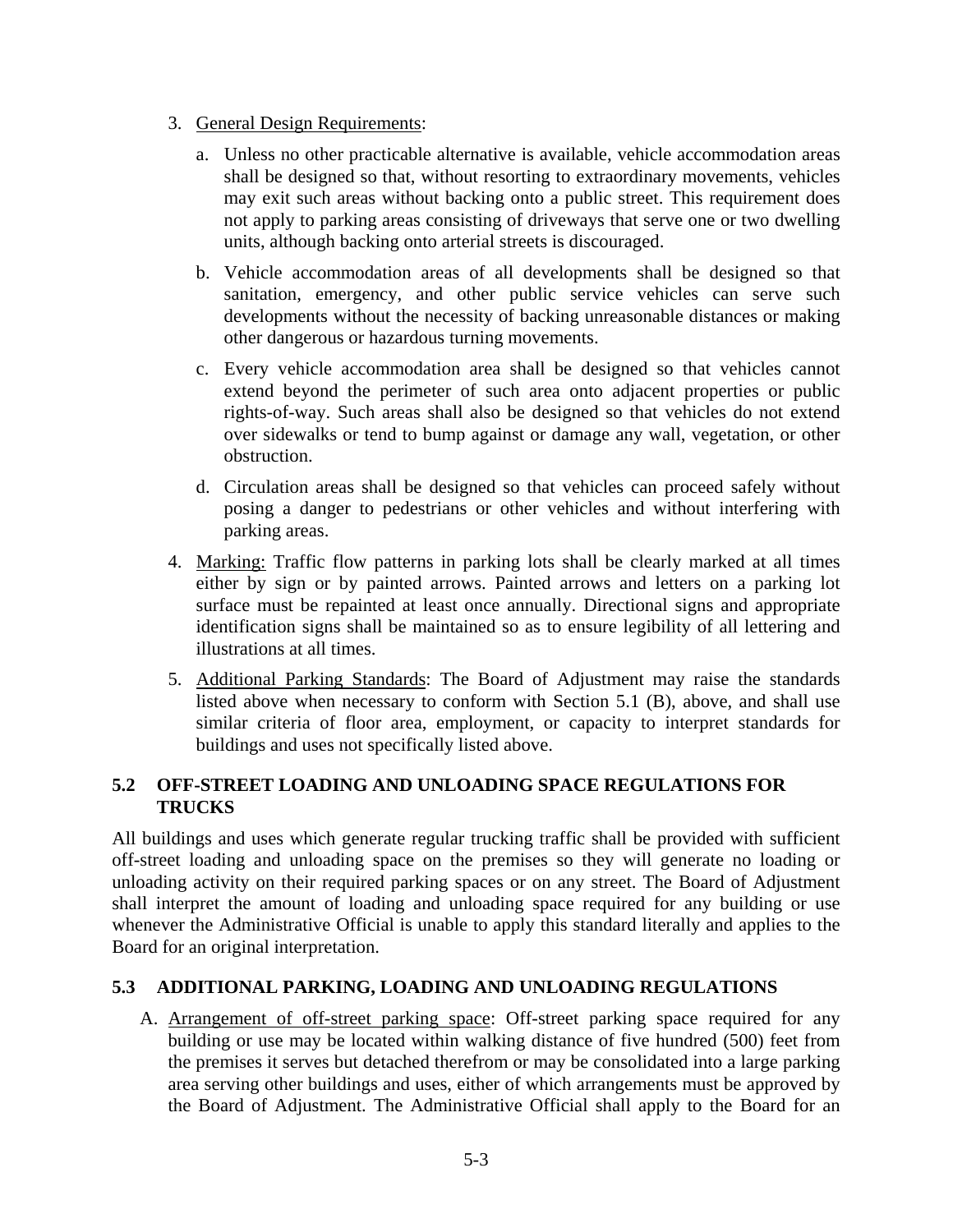original interpretation when zoning permits are requested in such cases. The Board may not authorize the total amount of parking space required for all buildings and uses to be diminished except as follows: if a consolidated parking area serves buildings or uses which do not generate automobile parking at the same times, i.e., churches and stores, total parking space may be diminished to the maximum required by those buildings and uses which do generate the parking of automobiles at the same time.

- B. Proof of availability: The Board of Adjustment may require a plat, deed, and any other proof necessary to show that there is permanent required parking space, if located off the premises it serves, and that it is controlled by and available to the applicant for a building permit.
- C. Surfacing of parking. loading and unloading spaces: Parking, loading, and unloading spaces and the access thereto shall be surfaced in a manner adequate to eliminate dust and mud.

### **5.4 LANDSCAPE REQUIREMENTS**

- A. Landscape Buffer Areas: A landscape buffer area not less than ten (10) feet in width, shall be located along all lot lines separating an industrial, public/semi-public or commercial lot or development from residential development and other locations as required by the Zoning Regulation. The landscape buffer may be reduced to five feet when used in conjunction with a six (6) foot high wall or privacy fence. Such landscape buffer is not required on lot lines bordering a street. A planted screen determined by the Planning Commission to be of a height and density sufficient to adequately protect residences from higher density residential, industrial or commercial use shall be placed within such easement at the time of installation of other improvements prior to final plat approval. If not installed prior to final plat approval, the surety for the subdivision shall include sufficient amounts to assure planting of this screening.
- B. Vehicular Use Area Perimeter Requirements:
	- 1. A vehicular use area (V.U.A.) is an open or unenclosed area containing more than 1,800 sq. ft. of area and/or used by five (5) or more of any type of vehicle, whether, moving or at rest, including, but not limited to, parking lots, loading and unloading areas, mobile home parks, and sales and service areas. Driveways are considered to be vehicular use areas whenever they are adjacent to public streets or other vehicular use elements described previously in this paragraph (and intervening curbs, sidewalks, landscape strips, etc., do not eliminate adjacency).
	- 2. Vehicular use areas (V.U.A.) located in any commercial, industrial or public/semipublic zone except for the central business district shall have a landscape buffer area at least five (5) feet wide where vehicles overhang and three (3) feet wide (that prohibits any vehicular overhang) for other areas between the vehicular use area and adjacent properties or streets.
	- 3. This landscape buffer shall consist of one (l) tree for each forty (40) feet of boundary of the V.U.A. or fraction thereof plus a three (3) foot average height continuous planting, hedge, fence, wall or earth mound or a three (3) foot decrease in elevation from the adjoining property to the V.U.A.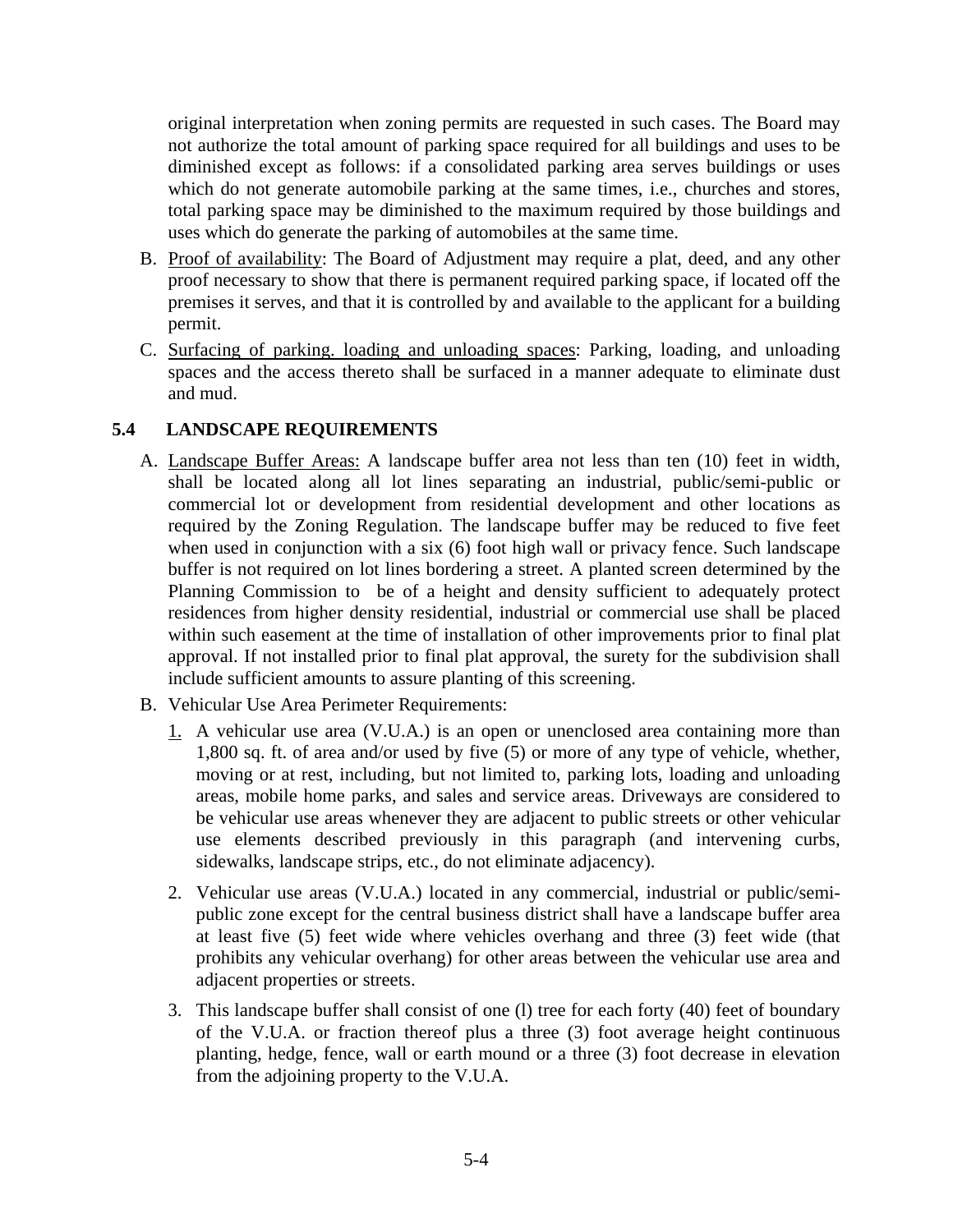- 4. The height of the planting may be reduced to eighteen (18) inches average height along streets or right-of-ways for vehicle sales facilities, service stations or financial institutions with drive-in facilities or night deposits.
- C. Interior Landscaping for Vehicular Use Areas:
	- 1. Any open vehicular use area (excluding loading, unloading and storage areas in a General Industrial Zone ( I-2) containing 6,000 or more square feet of area, or twenty or more parking spaces, shall provide interior landscaping in addition to the previously required perimeter landscaping. Interior landscaping shall be peninsular or island types. Where a vehicular use area is altered or expanded to increase the size to 6,000 or more square feet of area, or twenty or more vehicular parking spaces, interior landscaping for the entire VUA shall be provided and not merely to the extent of its alteration or expansion.
	- 2. For each one hundred square feet or fraction thereof, of vehicular use area, five (5) square feet of landscaped area shall be provided in all zones. The minimum landscaped area permitted shall be sixty-four (64) square feet, with a four (4) foot minimum dimension to all trees from the edge of pavement where vehicles overhang. The required landscaped area shall be dispersed, with no one area greater than 350 sq. ft. in a VUA under 30,000 sq. ft. or 1,500 sq. ft. in a VHA over 30,000 sq. ft. The maximum distance between landscaped areas shall be 120 feet.
	- 3. A minimum of one tree shall be required for each 250 square feet or fraction thereof of required landscape area. Trees shall have a clear trunk of at least five feet above the ground. The remaining area shall be landscaped with shrubs or ground cover not to exceed two feet in height.
	- 4. Parked vehicles may hang over the interior landscaped area no more than two and one half feet, as long as concrete or other wheel stops are provided to insure no greater overhang or penetration of the landscaped area.
- D. General Requirements:
	- 1. Existing landscape material which is proposed to be used to fulfill requirements for landscape screening shall be nursery stock and identified on the subdivision plat.
	- 2. Cars or other objects shall not overhang or otherwise intrude into the required screening/landscaping easement more than two and one-half (2 1/2) feet and wheel stops or curbs will be required. The person in charge of or in control of the property whether as owner, lessee, tenant, occupant or other wise shall be responsible for the proper maintenance of the screening buffer or other require landscaping. The required screening buffer may be combined with a utility easement or other easement if planting material is approved by the Utility Department and Planning Commission.
	- 3. Plant material to be used in screening easements shall be identified on the final subdivision plat or development plan.
	- 4. Grass or ground cover shall be planted on all sections of landscape buffers not occupied by other landscape materials.
	- 5. Landscape materials shall be installed to provide a minimum of fifty percent (50%) winter opacity and a seventy percent (70%) summer opacity, between one (1) foot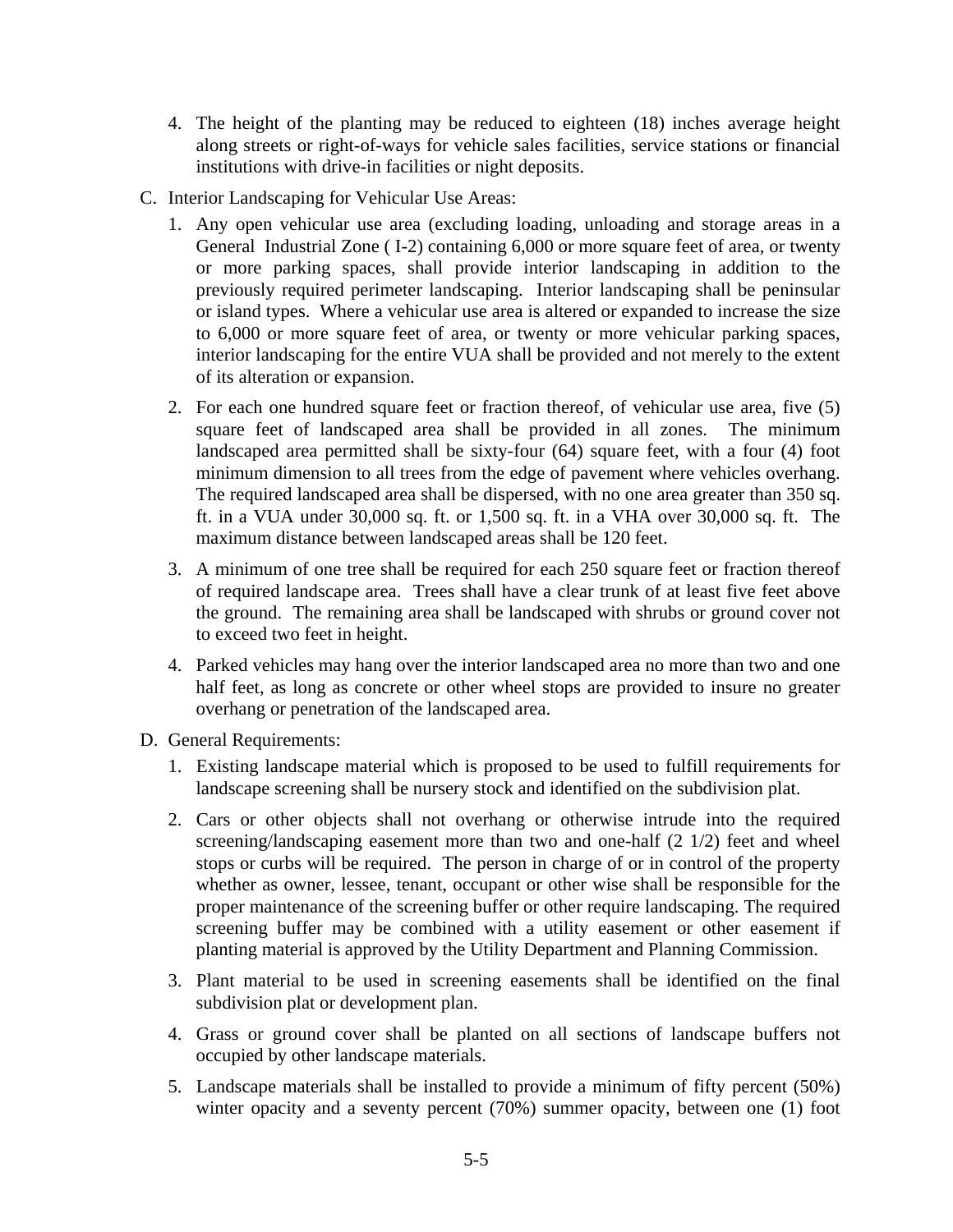above finished grade level to the top of the required planting, hedge, fence, wall or earth mound.

- 6. Landscape buffers may not be required along a common boundary if landscape requirements have been fully complied with on the adjoining property.
- 7. Unless specified elsewhere, required trees do not have to be planted a set intervals, they may be grouped together.
- 8. Landscape materials shall not be planted within the "sight triangle" at all street intersections and driveway intersections within streets.
- 9. Landscape materials may include plantings such as trees, shrubs, ground covers, perennials, annuals, and other materials such as rocks, water, sculpture, walls, fences and street furniture.
- 10. Protection of existing plantings Maximum effort should be made to save fine specimens. No material or temporary soil deposits shall be placed within four (4) feet of shrubs or ten (10) feet of trees designated on the plans to be retained. Protective barriers or tree walls shall be installed around each plant or group of plants that are to remain on site.
- E. Landscape Materials Landscape materials shall consist of the following:
	- 1. Walls Walls shall be constructed of natural stone, brick, split faced concrete block, concrete textured to simulate brick or stone, or other weather proof materials approved by the Planning Commission and arranged in a linear, serpentine or other alignment.
	- 2. Fences Fences shall be constructed of wood or other weatherproof, durable material approved by the Planning Commission. Fence posts shall be structurally stable based on the material used and shall have a maximum spacing of 8 feet on center. If wood posts are used they shall be 4" x 4" minimum. Posts shall be set in or anchored to crowned concrete footers at lease six inches larger in each direction than the post it supports. The base of the footer shall be at least 24 inches below finished grade. Wood fences shall be pressure treated wood, heart redwood, or all heart cedar. All cut surfaces of pressure treated wood shall be waterproofed. Chain link or other wire fences shall not be used to meet landscaping requirements. Chain link fencing may be installed in the required landscape area only if it is in addition to the required continuous planting, hedge, fence, wall or earth mound.
	- 3. Except for industrial zones, there shall be a six foot height restriction for walls and fences in front yards and side street yards. There shall be an eight foot height restriction in side or rear yards. All walls or fences shall have a minimum opacity of eighty percent. Walls or fences allowed to meet landscaping requirements shall not be used for the erection or display of any sign or advertising device.
	- 4. Earth mounds Earth mounds shall be physical barriers which block or screen the view similar to a hedge, fence or wall. Mounds shall be constructed with proper and adequate plant material to prevent erosion. A difference in elevation between areas requiring screening does not constitute an earth mound.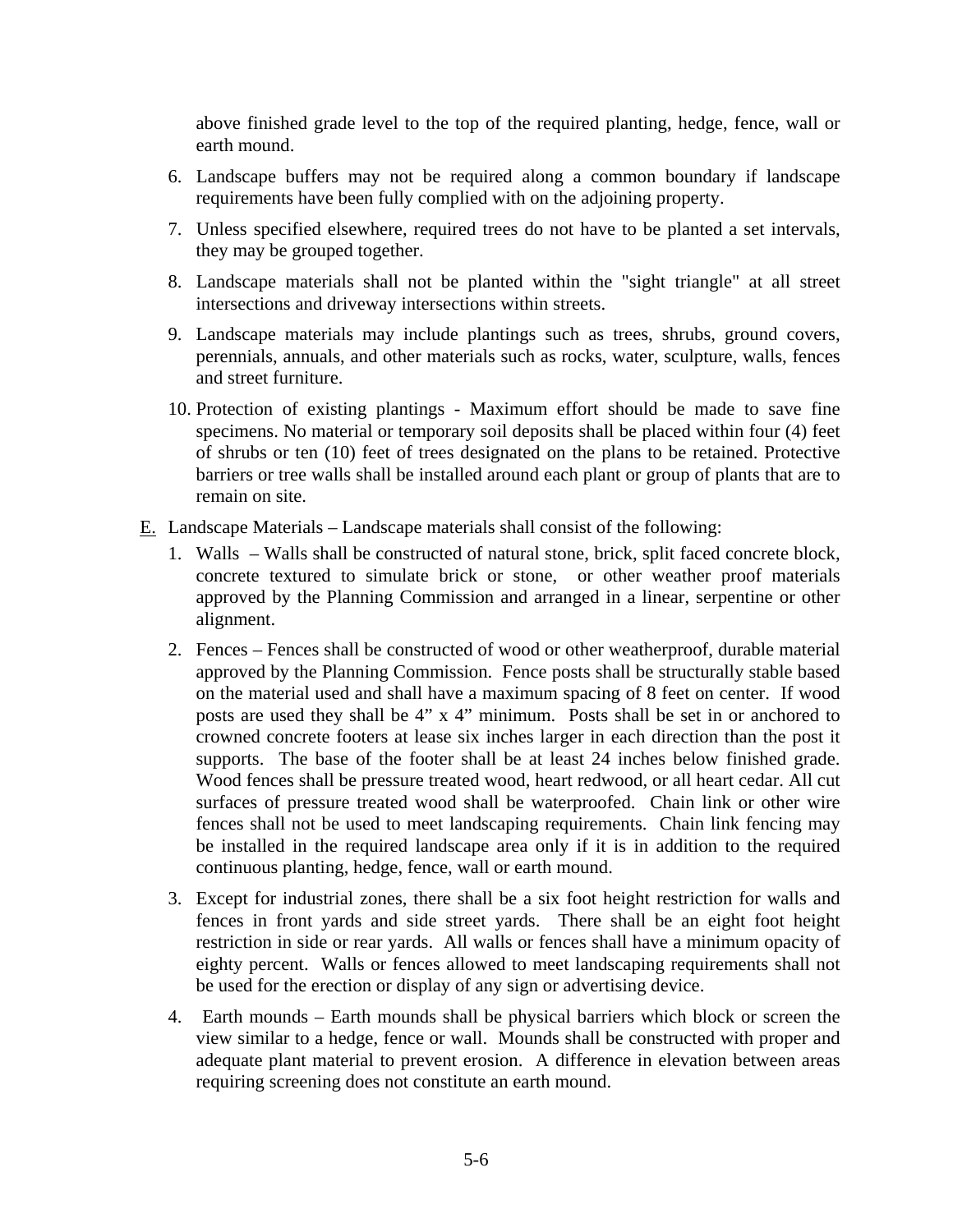- 5. Plants All plant materials shall be living plants (artificial plants are prohibited). Plant materials shall conform to the standards of the American Association of Nurserymen and shall have passed inspections under State regulations. Bare root plants, with the exception of shrubs and hedges, vines and ground covers shall be prohibited. Plant materials shall be selected from the list of acceptable plant materials in Appendix B. The unacceptable plant materials listed in Appendix C shall not be used to meet the landscaping requirements of this ordinance or the Subdivision Regulations. The list of plant materials in Appendix B and C are taken from the *Planting Manual* prepared by the Lexington-Fayette Urban County Government Adopted November 30, 2000. This document should be referenced for additional information on plant materials and proper landscaping practices and methods.
	- a. Deciduous Trees shall be species having an average mature crown spread of greater than fifteen feet and having a trunk(s) which can be maintained with over five feet of clear wood in areas which have visibility requirements. Trees having an average mature spread of crown less than fifteen feet may be substituted by grouping of the same so as to create the equivalent of a fifteen feet crown spread. When planted, trees shall have a minimum height or ten feet overall or a minimum caliper of at least one and three-fourths inches (measured six inches above the ground).
	- b. Evergreen Trees shall be a minimum of five feet high with a minimum caliper of one and one-half inches immediately after planting.
	- c. Shrubs and Hedges shall be at least two feet with three canes in average height when installed. Once approved, they may be pruned to one-half the height in accordance with acceptable horticultural practices.
	- d. Vines shall be at least twelve inches high at planting and are generally used in conjunction with walls or fence.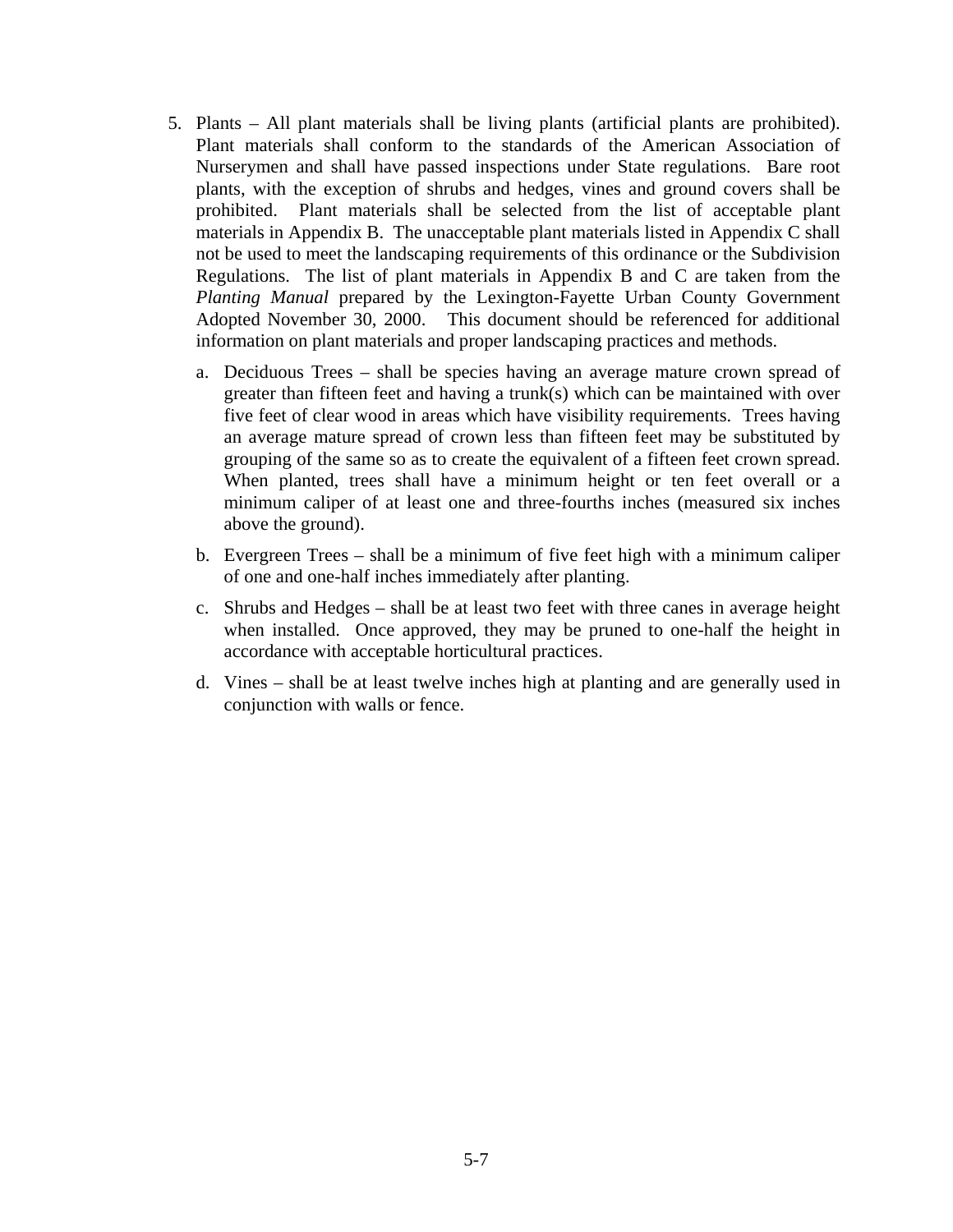# *6 SIGN REGULATIONS*

# **6.1 INTENT**

The intent of this Article is to provide sign standards and restrictions which allow for the legitimate needs for identification of agricultural, residential, professional office, business, and industrial activities while at the same time promoting signage which does not unduly detract from the overall aesthetics of the community; which reduces intrusions and protects property values; which provides for improved public safety by minimizing the undue distraction of the motoring public; which provides for the protection and enhancement of the tourist industry by promoting a more harmonious and pleasing community image; which is equitably provided in terms of the nature and scale of the activities to be identified and of nonconforming signs; and which generally enhances and strengthens the economic stability of the City of Columbia.

# **6.2 SCOPE**

The provisions of this Article shall apply to the display, construction, erection, alteration, use, location, and maintenance of all signs within the City of Columbia, and it shall be unlawful hereafter to display, construct, erect, alter, use or maintain any sign except in conformance with provisions of this Article.

Furthermore, it shall be unlawful to alter, maintain, enlarge, use, or display any sign erected or constructed prior to the enactment of this Article except in conformance with this Article. Except as specifically provided, the following shall be exempt from the provisions of this Article;

- A. Signs which are not visible beyond the boundaries of the lot or parcel upon which they are located and/or from any public thoroughfare or right-of-way.
- B. Official governmental notices and notices posted by governmental officers in the performance of their duties; governmental signs to control traffic or for other regulatory purposes, or to identify streets, or to warn of danger. Identification or bulletin board signs accessory to governmental buildings or other facilities shall not be exempt from the provisions of this Article.
- C. The flag, pennant, or insignia of any nation, organization of nations, state, county or city, any religious, civic or fraternal organization, or any educational institution; except when such are used in connection with a commercial promotion or as an advertising device.
- D. Works of fine art which in no way depict, identify, or advertise a product or business.
- E. Temporary decorations or displays, when such are clearly incidental to and are customarily and commonly associated with any national, local, or religious holiday or celebration.
- F. Temporary or permanent signs erected by public utility companies or construction companies to warn of danger or hazardous conditions, including signs indicating the presence of underground cables, gas lines, and similar devices.
- G. Merchandise, pictures, or models of products or services which are incorporated as an integral part of a window display. Signs displayed on trucks, buses, trailers or other vehicles which are being operated in the normal course of a business, such as signs indicating the name of the owner or business which are affixed or painted onto moving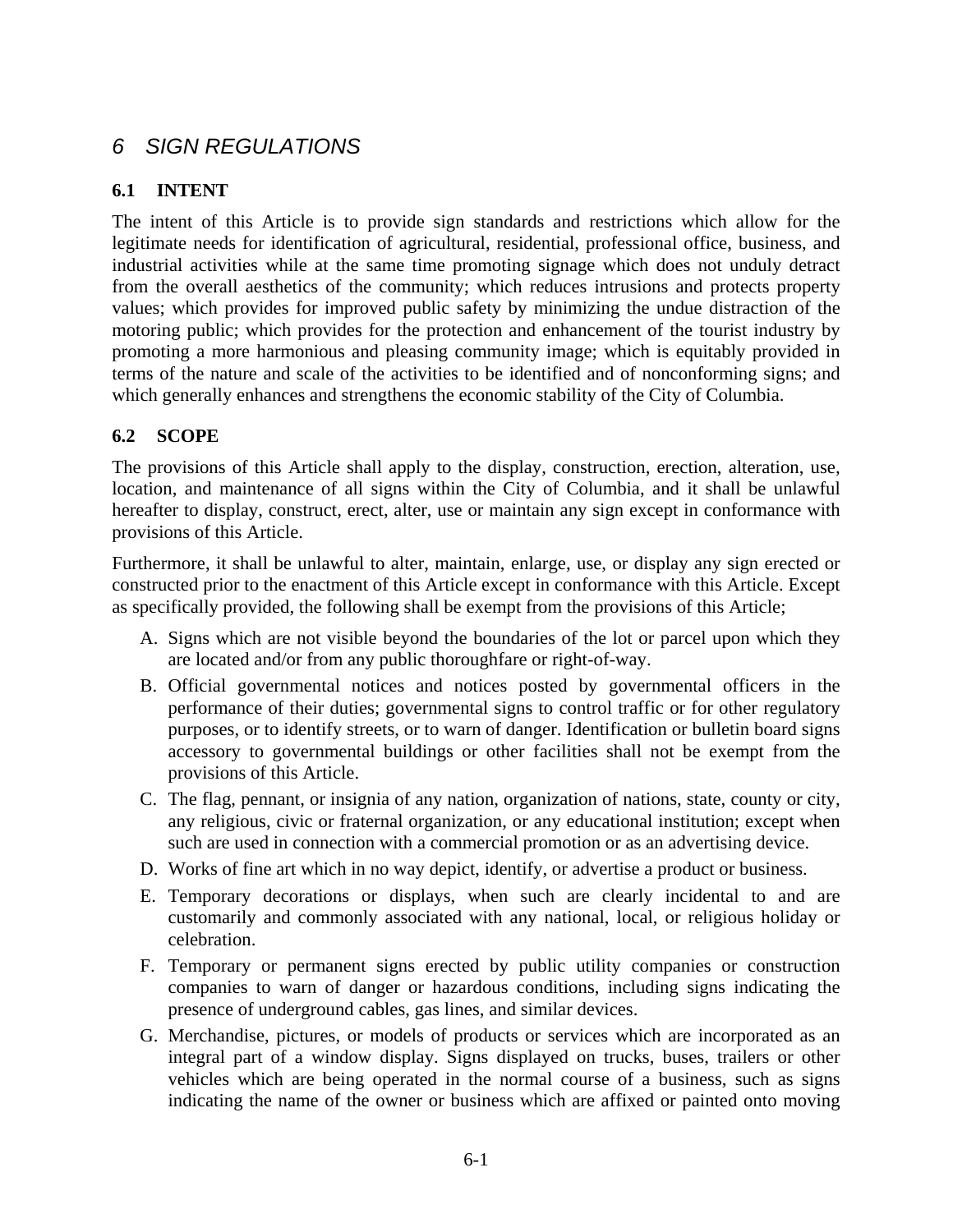vans, delivery trucks, contractors' vehicles and equipment, rental trucks and trailers, and the like; provided that such signs are clearly incidental to the use of the vehicle in conjunction with a bona fide business and are not for the purpose of display of signs, and provided that they are parked or stored in areas appropriate to their use as vehicles, and in such a manner and location on the lot so as to minimize their visibility from any street to the greatest extent feasible.

### **6.3 DEFINITIONS**

The following definitions unique to this Article are listed below. The terms to be defined have been grouped according to the specific aspects of sign control to which they pertain in order to provide a clearer understanding of the regulations contained later in this Article.

- A. Sign: Any writing, pictorial representation, form, emblem, trademark, flag, banner, decoration (including material used to differentiate the sign copy from the background) or any figure which is written, printed, projected, painted, constructed, or otherwise displayed upon or designed into a building, board, plate, canopy, awning, window, vehicle, or upon any object or device which by reason of its form, color, wording, symbol, design, illumination, motion or other characteristic is designed to attract attention to the subject thereof or is used as a means of identification, advertisement, announcement, or of illustrating products.
- B. Basic Sign Types By Function: The following categories of signs are hereby defined based upon the nature of the information they are intended to provide:
	- 1. **ADVERTISING SIGN-** A sign which directs attention to a business, product, service or activity generally conducted, sold or offered elsewhere than on the premises where such sign is located.
	- 2. **ATTENTION BOARD** A sign which contains no permanent copy, either letters or emblems, on which copy is changed manually with changeable letters and which announces special activities on the property.
	- 3. **BULLETIN BOARD** A sign which allows the manual changing of the copy material and is used to notify the public of noncommercial events or occurrences such as church services, political rallies, civic meetings or similar events.
	- 4. **BUSINESS SIGN** A sign which directs attention to a business, profession, product, activity, or entertainment, sold or offered upon the premises where such sign is located, and may include information as for an identification sign.
	- 5. **CONSTRUCTION SIGN** A temporary sign identifying the project name, the architect, engineer, contractor, financing company, material supplier, or others engaged in work on the construction site on which the sign is located. Leasing information, renderings and similar copy shall also be permitted.
	- 6. **DIRECTIONAL SIGN** A noncommercial sign of an instructional nature, such as "parking", "exit", or "entrance", displayed solely for the convenience of the public, no more than twenty-five percent (25%) of such sign being devoted to the name or logo of the property, business or profession on the site and containing no business advertising, or product trade name identification or listing of any product sold or offered on the premises.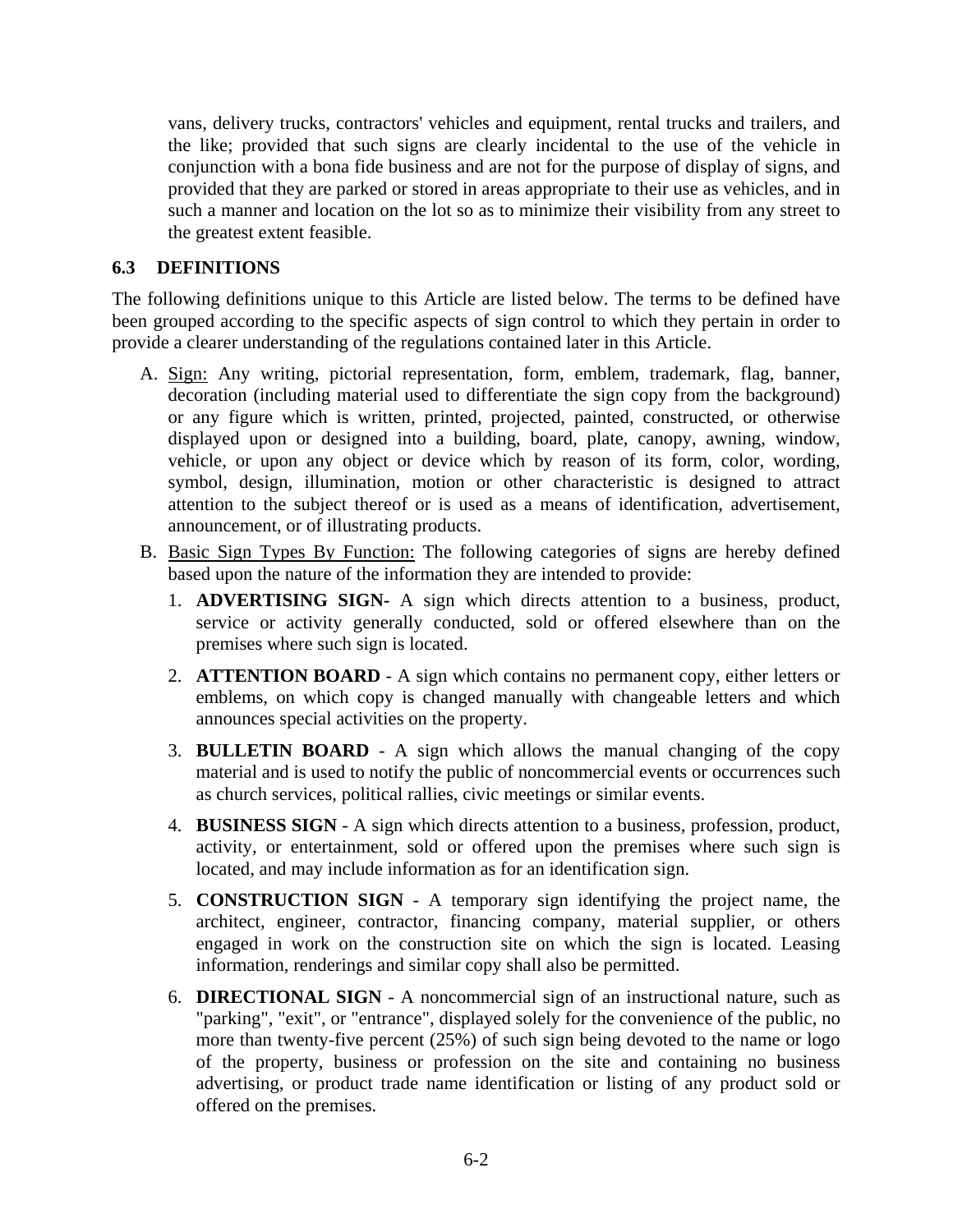- 7. **GOVERNMENT SIGN -** A temporary or permanent sign erected by any government body for traffic direction, or for designation or direction to any school, hospital, park, historic site or other service, property or facility.
- 8. **HISTORIC MARKET** A sign or emblem which commemorates or identifies an event, past ownership of property, or age of a budding
- 9. **INCIDENTAL SIGN** A small sign, not exceeding two (2) square feet each, limited to information and directions related to the permitted use on the lot or building on which the sign is located, and containing no direct illumination as defined in this Article. Examples of incidental signs would include "no smoking," "restroom," "no solicitors," "no trespassing," "self service," "vacancy," credit card acceptance signs, signs indicating hours of business, and similar information.
- 10. **IDENTIFICATION SIGN** A sign which establishes the identity of a building or building complex by name or symbol or combines name, street address, and/or management and has no direct advertising value.
- 11. **INFORMATIONAL SIGN** A sign whose copy is displayed through an electronic message display system or by mechanical means (including clocks and thermometers).
- 12. **MENU BOARD** A free standing or wall mounted sign primarily designed for the display of menu items and prices for the purpose of placing orders for such items in conjunction with a restaurant utilizing drive through service.
- 13. **NAMEPLATE** A wall sign which gives only the name, address, and/or occupation of the occupant(s) of the building on which it is located.
- 14. **POLITICAL SIGN** A temporary sign supporting the candidacy for office or urging action on any other matter on the ballot of a state, local or national election or referendum.
- 15. **REAL ESTATE SIGN -** A temporary sign indicating only sale or rental of property or buildings on which the sign is erected.
- 16. **TRACT SIGN** A temporary sign advertising the original sale of property in a subdivision.
- 17. **TEMPORARY SIGN** Any sign or advertising display constructed of cloth, canvas, light fabric, cardboard, wallboard, plywood, or other light materials, with or without frames, and/or intended to be displayed for a limited period of time only.
- C. Sign Types By Means of Mounting or Erecting: The following categories of signs are hereby defined primarily by the means of mounting or erecting and locational placement upon a building or premises:
	- 1. **AWNING SIGN** A sign painted on or printed on, or attached flat against, the surface of an awning. As used in this article, awning shall be defined as a shelter supported entirely from an exterior wall of a building consisting of cloth or other similar non-rigid material supported by a frame.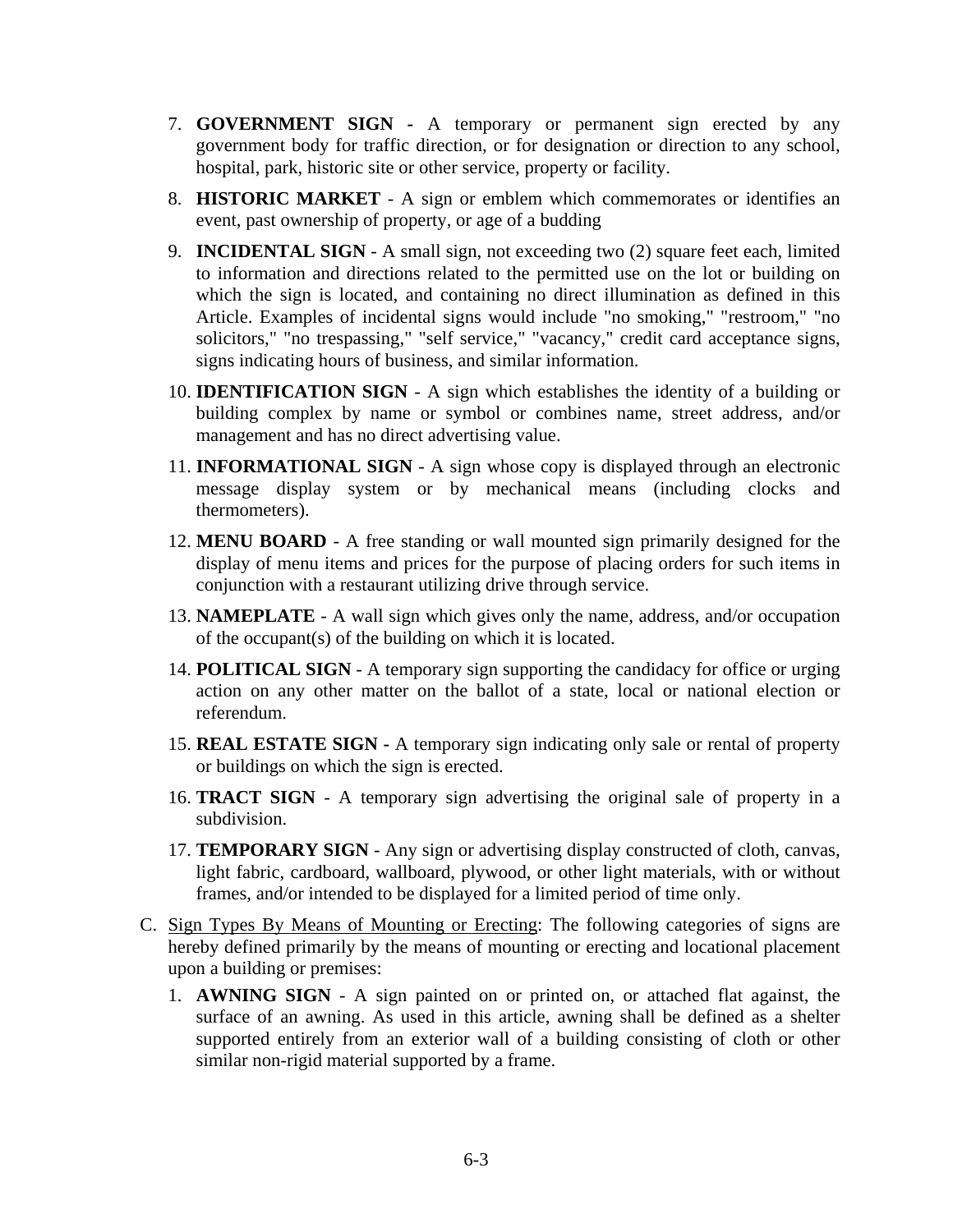- 2. **UNDER AWNING OR UNDER CANOPY SIGNS** A small sign, limited to four (4) square feet, attached to or suspended from the underside of a canopy or awning and having a clearance of not less than eight (8) feet.
- 3. **CANOPY SIGN -** A sign painted, printed or attached flat against a surface of a canopy. As used in this article, canopy shall be defined as a permanently roofed shelter covering a sidewalk, driveway or other similar area, which shelter may be wholly supported by a building or may be wholly or partially supported by columns, poles or braces extended from the ground.
- 4. **FREE STANDING SIGN** A sign, not attached to any building, and attached to the ground by poles, braces, or other means.
- 5. **MARQUEE -** A sign used in conjunction with a theater which is attached to, and supported by the building and generally projects from the building and, which in addition to permanent copy, may allow for changeable letters.
- 6. **MOBILE SIGNS -** Mobile signs are signs which are affixed to a frame having wheels or capable of being carried, or otherwise portable, do not have a permanent foundation, and cannot withstand the stress and wind loads of the Building Code, and designed to stand free from a building or other structure. Signs designed to be affixed to the surface of real estate shall be deemed free standing signs and not mobile signs, but the mere removal of wheels or temporary securing of a sign to the surface of real estate shall not prevent its being a mobile sign within this definition.
- 7. **PROJECTING SIGN** A sign which is attached directly to a canopy, marquee,, or wall of a building and which extends horizontally outward from such canopy, marquee or wall more than twenty-four (24) inches.
- 8. **ROOF SIGN** A sign which projects above the cornice of a flat roofer or above the top edge of any roof including the ridge line of a gabled or hipped roof. Such top edge shall not include any cupolas, pylons, chimneys or other minor projections above the roof line.
- 9. **WALL MOUNTED SIGN** A sign attached parallel to and extending not more than twenty-four {24) inches from the wall of the building and includes painted, individual letter and cabinet signs, signs on a mansard, or on a parapet not exceeding three (3) feet in height and provided the parapet extends on at least three (3) sides of a building and signs erected on or against the side of a roof but not projecting above the roof line. No copy shall be permitted to be displayed on the sides of the sign which are perpendicular to the wall face.
- 10. **PAINTED SIGN** Any sign which is applied with paint or similar substance directly to a wall or other surface. Any painted sign shall be subject to the regulations of the zone in which it is located.
- 11. **WINDOW SIG**NS A sign which is painted on, applied or attached to, the interior of a window or located within three (3) feet of the interior of a window and which can be seen through the window from the exterior of the structure. Merchandise which is included in a window display shall not be included as a part of a window sign.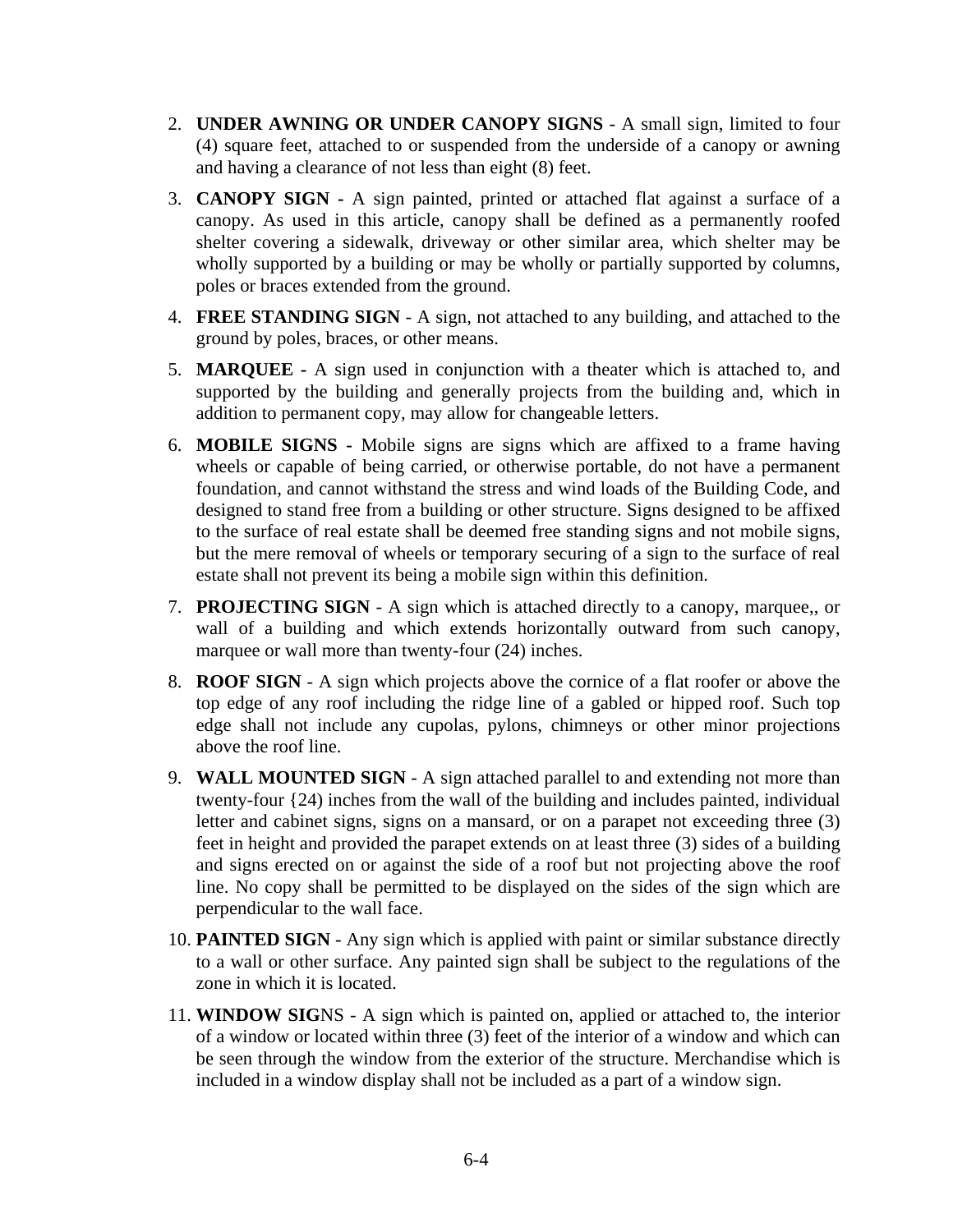- 12. **MONUMENT SIGN** A sign which is permanently attached to or supported by the ground and where the base of said sign is no higher than two feet above grade. A monument sign is not attached or incidentally attached to any structure or building. A monument sign shall include a supporting base composed of stone, brick, concrete textured to look like stone or brick, architecturally treated wood or other similar materials complimented by landscaping. Monument signs shall be accented with landscaping.
- D. Sign Types By Design Features: The following categories of signs are hereby defined primarily by certain design features of the sign itself.
	- 1. **NON-ILLUMINATED SIGN** A sign which does not emit or reflect artificial light from any source either directly or indirectly.
	- 2. **ILLUMINATED SIGN** A sign which emits or reflects, either directly or indirectly, artificial light from any source.
		- a. **DIRECTLY ILLUMINATED SIGN** A sign which is lighted by means of an unshielded light source (including neon tubing) which is visible as a part of the sign and where light travels directly from the source to the viewer's eye.
		- b. **INDIRECTLY ILLUMINATED SIGN** A sign whose light source is so situated as to project light onto the exterior or front of the sign surface, or to project light onto the building facade where the sign is located.
		- c. **INTERNALLY ILLUMINATED SIGN** A sign whose light source is within the sign, with the sign having a transparent or translucent background or cover which silhouettes, opaque or translucent letters or designs.
	- 3. **ROTATING OR MOVING SIGN** A sign, any portion of which, moves by mechanical means, motion of the wind or other means. Such motion does not refer to methods of changing copy used on an electronic message display system.
	- 4. **FLASHING OR BLINKING SIGN** A sign, the illumination of which is not kept constant and which contains an intermittent or sequential flashing light source for the purpose of either attracting attention to the sign or as a method of changing copy.
	- 5. **ELECTRONIC MESSAGE DISPLAY SYSTEM** A sign with copy or images which utilizes rotating reflective disc, direct illumination, rotating veins, light emitting diodes (L.E.D.'s), or liquid crystal diodes (L.C.D.'s) or similar means and is controlled by a central computer or video control system and which has no audible sound.
- E. Other Sign Types And Definitions: The following phrases are hereby defined for the purposes of this Article:
	- 1. **ABANDONED SIGN** A sign and/or supporting structure which no longer identifies a business conducted or product sold on the premises; any advertising sign which no longer directs attention to a bona fide business conducted, product sold, or activity or campaign being conducted; or for which no legal owner can be found. A sign shall be deemed as abandoned when the conditions described above have been in evidence for a period exceeding one hundred eighty (180) days. For the purposes of this definition,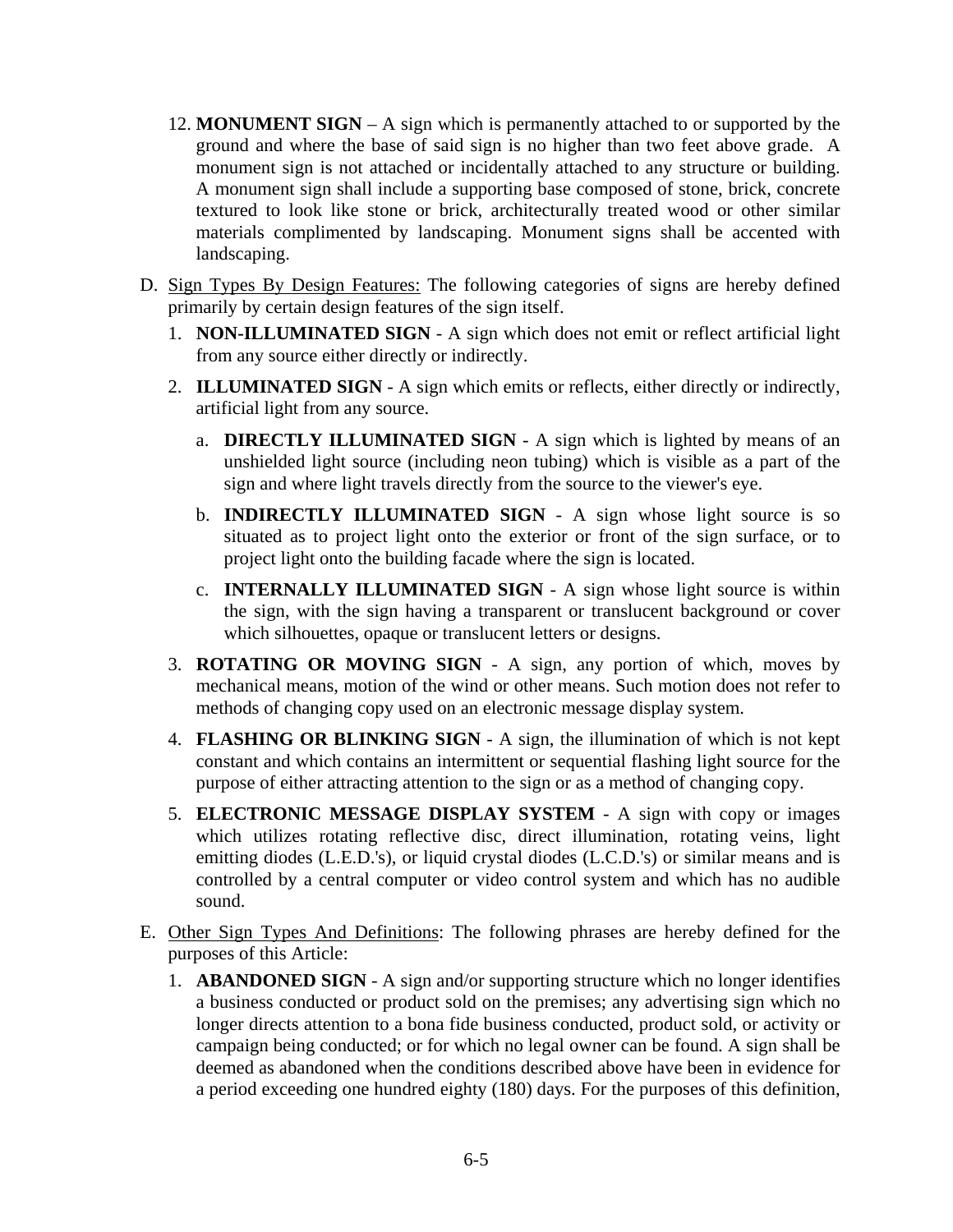an advertising sign shall not be deemed abandoned solely because the sign has contained no copy for a period exceeding one hundred eighty (180) days.

2. **AREA OF A SIGN** - Shall be defined and computed as follows:

### a. **FREE STANDING OR PROJECTING SIGNS**:

i. Any double-faced sign shall have only one face, the largest, counted in calculating the area.

ii. Any sign with three or more sign faces shall have the area calculated by summing the area of the sign faces and dividing by two.

iii. If the sign is composed of one or two individual cabinets, the area around and enclosing the perimeter of each cabinet or module shall be summed and totaled to determine the area. The perimeter of the measurable area shall not include embellishments such as pole covers, framing, decorative roofing, etc., provided there is no written copy on such embellishments and their total surface area (excluding pole covers provided such covers do not extend more than six (6) inches at any point from any structural member) does not exceed twenty-five percent (25%) of the otherwise permitted sign area.

iv. If the sign is composed of more than two (2) sign cabinets, or modules, the area enclosing the entire perimeter of all cabinets and/or modules within a single continuous geometric figure shall be the area of the sign. The measurable area shall not include embellishments such as pole covers, framing, decorative roofing, etc., provided there is no written copy on such embellishments and their total surface area (excluding pole covers provided such covers do not extend more than six (6) inches at any point from any structural member) does not exceed twentyfive percent (25%) of the otherwise permitted sign area.

- b. **WALL SIGNS** The area shall be within a single continuous perimeter composed of any straight line geometric figure which encloses the extreme limits of the copy including vertical and horizontal spacing between individual letters, logos, etc.
- 3. **BANNER SIGN, PENNANT, OR STREAMER** An identification sign made of durable fabric only, and not made of wood, metal or soft or hard plastic, having no enclosing framework. Such banner sign, pennant or streamer may be non-illuminated or indirectly illuminated only.
- 4. **CLEARANCE OF A SIGN -** The least vertical distance between the lowest point of any sign, including the framework, and the established grade at the sign.
- 5. **HEIGHT OF A SIGN -** The vertical distance measured from the highest point of the sign including the frame and any embellishments and the established grade at the adjacent street.
- 6. **FACE OF A SIGN -** The vertical area of the sign on which the copy is placed.
- 7. **COPY -** Any word, letter, number, or emblem affixed to the sign surface either permanently or in removable form.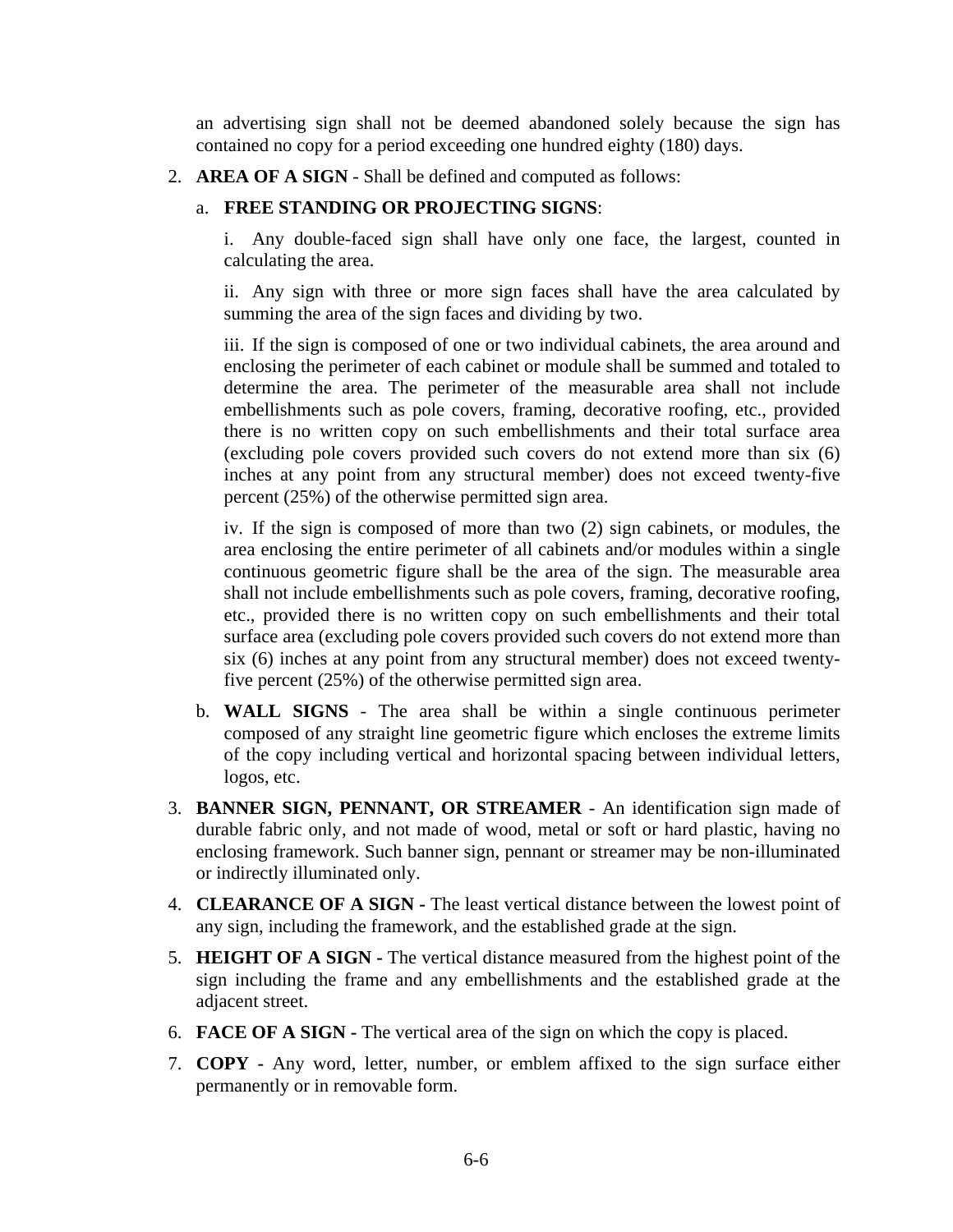- 8. **DOUBLE-FACED SIGN** A sign with two faces either set parallel or up to a fortyfive degree (45°) shall be considered two (2) separate signs.
- 9. **ILLEGAL SIGN** A sign which does not meet the requirements of this Zoning Regulation and which is not non-conforming.
- 10. **NON-CONFORMING SIGN -** A sign which was legally erected but which does not comply with the adopted sign regulations of this Zoning Regulation for the zone in which it is located.
- 11. **SETBACK OF A SIGN** The horizontal distance between any street right-of-way and free standing sign and/or its supporting structure. The measurement shall be taken at the closest point proximity between the right-of-way and any part of the sign or structure.
- 12. **BUILDING FRONTAGE -** The horizontal, linear dimension of that side of a building which abuts a street, parking area, or other unenclosed circulation area open to the general public. Where more than one (1) use occupies a building, the building frontage shall be the front width of the portion of the building occupied by that use.
- 13. **STREET FRONTAGE** The linear distance between the lot lines measured along the abutting public or private street.

### **6.4 GENERAL PROVISIONS**

A. Permit Requirements: No sign, except as specifically exempted herein, shall be displayed, erected, relocated or altered unless and until a permit has been issued by the Administrative Official. Application materials shall be as required by the Administrative Official, and shall include, but shall not be limited to the following:

- 1. A completed application form.
- 2. A site plan and/or building elevation drawing, showing the location of the proposed sign (s) on the lot and/or building, including setbacks.
- 3. Detailed sign information, including type of construction, method of illumination, dimensions, copy, method of mounting and/or erecting and other similar information.
- 4. The written consent of the owner of the underlying real property or authorized agent.
- 5. A permit fee in an amount determined by the City Council.

The Administrative Official shall maintain written records of all permits issued or formally denied and any conditions attached to approval of such permit requests. Signs may be erected or constructed only in compliance with the approved permit.

- B. Enforcement **-** The Administrative Official shall enforce the provisions of this Article and shall utilize its powers to ensure compliance with its provisions and the provisions of any approved permit. The Administrative official shall maintain written records of any enforcement actions taken.
- C. Signs Exempt from Permit Requirement The following signs shall not require a permit However, such signs are subject to applicable restrictions contained within this Article,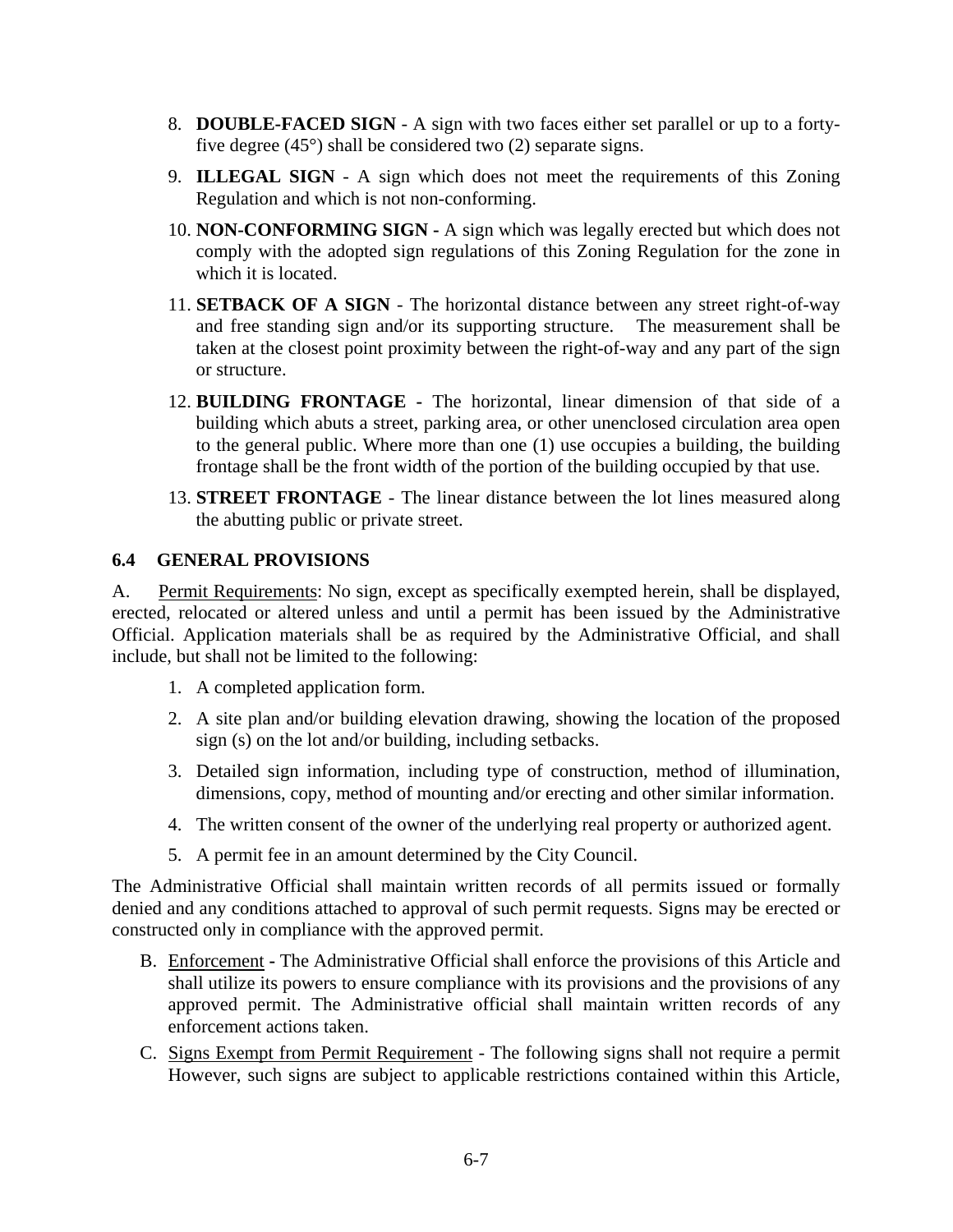and the Administrative Official shall take enforcement action against any such sign which does not conform to the specified requirements.

- 1. Political Signs
- 2. Nameplates
- 3. Government Signs
- 4. Real Estate Signs
- 5. Incidental Signs
- 6. Window Signs
- 7. The changing of copy on a billboard, attraction board, marquee, informational sign, or electronic message display system.
- D. All real estate and tract signs shall be removed within ten (10) days after completion of sales activities in connection with the property or tract to which they pertain.
- E. Illuminated signs shall be located in a fashion which minimizes to the greatest feasible extent the direct rays of such illumination penetrating into any residential zone or property used for residential purposes.
- F. No light, sign or other advertising device shall be designed or erected in such a manner or location as to imitate or resemble any official traffic sign, signal or device or use any words, phrases, symbols or characters implying the existence of danger, or the need to stop or maneuver the vehicle.
- G. No sign shall be attached to or painted on the surface of any tree, utility pole, street light standard, or dilapidated structure.
- H. Gooseneck and thin line reflectors and lighting shall be permitted on indirectly illuminated signs, provided such do not extend six (6) feet beyond the sign structure to which they are attached and such illumination is directed upon the sign in such a fashion as to reduce the possibility of direct light rays shining onto any adjacent property or public way.
- I. Neon lighting and tubing and other exposed light sources not exceeding one hundred (100) watts per bulb may be used on signs where signs are permitted to be directly illuminated as defined in this Article. However, no such lighting may be used to outline buildings, structures, or ornamental features.
- J. No sign (except for government signs), may be located within the required sight triangle of any intersection, nor within or projecting into the public or private street right-of-way, except as specifically permitted herein.
- K. Signs accessory to legal nonconforming uses shall be permitted and shall be subject to the regulations of the zone in which the use is located.
- L. Where wall signs are permitted as a percentage of wall area to which it is attached, such wall area shall include all windows, doors, and wall area of the building in one (1) plane of elevation. Where the building or wall face is broken or irregular in relation to a single vertical plane perpendicular to the ground (by such architectural features as dormers, pitched roofs, awnings, etc.) the requirements may be applied in one of two ways: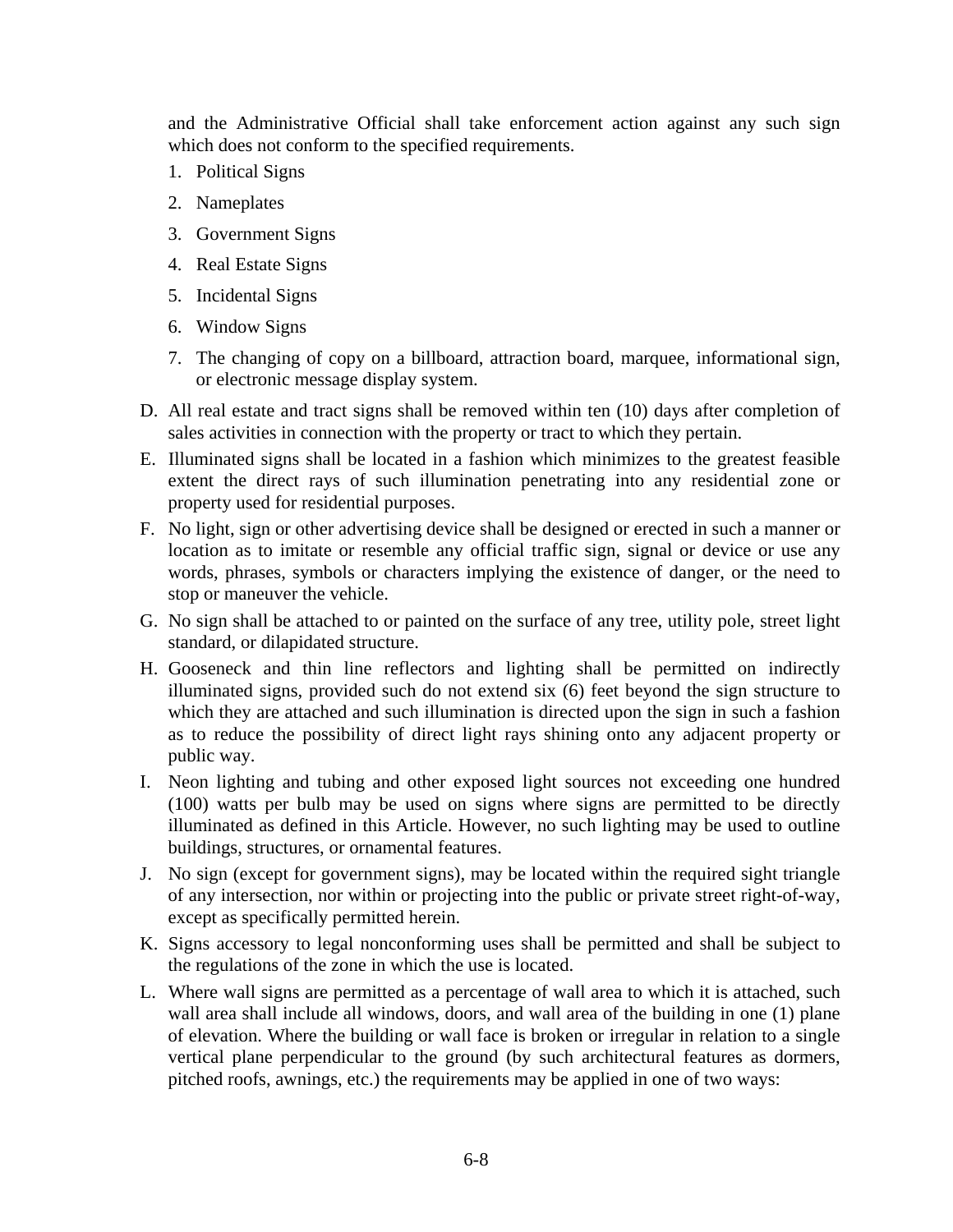- 1. The total building face may be considered as one (1), two-dimensional wall, and number of signs permitted and maximum area requirements applied on that basis.
- 2. Where each individual plane created by the architectural feature projects or is recessed by twelve (12) inches or more, each plane may be considered as a separate wall, and number of signs permitted and maximum area requirements applied on that basis. However, the total square footage of the permitted signs shall not exceed the square footage permitted under 6.4(M.1) above, and no sign shall be oriented in a direction other than that of the building face under consideration.
- M. No incidental sign shall be attached to a free standing advertising sign, business sign, identification sign or directional sign.
- N. Canopy signs shall be counted as part of and limited to the percentage allowable for wall signs. The height of canopy signs shall not exceed twenty (20) feet. For any case where the vertical dimension of the canopy face exceeds three (3) feet, only three (3) feet of the vertical dimension shall be used for computing the area of such facing, and any sign or sign cabinet permitted shall have a maximum vertical dimension of three (3) feet.

### **6.5 PROHIBITED SIGNS IN ALL ZONES**

The following signs and/or sign features shall be prohibited in all zones.

- A. Projecting Signs.
- B. Roof Signs.
- C. Flashing or Blinking Signs, except for permitted informational signs.
- D. Rotating or Moving Signs.
- E. Abandoned Signs.
- F. Streamers, pennants and tag signs or similar signs or devices (except when attached to a permitted temporary sign).
- G. Any sign which emits any noise, odor or visible matter for the purpose of attracting attention to the sign.
- H. Any free standing sign, any portion of which overhangs any part of a building.
- I. Any sign erected or maintained in such a manner which would create a traffic hazard or would obstruct the vision clearance at corners or curb cuts.
- J. Any sign not properly secured or which is considered unsafe.

### **6.6 PERMITTED SIGNS IN ALL ZONES**

The following signs shall be permitted within all zones subject to the restriction specified:

- A. Government signs with no restrictions on size, number or location.
- B. Political signs, not exceeding four (4) square feet in area are limited to one sign per street frontage; and erected no earlier than thirty (30) days prior to the election they pertain to; and removed within five (5) days after such election.
- C. Real estate signs, limited to one (1) sign per street frontage; non illuminated; not exceeding six (6) square feet in area and six (6) feet in height; and removed within ten (10) days after completion of the sale or lease of the property to which they pertain.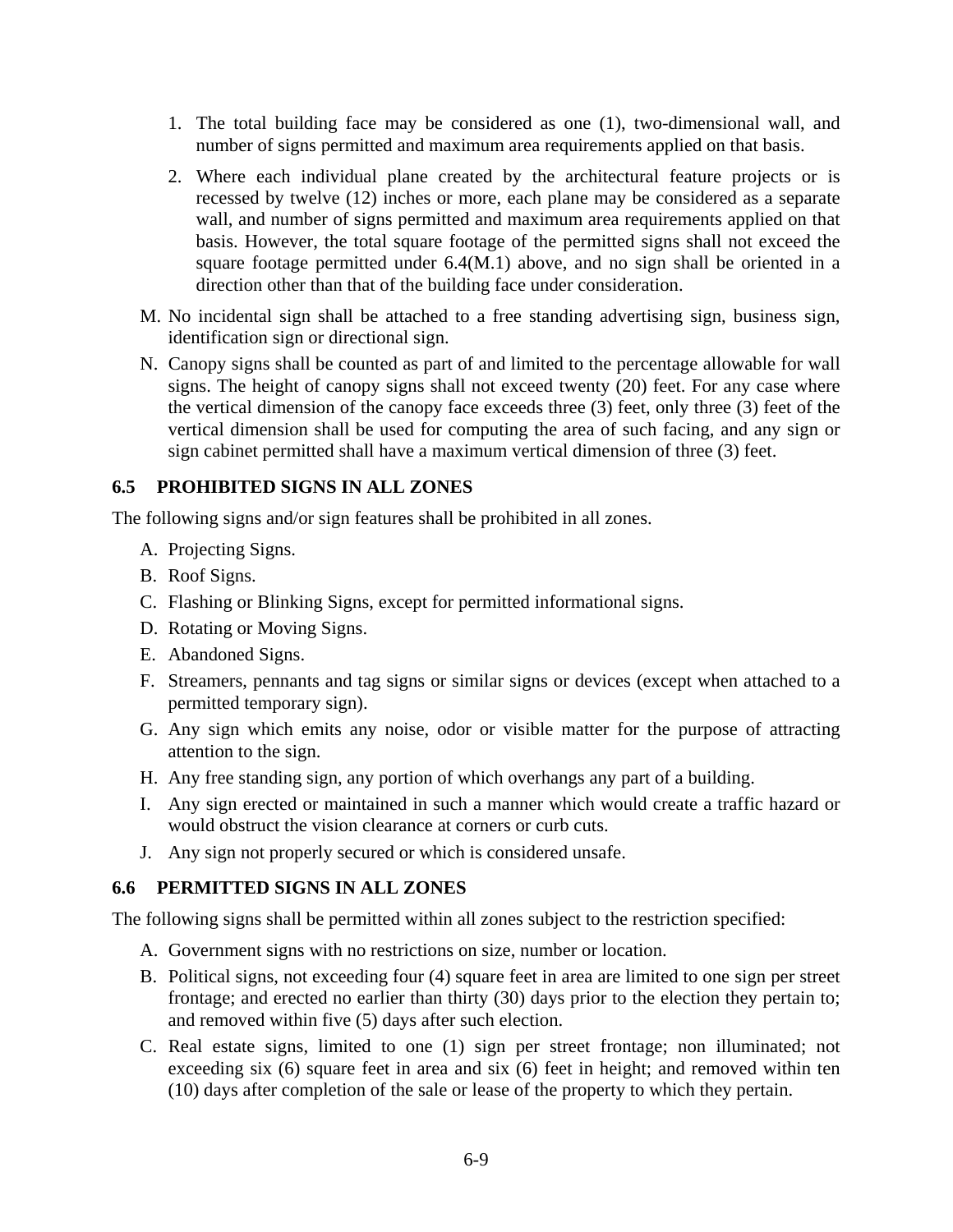- D. Construction signs, not exceeding sixty-four (64) square feet, non illuminated and they shall be removed prior to occupancy of the structure to which they pertain.
- E. Tract signs, setback from any street as required for a principal structure within the zone; non-illuminated; and further regulated as follows:
	- 1. Where the subdivision contains twenty-five (25) lots or less, the sign area shall not exceed sixty-four (64) square feet.
	- 2. Where the subdivision contains more than twenty-five (25) lots, the sign area shall not exceed one hundred (100) square feet.
	- 3. Each subdivision shall be permitted one (1) tract sign per street frontage; provided the total number of signs shall not exceed four (4) signs.
- F. Incidental Signs.
- G. Temporary signs, not specifically otherwise regulated, in accordance with the following conditions:
	- 1. Such signs shall be limited to window or wall signs only; shall not exceed one hundred (100) square feet in surface area per use where non rigid materials are used; and shall not exceed thirty-two (32) square feet per use where rigid materials such as wallboard or plywood are utilized; and shall comply with the applicable regulations for the zone in which they are located.
	- 2. Such signs shall not remain in place for a period of more than thirty (30) days, except that the Administrative Official, may for good cause, extend the time period for an additional thirty (30) days upon application therefore. In addition, no use shall be permitted to display a temporary sign for more than a total of one hundred twenty (120) days during any calendar year.
- H. Historic markers not exceeding six (6) square feet in area, limited to one (1) sign per street frontage.

# **6.7 PERMITTED SIGNS BY ZONE**

The following sign regulations shall be applicable within the zoning categories indicated. Any sign not specifically permitted shall be deemed as prohibited.

- A. Low To Medium Density Residential Zones (R-1, R-1A, R-2, R-3): Permitted signs within these zones shall be wall signs unless otherwise specified; signs shall be either non-illuminated or indirectly illuminated. Minimum setback for any free standing sign permitted under this section shall be one-half  $(1/2)$  the minimum front yard requirements for the zone in which the sign is to be located; and no less than ten (10) feet in any case.
	- 1. One nameplate per residence or other permitted use; not exceeding one (1) square foot in area.
	- 2. One identification sign for a permitted home occupation not exceeding four (4) square feet in area.
	- 3. One identification sign, for a farm or estate exceeding five (5) acres in size; free standing or wall mounted; not exceeding ten (10) square feet in area; not exceeding ten (10) feet in height in free standing.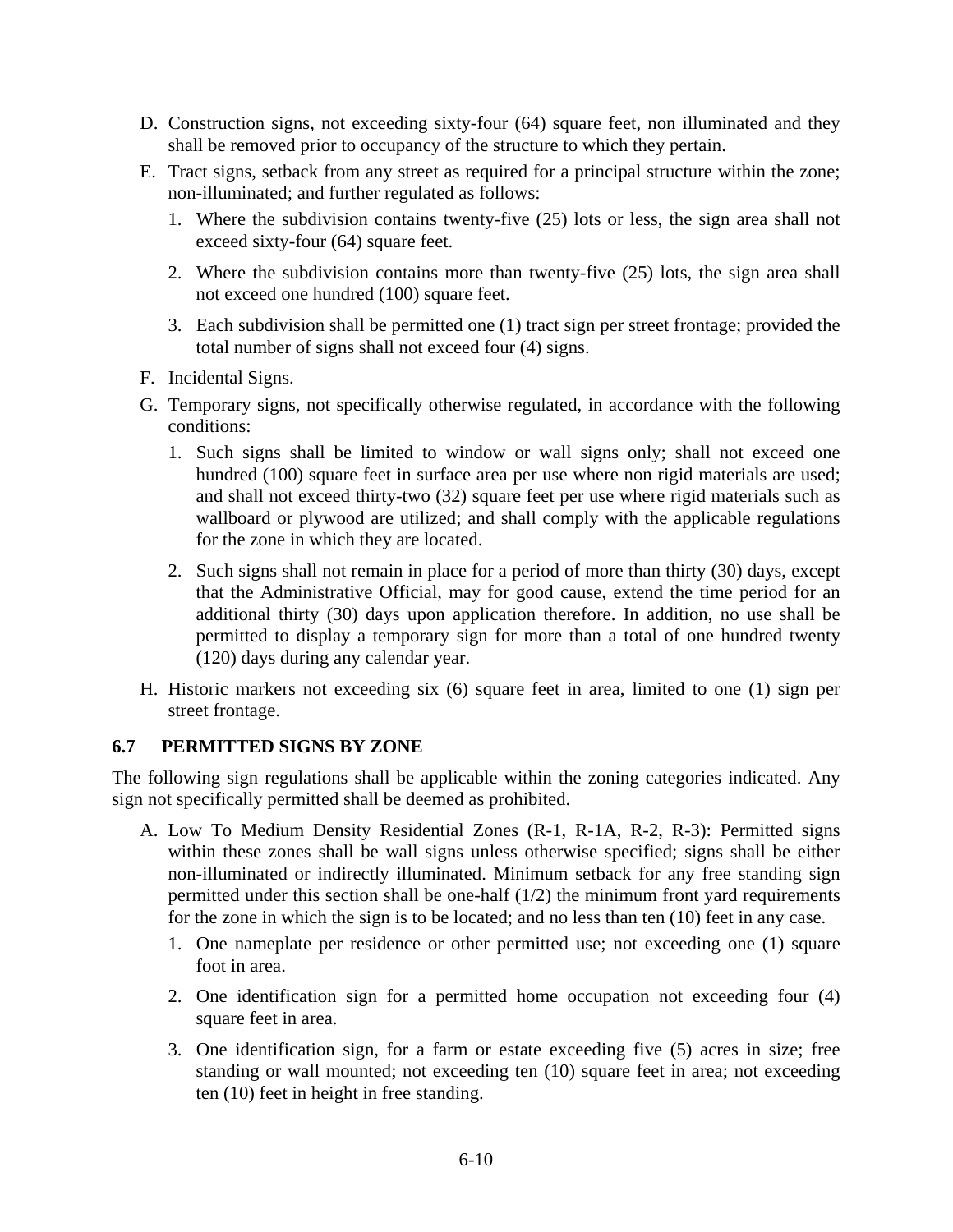- 4. One identification sign for a permitted kindergarten, nursery school, day nursery, or child care center; wall mounted not more than seven (7) feet above ground level; not exceeding four (4) square feet in area.
- 5. One identification sign for a permitted church or school for academic instruction; free standing or wall mounted; not exceeding thirty-two (32) square feet in area; not exceeding eight (8) feet in height if free standing; in addition, one bulletin board free standing or wall mounted not exceeding twelve (12) square feet in area and eight (8) feet in height.
- 6. One identification sign for any permitted use not otherwise specifically provided for; free standing or wall mounted; not exceeding thirty-two (32) square feet in area; not exceeding eight (8) feet in height if free standing.
- 7. Subdivision entrance identification signs of permanent construction; free standing or wall mounted; not exceeding eight (8) feet in height if free standing.
- B. High Density Residential Zones (R-4): Permitted signs within these zones shall be free standing or wall mounted as specifically noted; signs shall be eithernon-illuminated or indirectly illuminated.
	- 1. Signs as permitted and regulated under Section 6.7(A) above.
	- 2. One identification sign for a multi-family residential building containing four (4) or more dwelling units; free standing or wall mounted; not exceeding thirty-two (32) square feet in area; not exceeding eight (8) feet in height if free standing; minimum setback of at least twenty (20) feet.
- C. Neighborhood Business Zone (C-3): Permitted signs may be free standing or wall mounted as specified; signs shall be non-illuminated, indirectly illuminated, or internally illuminated unless specified otherwise. No free standing sign shall exceed twenty (20) feet in height.
	- 1. Business signs shall be permitted as follows:
		- a. The total surface area of business signs shall not exceed one and one-half (1 1/2) square feet per linear foot of street or building frontage, whichever is greater or thirty-two (32) square feet whichever is greater.
		- b. One free standing business sign shall be permitted per street frontage with a maximum of two (2) free standing signs; not exceeding fifty (50) square feet per sign; minimum setback one half  $(1/2)$  the setback required for a principal building, but not less than ten (10) feet in any case.
		- c. The surface area of wall mounted business signs shall not exceed fifteen percent (15%) of the wall area to which it is attached or thirty-two (32) square feet, whichever is greater, each wall to be considered separately. Only one (1) business sign shall be permitted per wall. In the case of a building containing two or more separate business uses, these requirements shall be applied separately to the wall area of the building space leased, rented or owned by the individual business tenant.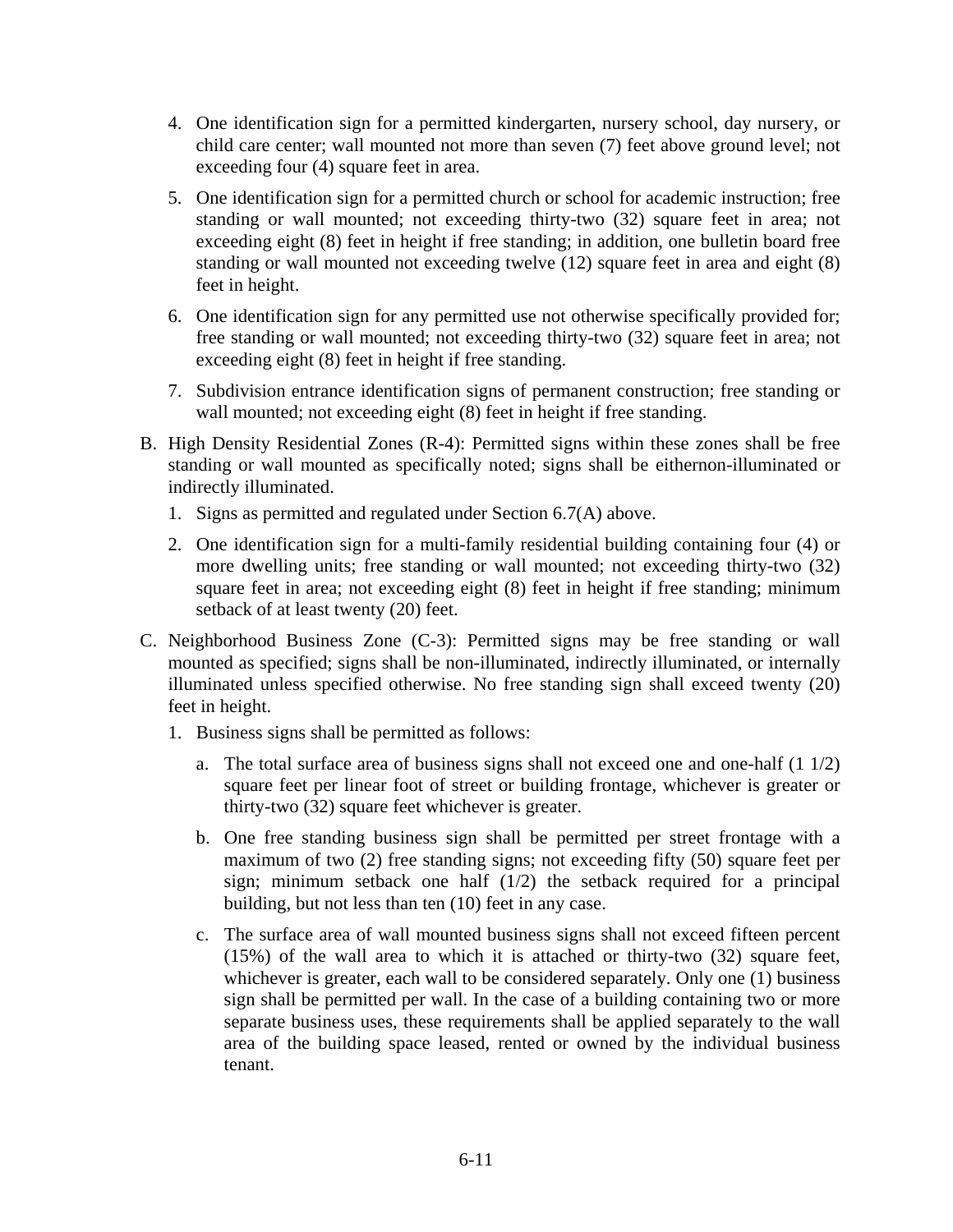- d. Window signs shall be permitted limited to no more than twenty-five percent (25%) of the total window area.
- e. Canopy or awning signs shall be permitted and included in the computation of the maximum permitted sign area and limited to the percentage allowable for wall signs. Under canopy or under awning signs shall be permitted and limited to identification signs.
- 2. One attraction board, wall mounted or attached to a permitted freestanding business sign; the area of the attraction board to be included in the maximum permitted sign area.
- 3. Directional signs not exceeding three (3) square feet in area; not exceeding three (3) feet in height; if free standing not exceed two (2) signs per entrance.
- 4. One nameplate per tenant or leasee; not exceeding two (2) square feet in area; nonilluminated or indirectly illuminated.
- 5. Informational signs, not exceeding twenty (20) square feet. Such signs shall be included in the computation for maximum square footage specified under  $6.7C(1)$ above, and shall be free standing only when included as a part of a permitted free standing identification sign.
- 6. One menu board per restaurant use, all copy (including any logos, restaurant name, etc.) shall have a maximum letter height and width of six (6) inches containing no direct illumination; not exceeding thirty (30) square feet in area; maximum height of eight (8) feet if free standing, and not located so as to have the copy visible to vehicular traffic on any adjacent street.
- 7. Mobile signs may be permitted as temporary signs for a period not to exceed sixty (60) days per year when properly secured.
- D. Highway Oriented Commercial (C-2) Public/Semi-Public (D-1) And Industrial Zones (I-1, I-2): Permitted signs may be free standing or wall mounted as specified; signs may be non-illuminated, indirectly illuminated, internally illuminated or directly illuminated unless specified otherwise; no free standing business sign shall exceed thirty (30) feet in height; no free standing advertising sign shall exceed thirty (30) feet in height. A variance for sign height may be granted for commercial facilities located at or near expressway interchanges.
	- 1. Business signs shall be permitted as follows:
		- a. The total surface area of business signs shall not exceed two (2) square feet per linear foot of street or building frontage, whichever is greater or thirty-two (32) square feet whichever is greater.
		- b. One free standing business sign per lot shall be permitted per street frontage with a maximum of two (2) free standing signs; not exceeding one hundred (100) square feet per sign; minimum setback shall be one-half  $(1/2)$  the setback required for a principal building but not less than ten (10) feet in any case.
		- c. The surface area of wall mounted business signs shall not exceed fifteen percent (15%) of the wall area to which it is attached or thirty-two (32) square feet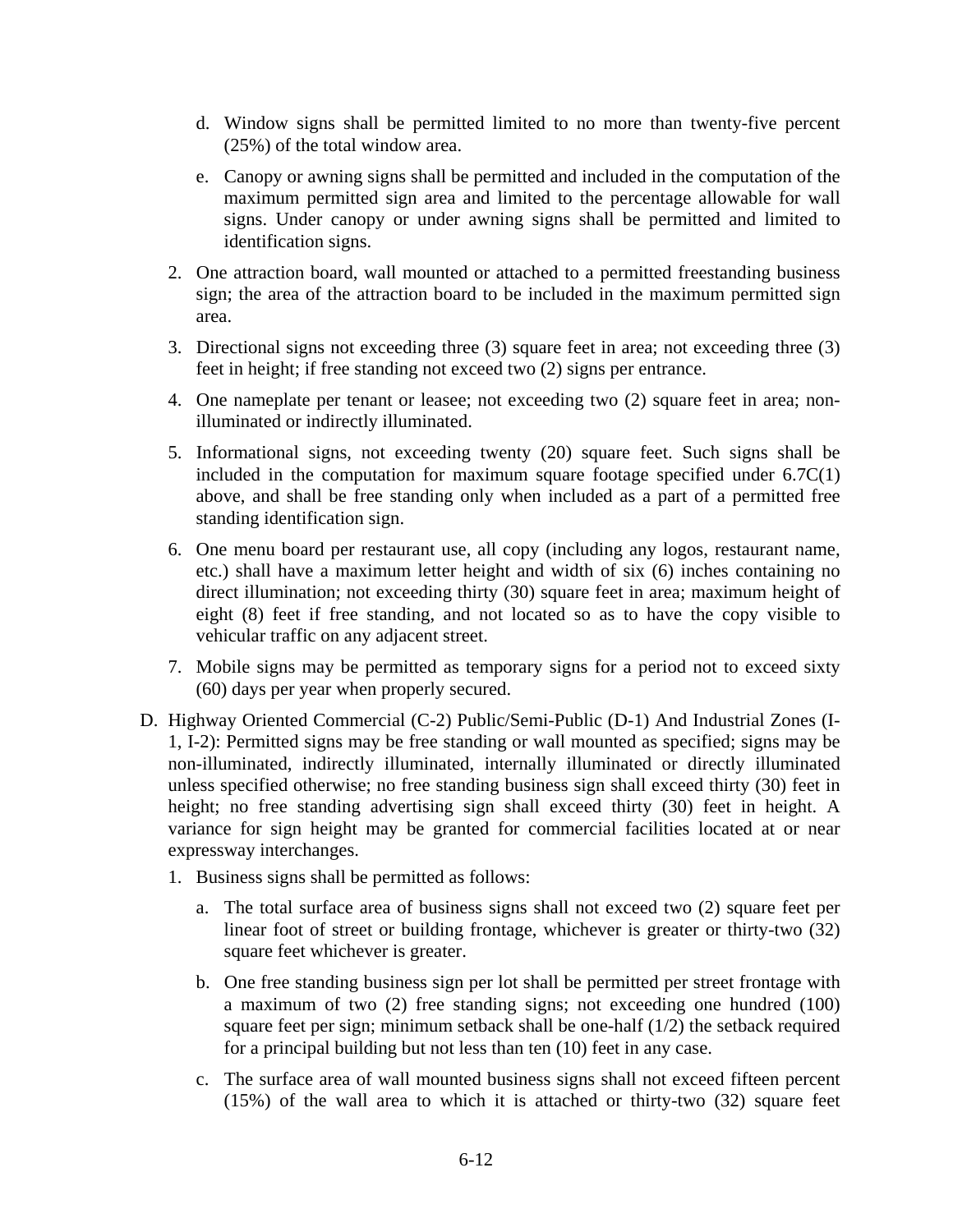whichever is greater, each wall to be considered separately. Only one (1) business sign shall be permitted per wall. In the case of a building containing two or more separate business uses, these requirements shall be applied separately to the wall area of the building space leased, rented or owned by the individual business tenant.

- d. Window signs shall be permitted limited to no more than twenty-five percent (25%) of the total window area.
- 2. Nameplates, directional signs, informational signs and signs on or under a canopy or awning shall be permitted as regulated in the C-3 zone.
- 3. In conjunction with an indoor theater, one marquee not to exceed twenty-four (24) square feet per theater; such marquee shall project no more than eight (8) feet from the building face to which it is attached and shall have a minimum clearance of eight (8) feet. In addition, one attraction board attached to one free standing business sign, not to exceed twenty-four (24) square feet per theater. The area of the marquee and attraction board shall be included in the computation of the maximum permitted sign area.
- 4. One attraction board, wall mounted or attached to a permitted free standing business sign; the area of the attraction board to be included in the maximum permitted sign area.
- 5. Menu boards as permitted and regulated in the C-3 zone.
- 6. In addition, advertising signs shall be permitted on or in place of business signs, however, all other requirements for business signs such as height, number and size shall be met.
- 7. Mobile signs may be permitted as temporary signs for a period not to exceed sixty (60) days per year when properly secured.
- E. Central Business District (C-1): Permitted signs may be free standing or wall mounted as specified; such signs may be non-illuminated, indirectly illuminated, internally illuminated or directly illuminated unless specified otherwise; painted wall signs shall be prohibited.
	- 1. Business signs shall be permitted as follows:
		- a. Permitted signs shall identify only the premises on which they are located and shall contain only the name and type of establishment and one trademark or logo. General products advertising or lists of specific goods or services shall be prohibited.
		- b. Only one free standing sign shall be permitted for each street frontage, or face of building. The free standing signs shall have a maximum area of fifty (50) square feet, a maximum height of twenty (20) feet, and a maximum projection into the right-of-way of twelve (12) inches.
		- c. One wall mounted sign per building face shall be permitted, placed at a height of fifteen (15) feet or higher. Such signs shall have a maximum area of three (3)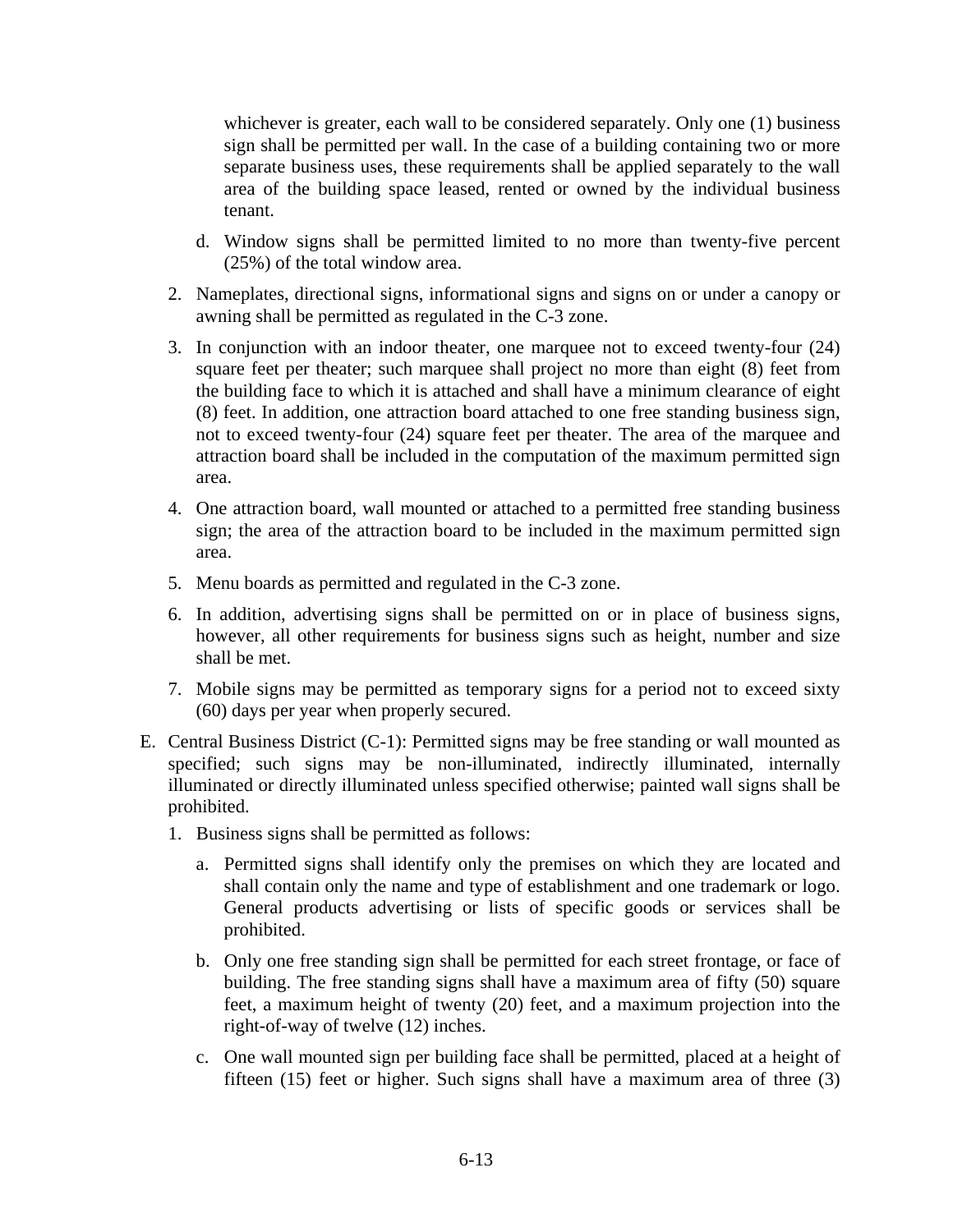percent of the wall area to which it is attached with a maximum projection into the right-of-way of twelve (12) inches.

- d. In addition to the wall sign permitted under (c) above, one additional wall mounted sign shall be permitted per building face. Such signs shall have a maximum lettering height or vertical cabinet dimension of two and one-half (2 1/2) feet; and shall be located at a height of fifteen (15) feet but no more than ten (10) feet on the building.
- e. Window signs shall be permitted, limited to no more than twenty-five percent (25%) of the total window area.
- 2. Wall mounted identification signs not exceeding five (5) square feet with a maximum letter height of six (6) inches; located no higher than ten (10) feet on the face of the building; one sign per establishment having a separate and direct entrance to the outside; maximum projection into the right-of-way of twelve (12) inches.
- 3. Nameplates, directional signs, menu boards, informational signs and signs on or under a canopy or awning shall be permitted as regulated in the C-3 zone.
- 4. In conjunction with an indoor theater, one marquee not to exceed twenty-four (24) square feet per theater; such marquee shall project no more than eight (8) feet from the building face to which it is attached and shall have a minimum clearance of eight (8) feet. In addition, one attraction board attached to one free standing business sign, not to exceed twenty-four (24) square feet per theater. The area of the marquee and attraction board shall be included in the computation of the maximum permitted sign area.
- F. Shopping Centers: Signs in shopping centers shall be permitted and regulated as for C-3 Neighborood Commercial Districts (Section 6.7 C) except as follows:
	- 1. In place of the free standing signs permitted under Section 6.7(C. l. b.) the only permitted free standing signs shall be shopping center identification signs. One sign shall be permitted per street frontage, with a maximum of two (2) signs. The maximum square footage of each sign shall be seventy-five (75) square feet with a maximum height of twenty (20) feet. An attraction board may be attached to the free standing sign provided it does not exceed the area of the identification sign and provided that no permanent copy identifying any specific business or product sold within the center is included on the attraction board. The area of the attraction board shall be included in the computation of the area of the freestanding sign. The copy on such an attraction board shall be limited to sales or other events on the premises and civic meetings, rallies or other noncommercial events on or off the premises.
	- 2. The wall mounted signs shall show only the name and/or logo of the business or profession, and shall contain no product trade name identifications. A listing of any products sold or offered on the premises may be an integral part of, and incorporated into each permitted wall sign, provided the listing occupies no more than fifty percent (50%) of the area of the sign.
	- 3. Window signs shall be permitted, limited to no more than twenty-five percent (25%) of the total window area.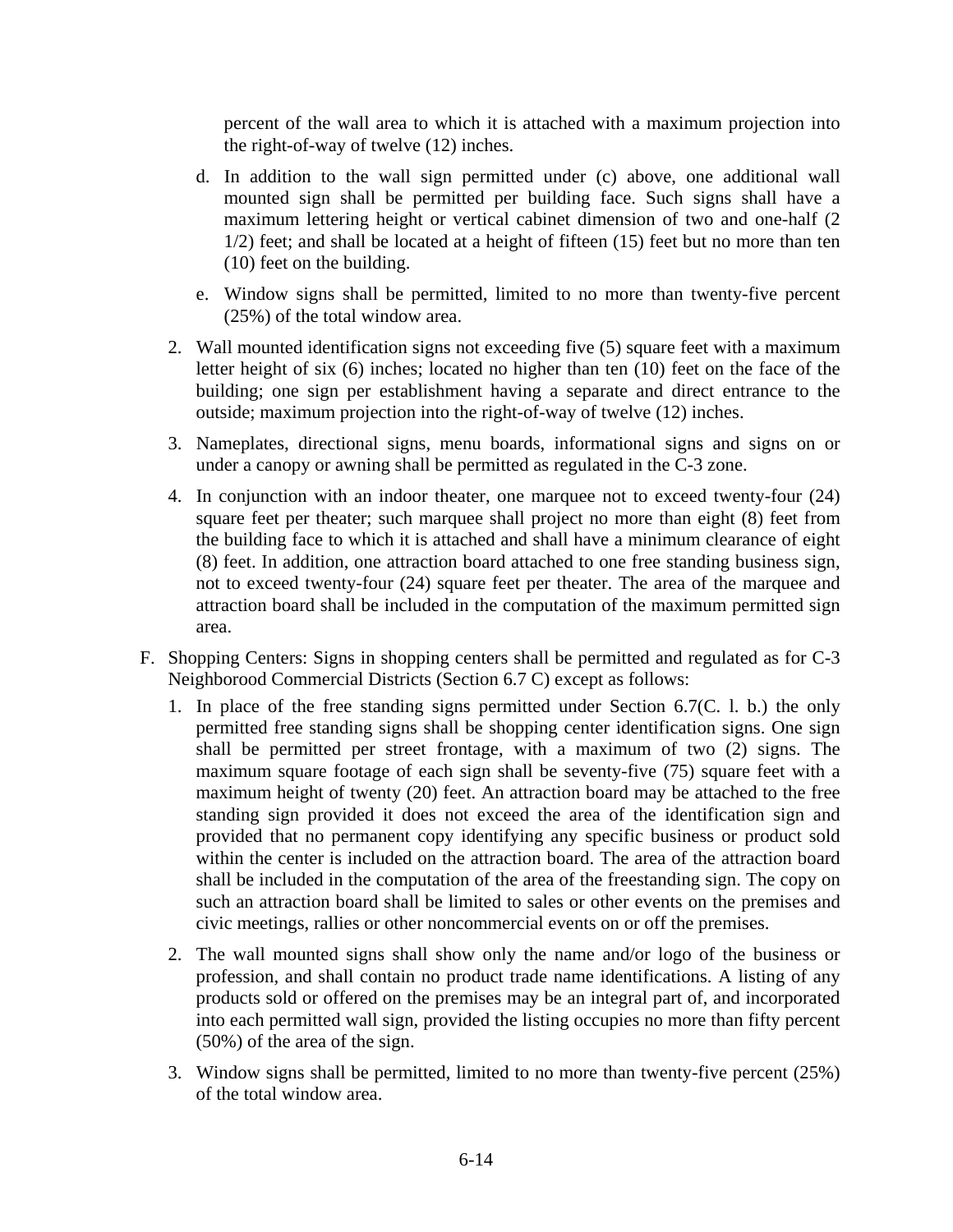- 4. Non-illuminated or indirectly illuminated projecting signs may be permitted only as a conditional use.
- G. Mobile Home Parks: Permitted signs shall be either non-illuminated or indirectly illuminated.
	- 1. One free standing mobile home park identification sign shall be permitted; sign not to exceed thirty-two (32) square feet in area; not exceeding eight (8) feet in height, minimum setback of twenty (20) feet from any street.
	- 2. One nameplate per mobile home not exceeding one (1) square foot in area.

### **6.8 VARIANCES**

- A. The Board of Adjustment shall have the authority to hear and decide on applications for variances to the dimensional requirements contained therein in accordance with Article 9 of this Zoning Regulation. The Board shall not be authorized to increase the number of permitted signs; and may not permit any sign to be erected or mounted to incorporate any design feature, information, or copy, nor to permit a design type that is not specifically permitted in the zone in which the sign is to be located nor to grant any variance which would increase the maximum total permitted sign area on a single lot or building.
- B. Before granting a variance to the dimensional requirements for a sign the Board shall find all of the following which shall be recorded along with any imposed conditions or restrictions in the minutes and records and issued in written form to the applicant to constitute proof of the variance:
	- 1. The requested variance arises from special circumstances which do not generally apply to land in the general vicinity or in the same zone.
	- 2. The strict application of the provisions of the sign regulations of this Zoning Regulation would deprive the applicant of a reasonable use of the land or would create unnecessary hardship on the applicant.
	- 3. Such special circumstances are not the result of actions of the applicant taken subsequent to the adoption or amendment of the sign regulation of this Zoning Regulation.
	- 4. Reasons that the variance will not adversely affect the public health, safety and welfare, and will not alter the essential character of the general vicinity, and will not cause a hazard or a nuisance to the public.
- C. Nonconforming Signs: A legal nonconforming sign may continue in existence and shall be properly maintained in good condition. These sign regulations shall not be construed to prevent the strengthening, repair, or restoring to a safe condition any sign, but a nonconforming sign shall not be:
	- 1. Changed to another nonconforming sign; except where only the face or the message is changed, or where the sign is reduced in height, size or area.
	- 2. Structurally altered (except to meet safety requirements) so as to prolong the life of the sign.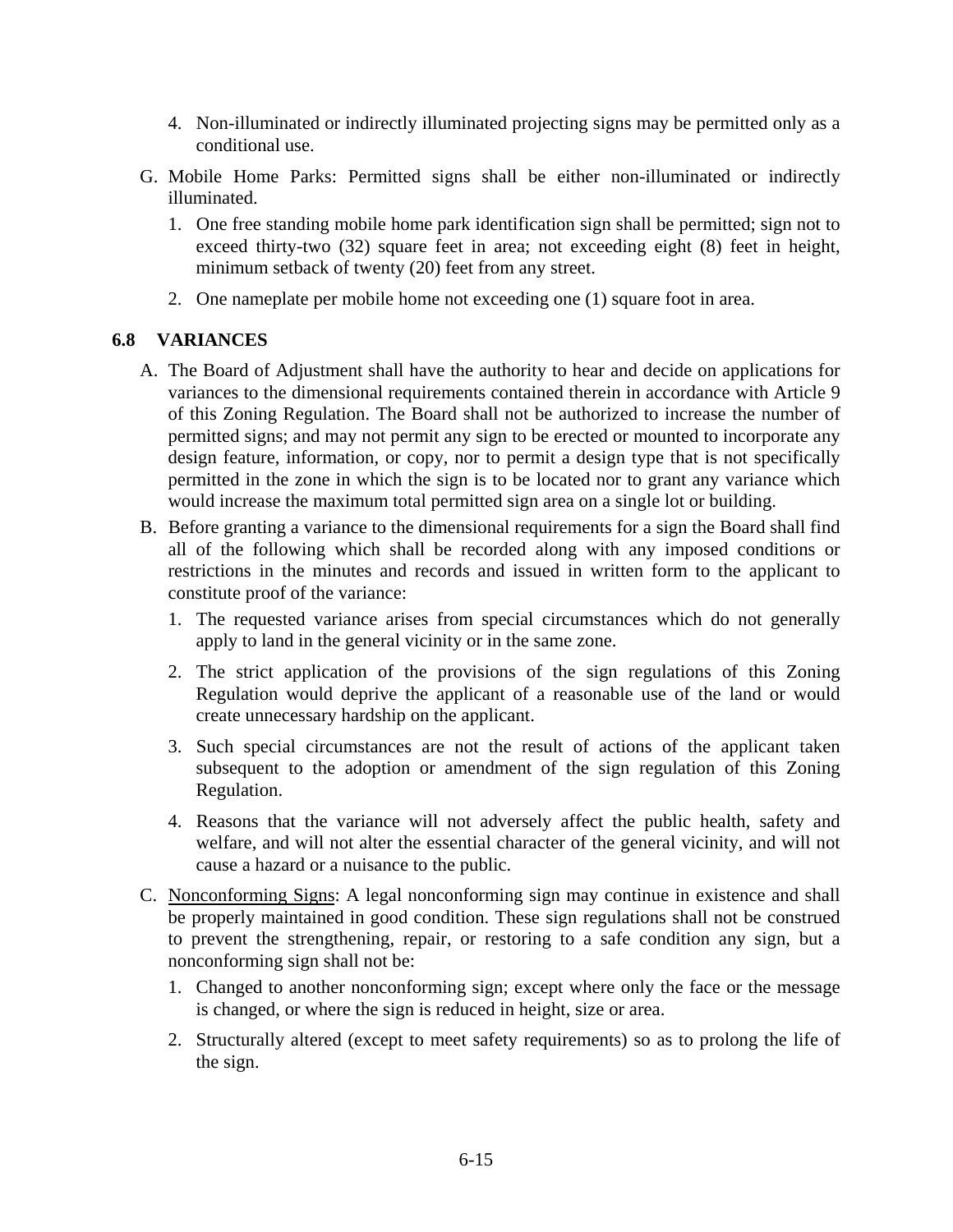- 3. Altered so as to increase the degree of nonconformity of the sign. Expanded or enlarged.
- 4. Re-established after its discontinuance for ninety (90) days.
- 5. Moved to a new location on the building or lot.
- D. Discontinuance of Illegal Signs: Mobile signs which remain on a property over sixty (60) days per year are illegal signs and are subject to immediate enforcement action.
- E. Discontinuance of Temporary Signs: Any temporary sign erected or displayed more than ninety (90) days prior to the date of passage of this Article shall be removed forthwith.
- F. Signs As Conditional Uses: The Board of Adjustment shall have the authority to approve conditional uses for signs which are specifically listed in the zone in question. Such signs shall be subject to all provisions and procedures as set forth in Article 9 for a conditional use permit.
- G. Maintenance Standards: Every sign including those signs for which a permit is not required, shall be maintained in good condition at all times.
	- 1. Any painted wall sign shall be repainted at least once every three (3) years.
	- 2. All signs which contain painted parts shall be kept neatly painted including metal parts which are not galvanized or of rust resistant materials.
	- 3. The Administrative Official shall have the authority to order the repair, repainting, alteration or removal of any sign which constitutes a hazard to the health, safety or public welfare or which is an eyesore to the community by reason of inadequate maintenance, dilapidation or obsolescence.
- H. Penalties For Violation: Violation of the provisions of these sign regulations shall constitute a misdemeanor which shall be subject to the fines and penalties as set forth in Article 8 for violation of this Zoning Regulation.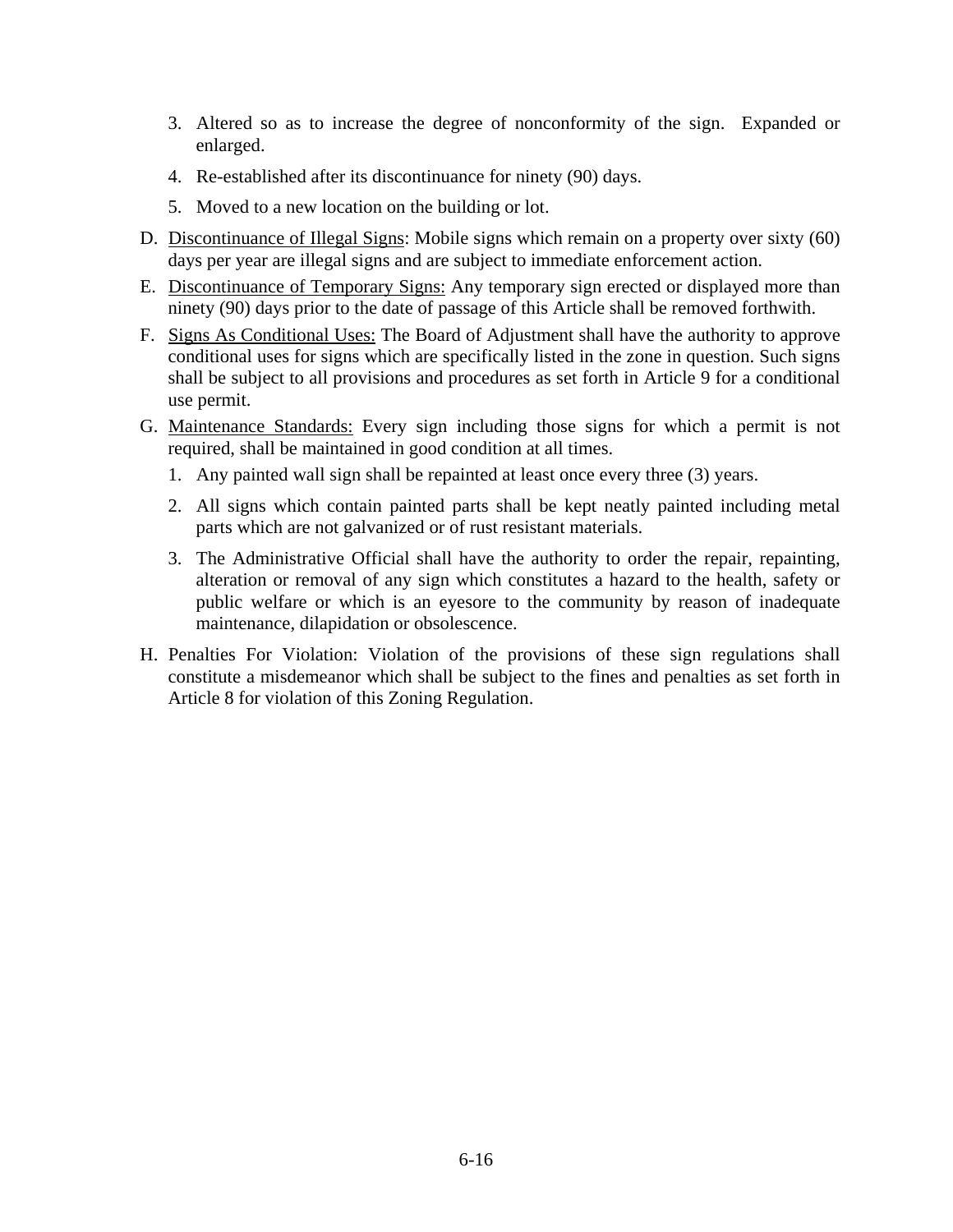# *7 DEVELOPMENT PLANS*

# **7.1 INTENT AND PURPOSE**

The purpose of this section is to establish and define development plans which may be utilized for a wide variety of planning related procedures. This section outlines the content and procedure for submission, review, and approval of all development plans required by the Zoning Regulation.

### **7.2 APPROVAL OF DEVELOPMENT PLAN BEFORE BUILDING PERMIT**

For any case where a development plan is required by this Zoning Regulation, no building permits shall be issued until a Final Development Plan is approved by the Planning Commission. The approval of a development plan shall limit and control the issuance of all building and occupancy permits, and restrict the construction, location and use of all land and structures to the conditions as set forth in the plan.

### **7.3 WHERE REQUIRED**

Development plans shall be required as follows:

- A. Development Plans Required in Conjunction with Zone Map Amendment Requests: Development plans shall be required to accompany any zoning map amendment request.
	- 1. All applications for zoning map amendments shall require the submission and approval of both a preliminary development plan and a final development plan prior to development of the property. The preliminary development plan shall be required to be submitted in conjunction with the zoning map amendment request.
	- 2. The Commission in its discretion may waive the requirement for the submission and approval of a preliminary development plan, a final development plan or both, if the Commission finds that there will be minimal impact to the neighborhood or the subject property.
- B. Development Plans Required For Multiple Principle Structures As Permitted By Section 2.7: Development plans required by Section 2.7 to permit more than one principal structure and its accessory structures on a lot or a parcel of land shall be submitted to the Commission, in accordance with the provisions of this article.

# **7.4 DEVELOPMENT PLAN PROCEDURES**

 The following shall be the procedure for Planning Commission consideration of any development plan.

- A. Filing: To formally request Planning Commission action on the development plan, the developer shall file three (3) completed copies of the plans required by the commission at least fourteen (14) days before the Planning Commission's next regular meeting date.
- B. Review: The Administrative Official shall review the development plan for completeness. The development plan must be complete before the Planning Commission is required to consider the application. An application is complete when it contains all the information necessary for the permit issuing authority to decide whether or not the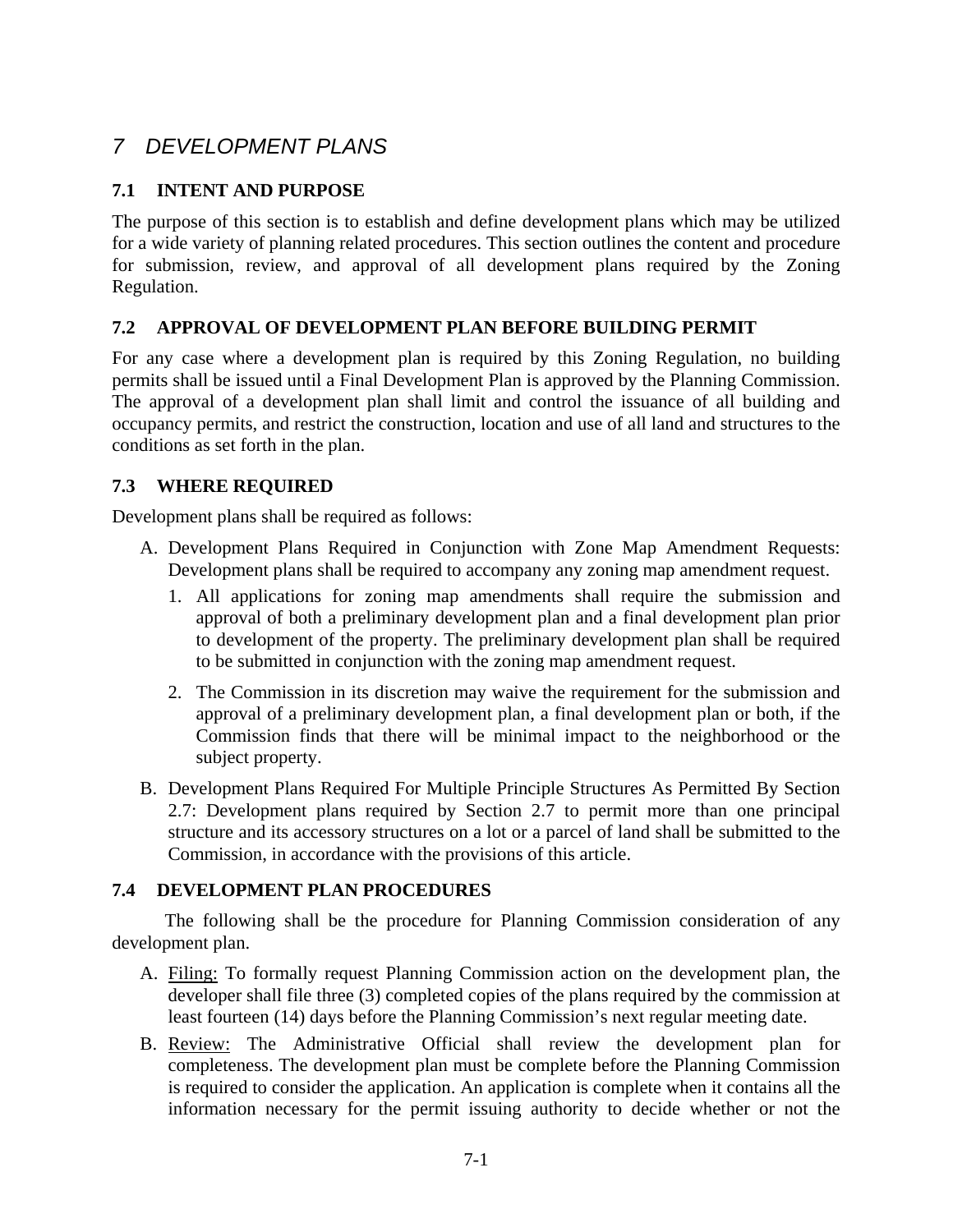development, if completed as proposed, will comply with all the requirements of this zoning regulation. Applicants are encouraged to meet with the Administrative Official prior to submission of the development plan. Upon finding the application complete, the Administrative Official shall review the development plan and make recommendations to the Commission.

- C. Commission Action: All development plans shall be approved or disapproved within sixty (60) days of the date they are formally filed for Commission action. However, in case of a development plan filed in conjunction with a map amendment request, the Planning Commission may postpone action of the development plan until after the legislative body has made its decision on the map amendment request.
- D. The Commission will review the Administrative Official's recommendation and the development plan and then act for approval, conditional approval, with conditions noted, postponement, or disapproval. The Commission may modify or disapprove the development plan if it finds the plan does not comply with the requirements of the Zoning Regulation, and when applicable, the land subdivision regulations or if it finds there are existing or potential substantial flood, drainage, traffic, topographic or other similar problems relating to the development of the subject property.

### **7.5 TYPES OF DEVELOPMENT PLANS**

 There shall be a preliminary development plan and a final development plan, defined as follows:

- A. Preliminary Development Plans: A preliminary development plan is a site plan by which, at the early stages of development design, the Commission may consider, approve and restrict many major aspects of the development without requiring an undue amount of final design work on the part of the developer. The preliminary development plan is less detailed and specific than a final development plan in terms of exact arrangement of buildings, parking areas, open spaces, access points and any other site design features. No building permits can be issued based upon a preliminary development plan.
	- 1. Contents of Preliminary Development Plan A preliminary development plan shall contain the following information at a minimum:
		- a. A title block containing the plan name, development plan type, name and address of developer and plan preparer; and written scale.
		- b. The boundary of the subject property and the record plan name or owner's name of all adjoining property.
		- c. A vicinity sketch, oriented in the same direction as the design scheme.
		- d. Topography with contour intervals as shown on the available USGS sheets.
		- e. Location, arrangement, and approximate dimensions of existing and proposed driveways, walkways, parking areas and arrangement of spaces, points of ingress and egress, and other vehicular and pedestrian right-of-way.
		- f. Location of any proposed or existing streets within or abutting the subject property.
		- g. Screening, landscaping, buffering, recreational, and other open space areas.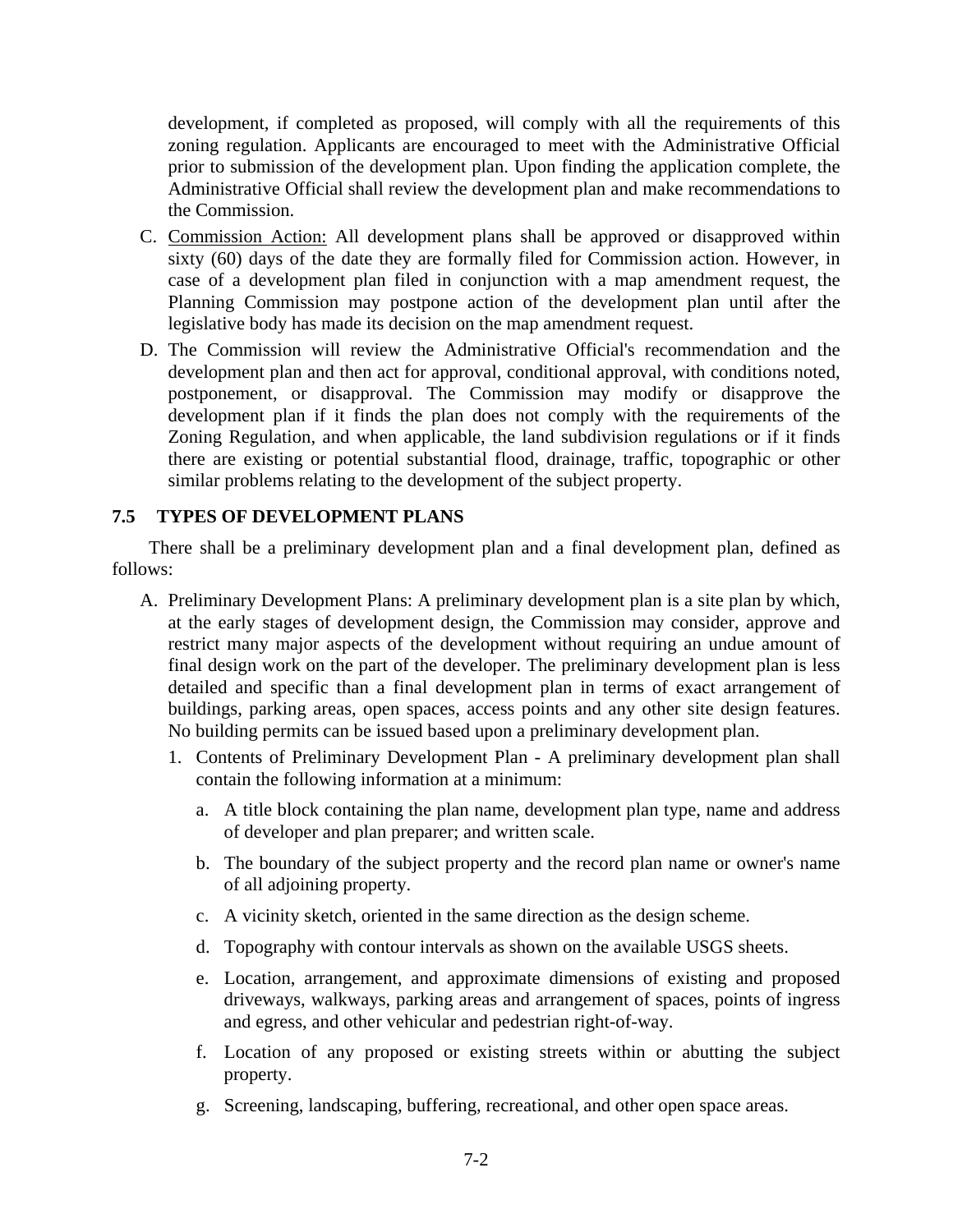- h. Approximate size, location, height, floor area, area arrangement and use of proposed existing building and signs.
- i. Storm drainage areas, floodplains, conceptual drainage controls and storm water retention and any other designated environmentally sensitive or geologic hazard area.
- j. Proposed and existing easements for utilities or other purposes.
- k. Areas of substantial existing trees including those located along fence rows and drainage areas along with a general description of the type and size of such trees.
- l. A statistical summary of all pertinent site data, including site area, zoning, building coverage and floor area, parking, open space, etc.
- m. An owner's certification, signed and witnessed as follows: "I (We) do hereby certify that I am (we are) the only owner(s) of the property shown hereon, and do adopt this as my (our) development tan for the property."
- n. A commission's certification to be signed by the commission's secretary if and when the plan is fully approved, as follows: "I do hereby certify that this development plan was approved by the Planning Commission".
- B. Final Development Plan: A development plan from which a building permit will be sought. A final development plan is intended to deal with site design issues at a detailed level and to actually dictate the approved locations of building, parking areas, open spaces, access points and any other site design features, that vary from those requirements for the uses permitted and regulated by the dimension and area requirements for that zoning classification.
	- 1. Contents of Final Development Plan: All information required for preliminary development plans as required under Section 7.5(A); and that the plan information shall be of an exact nature, rather than approximate or general.

## **7.6 AMENDMENTS TO DEVELOPMENT PLANS**

Amendments to approved development plans can be made only by official Planning Commission actions. Content, format, and procedures shall be the same as for the original submission. However, amendments which fully meet the requirements set forth hereinafter for minor amendments may be approved and certified by the Administrative Official without further action by the commission.

A. Minor Amendments Defined: Minor amendments are intended to expedite approval in those situations where amendments are of minor significance and generally relate to the shifting of previously approved spaces. Such amendments (1) shall not decrease the overall land area in yards, or other open spaces; (2) shall not increase building ground area coverage, floor area, or height; or increase the number of dwelling units; (3) shall not increase the number or size of signs; (4) shall not change the location of any street and shall not increase the number, or change the location of street access points; except that shifts in the approved access location not exceeding twenty-five (25) feet may be approved as a minor amendment where the access point is not located on an arterial street.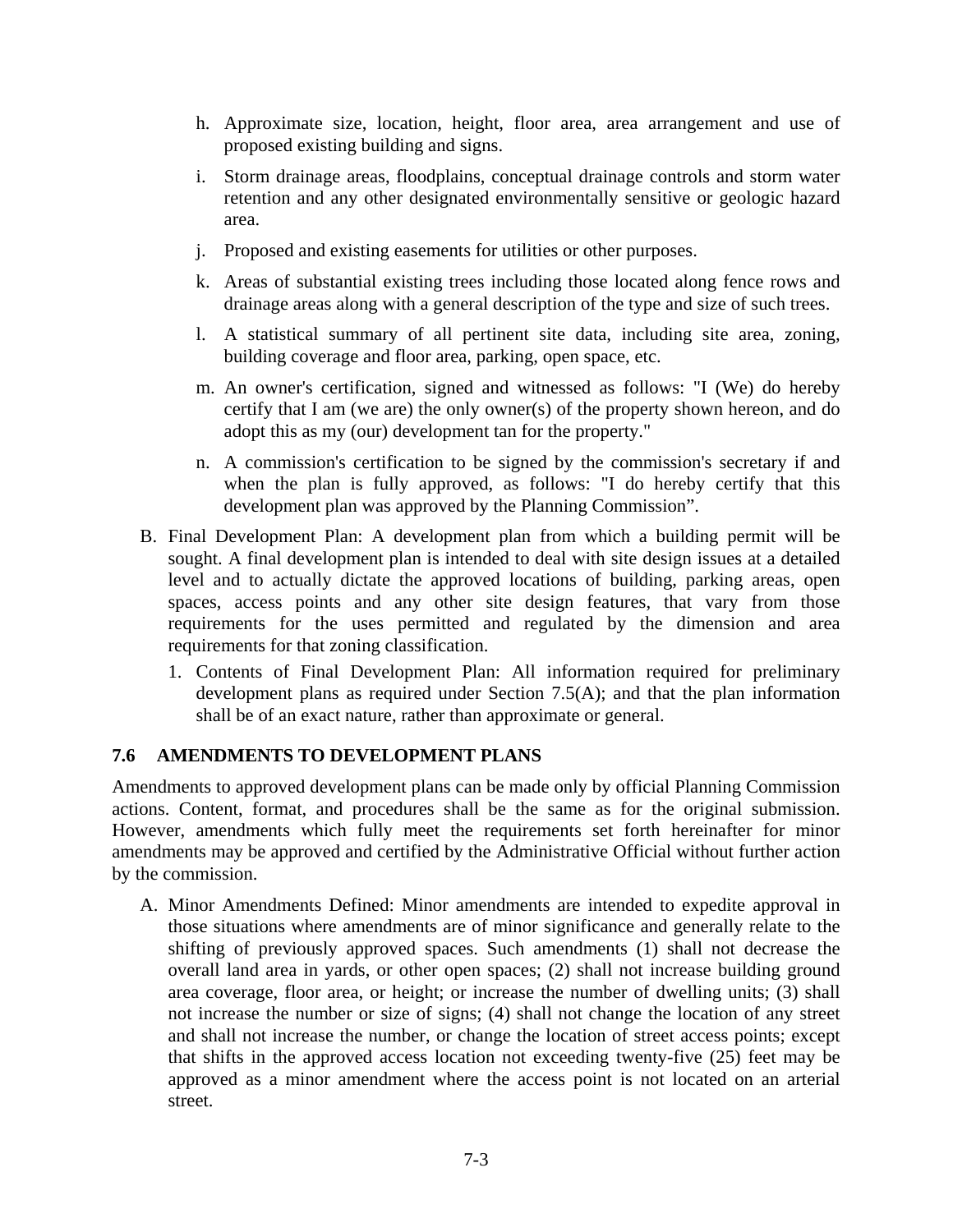### **7.7 DEVELOPMENT PLANS AND PRELIMINARY SUBDIVISION PLAN MAY BE COMBINED**

It is recognized that for certain development situations it can be advantageous to both the developer and the commission to combine the functions and requirements for development plans and preliminary subdivision plans in order to streamline the development approval process while not reducing the quality of the review.

### **7.8 PRELIMINARY OR FINAL SUBDIVISION PLAN MAY BE SUBSTITUTED FOR DEVELOPMENT PLANS REQUIRED IN CONJUNCTION WITH MAP AMENDMENT REQUEST**

It is recognized that in certain cases, a preliminary or final subdivision plan would be as appropriate or more appropriate to be considered in conjunction with a map amendment request than a development plan. Generally, such situations involve developments where placements of structures will be tightly controlled by the streets, lot pattern, and the requirements for placement of structures within the zone, and where the developer sees fit to have plans prepared at the required level of detail for subdivision plans prior to receiving a zone change approval.

## **7.9 REQUEST FOR VARIANCES OR CONDITIONAL USE PERMITS**

An applicant for a zoning change who is required to submit a development plan to the Planning Commission may elect to have the Planning Commission hear any requests for variances or conditional use permits proposed in the development plan. Such request shall be submitted at the time of filing of the application for the zone change. In such cases, the Planning Commission is hereby empowered to hear and finally decide applications for variances or conditional use permits pursuant to KRS 100. The planning commission shall assume all powers and duties otherwise exercised by the board of adjustment pursuant to KRS 100 in such circumstances. The application for variances or conditional use permits shall be considered at the same public hearing set for the zone change.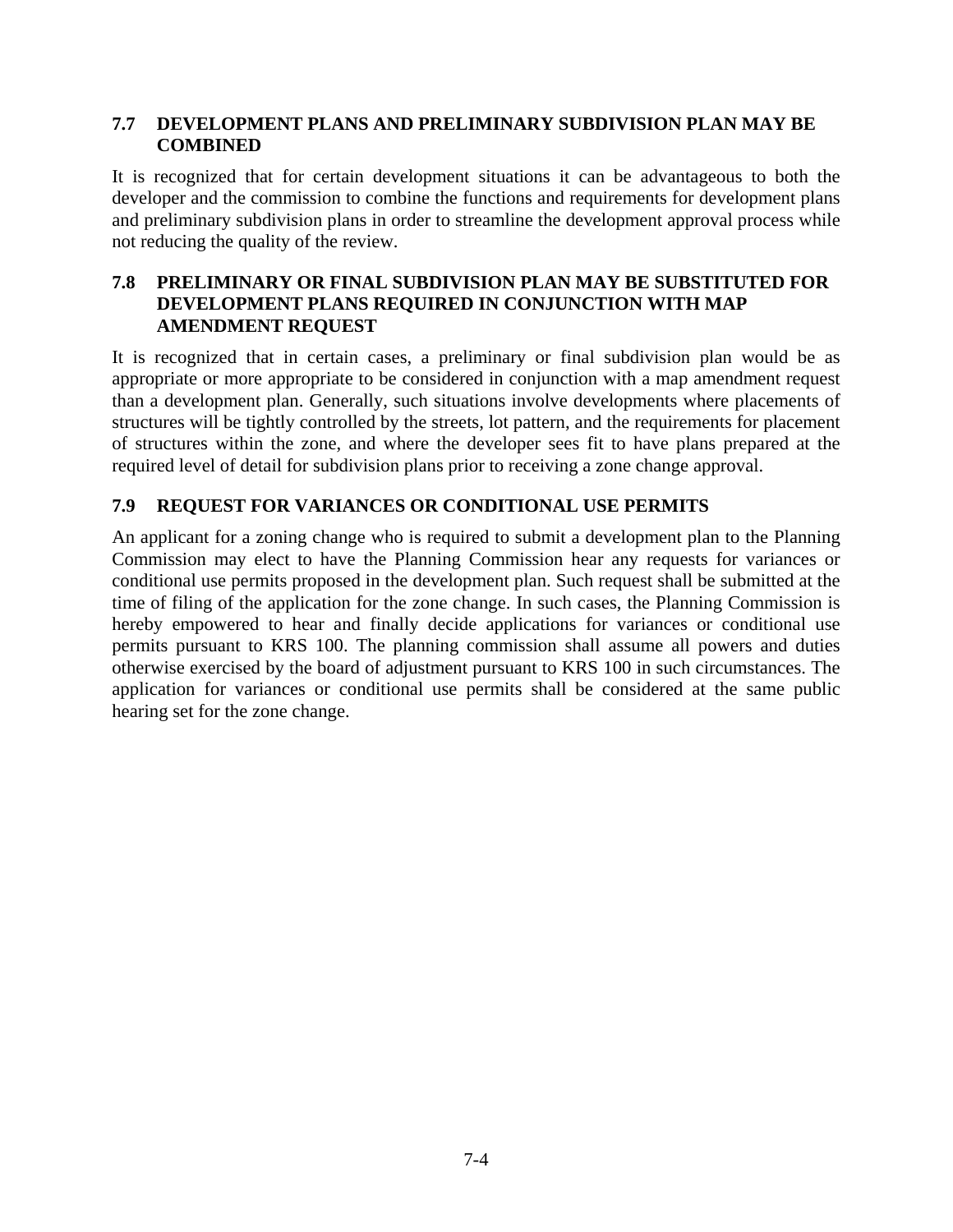# *8 ADMINISTRATION AND ENFORCEMENT*

### **8.1 ADMINISTRATIVE OFFICIAL**

A fully qualified Administrative Official designated by the Columbia City Council shall administer and enforce this zoning regulation. The Administrative Official may be provided with the assistance of such other persons as the Columbia City Council and Planning Commission may direct.

- A. For the purposes of the zoning regulation, the Administrative Official shall have the following duties:
	- 1. Upon finding that any of the provisions of this Regulation are being violated, notify in writing the person responsible for such violation (s), ordering the action necessary to correct such violations.
	- 2. Order discontinuance of illegal uses of land, buildings or structures.
	- 3. Order removal of illegal buildings, structures, signs or illegal additions or structural alterations.
	- 4. Order discontinuance of any illegal work being done.
	- 5. Take any other action authorized by this zoning regulation to ensure compliance with or to prevent violation (s) of this zoning regulation. This may include the issuance of and action on building permits and certificate of occupancy permits and such similar administrative duties as are permissible under the law.
	- 6. Make records of all official actions of the office relating to the administration and enforcement of the provisions of this zoning regulation including but not limited to written records of all complaints and actions taken with regard thereto, all violations discovered and actions taken thereto, and the final disposition of all such matters.
	- 7. Make an annual report to the Planning Commission and, at the direction of the Planning Commission, the City Council, listing the total number of buildings and structures constructed and/or demolished, the number of dwelling units added or subtracted from the city total, and the dollar value of all building activity occurring within the City during the preceding year. Said report shall also further break the value of building activity down by land use category in accordance with the number and type of Zoning Districts authorized by this regulation and any amendments thereto, and shall detail the full scope of enforcement activities including fines, injunctions and the like imposed upon any violators. The report shall be in writing.

## **8.2 PLANNING COMMISSION**

Matters of the Planning Commission pertaining to membership, appointment, terms, vacancies, oath, compensation, removal and officers shall be in accordance with KRS 100. The Commission shall adopt rules necessary to the conduct of its held at the call of the chairman and at such other times as the Commission may determine. All meetings shall be open to the public. The Commission shall keep minutes of its proceedings, including regulations, transactions, findings,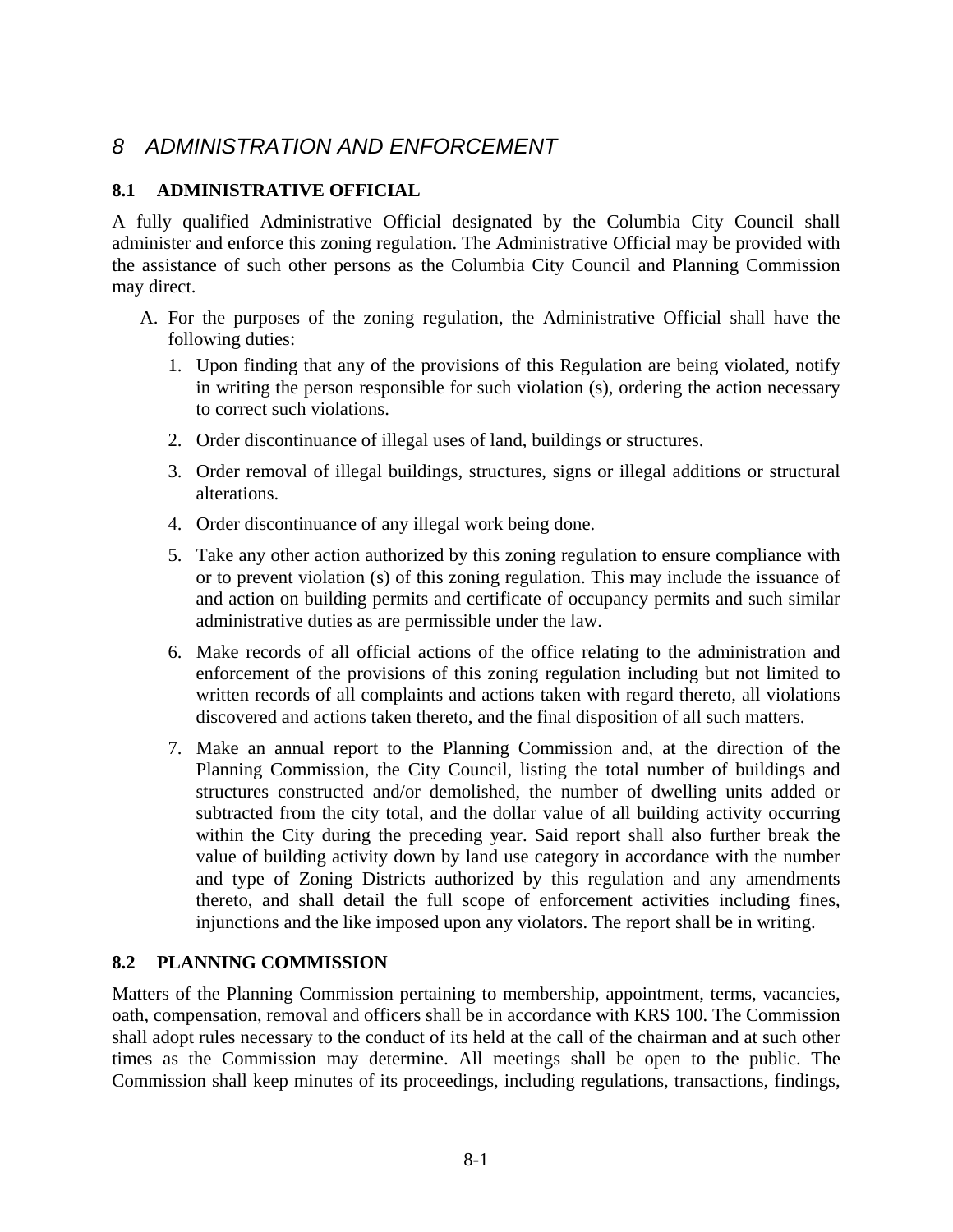and determinations, and the number of votes for and against each question, and if any member is absent or disqualifies from voting, indicating the fact.

- A. For the purpose of this zoning regulation, the Commission shall have the following duties:
	- 1. Administer and enforce this zoning regulation as outlined herein.
	- 2. Review all proposed amendments to this zoning regulation and make recommendations to the City Council.
	- 3. Review and act on all development plans.

## **8.3 ZONING/BUILDING PERMITS REQUIRED**

No building or other structure shall be erected, moved, added to, or structurally altered without a zoning permit issued by the Administrative Official and a building permit when required by state or local regulations. No zoning permit shall be issued by the Administrative Official except in conformity with the provisions of this zoning regulation, unless they receive a written order from the Board of Adjustment in the form of an administrative review, conditional use permit, or variance as provided by this zoning regulation.

If no zoning permit has been issued (and building permit when required) and a builder begins or continues to build, a restraining order may be obtained upon application to the proper court of record and evidence of the lack of a zoning permit or building permit shall establish a prima facie case for the issuance of the restraining order.

## **8.3.1 APPLICATION FOR ZONING/BUILDING PERMIT**

All applications for zoning and building permits shall be drawn to a scale as may be required by the Administrative Official. One copy of the plans shall be returned to the applicant by the Administrative Official, after having marked such copy either as approved or disapproved and attested to same by this signature on such copy. The original copy of the plans, similarly marked shall be retained by the Administrative Official.

## **8.3.2 EXPIRATION OF THE ZONING/BUILDING PERMIT**

If the work described in any zoning or building permit has not begun within six (6) months from the date of issuance thereof, said permit shall expire; it shall be revoked by the Administrative Official and written notice thereof shall be given to the persons affected. If the work described in any zoning or building permit has not been substantially completed within two (2) years of the date of issuance thereof, said permit shall expire and be revoked by the Administrative Official and written notice thereof shall be given to the persons affected, together with notice that further work as described in the canceled permit shall not proceed unless and until a new permit has been obtained.

## **8.4 CERTIFICATE OF OCCUPANCY FOR NEW, ALTERED, OR NON-CONFORMING USES**

It shall be unlawful to use or occupy or permit the use or occupancy of any building or premises, or both, or part thereof hereafter created, erected, changed, converted, or wholly or partly altered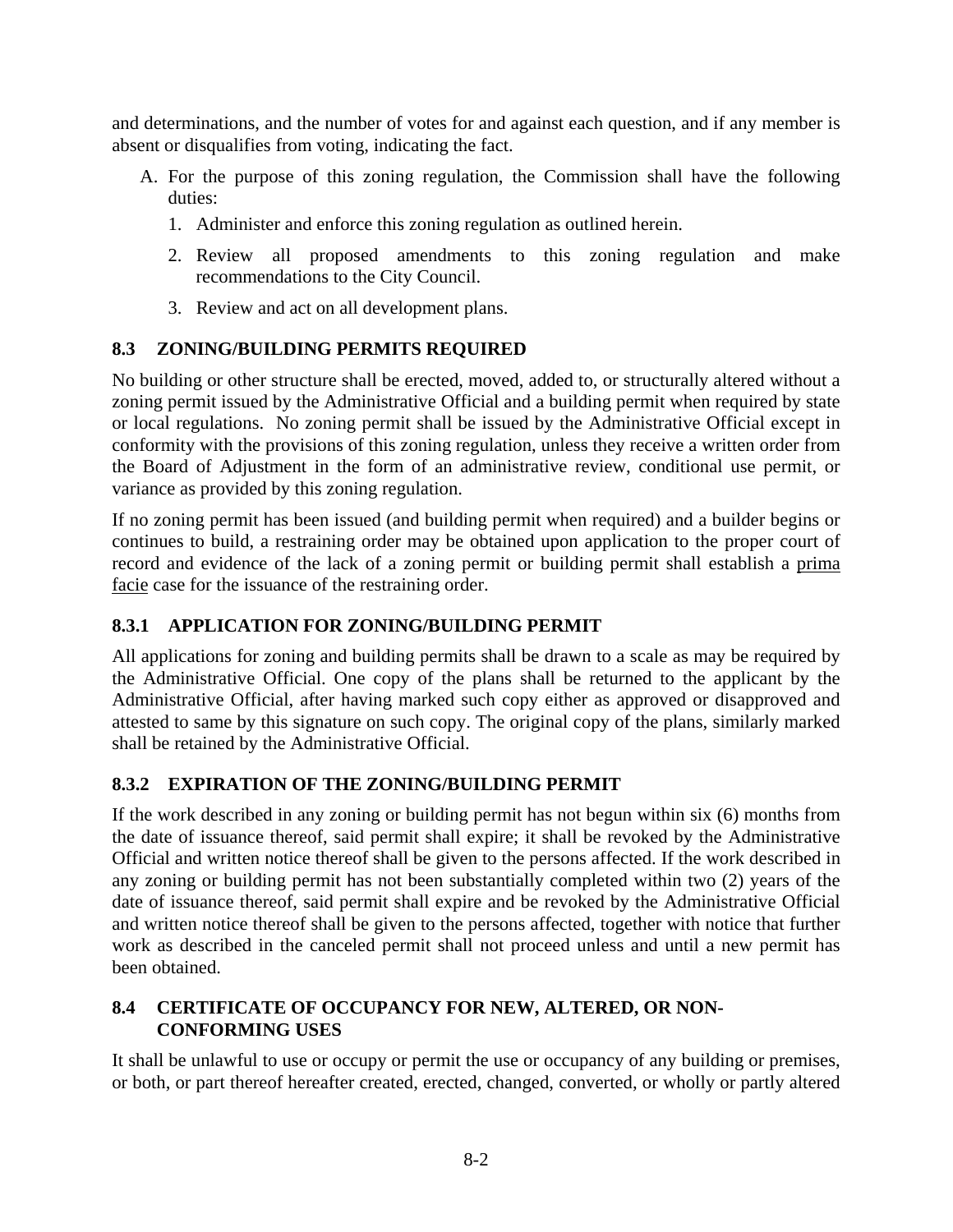or enlarged in its use or structure until a certificate of occupancy shall have been issued. A certificate of occupancy is not required when a building permit is not required.

No nonconforming structure or use shall be renewed, changed, or extended until a zoning permit shall have been issued by the Administrative Official.

## **8.5 CONSTRUCTION AND USE TO BE AS PROVIDED IN APPLICATIONS, PLANS, PERMITS, AND CERTIFICATES OF OCCUPANCY**

Zoning permits, building permits or certificates of occupancy issued on the basis of plans and applications approved by the Administrative Official authorize only the use, arrangement, and construction set forth in such approved plans and applications, and no otherwise, arrangement or construction. Use, arrangement or construction at variance with that authorized shall be deemed violation of this Regulation and punishable as provided by Section 8.7 hereof.

## **8.6 COMPLAINTS REGARDING VIOLATIONS**

Whenever a violation of this zoning regulation occurs, or is alleged to have occurred, any person may file a written complaint. Such complaint, stating fully the causes and basis thereof, shall be filed with the Administrative Official. The Administrative Official shall record properly such complaint, immediately investigate, and take action thereof as provided by this zoning regulation.

## **8.7 PENALTIES FOR VIOLATIONS**

Violation of the provisions of this zoning regulation or failure to comply with any of its requirements (including violations or conditions and safeguards established in a connection with grants of variances or conditional uses) shall constitute a misdemeanor.

Any person who so violates this zoning regulation or fails to comply with any of its requirements except as provided in Section 8.71 herein below shall upon conviction thereof be fined not less than ten dollars (\$10.00) but no more than five hundred dollars (\$500.00) for each conviction. Each day of violation shall constitute a separate offense.

## **8.7.1 VIOLATIONS REGARDING LOTS OR PARCELS**

Any person shall upon conviction be fined not less than one hundred dollars (\$ 100.00) but no more than five hundred dollars (\$500.00) -for each lot or parcel which was the subject of sale or transfer, or a contract for sale or transfer where such sale or transfer, or contract thereof, constitutes a violation of this zoning regulation.

Nothing herein contained shall prevent the City from taking such other lawful action as is necessary to prevent or remedy any violation.

## **8.8 SCHEDULE OF FEES, CHARGES, AND EXPENSES**

The Planning Commission shall enforce a schedule of fees, charges, and expenses established by City Council and shall develop a collection procedure for building permits, appeals, and other matters pertaining to this zoning regulation. The Schedule of Fees shall be posted in the office of the Administrative Official, and may be altered or amended only by the City Council. Until all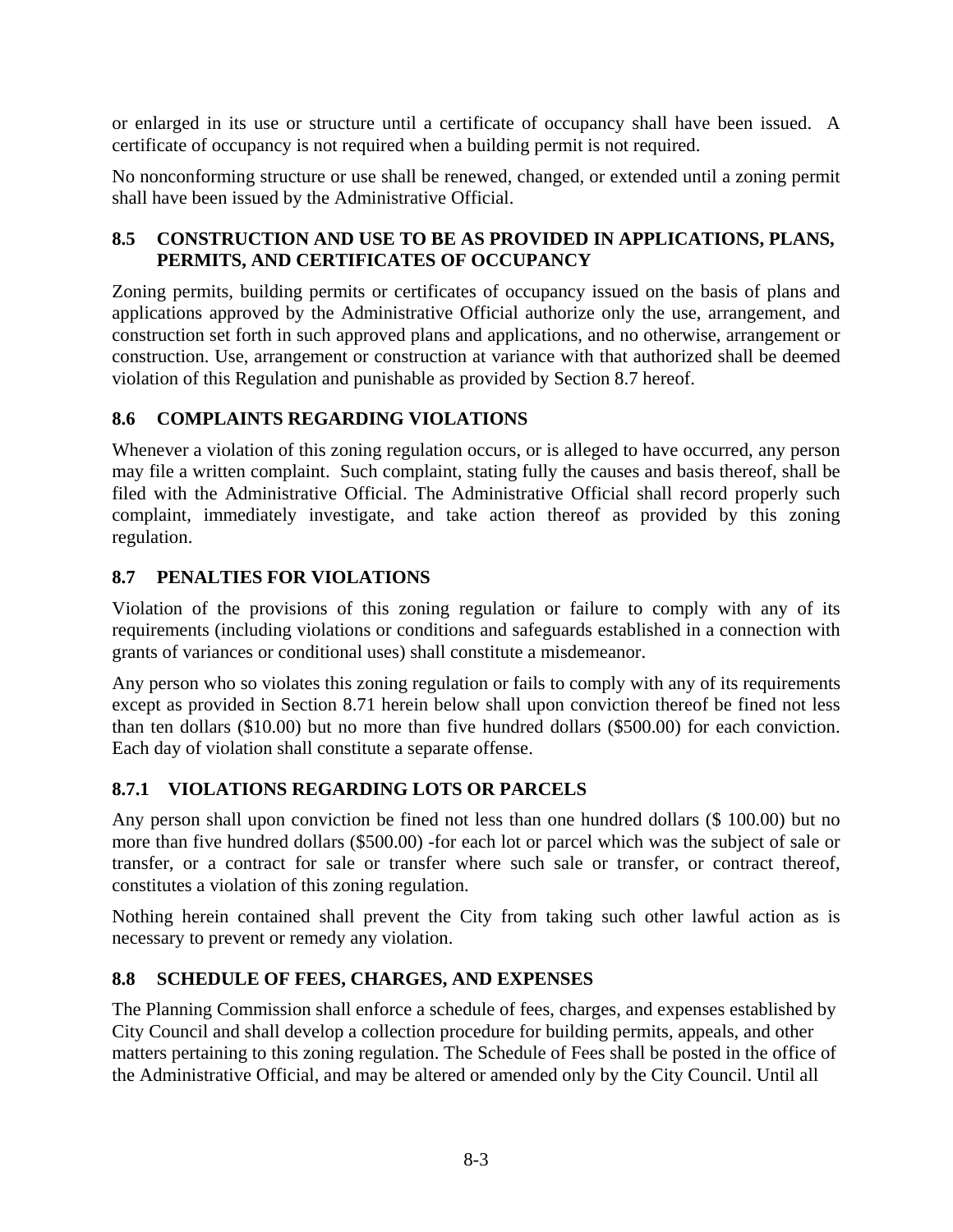applicable fees, charges, and expenses have been paid in full, no action shall be taken on any application or appeal.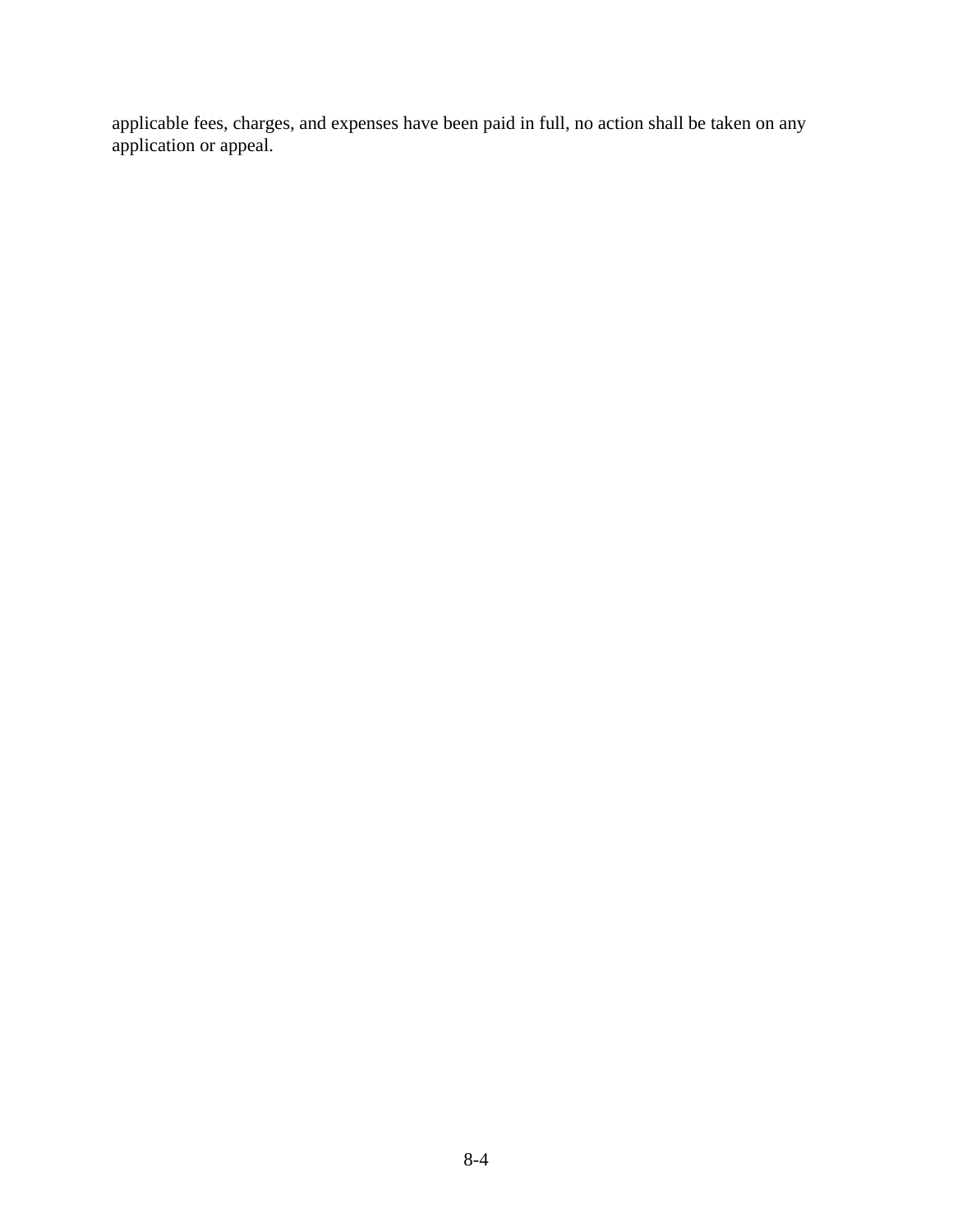# *9 BOARD OF ADJUSTMENT*

### **9.1 APPOINTMENT AND PROCEEDINGS OF BOARD**

The Board of Adjustment as constituted at the time of the re-adoption of this zoning regulation shall continue in power. Matters of the Board of Adjustment pertaining to membership, appointment, term, vacancies, oath, compensation, removal and officers, shall be in accordance with KRS 100.217.

The Board of Adjustment shall adopt rules necessary to the conduct of its affairs and in keeping with the provisions of this zoning regulation. Meetings shall be held at the call of the chairman and at such other times as the Board shall determine. The chairman, or the acting chairman, may administer oaths and compel the attendance of witnesses. All meetings shall be open to the public.

The Board of Adjustment shall keep minutes of its proceedings, showing the vote upon each question, or if absent or failing to vote indicating such fact, and shall keep records of its examinations and other official actions, all of which shall be a public record and be immediately filed in the office of the Board (Note KRS 100.221)

### **9.1.1 AN APPEAL**

An appeal stays all proceedings in furtherance of the action appealed from, unless the Administrative Official from whom the appeal is taken certifies to the Board of Adjustment after the notice of appeal is filed, that by reason of facts stated in the certificate, a stay would, in their opinion, cause imminent peril to life and property. In such case, proceedings shall not be stayed other than by a restraining order which may be granted on due cause shown by the Board of Adjustment. Notice shall be given to the Administrative Official from whom the appeal is taken and on due cause shown.

## **9.2 POWERS AND DUTIES OF BOARD OF ADJUSTMENT**

### **9.2.1 ADMINISTRATIVE REVIEW**

To hear and decide appeals where it is alleged there is an error in any order, requirement, decision, or determination made by the Administrative Official. Such decision shall be made within sixty (60) days.

### **9.2.2 CONDITIONAL USE PERMIT**

The Board shall have the authority to approve or disapprove applications for conditional uses. The Board may approve, modify, or deny any application for a conditional use permit. If it approves such permit, it may attach necessary conditions such as time limitations, requirements that one or more things be done before the request can be initiated, or conditions or a continuing nature. Any such conditions shall be recorded in the Board's minutes and on the conditional use permit. The granting of a conditional use permit does not exempt the applicant from complying with all the requirements of building, housing and other applicable regulations.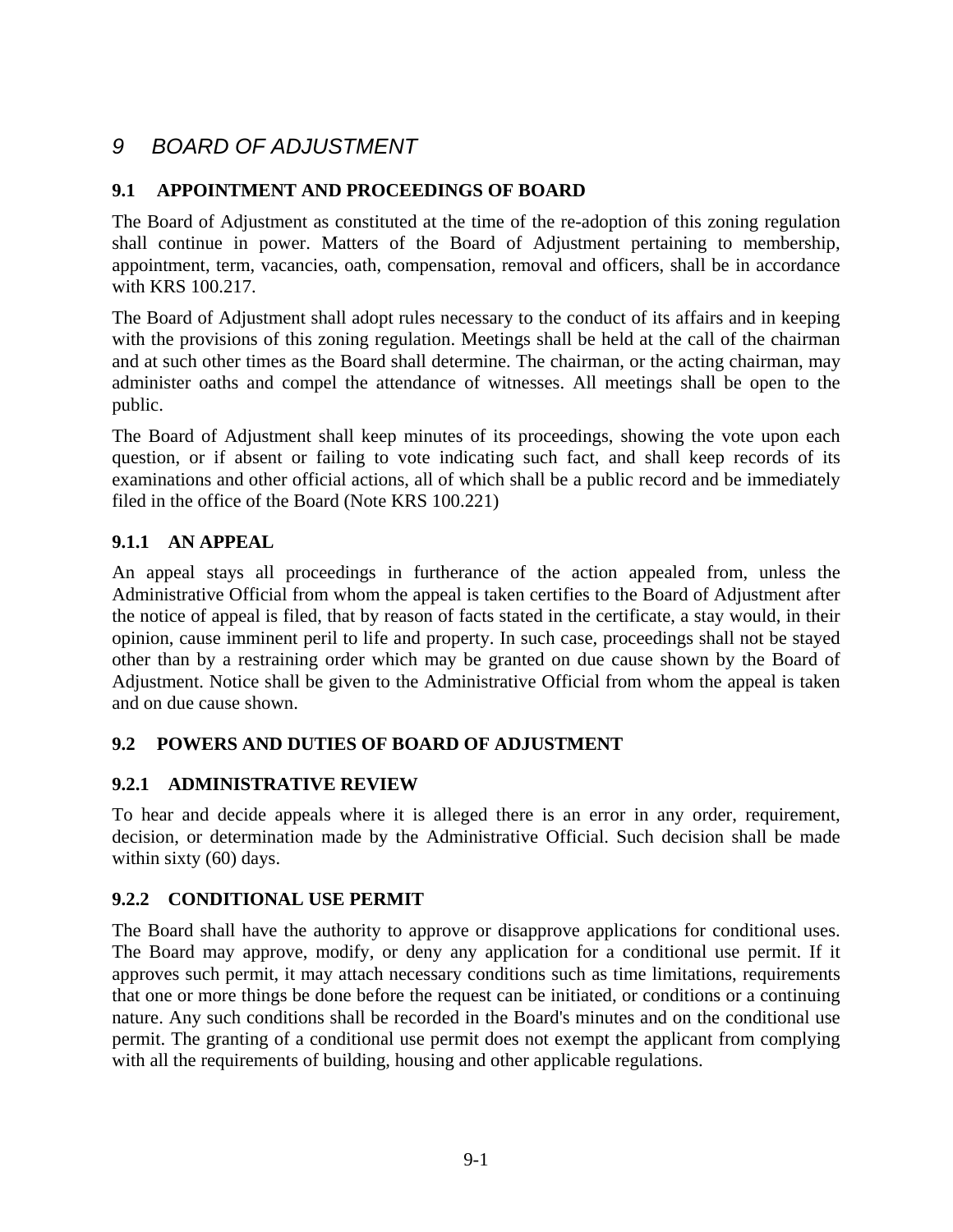### **9.2.3 VARIANCES**

The Board shall have the power to hear and decide on applications for dimensional variances where, by reason of the exceptional narrowness, shallowness, or unusual shape of a site on the effective date of the zoning regulation or by reason of exceptional topographic conditions, or some other extraordinary situation or condition of that site, the literal enforcement of the dimensional requirements (height or width of building or size of yards, but no population density) of the zoning regulation would deprive the applicant of reasonable capacity to make use of the land in a manner equivalent to the use permitted other landowners in the same zone. The Board may impose any reasonable conditions or restrictions on any variance it decides to grant.

Before any dimensional variance is granted, the Board must find all of the following, which shall be recorded along with any imposed conditions or restrictions in its minutes and records and issued in written form to the applicant to constitute proof of the dimensional variance.

- 1. The specific conditions in detail which are unique to the applicant's land and do not exist on other land in the same zone.
- 2. The manner in which the strict application of the provisions of the regulation would deprive the applicant of a reasonable use of the land in the manner equivalent to the use permitted other landowners in the same zoned
- 3. That the unique conditions and circumstances are not the result of actions of the applicant taken subsequent to the adoption of the zoning regulation.
- 4. Reasons that the variance will preserve, not harm the public safety and welfare, and not alter the essential character of the neighborhood.

### **9.2.4 APPEAL OF NON-CONFORMING USE OR STRUCTURE**

The Board of Adjustment shall have the authority to hear and decide appeals concerning nonconforming uses and structures. To approve the appeal, the Board must find, in addition to the requirements of Section 3, that the non-conformity of the use or structure would not be increased in scope or area of its operation, and that it would not have an adverse effect on the surrounding area. In approving the appeal, the Board may require appropriate conditions be met to ensure the health, safety and welfare of the community and to protect the essential character of the surrounding area.

### **9.2.5 PROCEDURES**

An application to the Board for an original interpretation or decision or an appeal from a decision of the Enforcement Officer shall be made in writing on forms prescribed by the Board and which provide sufficient information for administrative purposes. Additional statements or information with respect to the case involved may also be submitted by the applicant for review by the Board. An appeal must be filed within sixty (60) days after the Enforcement Officer has refused a building permit or certificate of occupancy, or the right to appeal shall be waived. The Enforcement Officer shall transmit to the Board the complete record of the decision appealed.

The board shall hold a hearing at which all pertinent evidence concerning the interpretation, decision, or appeal shall be examined, and the Board shall make their decision within thirty (30) days after the hearing. The following rules shall govern all decisions made by the Board: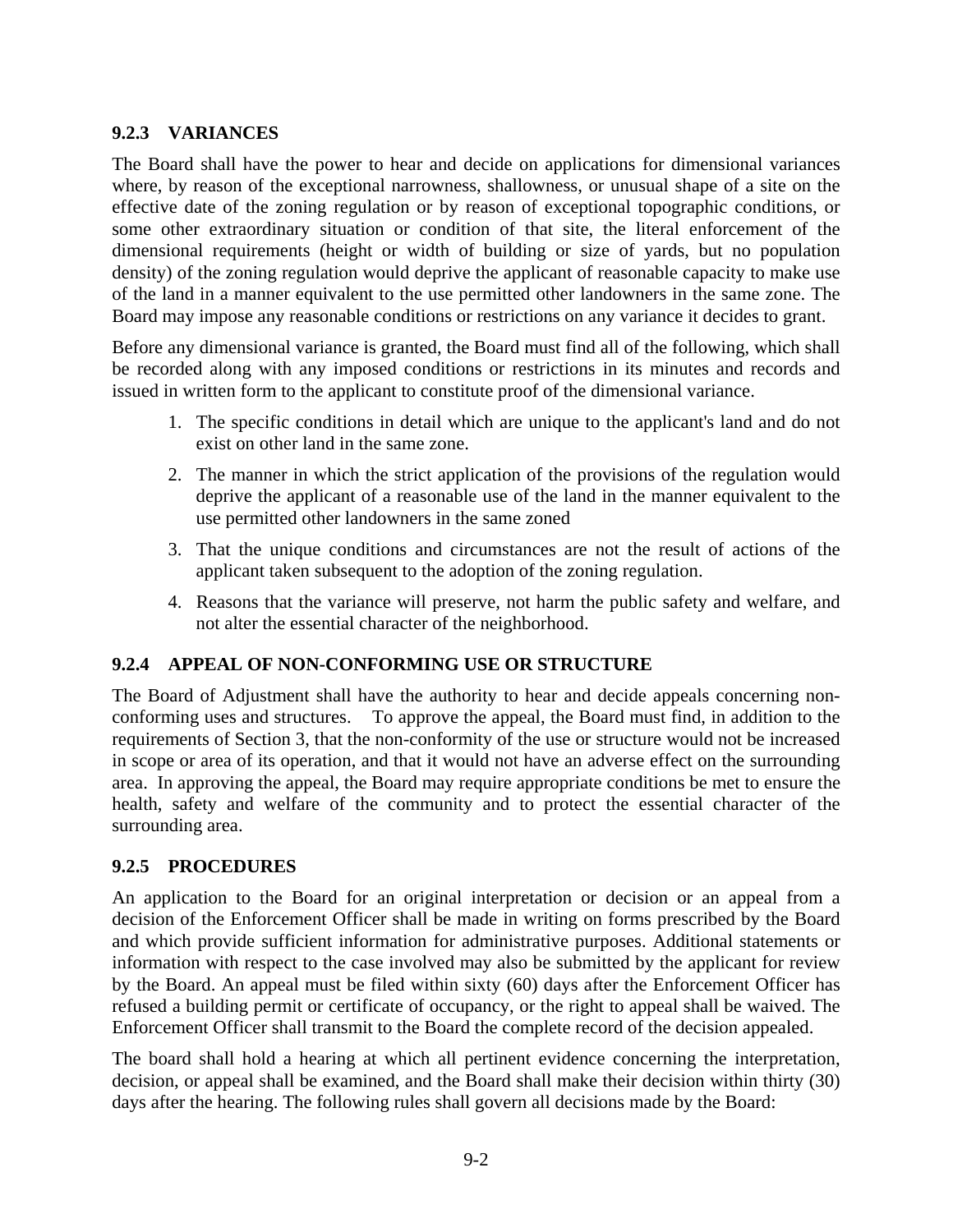- A. Limits of Authority: The Board shall act only within the strict limits of its authority as defined in the zoning regulation. The Board has no authority to vary the use regulations or other regulations not specifically delegated to it. The Board shall not hold hearings on applications or appeals seeking decisions that the Board is not authorized to make.
- B. Special Conditions: The Board may attach special conditions to any decision it is authorized to make in order to ensure that the intent of the Zoning Order will be carried out.
- C. Majority Vote Required**:** The concurring vote of a majority of the entire membership of the Board shall be necessary in making any decision.
- D. Additional Powers: In exercising the above powers, the Board shall have all the powers of the Enforcement Officer in addition to its other powers and duties.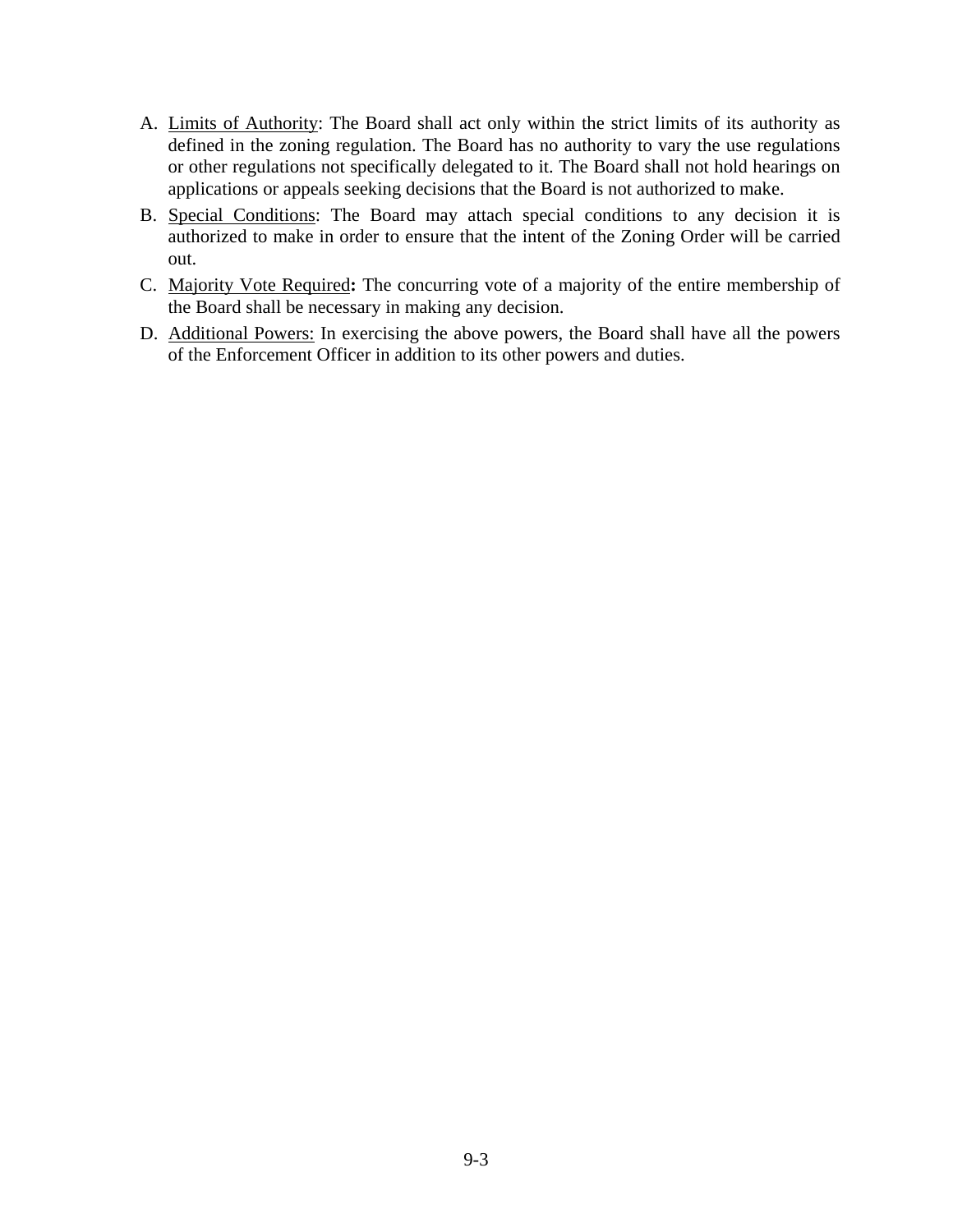## *10 AMENDMENTS*

## **10.1 GENERAL**

Whenever the public necessity, convenience, general welfare, or good zoning practices require, the legislative body may by ordinance, after receiving a recommendation thereon from the planning commission, and subject to procedures by law, amend, supplement, change or repeal the regulations, restrictions, and boundaries or classification of property.

## **10.2 APPLICATION FOR AMENDMENT**

A proposal for amendment to the Official Zoning Map may originate with the Planning Commission, the City Council, and other government body, the owner of the subject property, or by a person having written authorization from the owner of the subject property. A proposal for amendment to the text of this Regulation may originate with any person or governmental body. Regardless of the origin of the proposed amendment an application must be filed with the Planning Commission requesting the proposed amendment in such form and accompanied by such information as required by this Regulation and the Planning Commission. The Planning Commission may require the submission of further information subsequent to the filing of an application as provided by the Regulation and the Planning Commission. At the time of filing an application, a non-returnable filing fee shall be paid according to the schedule of fees; however, there shall be no filing fee for an amendment requested by the City Council, the Planning Commission, or any governmental agency. Upon the filing of an application for a map amendment by a governmental body, the Planning Commission shall promptly notify the owner of the subject property by registered mail or certified mail, receipt requested.

## **10.3 PLANNING COMMISSION PROCEDURE**

Upon filing of an application for an amendment to the Official Zoning Map or the text of this Regulation, the Planning Commission shall study and review the application as provided in this Regulation and the bylaws of the Planning Commission.

## **10.4 NOTICE OF PUBLIC HEARING**

Before voting upon any proposed amendment, notice of the time, place and reason for holding a public hearing shall be given by one (1) publication in the newspaper of general circulation in the city, not earlier than twenty-one (21) days or later than seven (7) days before the public hearing.

## **10.5 PUBLIC HEARING ON APPLICATION**

After notice of the public hearing as provided for above, the Planning Commission shall hold a public hearing on the proposed amendment.

## **10.6 RECOMMENDATION OF COMMISSION FOR ZONING MAP AMENDMENT**

Before recommending to the City Council that an application for amendment to the Zoning Map be granted, the Planning Commission, in the absence of such a finding that (1) the original zoning classification given to the property was inappropriate or improper, or (2) there have been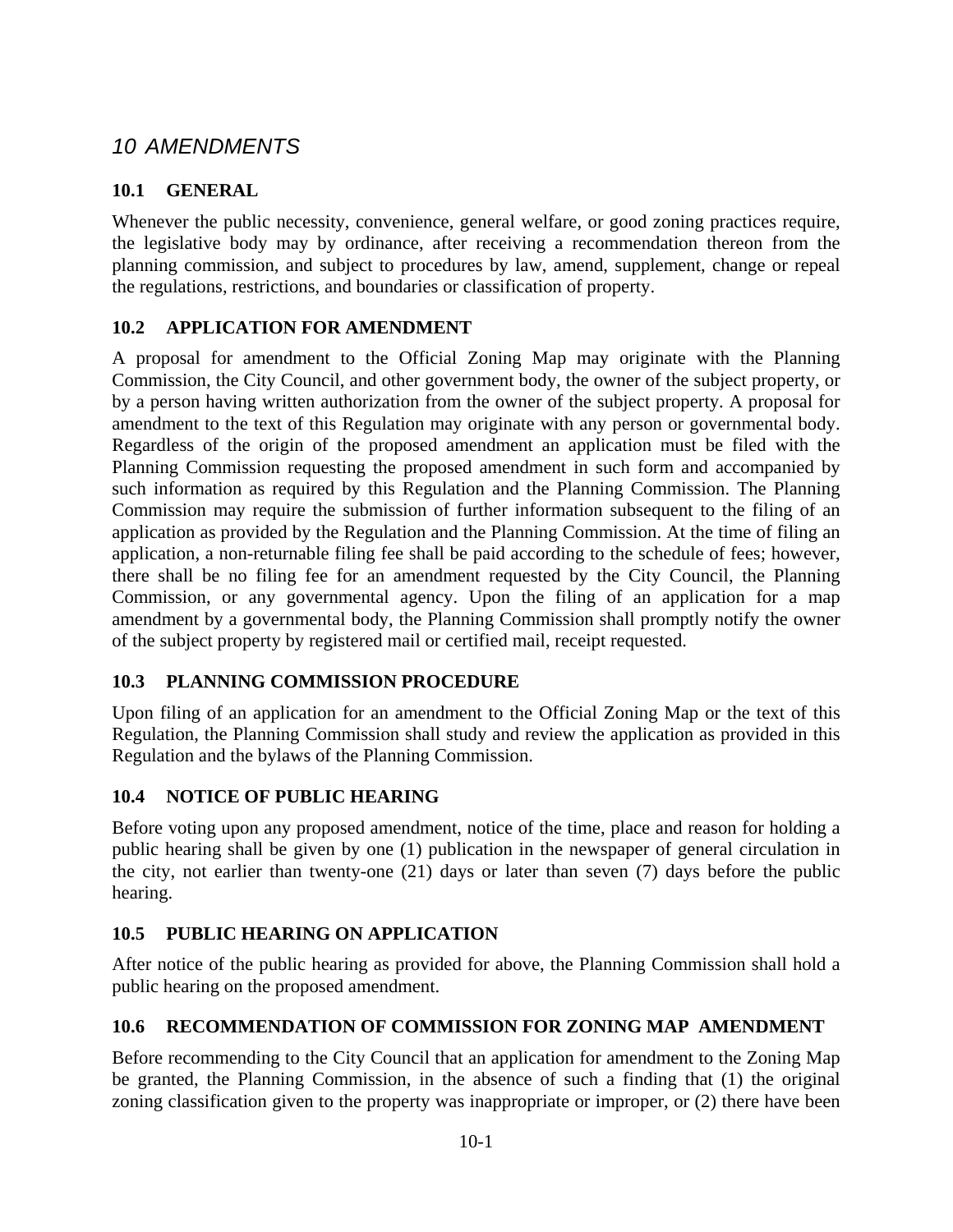major changes of an economic, physical, or social nature within the area involved which were not anticipated in the Comprehensive Plan adopted by the Planning Commission and which have substantially altered the basic character of such area; the findings of fact made by the Planning Commission shall be recorded in the minutes and records of the Commission. After voting to recommend that an application for amendment to the Official Zoning Map be granted or denied, the Planning Commission shall forward its findings of fact and recommendations in writing to the City Council, if the subject property is within the territorial jurisdiction of the City at the time the Planning Commission's recommendation is made thereon.

## **10.7 ACTION BY CITY COUNCIL ON ZONING MAP AMENDMENTS**

The Columbia City Council shall not act upon a proposed amendment to the Zoning Map until it shall have received the written findings of fact and recommendations thereon from the planning commission. It shall take a majority of the entire City Council to override the recommendations of the planning commission.

## **10.8 RECOMMENDATION OF COMMISSION FOR TEXT AMENDMENT**

After voting to recommend that an application for amendment to the text of this zoning regulation be granted or denied, the Planning Commission shall forward its recommendation in writing to the City Council.

## **10.9 ACTION BY CITY COUNCIL ON TEXT AMENDMENT**

The City Council shall not act upon a proposed amendment to the text of this zoning regulation until it shall have received the written recommendation thereon from the planning commission. It shall take a majority of the entire City Council to override the recommendation of the planning commission.

## **10.10 SPECIAL CONDITIONS TO THE GRANTING OF ZONING CHANGES**

As a condition to the granting of any zoning change, the Planning Commission may require the submission of a development plan. As a further condition to the granting of a zoning change, the planning unit may require that substantial construction be initiated within two (2) years; provided that such zoning change shall not revert to its original designation unless there has been a public hearing.

### **10.11 CURRENCY OF ZONING MAP**

The Planning Commission and the Administrative Official shall ensure that amended zoning district boundaries are accurately placed on the certified copies of the Zoning Map and shall initial and date all such additions to them approved.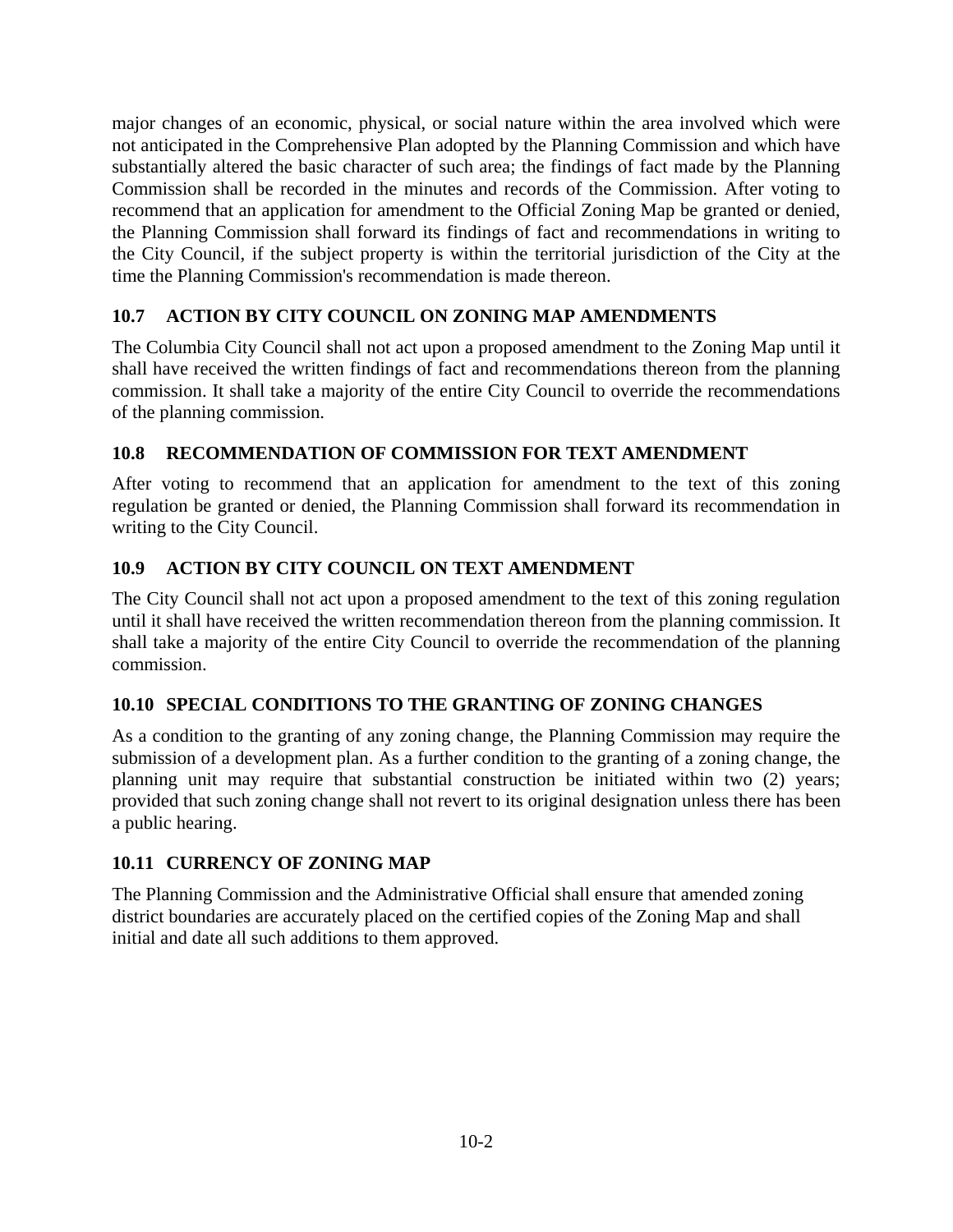# *11 KY 55 BYPASS & KY 61 SMALL AREA PLAN OVERLAY DISTRICT*

## **11.1 INTENT**

The purpose or intent of this district is to assist in the implementation of the *City of Columbia Comprehensive Plan* and the *KY 55 Bypass & KY 61 Small Area Plan* included in the comprehensive plan approved November 9, 2006. Specifically, the purpose of this overlay district in conjunction with the underlying zoning district is to:

- A. To provide a framework to guide appropriate development for future growth in this key area of the community;
- B. To further detail and compliment the Comprehensive Plan for this area to insure new development around the City of Columbia will have a positive impact on the city;
- C. To minimize adverse impacts of noise, traffic and visual clutter from new development along these new roads.

### **11.2 LOCATION & DEFINITION**

The KY 55 Bypass & KY 61 Small Area Plan Overlay District (SAP) is an overlay zoning district which includes all properties within the Small Area Plan Boundary shown on Figure 10-1 of the November 2006 *City of Columbia Comprehensive Plan.* The regulations herein apply to those properties within the SAP in addition to the regulations for the underlying zoning district identified on the City of Columbia Zoning Map.

### **11.3 DEVELOPMENT PLAN REQUIRED**

A development plan in accordance with Article 7 of this regulation shall be required for the development of all property within the SAP district. Development within the SAP District shall be in conformance with the KY 55 Bypass & KY 61 Small Area Plan (Chapter 10 of November 2006 *the City of Columbia Comprehensive Plan*) and the requirements of this section of the Columbia Zoning Ordinance.

### **11.4 LANDSCAPE BUFFER AREA**

- A. A 30 foot wide landscape buffer area shall be required between the right-of-way of the KY 55 Bypass and adjacent residential development. A 20 foot wide landscape buffer area shall be required between the right-of-way of the KY 55 Bypass and any use other than residential.
- B. A 30 foot wide landscape buffer area shall be required between the right-of-way of the KY 61 and adjacent residential development. A 20 foot wide landscape buffer area shall be required between the right-of-way of the KY 61 and any use other than residential.
- C. The required 30 foot wide landscape buffer area shall be include the following landscape materials per 100 linear feet selected from the acceptable plan materials list in Appendix B.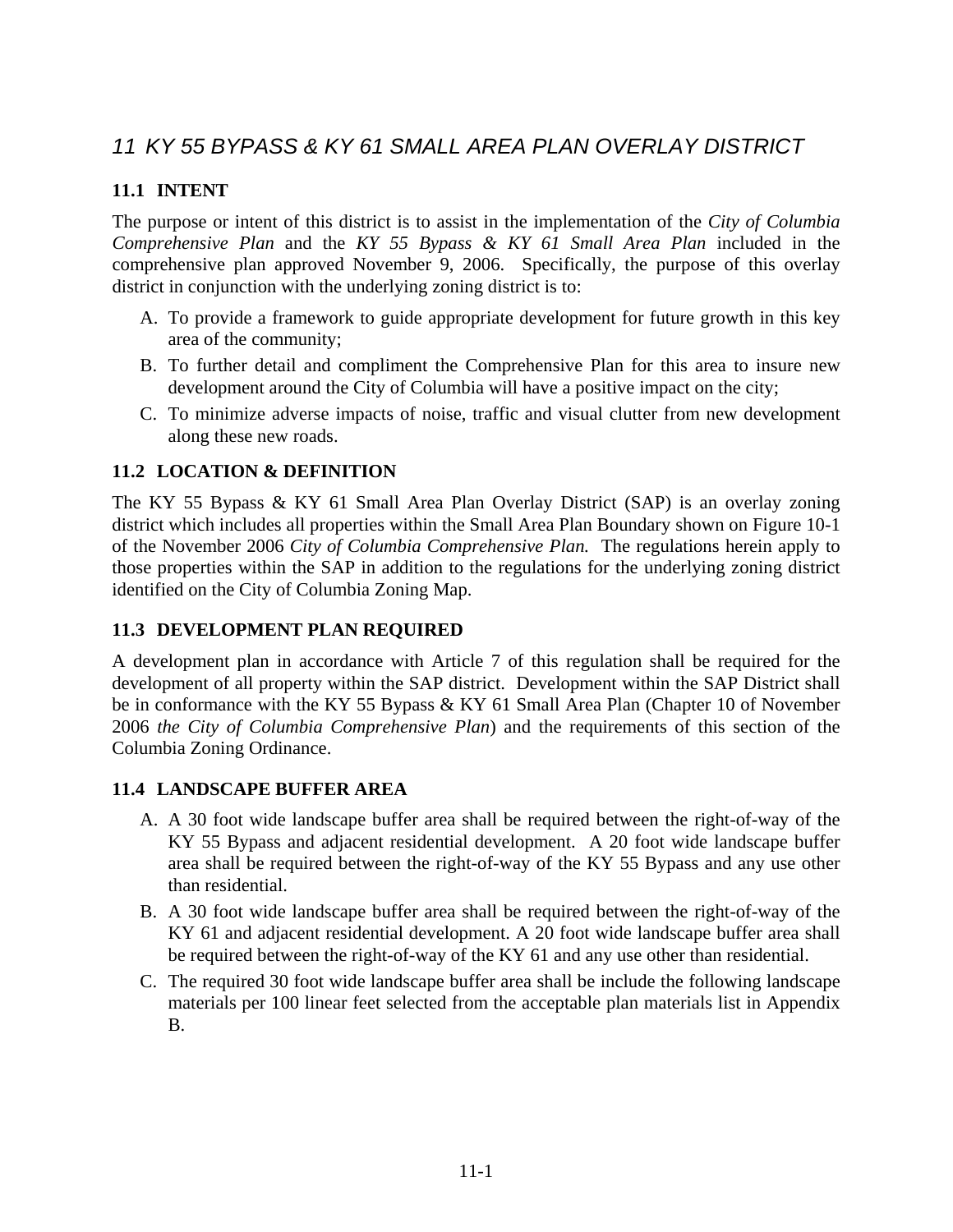- 1. Option A: 10 Large Evergreen Trees from Plant list A; plus 5 Small Trees from Plant list C; plus 5 Large or Medium Trees from Plant List A or B; plus 40 Shrubs from Plant List E or 10 Shrubs from Plant List D or E and 20 shrubs from Plant List  $\mathcal{C}$
- 2. Option B: One tree from Plant List A or B for every 40 linear feet or fraction thereof plus 1) a double row of 6' high hedge or 2) a 6' high solid wood fence, masonry wall or earth mound.
- 3. Option C: When existing natural vegetation or topography is of sufficient height and density to provide a visual screen between the road and the adjacent land use, the landscape buffer area may be increased to 50 feet for adjacent residential uses and 30 feet for other adjacent uses and the natural vegetation left undisturbed.

### **11.5 DEVELOPMENT STANDARDS**

The following development standards apply to all developments within the overlay district other than single family residential or agriculture uses.

- A. Maximum Coverage The maximum surface area of the building(s) shall not exceed 50 percent of the total lot area. Parking areas, open courts and other open space uses shall not be included in the building area.
- B. Maximum Usable Lot Area No more than 85 percent of the total surface land area of the lot shall be improved with buildings, structures, parking and loading areas, streets, driveways or roadways.
- C. Landscape Plan Required For sites that contain less than 50 parking spaces, landscape plans shall be prepared for all site development within the overlay district and may be submitted either by an architect, landscape architect, engineer or surveyor licensed to practice their profession in the State of Kentucky or a Kentucky certified nurseryman. For site that contain more than 50 parking spaces, the landscape plan must be submitted by a landscape architect licensed to practice in the State of Kentucky or a professional landscaper.
- D. Landscape Plan Requirements All landscape plans shall include the following: A plan drawn to scale with all easements and landscape buffer areas shown and labeled, building footprint, parking travel ways, topography at a minimum of two-foot contours, plant schedule including botanic and common manes, size, quantity and condition and the seal and signature of the person submitting the landscape plan.
- E. Parking areas All parking shall be off-street in paved, landscaped parking areas.
- F. Joint driveways in commercial and office developments are desirable whenever possible to limit access points to the streets.
- G. Off street loading or service areas shall not face a public right-of-way unless screened from view by fencing or landscaping. Any loading area adjacent to a residential property shall be screened with a masonry or wood fence in addition to the required landscape buffer.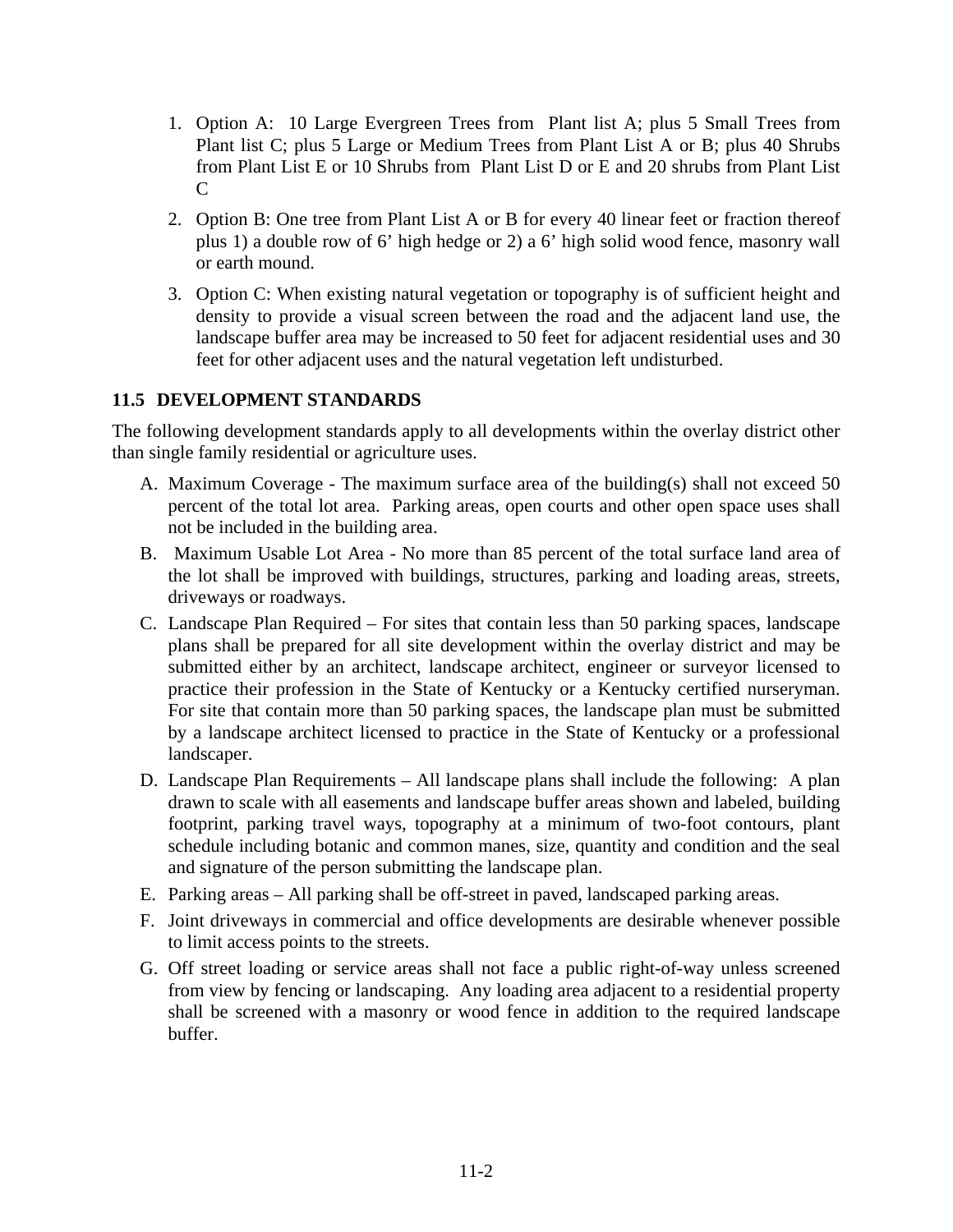### **11.6 DESIGN CRITERIA FOR RESIDENTIAL DEVELOPMENT**

- A. Building Orientation the first row of dwelling units along KY 61 or the KY 55 Bypass must face (contain a typical front façade) towards the roadway. They can be served by combined driveways, streets, or rear entrances.
- B. Building Material the first row of dwelling units along KY 61 or the KY 55 Bypass shall not contain vinyl or aluminum siding on the front façade facing the roadway. Exposed concrete foundations shall be finished with brick, stone, split faced concrete block or concrete having the appearance of brick or stone. Concrete foundations can be exposed for a maximum of two feet if screened with landscaping.
- C. Garages Attached and detached garages for the first row of dwelling units along KY 61 or the KY 55 Bypass shall be rear or side-entry only with garage doors at least ninety degrees from those roadways.
- D. Utility or cable boxes and similar structures that are visible from KY 61 or the KY 55 Bypass shall be screened by the developer with berms or landscaping.
- E. The first 150 feet of a street entering a new residential development directly accessed from KY 61 or the KY 55 Bypass shall be a boulevard street with landscaping in the middle.

### **11.7 SIGN REGULATIONS**

- A. A sign plan showing the type, size and location of proposed signs shall be submitted with the development plan. Signs shall meet the following requirements:
	- 1. Materials, colors and shades of proposed signs shall be compatible with related buildings on the property.
	- 2. All signs shall have high quality professional appearance and shall be limited to high quality construction materials such as stone, brick, decorative block, finished wood, finished metal or high quality plastic.
	- 3. Any external lighting of monument signs shall be concealed and ground mounted.
- B. Residential Entrance Sign In zones R-1, R-1A, R-2, R-3 and R-4, one residential entrance sign shall be permitted at the major entry points to any residential development that involves ten or more dwelling units. The sign shall meet the following standards:
	- 1. The entrance sign shall be a monument style sign with a brick, stone base or concrete base which simulates brick or stone.
	- 2. At least 75% of the sign area shall display the name of the residential subdivision. No greater than 25% of the sign area can identify the individual home builder or realtor.
	- 3. The maximum height shall be six feet from the ground to the top of the sign. Any additional brick or stone surrounding the sign can be higher up to a maximum of eight feet.
	- 4. The maximum display area of the sign shall be 50 square feet or split into two signs with a maximum of 25 feet of display area each. This dimension is for the display area and does not include any additional brick or stone surrounding the display area.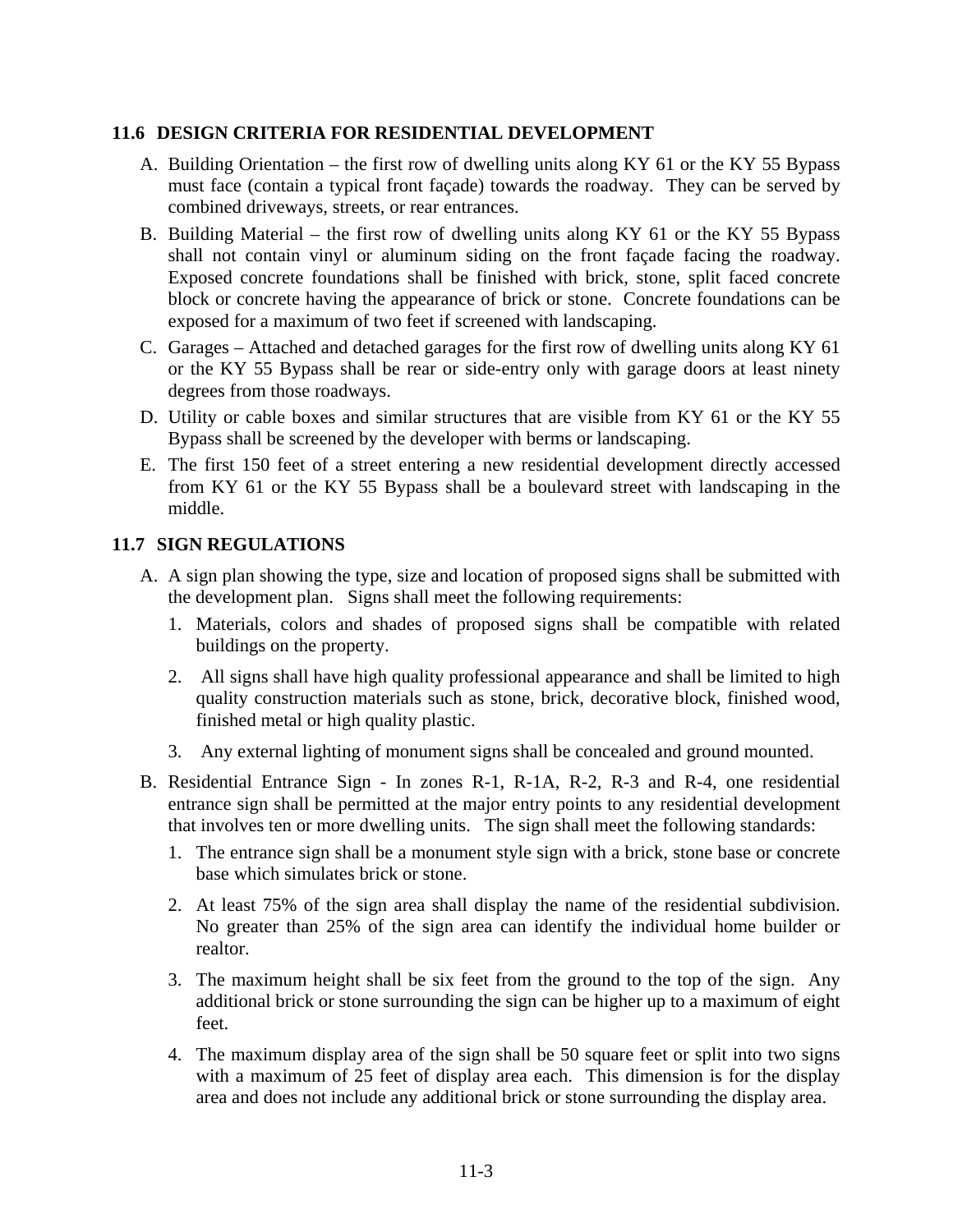- 5. The sign must be located outside the vehicular sight triangle and at least five feet from any property line. The sign must be located in a landscaped planting area. The sign may be located in the landscape buffer area.
- C. Business Entrance Sign In zones C-2, C-3, D-1 (Public/Semi-public), I-1 and I-2 one business entrance sign shall be permitted at the major entry point to any shopping center, commercial, office, or related development. Individual offices or businesses are not permitted a business monument entrance sign. The business entrance sign shall meet the following requirements:
	- 1. The entrance sign shall be a monument style sign with a brick or stone base or concrete which simulates brick or stone.
	- 2. At least 50% of the sign area shall display the name of the development. No greater than 50% of the sign area can identify the individual tenants or out-lot tenants of the business development.
	- 3. The maximum height shall be six feet from the ground to the top of the sign. Any additional brick or stone surrounding the sign can be higher up to a maximum of eight feet.
	- 4. The maximum display area of the sign shall be 50 square feet or split into two signs with a maximum of 25 feet of display area each. This dimension is for the display area and does not include any additional brick or stone surrounding the display area.
	- 5. The sign must be located outside the vehicular sight triangle and at least five feet from any property line. The sign must be located in a landscaped planting area. The sign may be located in the landscape buffer area.
- D. Business Identification signs In C-2, C-3, D-1 (Public/Semi-public), I-1 and I-2 and for permitted business or public/semi-public uses in residential zones – Freestanding pole signs (other than flag poles) are prohibited. The maximum number of flag poles per site shall be three with a maximum pole height of 40 feet. The maximum area of each flag is not to exceed 50 feet. Only government or other official designated flags of an institution or business are allowed. The free standing identification signs permitted in Section 6.7 for individual businesses, offices, places of worship, schools, civic associations, etc. shall be monument type signs which meet the following requirements:
	- 1. The sign shall be a monument style sign with a brick or stone base or concrete base which simulates brick or stone.
	- 2. The maximum height of the sign from the ground to the top of the sign, including all surrounding brick, stone or masonry areas shall be six feet.
	- 3. The maximum size of the sign shall be 48 square feet which includes all brick, stone or masonry areas.
	- 4. No greater than 30 percent of the sign area can be a manual, changeable, display area to identify seasonal events, specials or sales. Temporary mobile signs are not permitted.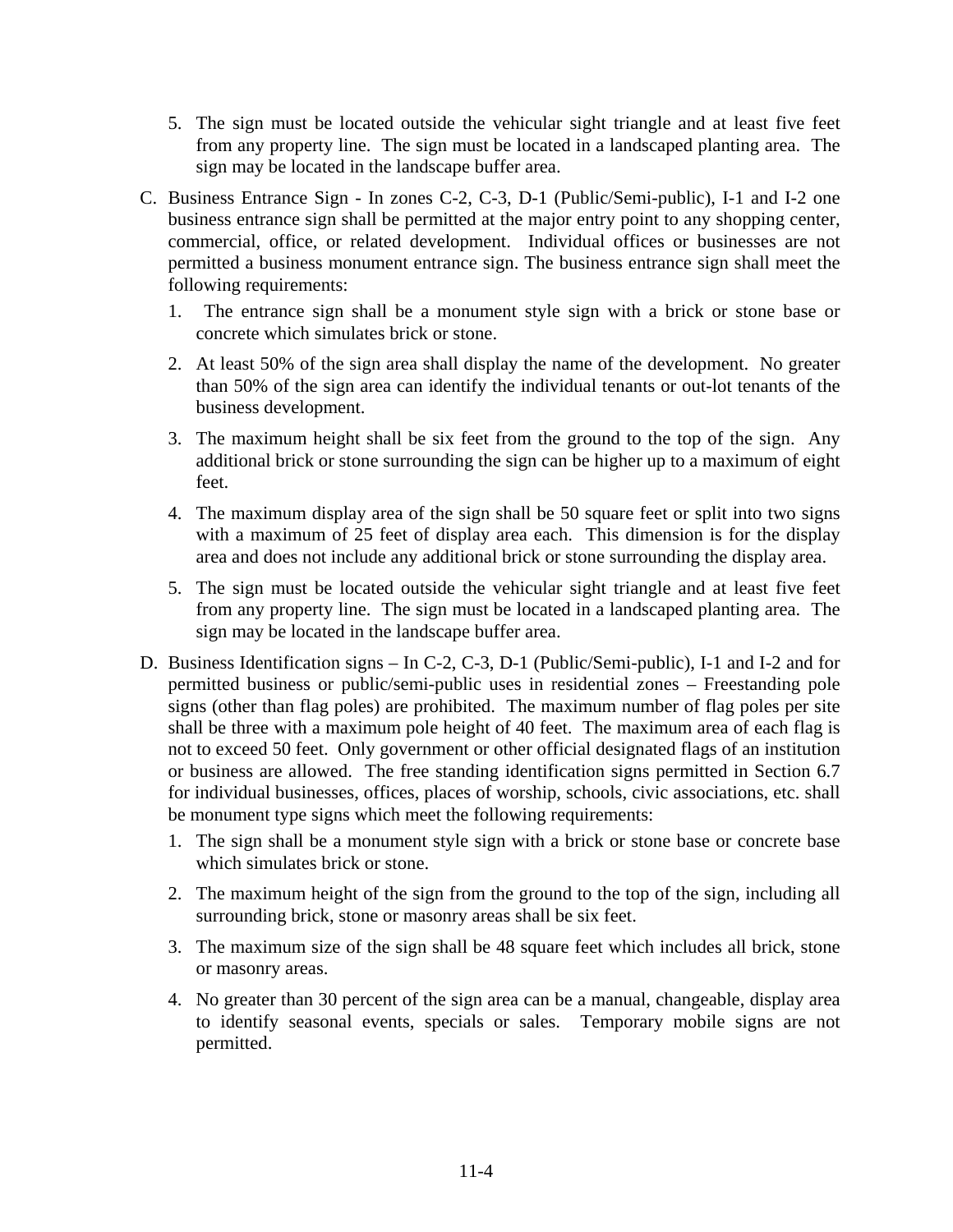5. The signs must be located outside the vehicular sight triangle and at least five feet from any property line. The sign must be located in a landscaped planting area. These signs may not be located in the landscape buffer area.

## **11.8 LIGHTING**

- A. Adequate outside lighting shall be provided to ensure safe movement of person and vehicles and for security purposes. At the same time, such lighting shall be directed downward and arranged so as to minimize glare and reflection on adjacent residential properties and public streets.
- B. All freestanding light poles and fixtures shall be black. Lighting styles shall be coordinated with the building styles in the overall development. Information on proposed lighting styles and location shall be submitted with the development plan.
- C. The illumination of outside lighting shall as designed and installed shall not exceed onehalf foot candles measured at the property line of abutting property zoned for residential use or development. The Planning Commission may require a registered professional engineer to submit a lighting plan with the development or subdivision plan to certify that these requirements are met.

## **11.9 PEDESTRIAN/BIKE FACILITIES**

- A. All new streets within residential zones shall have four foot wide concrete sidewalks on both sides of the street. All sidewalks shall have curb cuts at streets, driveways and so on which comply with Federal Uniform Accessibility Standards.
- B. A bikeway path easement shall be dedicated where such path is shown on a bikeway plan approved by the City of Columbia. The required easement shall be ten feet wide or wider if required by the bikeway plan.

## **11.10 NOISE BUFFER ZONE**

- A. No residential buildings or other noise sensitive uses such as nursing homes, hospitals etc. shall be located within 900 feet of the Cumberland Parkway right of way unless a site specific noise assessment is prepared by a registered engineer showing that the average day-night noise levels will not exceed 65 dB. The noise analysis shall be based on average daily traffic (ADT) levels projected for 30 years in the future provided by the Kentucky Transportation Cabinet.
- B. If traffic projections are not available, an ADT of 14,000 shall be used. If exterior noise levels will exceed 65 dB, noise attenuation measures such as barriers (walls or berms) shall be required as necessary to reduce noise levels to 65 dB or less.